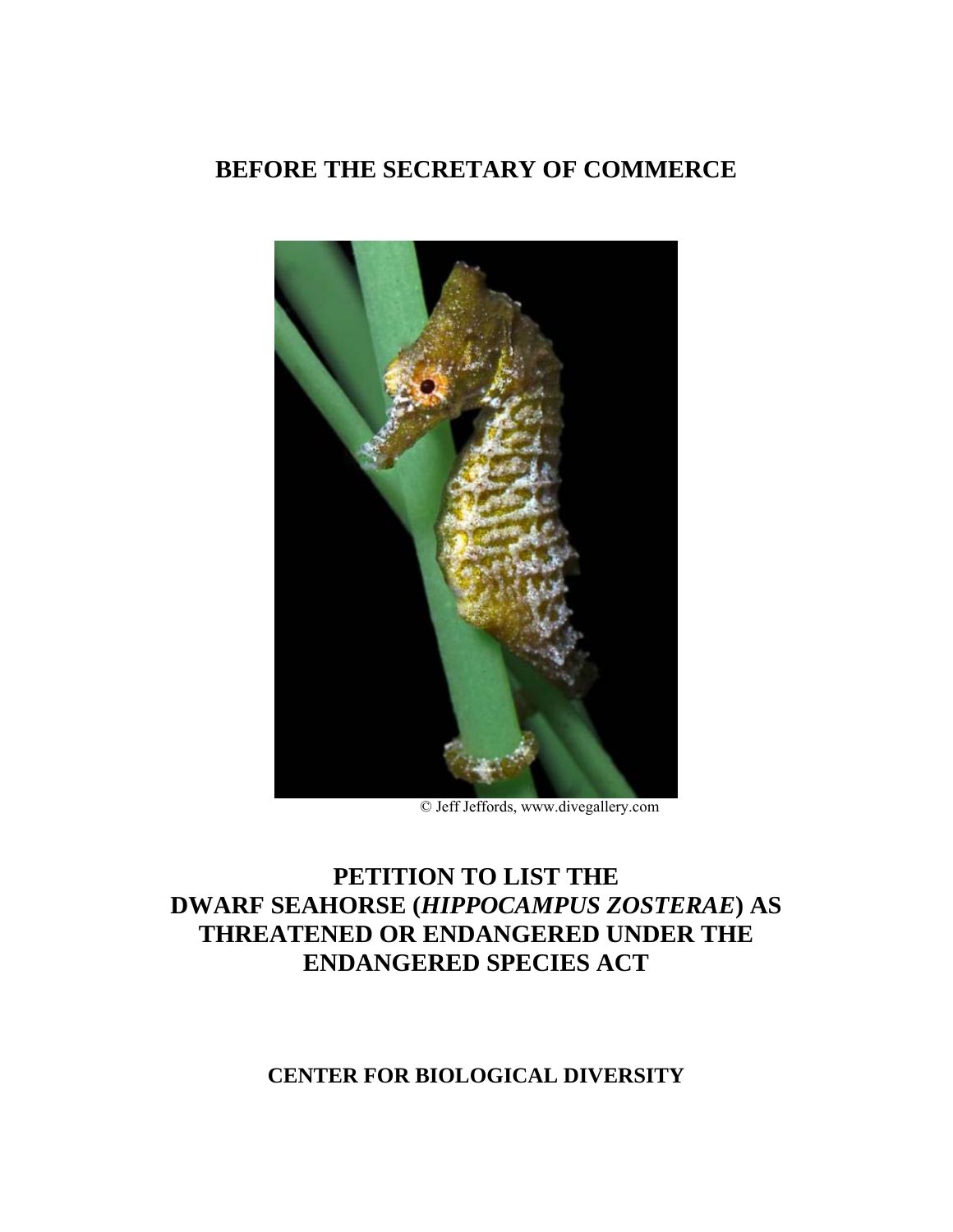

CENTER for BIOLOGICAL DIVERSITY

Because life is good.

#### **NOTICE OF PETITION**

Mr. Gary F. Locke Secretary of Commerce U.S. Department of Commerce 1401 Constitution Avenue, NW, Rm. 5516 Washington, D.C. 20230 Email: TheSec@doc.gov

Mr. Eric Schwaab Assistant Administrator for Fisheries National Oceanographic and Atmospheric Administration 1315 East-West Highway Silver Spring, MD 20910 Email: [eric.schwaab@noaa.gov](mailto:eric.schwaab@noaa.gov)

Dr. Roy E. Crabtree Administrator, Southeast Region National Marine Fisheries Service 263 13th Avenue South St. Petersburg, FL 33701 Email: [roy.crabtree@noaa.gov](mailto:roy.crabtree@noaa.gov)

Date: this 6th day of April, 2011

Pursuant to section 4(b) of the Endangered Species Act ("ESA"), 16 U.S.C. § 1533(b), section 553(3) of the Administrative Procedure Act, 5 U.S.C. § 553(e), and 50 C.F.R. § 424.14(a), the Center for Biological Diversity ("Center"), Tierra Curry and Noah Greenwald hereby petition the Secretary of Commerce, through the National Marine Fisheries Service ("NMFS"), to list the dwarf seahorse (*Hippocampus zosterae*) as a threatened or endangered species under the ESA, 16 U.S.C. §§ 1531 *et seq.* 

The Center is a non-profit, public interest environmental organization dedicated to the protection of imperiled species and their habitats through science, policy, and environmental law. The Center has 320,000 members and online activists throughout the United States.

NMFS has jurisdiction over this Petition. This Petition sets in motion a specific process, placing definite response requirements on NMFS. Specifically, NMFS must issue an initial finding as to whether the Petition "presents substantial scientific or commercial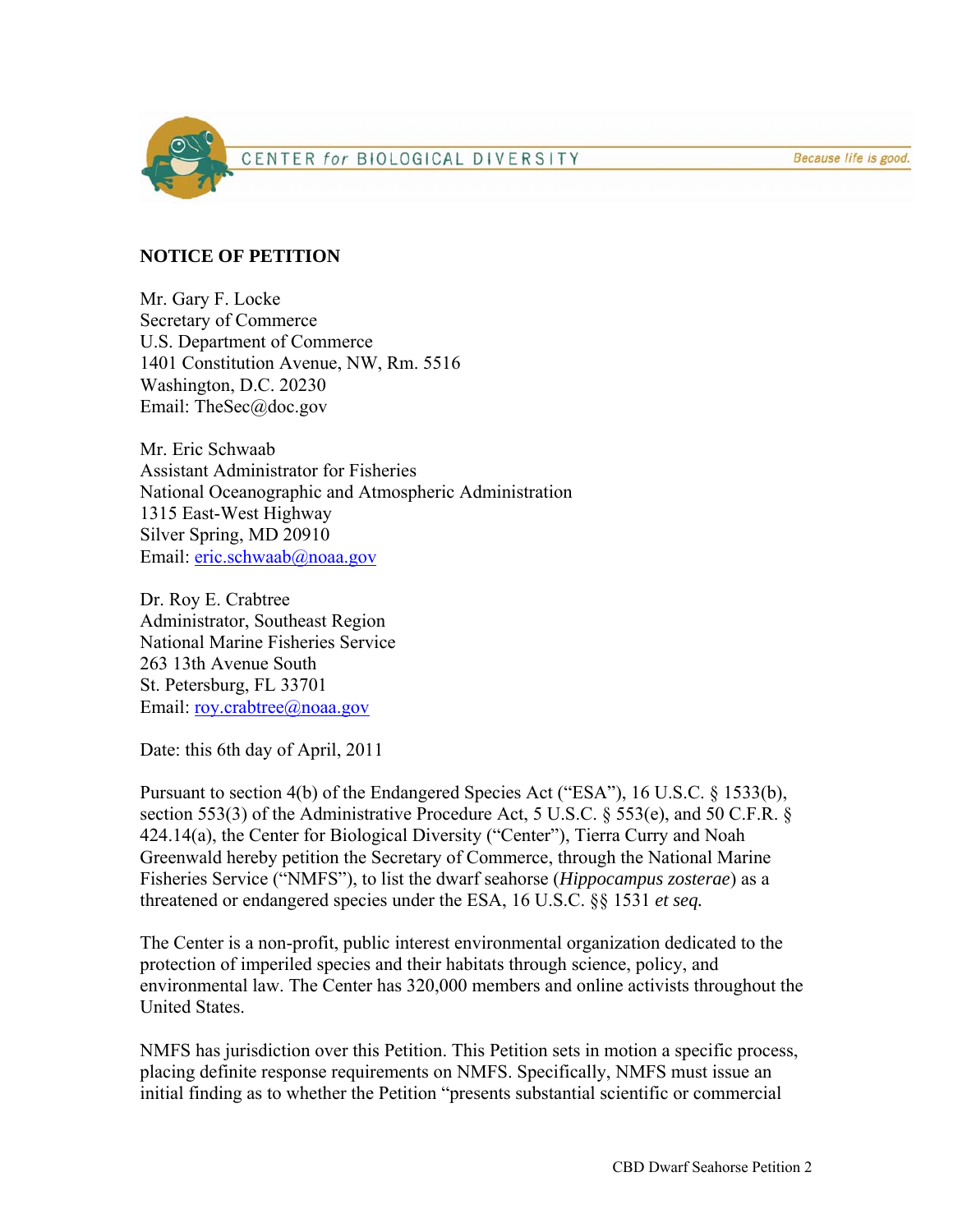information indicating that the petitioned action may be warranted." 16 U.S.C. § 1533(b)(3)(A). NMFS must make this initial finding "[t]o the maximum extent practicable, within 90 days after receiving the petition." *Id*. Petitioners need not demonstrate that listing of the dwarf seahorse is warranted, rather, Petitioners must only present information demonstrating that such listing may be warranted. While Petitioners believe that the best available science demonstrates that listing of the dwarf seahorse is in fact warranted, there can be no reasonable dispute that the available information indicates that listing the species may be warranted. As such, NMFS must promptly make a positive initial finding on the petition and commence and complete a status review as required by 16 U.S.C. § 1533(b)(3)(B). Petitioners also request that critical habitat be designated for the dwarf seahorse concurrently with the species being listed as endangered or threatened, pursuant to 16 U.S.C.  $\S$  1533(a)(3)(A) and 50 C.F.R.  $\S$  424.12.



Wikimedia Commons/Stickpen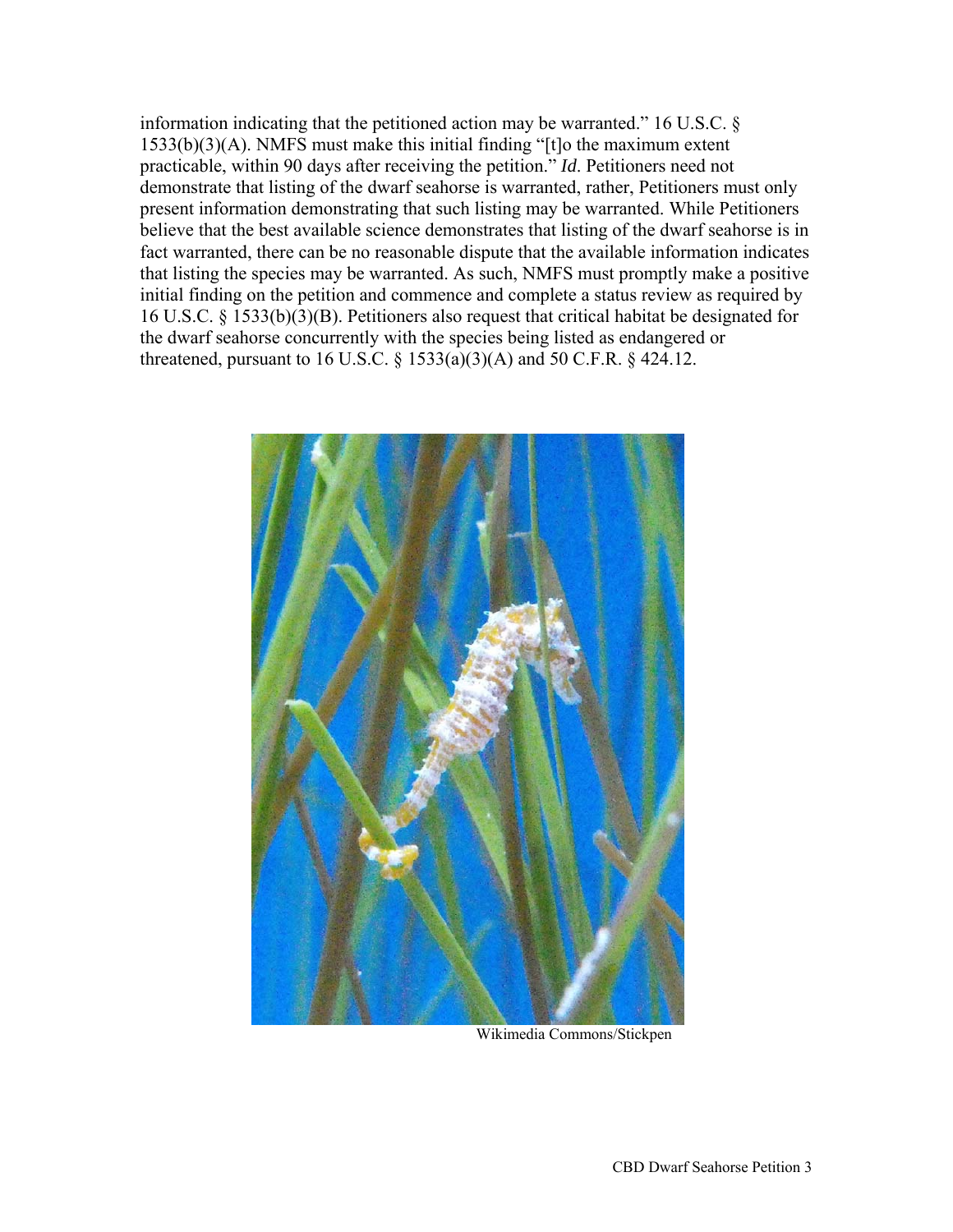### **EXECUTIVE SUMMARY**

The dwarf seahorse is the third smallest seahorse species in the world, reaching an adult height of only 2.5 cm. This tiny seahorse lives in seagrass beds in the Gulf of Mexico, the Atlantic Coast of Florida, and the Caribbean. Due to widespread decline of seagrass, pollution from the BP Deepwater Horizon oil spill, and commercial collection, the dwarf seahorse is now threatened with extinction. The dwarf seahorse was common in the 1970s, but the species has been in decline since that time, with numerous authors reporting that the dwarf seahorse is declining (Sheridan et al. 1997, Matheson et al. 1999, Thayer et al. 1999, Thayer et al. 2000, Alford and Grist 2005, Bruckner et al. 2005, Masonjones et al. 2010). The Endangered Species Act states that a species shall be determined to be endangered or threatened based on any one of five factors (16 U.S.C. § 1533 (a)(1)). The dwarf seahorse is threatened by four of these factors and thus warrants listing as a threatened or endangered species:

#### *Loss and Degradation of Habitat*

The shallow coastal waters which support the dwarf seahorse are highly vulnerable to degradation, and seagrass loss has been extensive throughout the species' range. Since 1950 the state of Florida has lost more than half of its seagrasses, with loss in some areas exceeding 90 percent. Seagrass loss has also been dramatic in Alabama, Mississippi, Louisiana, Texas, and the Bahamas. Because the dwarf seahorse is a habitat specialist, loss of seagrass equates directly to seahorse population declines. Seahorses are particularly vulnerable to habitat loss because they have low mobility, high site fidelity, patchy spatial distribution, and complex social and reproductive behavior. The dwarf seahorse was declining even before the BP Deepwater Horizon oil spill contaminated a significant portion of the species' range. The BP catastrophe released 205.8 million gallons of oil and 205,000 metric tons of methane into the Gulf, causing fishing closures of 88,500 square miles and oiling more than one thousand linear miles of shoreline. The scientists at Project Seahorse warned that the spill and its aftermath could cause the dwarf seahorse to become extinct due to direct mortality and loss of seagrass habitat. Seahorses are sensitive to oil pollution, and contamination from the spill could persist for decades or longer, threatening both the seahorse and the seagrass on which it depends. In addition to oil pollution, seagrass is threatened throughout the dwarf seahorse's range due to declining water quality, development and human population growth, damage from boat propellers and shrimp trawlers, and global climate change.

#### *Overutilization*

Globally, the commercial trade of seahorses is threatening wild populations with depletion. Seahorses are exploited for the aquarium trade, for use as trinkets and curiosities, and for use in traditional medicines and tonic foods. As of 2001 nearly 80 countries were involved in the seahorse trade. Seahorse populations can decline rapidly when faced with exploitation due to their low population densities, highly structured social and reproductive behavior, and low rates of population increase. The dwarf seahorse is exploited for the aquarium trade, for use in curios, and potentially for use in traditional medicine. The dwarf seahorse has been a popular aquarium fish since the 1960s, and is the second most commonly exported marine ornamental fish from Florida.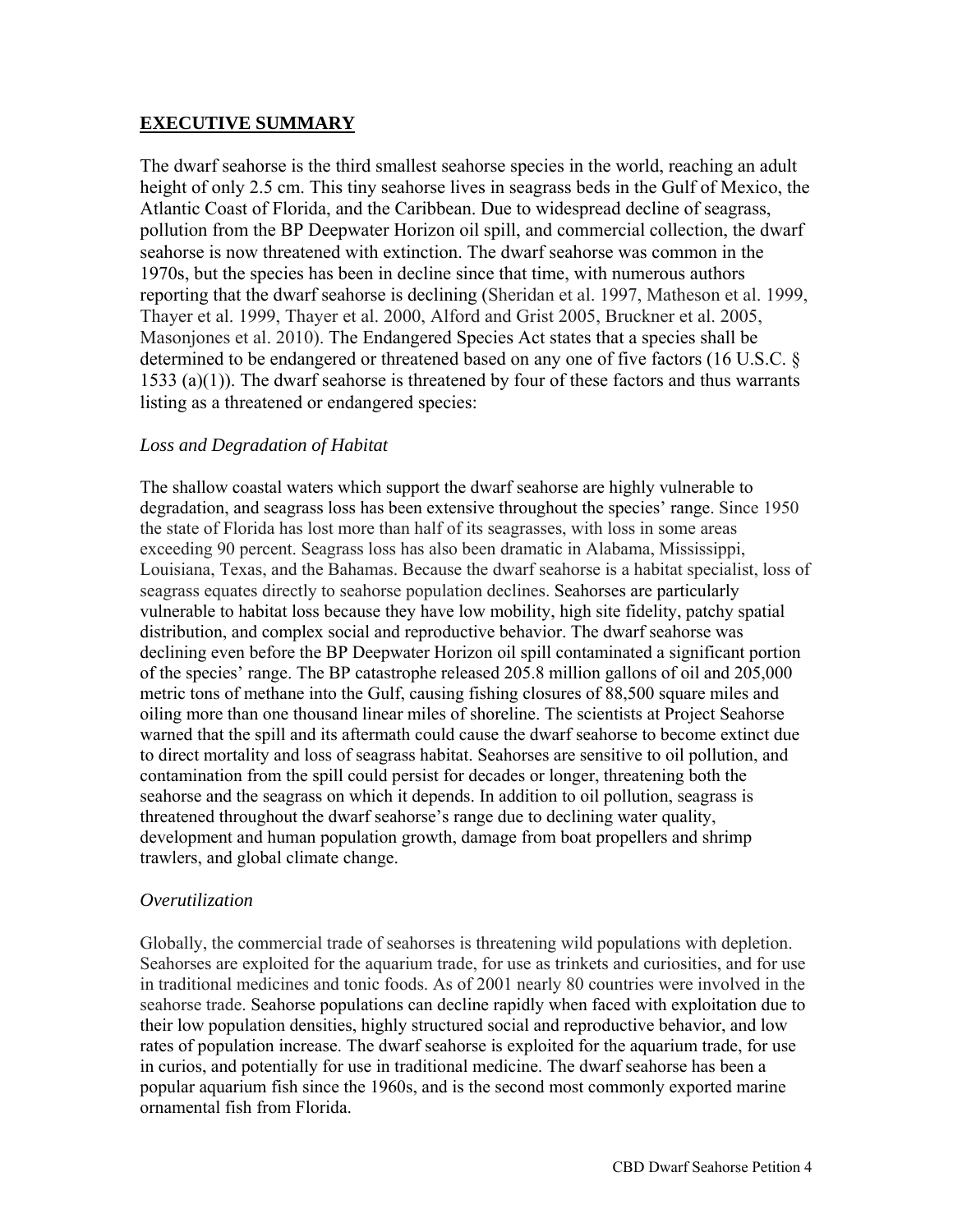The harvest of live dwarf seahorses from Florida for the aquarium trade ranges from 2,000 to nearly 100,000 individuals per year, and averages 49,000 individuals per year. Seahorses are collected by divers and as by-catch in shrimp trawlers. Due to collection and habitat loss, the seahorse can no longer be found in some areas where it was previously collected, and it is now difficult to find in other areas. Florida also has a substantial trade in dried seahorses for the curio trade, and most of the seahorses harvested in Florida may enter the curio market (Bruckner et al. 2005). Dwarf seahorses have been collected for use in curios since the 1950s. Globally traditional medicine accounts for the largest consumption of seahorses, with global trade exceeding 20 million dried seahorses annually. Use in traditional medicine poses an emerging threat to the dwarf seahorse because the market demand has become so great that small species and juveniles which were previously undesired are now sold in prepackaged mixtures. The dwarf seahorse is also threatened by collection in the Caribbean and in Mexico. Collection has contributed to the decline of the dwarf seahorse, with collectors and shrimp fishers in Florida and Mexico reporting declining seahorse harvests.

#### *Inadequacy of Existing Regulatory Mechanisms*

There are no existing regulatory mechanisms which adequately protect this species from commercial overharvest or from loss and degradation of its seagrass habitat . All seahorses are listed under Appendix II of the Convention on International Trade in Endangered Species, but this designation does not protect the dwarf seahorse from the domestic trade by which it is primarily threatened, and does not ensure that current collection levels are sustainable. A range-wide stock assessment is not available for this species, and all available data indicate that it is declining. The state of Florida limits the commercial harvest of dwarf seahorses to 400 per licensed collector per day, but there are no data which demonstrate that this quota is sufficient to protect the seahorse from overharvest. Existing regulatory mechanisms have failed to prevent the widespread loss of the seagrass habitat which supports the dwarf seahorse, and have failed to prevent the contamination of its habitat from oil pollution and numerous other water-quality issues.

#### *Other Factors*

Several other factors threaten the dwarf seahorse including noise pollution, bycatch mortality, hurricanes and tropical storms, and unknown factors. Low frequency boat motor noise negatively impacts the health, behavior, and reproductive success of dwarf seahorses (Masonjones and Babson 2003). Seahorses are commonly caught as bycatch and may not survive, even if thrown back. Hurricanes and tropical storms threaten the dwarf seahorse with direct mortality and with loss of habitat. Seahorses can also be washed into areas that lack suitable habitat, and monogamous pair bonds can be disrupted. Factors that are not yet understood could also be contributing to the decline of the dwarf seahorse, as worldwide many seahorse populations are declining for reasons that are not clear.

Due to these threats, the dwarf seahorse meets the criteria for listing and urgently needs the protections afforded by the ESA.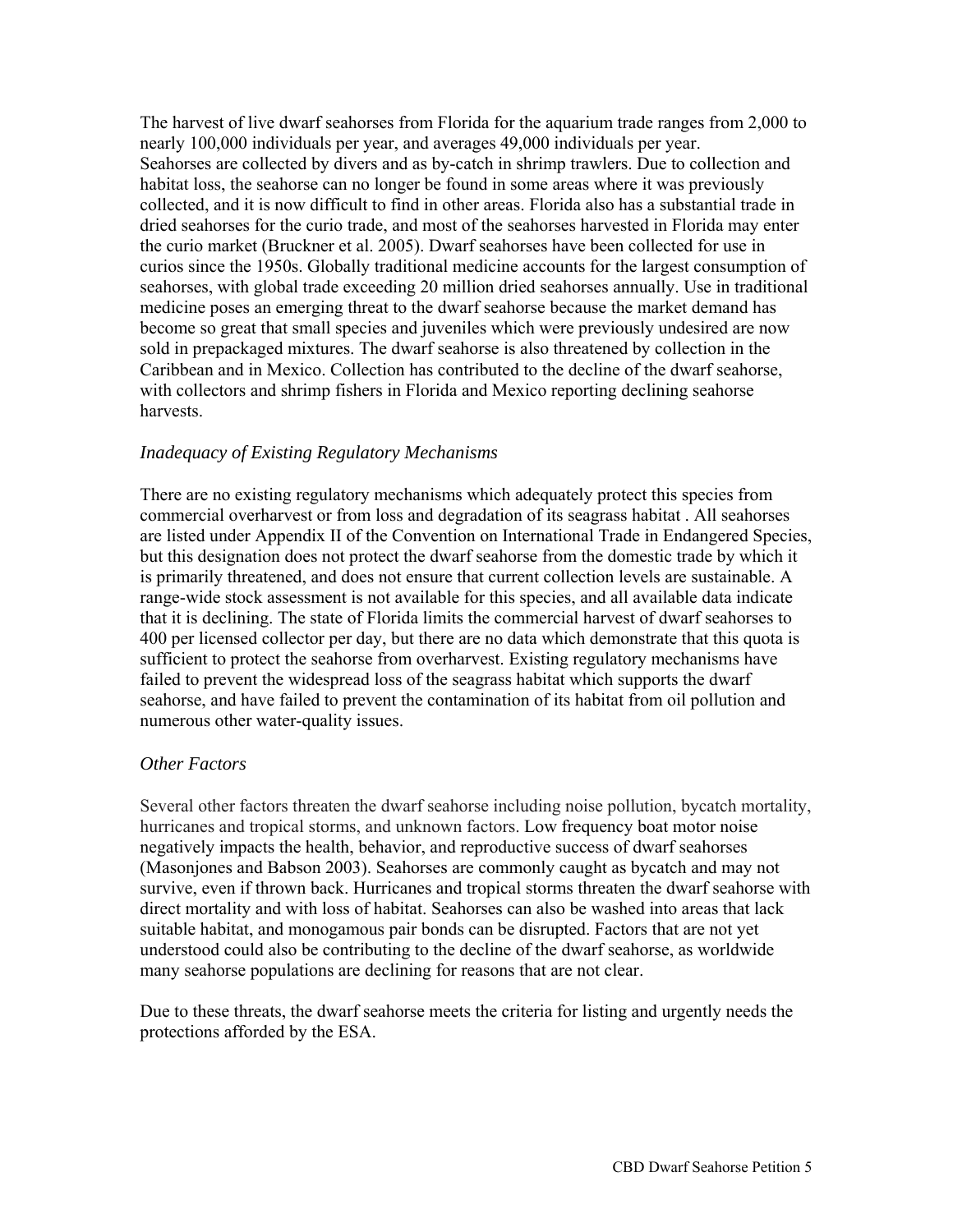| NATURAL HISTORY      |  |
|----------------------|--|
|                      |  |
|                      |  |
|                      |  |
|                      |  |
|                      |  |
|                      |  |
|                      |  |
|                      |  |
| <b>THREATS</b>       |  |
|                      |  |
|                      |  |
|                      |  |
|                      |  |
|                      |  |
|                      |  |
|                      |  |
|                      |  |
|                      |  |
|                      |  |
|                      |  |
|                      |  |
|                      |  |
|                      |  |
|                      |  |
| <b>OTHER FACTORS</b> |  |
|                      |  |
|                      |  |
|                      |  |
|                      |  |
|                      |  |
|                      |  |
|                      |  |
|                      |  |
|                      |  |
|                      |  |

## **TABLE OF CONTENTS**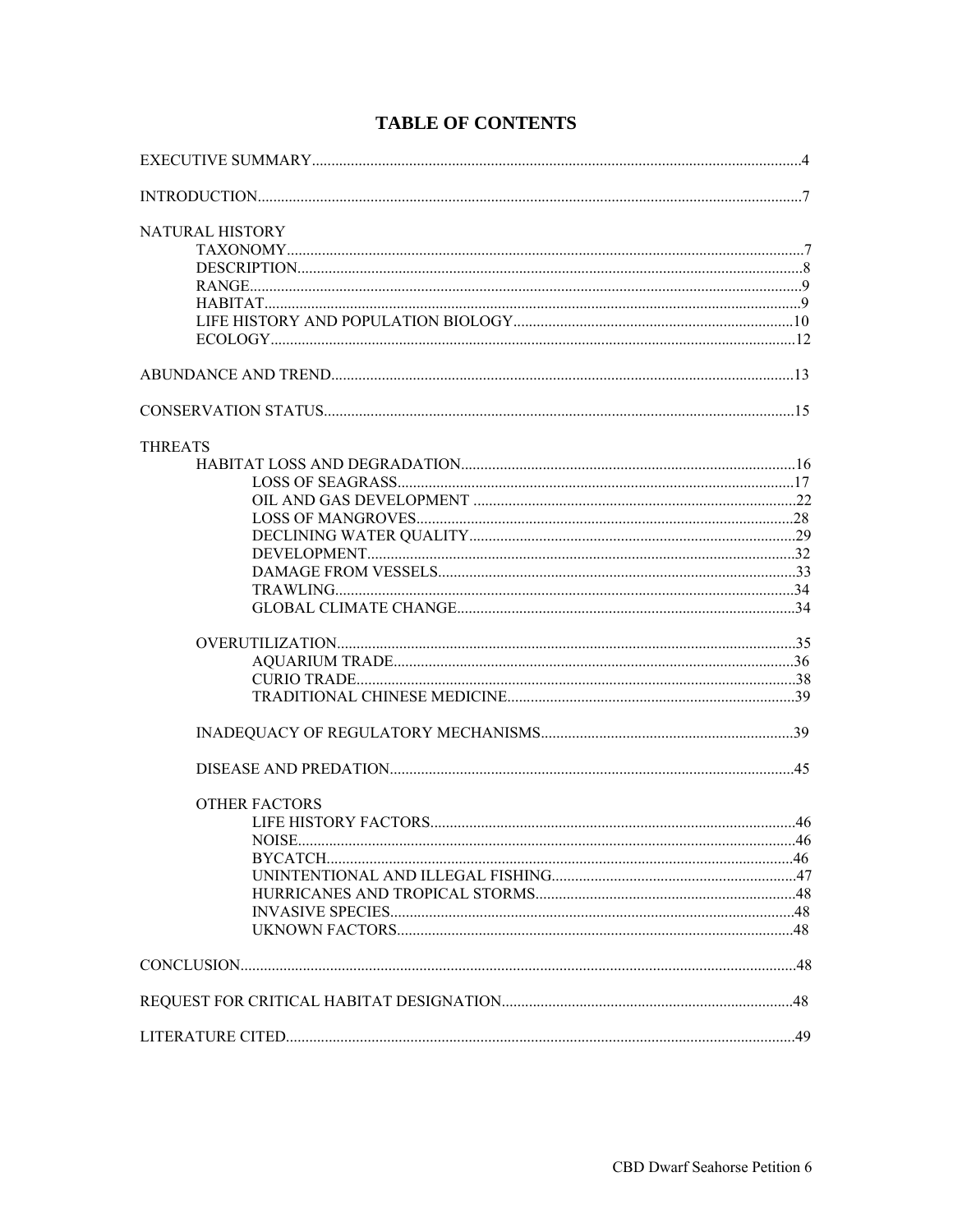### **INTRODUCTION**

At only 2.5 cm adult height, the dwarf seahorse is the smallest of the four seahorse species that are found in U.S. waters. The dwarf seahorse occurs only in shallow seagrass areas in the Gulf of Mexico, the Atlantic Coast of Florida, and the Caribbean. Seahorses have elaborate social and reproductive behaviors, with males giving birth and partners forming monogamous bonds that are reinforced each morning with a greeting ritual. The unique life history characteristics and habitat specificity of seahorses make them particularly vulnerable to decline when faced with exploitation and habitat degradation.

The wellbeing of the seahorse is dependent on the health of the seagrass beds which it needs to survive. There has been widespread loss of seagrass habitat due to pollution, damage from boats and trawls, and other factors. The best available scientific information indicates that the dwarf seahorse is declining. In addition to its shrinking seagrass habitat, the seahorse is threatened by collection for use in the aquarium trade, as a curio, and potentially for prepackaged traditional medicines.

Because of these threats, the dwarf seahorse was imperiled even before the BP Deepwater Horizon oil spill degraded a significant portion of its range. In the aftermath of the spill, the seahorse now faces extinction and needs the protection of the Endangered Species Act to ensure its survival.

This petition summarizes the natural history of the dwarf seahorse, the population information available on the species, and the threats to the seahorse and its habitat. The petition then shows that, in the context of the ESA's five statutory listing factors, the dwarf seahorse warrants listing as endangered or threatened under the Act due to loss or curtailment of habitat or range, overutilization, the inadequacy of existing regulatory mechanisms to safeguard the species, and other factors including global climate change, bycatch in trawl fisheries, and inherent vulnerability to population decline. Lastly, the Center requests that critical habitat be designated for *H. zosterae* concurrently with listing.

## **NATURAL HISTORY**

### **TAXONOMY**

*Hippocampus zosterae* (Jordan and Gilbert 1882) is a currently recognized species (Robins et al. 1991) commonly known as the dwarf seahorse or pygmy seahorse. It is also known by the synonyms *H. rosamondae* (Borodin 1928) and *H. regulus* (Ginsburg 1933, Lourie et al. 2004). It is classified as a bony fish in the class Actinopterygii, order Gasterosteiformes, and family Syngnathidae. Seahorses make up one genus of the family Syngnathidae, which otherwise includes 55 genera of seadragons, pipefishes, and pipehorses (Foster and Vincent 2004).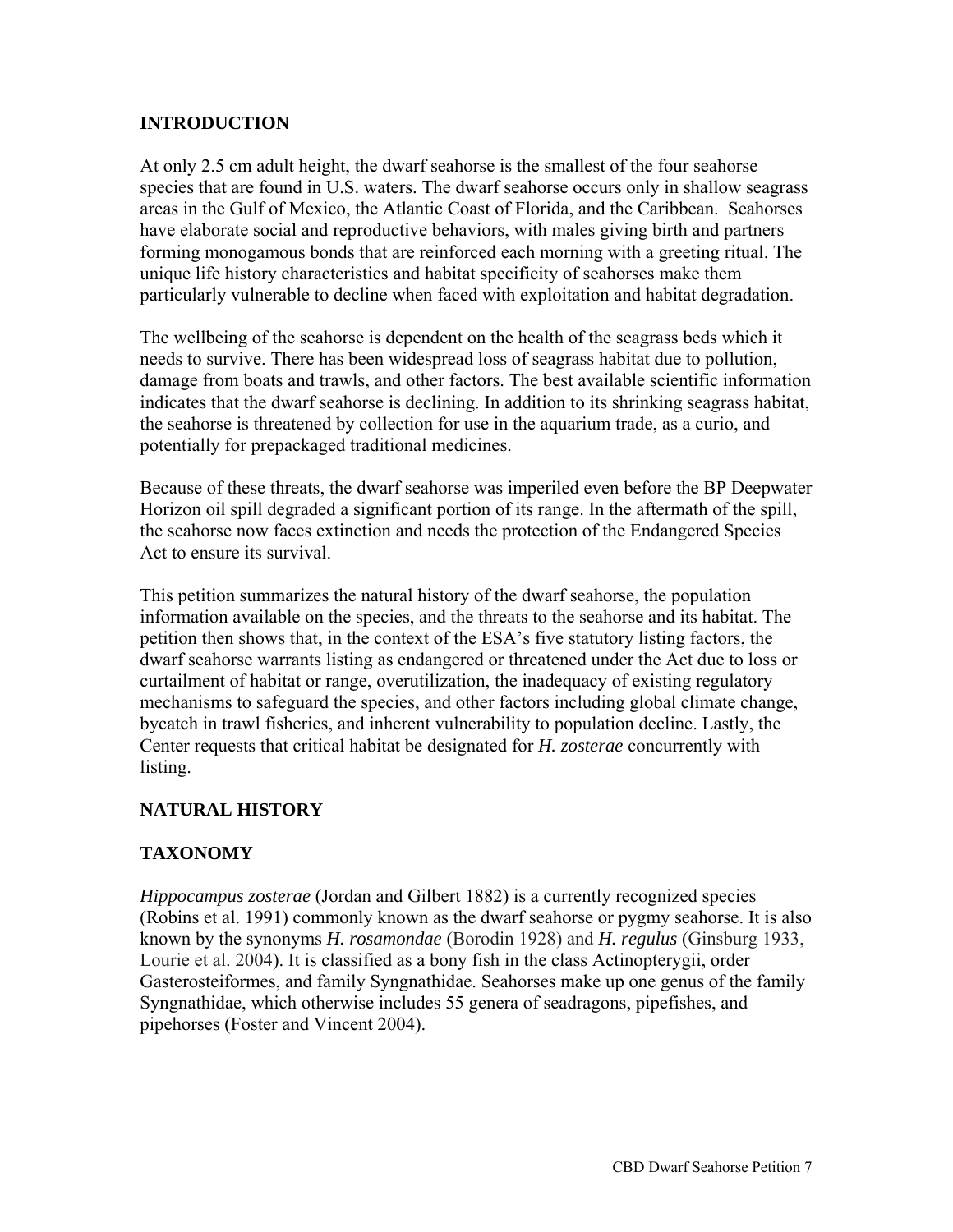#### **DESCRIPTION**

*Hippocampus zosterae* is the third smallest seahorse species in the world, reaching a maximum recorded adult height of 2.5 cm, and a height at first maturity of 2.0 cm, with height defined as the vertical distance from the tip of the coronet to the tip of the tail (Lourie et al. 2004). Other sources report larger sizes for *H. zosterae.* Masonjones and Lewis (1996) report that adult size in *H. zosterae* ranges from 1.6-3.8 cm, measured as the linear distance from the top of coronet to the end of tail. Ginsburg (1937) reports the total mean length of *H. zosterae* as 4.4 cm, and Vari (1982) reports the total mean length as 4.7 cm. Robbins et al. (1986) report that large specimens may reach 5 cm, and Buettner (1983) reports that *H. zosterae* can grow to 7.5 cm. It is unclear if these larger measurements are based on accurately identified specimens, given that Lourie et al. (2004), in the identification guide to the world's seahorses, report the maximum height of *H. zosterae* as 2.5 cm. Seahorses range in size from the tiny *H. denise* with a maximum height of 2.1 cm (Lourie and Randall 2003), and *H. bargibanti*, with a maximum height of 2.4 cm, to *H. abdominalis* which can reach a height of 35.0 cm (Lourie et al. 2004).

Seahorse species are distinguished in part based upon the number of bony rings and fin rays. *Hippocampus zosterae* has 9-10 trunk rings, 31-32 tail rings, 12 dorsal fin rays, and 11-12 pectoral fin rays (Lourie et al. 2004). The dorsal fin is supported by 2 trunk rings and no tail rings. Bruckner et al. (2005) report that the dark margin of the dorsal fin is a distinguishing characteristic for this species. The coronet is high and columnar or knoblike, and lacks spines or projections. The body spines are low and knob-like, and the skin is often covered in tiny warts. The snout is short, at less than one-third of the head length, and males have longer snouts and longer tales than females. Males and females are commonly the same size, and males are distinguished by the presence of a brood pouch, or marsupium, an elevated ventral ridge around the height of the top few caudal segments (Masonjones and Lewis 1996). Seahorses have eyes that swivel independently and prehensile tails (Foster and Vincent 2004).

*Hippocampus zosterae* individuals can be beige, yellow, green, or nearly black, and have variable mottling which can range from absent to distinct. Some individuals have white markings, and some have dark spots (Lourie et al. 2004). Seahorses use camouflage, changing color and skin filament patterns to blend with their environments, and individuals removed from the wild and held in aquaria usually lose their skin filaments within a few days (Ibid.) They may change color rapidly when interacting with one another, with males commonly becoming brighter during courtship (Foster and Vincent 2004).

There are at least four species of seahorses which occur in the United States including *H. erectus, H. ingens, H. reidi*, and *H. zosterae* (Lourie et al. 2004). *H. zosterae* can be distinguished from *H. reidi* and *H. erectus*, with which it may co-occur, by its body ring and dorsal ray counts, small size, short snout, and high, columnar coronet (Alford and Grist 2005).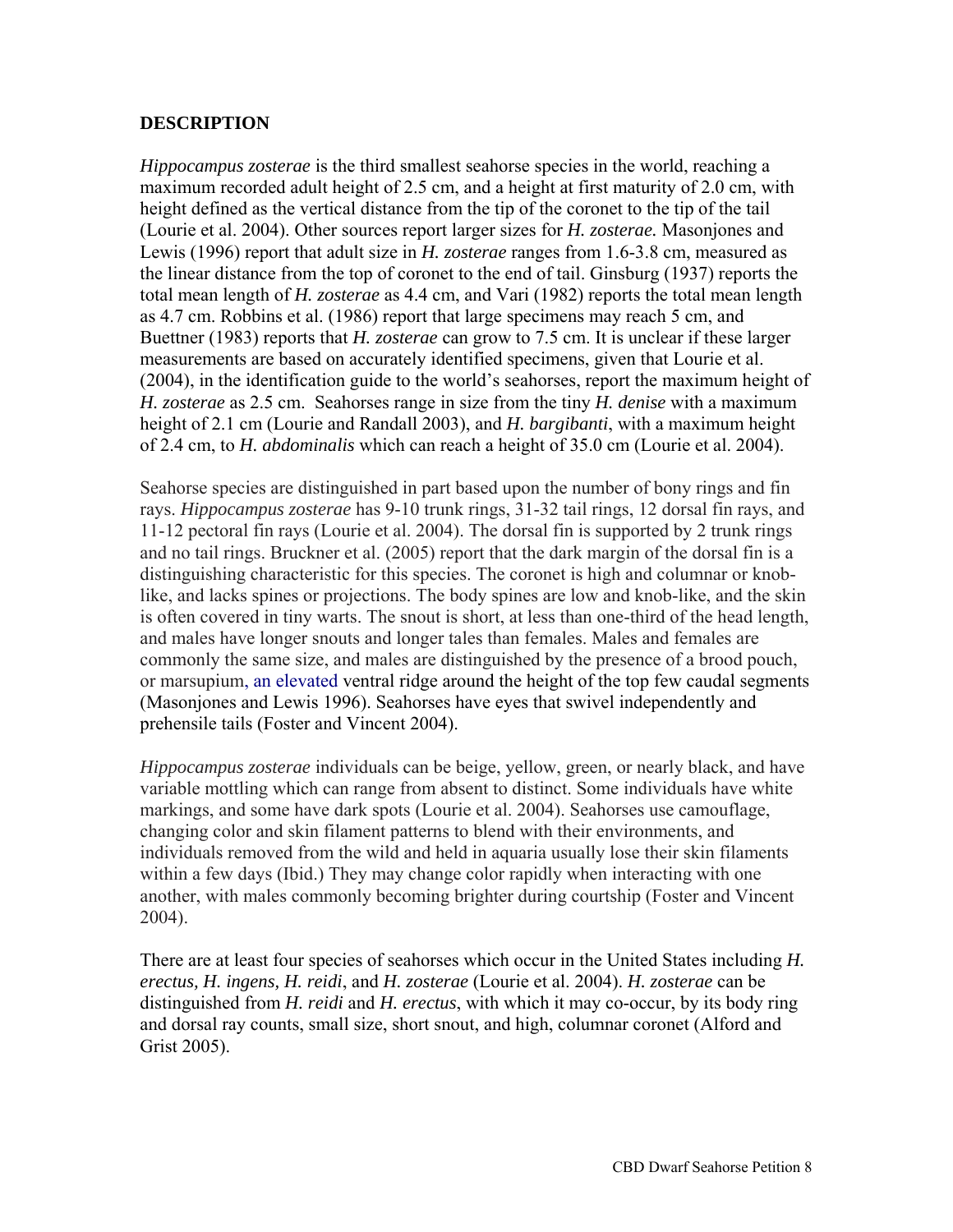## **RANGE**

*Hippocampus zosterae* occurs along the Atlantic coast of Florida, the entire Gulf of Mexico including eastern Mexico, and the Caribbean including the Bahamas, Cuba, and Bermuda (Masonjones and Lewis 1996, Beck et al. 2000, Musick et al. 2000, Lourie et al. 2004). CITES (2010) reports that *H. zosterae* occurs in Belize, though this is likely erroneous (p. 31). Though the species has a relatively wide range, its distribution is patchy and restricted to appropriate habitat types, and abundance is generally low (Bruckner et al. 2005).

In Florida, *H. zosterae* occurs in most estuaries, but is more abundant in south Florida and the Keys (Bruckner et al. 2005). *Hippocampus zosterae* is known to occur at Timucuan Ecological and Historic Preserve (NPS 1996, p. 62), J.N. "Ding" Darling National Wildlife Refuge Complex (FWS 2010, p. 289), Terra Ceia Aquatic Preserve (FDEP 2009, p. 75), Mosquito Lagoon Aquatic Preserve (FDEP 2009b, p. 112), Cockroach Bay Preserve State Park (FDEP 2004), Cedar Key Scrub State Reserve (FDEP 2005, p. A 4-13), Faka Union Bay, Fakahatchee Bay, and Pumpkin Bay (FDEP 2010).

Bruckner et al. (2005) report that *H. zosterae* becomes increasingly uncommon west of Florida. Beck et al. (2000) report that within the Gulf, there are 7 independent collection records for *H. zosterae* in Lower Laguna Madre and in South Apalachee Bay. There are 4 independent records for North Apalachee Bay and Corpus Christi Bay. There are two records for St. George Sound and East Mississippi Sound, and one independent collection record each for *H. zosterae* in Aransas Bay, Terrebonne/Timbalier Bays, Chandeleur Sound, Perdido Bay, and Pensacola Bay (p. 29).

In Mexico, *H. zosterae* occurs south to the Gulf of Campeche, and reported Mexican localities include Laguna Madre de Tamaulipas, Laguna de Tamiahua in Veracruz, and Laguna de Términos and Champotón in Campeche (Bruckner et al. 2005, p. 69).

## **HABITAT**

*Hippocampus zosterae* is restricted to tropical and subtropical/warm-temperate waters where it is primarily associated with seagrass beds in shallow water (Lourie et al. 2004, Alford and Grist 2005). It is particularly associated with eelgrass (*Zostera sp.)* from which its name is derived. Other seagrass species with which it is associated include manatee grass (*Syringodium filiforme),* turtlegrass (*Thalassia testudinum),* star grass (*Halophila engelmanni*), widgeon grass (*Ruppia maritime*), and shoal grass (*Halodule beaudetteii*) (Strawn 1958). This seahorse is more abundant in areas with denser seagrass and higher seagrass canopy cover (Bruckner et al. 2005). Sogard et al. (1987) found that total seagrass shoot density is positively correlated with density of *H. zosterae.* Foster and Vincent (2004) report that the maximum depth of detection for this species is 2 meters. Though the dwarf seahorse is primarily a seagrass specialist, some authors have reported *H. zosterae* from different types of habitat including mangrove areas (Odum et al. 1982), unattached algae (Tabb and Manning 1961), and inshore drifting vegetation (Hoese and Moore 1998).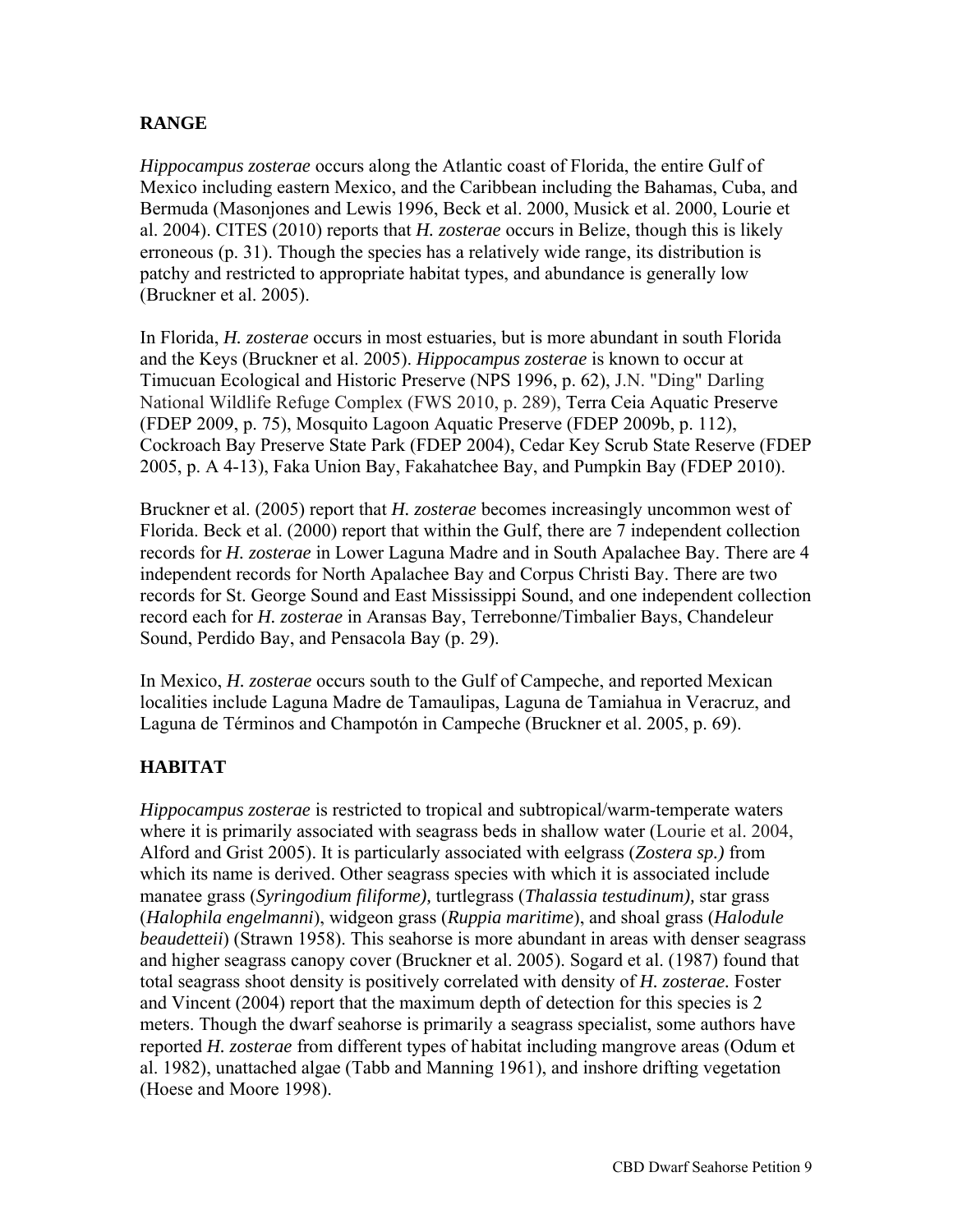*Hippocampus zosterae* appears to be most common in areas of high salinity (~30 ppt) (Alford and Grist 2005, Bruckner et al. 2005). Hoese and Moore (1998) report that *H. zosterae* is restricted to high salinity areas, but Powell et al. (2002) report that they have been collected in mesohaline, polyhaline, and euhaline waters (p. 15), and Strawn (1958) reported breeding following a low salinity period  $(\sim 10 \text{ ppt})$ . This species is more likely to be found in protected bays and lagoons in areas with low water flow and sediment with high organic content (Bruckner et al. 2005).

Strawn (1958) found that during winter at Cedar Key, FL, *H. zosterae* tend to concentrate in deeper water and in tide pools where vegetation is most abundant. Masonjones et al. (2010) report that it is likely that some portion of the Tampa Bay population migrate out of the shallow seagrass beds during the dry season.

There has been drastic decline of seagrass throughout the range of the dwarf seahorse due to a variety of factors, and its remaining seagrass habitat continues to be threatened by pollution, loss of wetlands and mangroves, oil and gas development, scarring from boat propellers, trawling, and global climate change.

## **LIFE HISTORY**

Syngnathids are unique in that the males carry the young and give live birth. The seahorse marsupium functions like the mammalian uterus with embryos developing in a protected environment where they are provided with oxygen via a capillary network, with the osmolarity of the chamber adjusting as the pregnancy progresses, and waste products diffusing out through the father's blood stream. The eggs develop enveloped in epithelial tissue in compartmentalized pits in the wall of the pouch where they absorb yolk, and they may also be nourished by male-contributed inorganic compounds (Foster and Vincent 2004), though they may be nutritionally independent of the male (Azzarello 1991).

All seahorse species which have been studied in the wild appear to be monogamous within a single breeding cycle, with the male incubating eggs from only one female, though some seahorse species have been found to be polygamous across breeding cycles (Wilson et al. 2003, Foster and Vincent 2004). *Hippocampus zosterae* is thought to be a monogamous species, with the males making considerable investments in brooding the offspring (Masonjones 1997, Vincent and Giles 2003, Wilson et al. 2003). *Hippocampus zosterae* populations may have female-biased sex ratios (Strawn 1958), similar to femalebiased sex ratios which have been reported for *H. erectus* and *H. abdominalis*, though this may be a bias of sampling method, and underwater populations may actually have equal numbers of males and females (Baum et al. 2003).

Masonjones and Lewis (1996) observed *H. zosterae* mating in the laboratory and report a monogamous system with four distinct courtship phases. During the first phase, one or two days prior to copulation, the male and female meet in the mornings and alternately display reciprocal side-to-side body quivering. During the next two phases, which take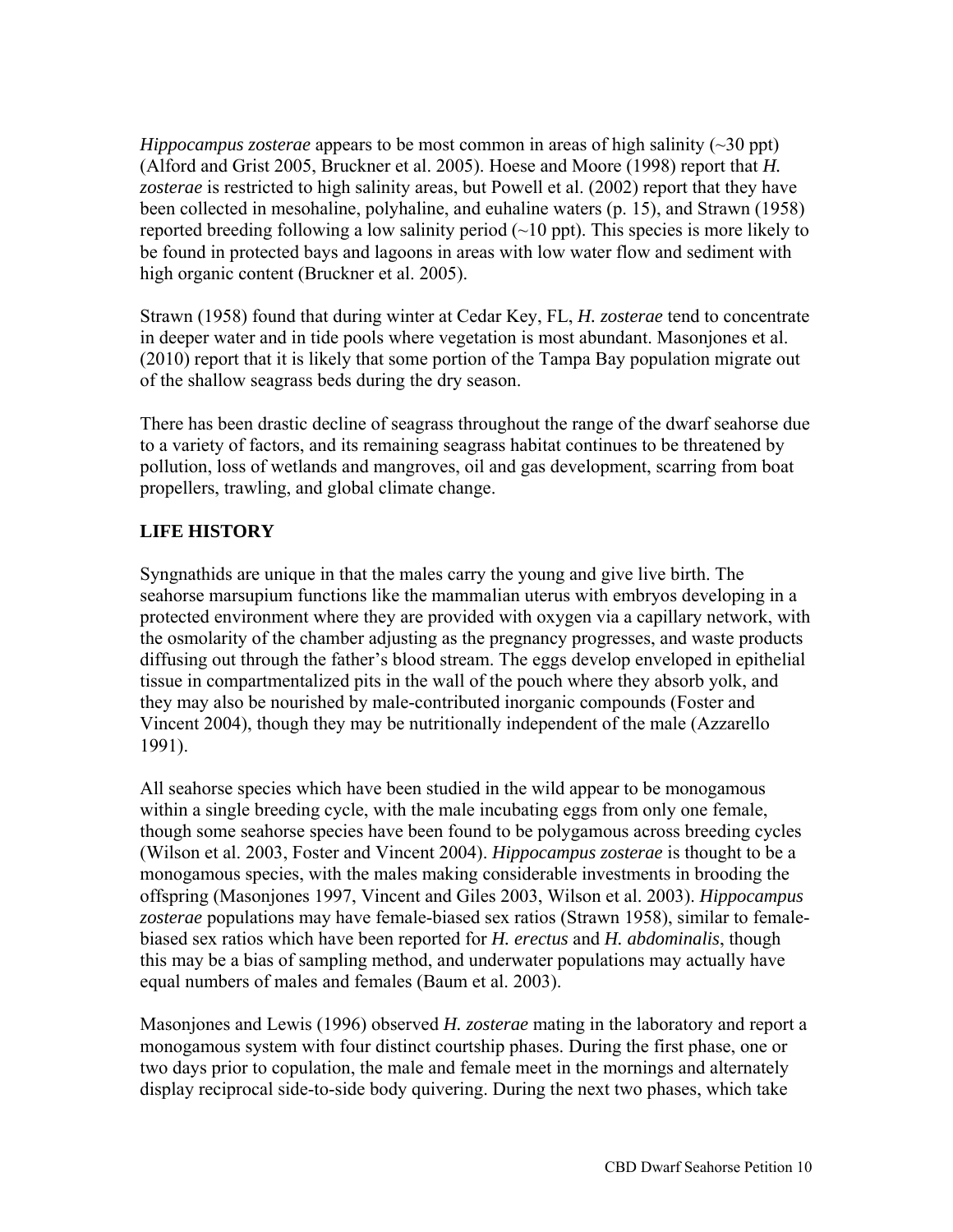place on the day of mating, the females point with their heads raised upward, and then the males point in response. During the final phase the male and female repeatedly rise in tandem until the female transfers her eggs into the male's brood pouch. During gestation, monogamy and pair bonding are reinforced by daily morning greeting rituals in which the female visits the male (Lourie et al. 2004). Across species, morning interactions continue throughout the pregnancy and likely help synchronize egg preparation with the end of male pregnancy so that the male can become impregnated again quickly upon giving birth (Foster and Vincent 2004). Male and female *H. zosterae* pairs remain together and mate repeatedly over the course of the breeding season, with males often re-mating the same day they release their young (Masonjones and Lewis 1996, Baum et al. 2003). Monogamous partners eschew interactions with other seahorses, and the pair bond only terminates if the partner disappears (Vincent and Sadler 1995).

Even though male seahorses become pregnant, seahorses maintain conventional sex roles with males competing for access to females by wrestling and snapping at each other, and females carefully selecting their mates (Vincent 1994, Foster and Vincent 2004). Masonjones and Lewis (1996) found that male dwarf seahorses are more active than females in initiating courtship. Vincent (1994) reports that males which succeed in mating are more active and heavier than their rivals.

Masonjones and Lewis (1996) report *H. zosterae* clutch size as  $12.4$  (+ 2.2) eggs (n = 9), with 3-16 young being born after a 10-day gestation period. Foster and Vincent (2004) report that *H. zosterae* gestation ranges from 10-13 days. Pairs remate within 4-20 hours of the male giving birth. Strawn (1958) reports largest female clutch size of *H. zosterae* as 69 eggs, and largest brood as 55 released young. Foster and Vincent (2004) suggest that the large clutch size reported by Strawn is likely erroneous because it is based on histology of the ovaries which can lead to an overestimate because of the continuous nature of egg production in the spiral ovaries of seahorses. Vincent (1990) reports a clutch size of five for *H. zosterae.* Breder (1940) reports males birthing 6-8 young. Egg diameter is 1-3 mm, and length at birth is 7-9 mm (Foster and Vincent 2004). Young are fully formed miniature seahorses, and are precocial, receiving no parental care post-birth.

*H. zosterae* carry two broods per month (Vari 1982), and the breeding season runs from February to October or November and appears to be correlated more so with day length than with water temperature (Strawn 1953, Vari 1982, Foster and Vincent 2004). Strawn (1958) reports that young *H. zosterae* grow rapidly and reach maturity in three months, allowing the production of at least three generations annually.

The fitness of young seahorses may be influenced by the age and size of the parents and by whether they are born early or late during the breeding season. Lourie et al. (2004) report that across species, brood size increases with male height. Vincent and Giles (2003), however, found that in *H. whitei,* female mass was the key determinant of brood size, and that the number of young produced was not related to male size. Dzyuba et al. (2006) found that in *H. kuda*, offspring from older and larger parents had higher initial postnatal growth rates and higher survivorship than offspring of younger, smaller parents, suggesting that pouch physiology and size may influence the future fitness and survival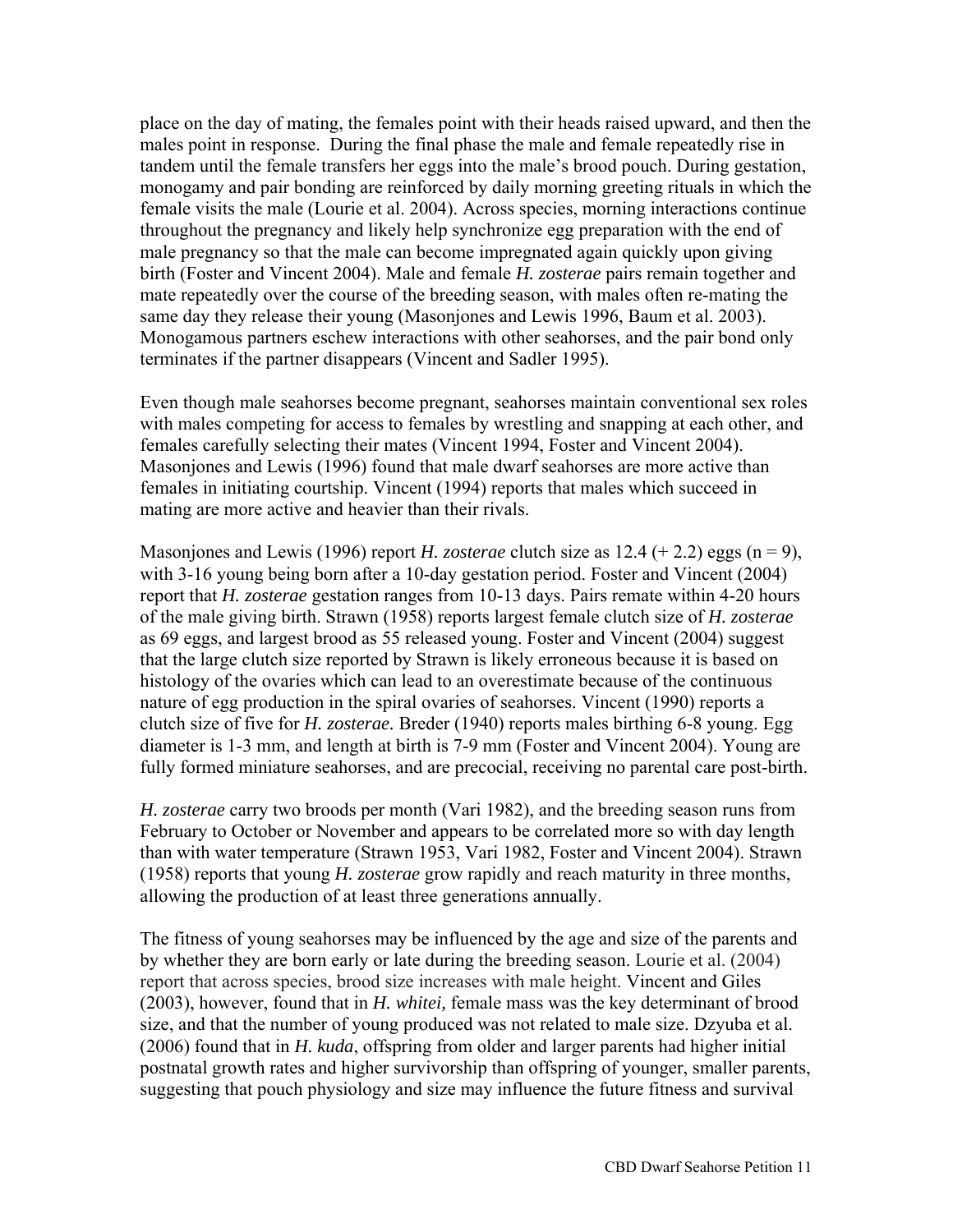of offspring. They also found that older parents had significantly larger average brood sizes than younger parents. In a study of wild *H. whitei*, Vincent and Giles (2003) found that the number of young per brood and the size of young decreases over the breeding season.

*H. zosterae* commonly live for only one year, only rarely surviving past their first year (Strawn 1958, Alford and Grist 2005). Larger species are thought to live for three to five years (Foster and Vincent 2004). Natural mortality rates in seahorses are largely unknown, but are thought to be low (Vincent 1995b, Foster and Vincent 2004). Incidence of mortality appears to decrease after the first few weeks post birth (Job et al. 2006).

## **ECOLOGY**

*Hippocampus zosterae* is a diurnal species (Froese and Pauly 2008), though some species of seahorses are nocturnal. Seahorses consume live mobile prey, relying on their camouflage to allow them to sit and wait to ambush prey such as small crustaceans, amphipods, fish fry, and invertebrates. Seahorses lack teeth and they do not have a differentiated stomach (Foster and Vincent 2004). When a prey item swims close to the seahorse's mouth, the seahorse rapidly intakes water through its snout, allowing it to consume any item small enough to fit through the snout (Foster and Vincent 2004). Tipton and Bell (1988) examined the diet of juvenile dwarf seahorses in Tampa Bay from April to October and found that harpacticoid copepods make up the majority of the diet. They concluded that *H. zosterae* consume sufficient invertebrate prey so as to affect the structure of the invertebrate community (Tipton and Bell 1988). Strawn (1958) suggests that dwarf seahorses are an important trophic link in seagrass communities.

Due to their camouflage capabilities and unpalatable bony plates and spines, it is assumed that sub-adult and adult seahorses have few natural predators (Lourie et al. 1999). Numerous species, however, have either been documented to have seahorses in their stomachs or have been reported to prey on seahorses including various invertebrates, numerous fishes including red snapper, dorado, rays, skates, tuna, dolphin fish, anglerfish, flatheads, sea urchins, blue cod, ling, red cod, sea perch, and trumpeter, loggerhead sea turtles, cormorants, penguins, and other water birds, and marine mammals (Foster and Vincent 2004, Kleiber et al. 2010). Observations of seahorses with shortened tails may also indicate that partial predation by crabs may threaten seahorses (Baum et al. 2003). Juveniles are thought to be more vulnerable to predation than adults (Foster and Vincent 2004).

Kleiber et al. (2010) reviewed 135 accounts of predation on seahorses and pipefishes and identified 82 predator species. They found that seahorses are generally depredated in low numbers and only form a high proportion of predator diets during seahorse population booms or die-offs, when individuals are concentrated in floating marine vegetation, or when juveniles are abundant during the breeding season. They suggest that seahorses may occur in the open ocean more than is commonly thought, using floating mats of vegetation.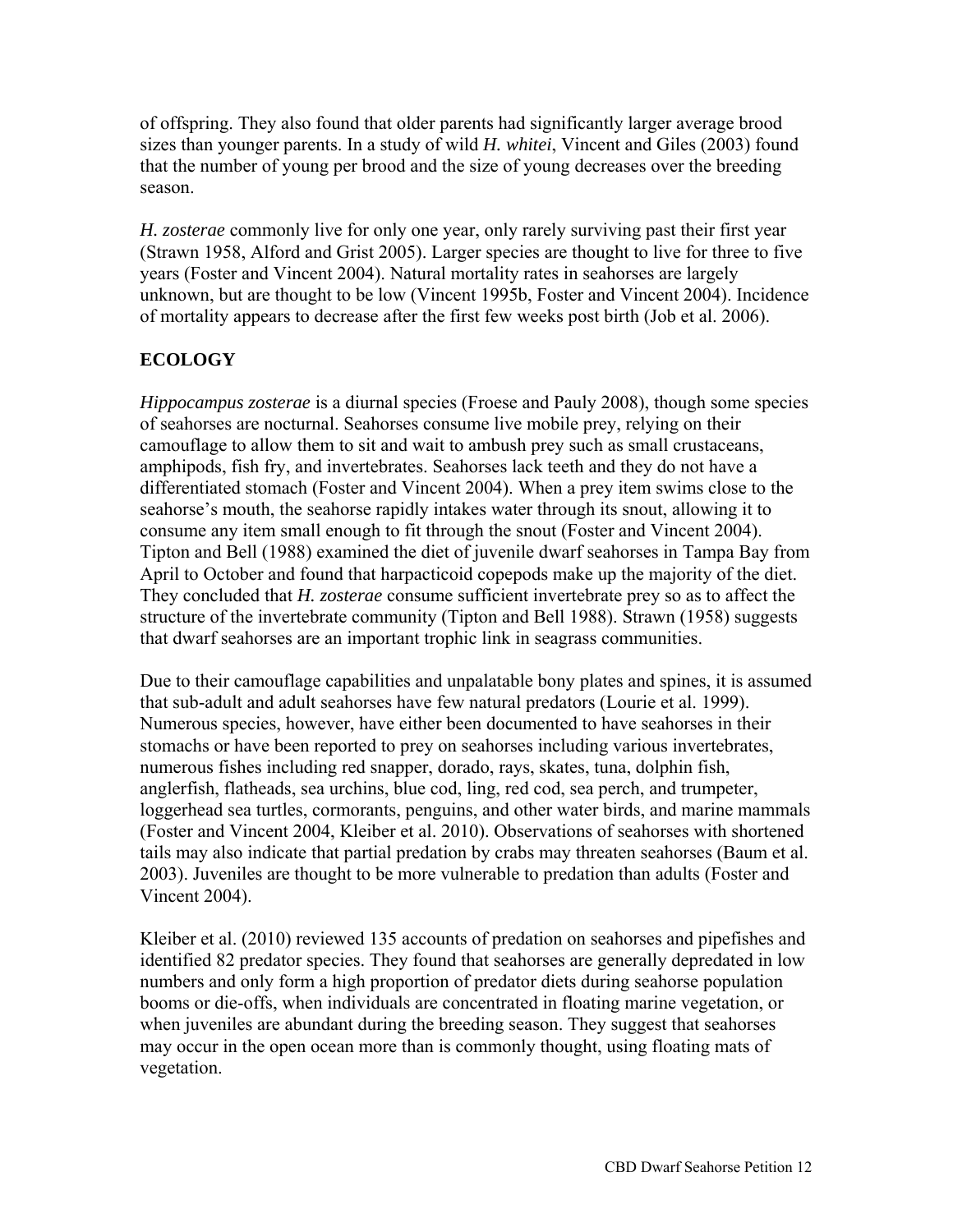Seahorses are considered to be feeble swimmers with low mobility, and are thought to disperse by clinging to rafts of drifting macroalgae, vegetation, or debris (Foster and Vincent 2004, Masonjones et al. 2010). Young seahorses are more likely to disperse than adults, and juvenile dispersal likely contributes to gene flow among populations, though the extent of juvenile dispersal is not known (Foster and Vincent 2004). Strong storm events may serve as a mechanism to cast seahorses adrift and aid dispersal over long distances (Foster and Vincent 2004). Woodall et al. (2009) identified a specimen of *H. erectus* taken from the eastern Atlantic Ocean, well outside its known range in the western Atlantic, and attribute the dispersal to either rafting on a floating object in the ocean current, transport via ballast water, or intentional release from an aquarium.

Most seahorse species are site-faithful, maintaining small home ranges, and living in highly structured communities, at least during the breeding season (Vari 1982, Masonjones and Lewis 1996, Vincent et al. 2004, Curtis and Vincent 2006). However, Masonjones et al. (2010) found that at least some fraction of the *H. zosterae* population in their study in Tampa Bay appeared to be mobile, with a low recapture rate and high rate of site turnover. The tiny *H. breviceps* also appears to be more mobile than has been reported for other seahorse species (Moreau and Vincent 2004). Seahorses do not appear to defend their home ranges, likely because they do not need to defend oviposition sites or young (Foster and Vincent 2004).

Across seahorse species, distribution is patchy and density tends to be low (Baum et al. 2003, Foster and Vincent 2004, Bruckner et al. 2005). Seahorse density shifts across site and season, and varies temporally, particularly with lunar phase (Baum et al. 2003, Masonjones et al. 2010). Serviss and Sauers (2003) report *H. zosterae* density in Sarasota Bay as 0.0 seahorses per 100 square meters in subtidal pools, seagrass beds, in channels, and along restored marsh edges, and as 0.6 seahorses per 100 square meters along the natural marsh edge. Powell et al. (2002) report *H. zosterae* mean density in north Florida Bay as 5.85 seahorses per 100 cubic meters. Thayer et al. (1999) report *H. zosterae* density in Florida Bay as less than 19 individuals per hectare. Masonjones et al. (2010) found *H. zosterae* density in Tampa Bay to be even across sites when separated across seasons, with an overall mean density of 0.08 animals per square meter, and a range of 0.02 animals per square meter (p. 124).

#### **ABUNDANCE and TREND**

Across species seahorses are generally found in low abundance which makes populations vulnerable to decline (Foster and Vincent 2004, Martin-Smith and Vincent 2005). In Florida, *H. zosterae* is common in many bays and estuaries, but is "not a numerically dominant community component" (Masterson 2008). Due to its wide range*, H. zosterae* is perceived to be an abundant species, though most survey data do not support this assumption. Zieman (1982) describes *H. zosterae* as "abundant in seagrass throughout south Florida," but this generalization is contradicted by the survey data reported in the same study. Based on surveys reporting abundance as either rare, present, common, or abundant, *H. zosterae* is not reported as abundant in any survey (Zieman 1982). It is reported as common in South Biscayne Bay (Bader and Poessler 1971), as present in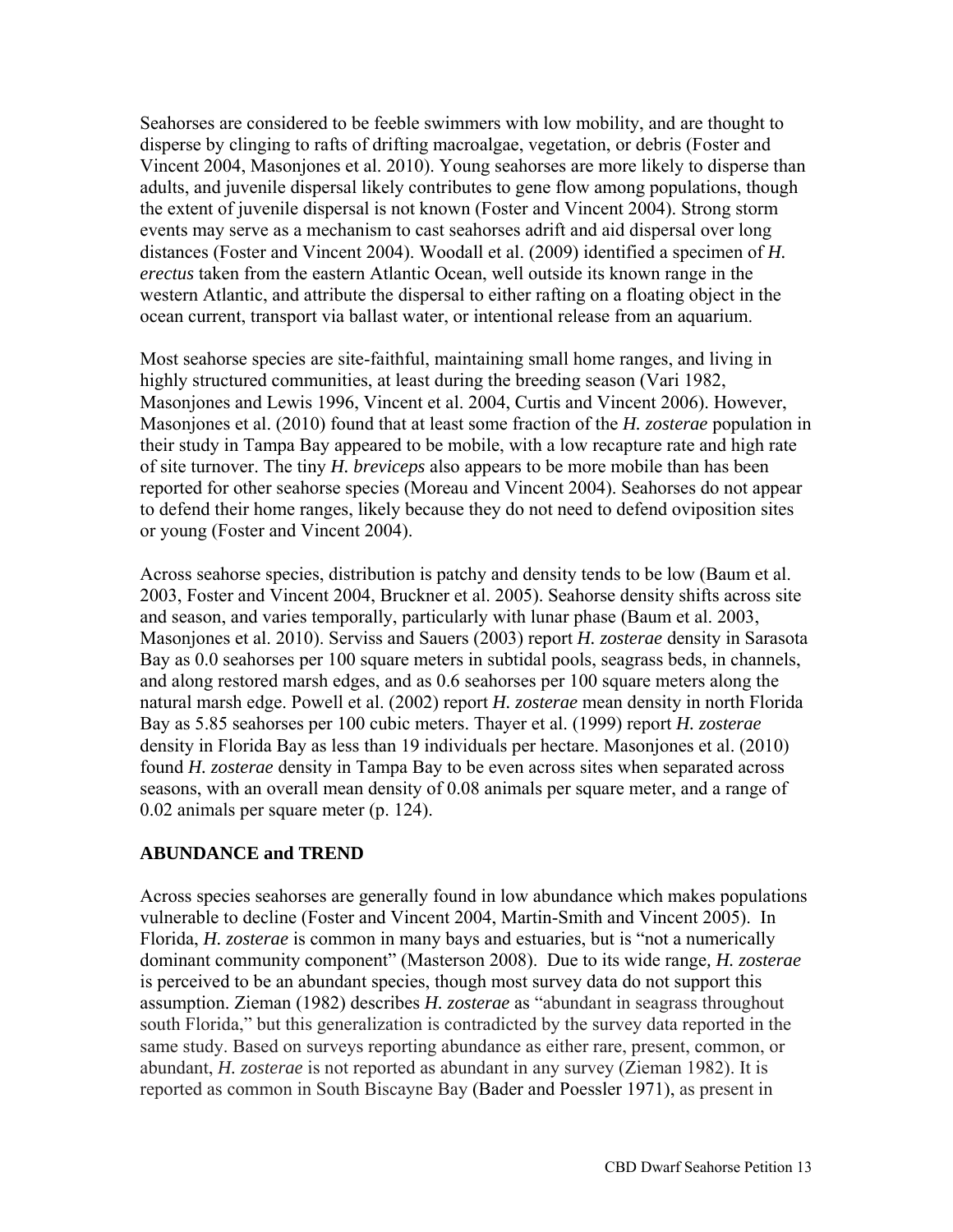Porpoise Lake (Hudson et al. 1970), and as rare in all other surveyed areas including North Biscayne Bay, Card Sound, Metecumbe Key, Whitewater Bay, Fakahatchee Bay, Marco Island, and Rookery Bay (Zieman 1982, p. 124).

Powell et al. (2002) identify *H. zosterae* as among the dominant species in North Florida Bay, though only a total of 15 *H. zosterae* were collected, and the species was detected at only 9 of 202 sites. They report that *H. zosterae* were found primarily at Bradley Key, and were absent to rare at Middle Ground, McCormick Creek/Crocodile Point, and East Creek. Serviss and Sauers (2003) caught only 16 *H. zosterae* out of a total of 315,208 organisms collected in 2002 using a 21.3-m standard seine in Sarasota Bay. The Florida Department of Environmental Protection (2010) report a total of 54 *H. zosterae* from sampling in Faka Union Bay, Fakahatchee Bay, and Pumpkin Bay, though sampling method and time interval are unclear.

Surveys which have been conducted in Florida Bay, the Florida Keys, and Tampa Bay indicate that *H. zosterae* is declining (Sheridan et al. 1997, Matheson et al. 1999, Thayer et al. 1999, Bruckner et al. 2005, Masonjones et al. 2010). During sampling in 1984- 1985, Sogard et al. (1987) caught 398 *H. zosterae* in 828 throw trap samples in Florida Bay, indicating that the species may have been relatively abundant at this time. Alford and Grist (2005) report that *H. zosterae* was regarded as common before 1970, but that "numbers have steadily decreased over subsequent years" (p. 88). They attribute the decline to loss of seagrass habitat, and state that collectors now find it difficult and timeconsuming to locate *H. zosterae* around the Florida Keys, and that the species has not been detected in Mississippi Sound since 1987. Surveys conducted in the Florida Keys in 2003 detected seahorses in only 8 of 20 surveyed healthy seagrass beds, and revealed that only 5 of the 20 beds had robust seahorse populations (>2 seahorses recovered with a modified pushnet per sampling event) (Bruckner et al. 2005, p. 94).

Several studies have shown quantitative declines of *H. zosterae* in Florida Bay. Sheridan et al. (1997) found that the abundance of *H. zosterae* in western Florida Bay declined significantly from 1984 to 1993 coincident with a die-off of turtlegrass (*Thalassia testudinum*) (p. 816). Thayer et al. (1999) compared seagrass densities between 1984- 1985 and 1994-1996 in Florida Bay and found that seagrass densities (*T. testudinum, H. wrightii,* and *S. filiforme*) within most of the basin and channel strata sampled in 1994- 1996 had decreased by as much as 100 percent. They documented a concomitant decrease in the proportion of fish fauna represented by canopy-dwelling seagrass inhabitants such as *H. zosterae* (p. 518, 527). Thayer et al. (2000) report that the mean density of *H. zosterae* in the Gulf Transition Subdivision in Florida Bay in 1996 was low compared to the mean density in 1984. Similarly, Matheson et al. (1999) report that the abundance of *H. zosterae* in Florida Bay showed a significant inter-decadal decline from the 1980s to the 1990s (Mann-Whitney U-tests,  $p < 0.01$ ) (p. 546). During sampling in seagrass canopy on mud banks in Florida Bay during the 1984-1986 sampling period, 116 *H. zosterae* were collected, but only 61 were collected during the 1994-1996 sampling period (Table 3, p. 541) (Matheson et al. 1999). The frequency of occurrence fell from 88 percent to 56 percent over the decade (Matheson et al. 1999, Table 8, p. 546).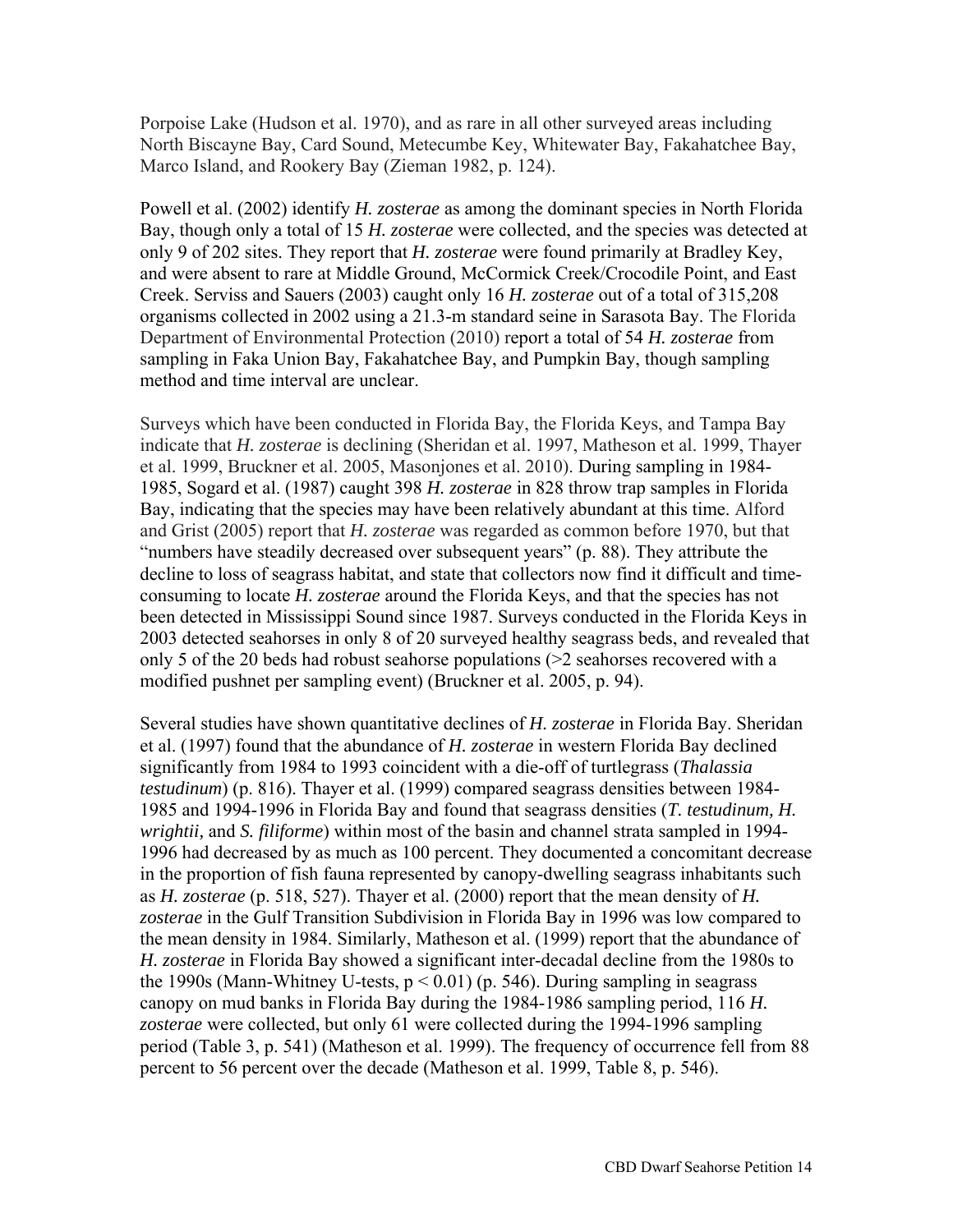In Tampa Bay, Masonjones et al. (2010) "observed a substantial decrease in overall syngnathid population size" during the course of a two-year study (p. 130). The measured decrease in seahorse population size occurred in the same time frame as the construction of a marina adjacent to the research site, and in the larger context of loss of seagrass in Tampa Bay.

In the U.S. Gulf of Mexico west of Florida, *H. zosterae* is widely distributed but does not appear to be abundant in most areas (Bruckner et al. 2005). Numerous studies conducted in the northern Gulf have failed to detect any specimens of *H. zosterae* (Bruckner et al. 2005). *Hippocampus zosterae* appears in moderate numbers in at least some Texas waters (Bruckner et al. 2005). This species was once thought to be common in Corpus Christi Bay, but there are few current records from eastern Texas and western Louisiana, though this is potentially related to low sampling effort (Beck et al. 2000). In the mid-1990s, the Center for Coastal Studies (1996) identified *H. zosterae* as a "dominant component" of the warm season fish community utilizing turtlegrass habitats in Redfish Bay, Corpus Christi, though numbers of seahorses detected are not provided. In 2007 and 2008, sampling in Corpus Christi (Packery Channel, Laguna Madre) detected very low abundance of *H. zosterae* (Stunz and Reese 2008). The researchers caught two *H. zosterae* during each winter of the study, no *H. zosterae* were caught in spring 2007, two were caught in spring 2008, none were caught in summer 2007, two were caught in summer 2008, and one was caught in fall 2007 (Stunz and Reese 2008).

Data on the abundance and trend of *H. zosterae* outside of the United States are not readily available. Baum and Vincent (2005) report that seahorse populations may have declined substantially throughout many regions of Latin America in recent decades due primarily to incidental mortality and habitat damage caused by commercial trawling (p. 317). Shrimp trawl fishers in Mexico have noted drastically reduced catch of seahorses over time, with estimated declines of greater than 90 percent in catch per unit effort in the Gulf of Mexico (Baum and Vincent 2005, p. 316). Targeted seahorse fisheries in Mexico have also reported declines exceeding 50 percent (Baum and Vincent 2005, p. 316).

The dwarf seahorse was declining before the BP Deepwater Horizon catastrophe contaminated a significant portion of the species' range. Due to direct mortality, loss of seagrass habitat, and ongoing contamination from the spill, the scientists at Project Seahorse have warned that the species could now face extinction.

### **CONSERVATION STATUS**

The U.S. population segment of *H. zosterae* is ranked by the American Fisheries Society as Vulnerable due to rarity, restricted habitat, degradation of habitat, and loss of seagrass beds (Musick et al. 2000, p. 13). It is classified by the state of Florida as a Species of Greatest Conservation Need (FFWCC 2005). The dwarf seahorse is listed as a Species of Concern by the Commonwealth of Puerto Rico. The Nature Conservancy (TNC) identifies *H. zosterae* as an imperiled species, and it is on TNC's Target List for the Northern Gulf of Mexico ecoregion (Beck et al. 2000). The Commission for Environmental Cooperation categorizes *H. zosterae* as an at-risk species (Wilkinson et al.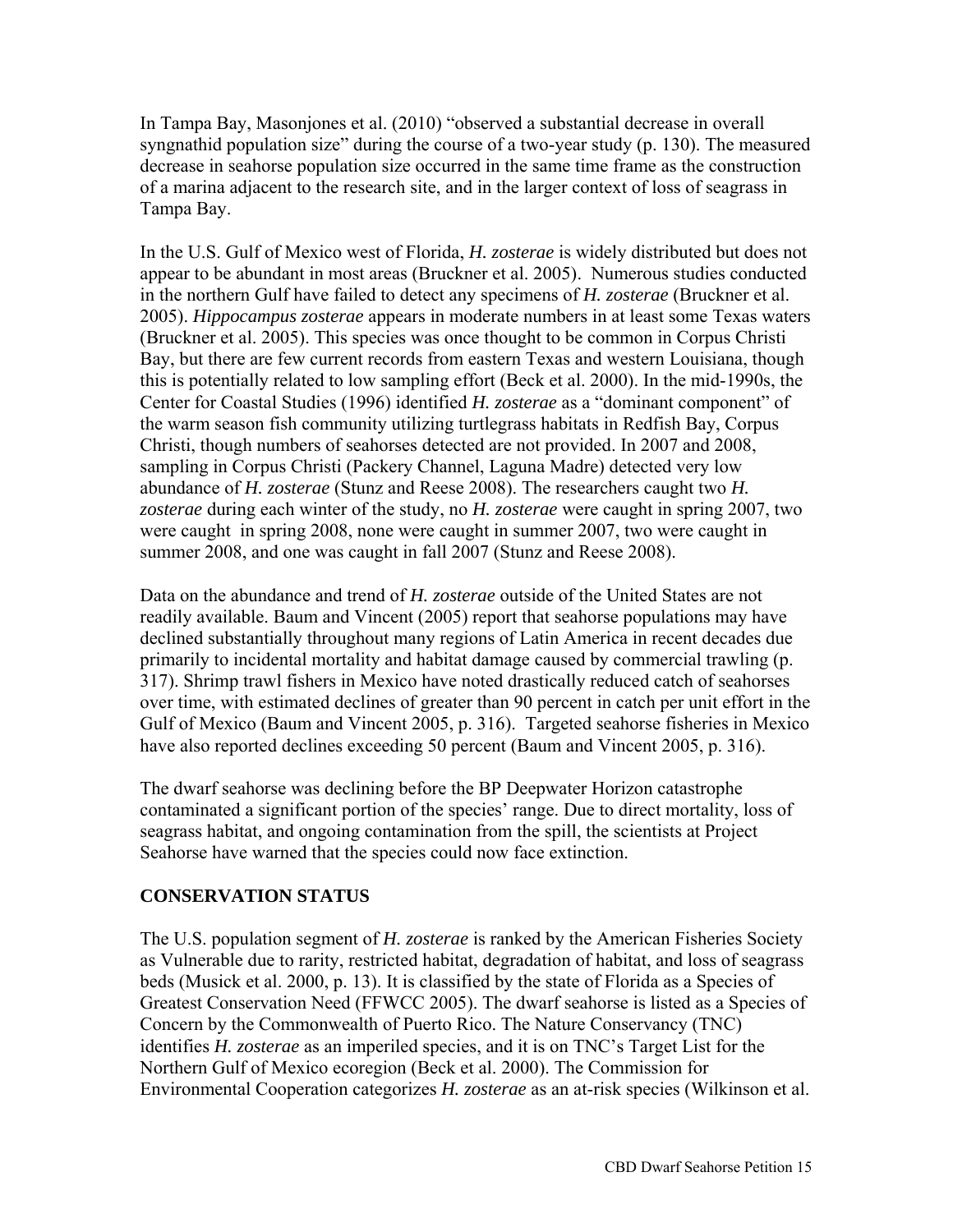2009). The status of *H. zosterae* is not ranked (SNR) by NatureServe (2010), and is considered to be Data Deficient by the International Union for Conservation of Nature (IUCN 2003). It was formerly ranked as Vulnerable by the IUCN (1996) based on suspected past declines in occupancy, occurrence and habitat, as well as on potential levels of exploitation, but under the new ranking criteria, appropriate data were considered to be lacking. The entire genus *Hippocampus* is listed in Appendix II of the Convention on International Trade in Endangered Species of Wild Fauna and Flora (CITES), effective May 2004, meaning all species in the genus may become threatened with extinction if international trade is not closely controlled. Mexico classifies *H. zosterae* as a species subject to special protection in the NOM-059-SEMARNAT-2001 (CITES 2004).

None of the above conservation designations provide *H. zosterae* with essential regulatory protection. Listing under CITES Appendix II allows the species to be traded internationally, but requires that shipments include documentation verifying that the specimens were obtained legally. The dwarf seahorse is declining (Sheridan et al. 1997, Matheson et al. 1999, Thayer et al. 1999, Thayer et al. 2000, Alford and Grist 2005, Bruckner et al. 2005, Masonjones et al. 2010) and faces an array of threats including habitat loss and degradation, collection, and global climate change. The dwarf seahorse needs to be protected under the Endangered Species Act to ensure its continued survival.

#### *HIPPOCAMPUS ZOSTERAE* **WARRANTS PROTECTION UNDER THE ESA**

*Hippocampus zosterae* is both declining and threatened. The seahorse is threatened by at least four of the five listing factors under the Act. There has been widespread loss and degradation of the seagrass habitat on which this species depends. There is no question that the BP Deepwater Horizon catastrophe degraded a significant portion of this species' range. Global climate poses another threat to the habitat of the dwarf seahorse. *Hippocampus zosterae* is also threatened by collection and by numerous other factors including trawling, noise pollution, and life-history characteristics which make populations vulnerable to decline. There are no existing regulatory mechanisms which are adequate to protect this species. It is clear that *Hippocampus zosterae* may warrant listing under the Endangered Species Act, and that a status review is warranted for this species.

### **THREATS**

### **PRESENT OR THREATENED DESTRUCTION, MODIFICATION OR CURTAILMENT OF HABITAT OR RANGE**

#### **Overview**

Seahorses inhabit shallow coastal waters which are highly vulnerable to habitat degradation caused by various anthropogenic activities (Foster and Vincent 2004, p. 45). Seahorses are threatened by numerous forms of habitat degradation including dredging, pollution, siltation, and loss of vegetation (Vincent 1995a, p. 125). Several aspects of seahorse biology render them particularly susceptible to habitat degradation including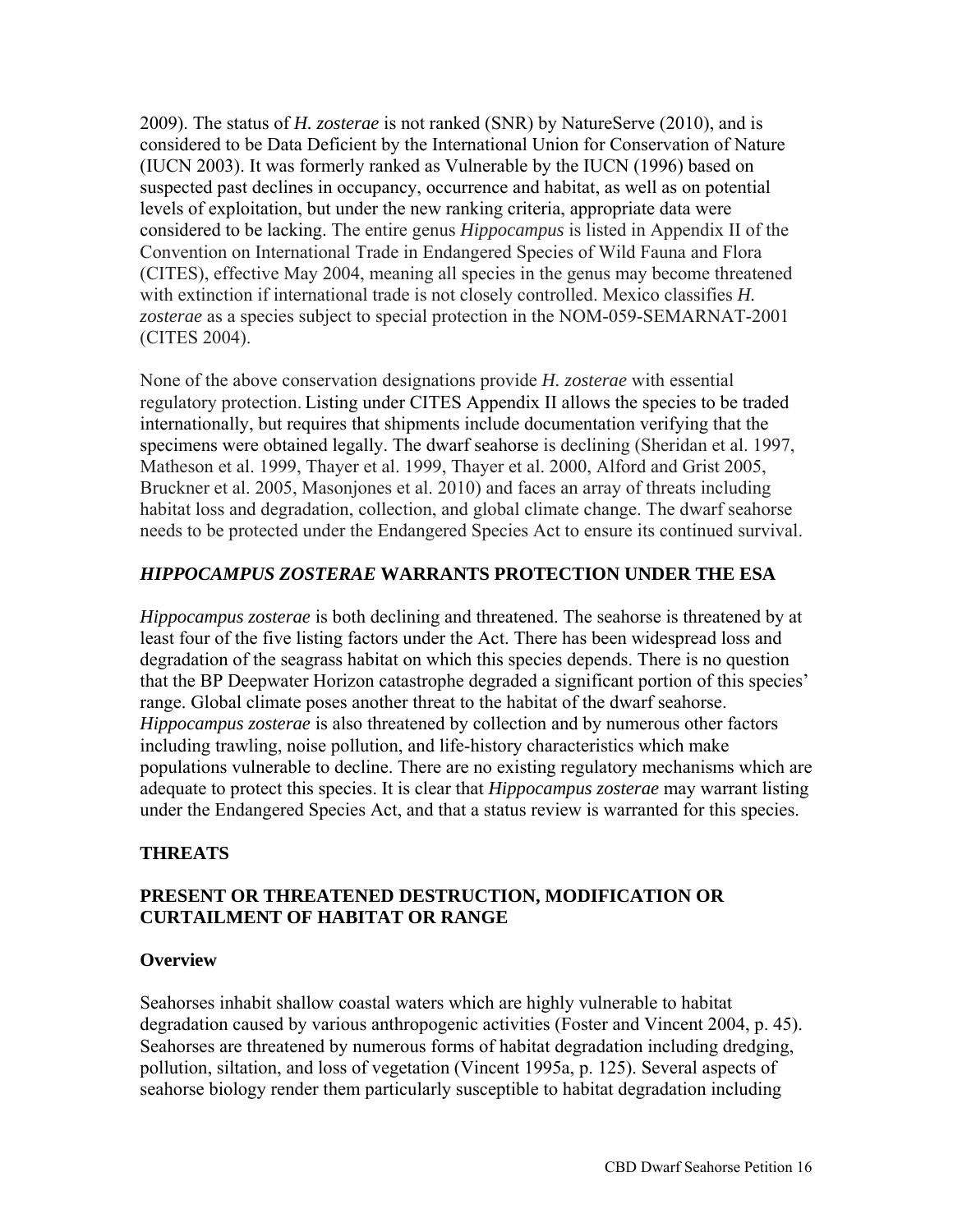low mobility, high site fidelity, patchy spatial distribution, low fecundity, low population density, complex reproductive behavior, and monogamous mating system. For example, increases in turbidity hinder the ability of seahorses to find one another and to receive the visual cues required for courtship and mating (Masonjones et al. 2010, p. 119). Degraded habitat conditions have been correlated with extremely low seahorse densities (Marcus et al. 2007, p. 1483), impaired seahorse reproduction (Masonjones and Rose 2009), and seahorse population declines (Beck et al. 2000, Alford and Grist 2005, Masonjones et al. 2010, p. 118).

The dwarf seahorse in particular is susceptible to decline because the shallow seagrass beds it inhabits are themselves highly sensitive to degradation (IUCN 2010). Numerous factors are known to be degrading the seagrass habitat of *H. zosterae* including coastal development, tourism, recreation, oil and gas activities, dredging, shipping, loss of wetlands, trawling, coastal erosion, and global climate change (Beck et al. 2000, Florida Fish and Wildlife Conservation Commission 2005, Wilkinson et al. 2009).

### **Loss and Degradation of Seagrass Habitat**

As a habitat specialist, the health of dwarf seahorse populations is completely dependent on the health of the seagrass beds on which the species depends for survival. Seagrass meadows are among the most threatened ecosystems on earth, with seagrass cover declining across the globe at an accelerating rate (Waycott et al. 2009, p. 12377). Seagrasses are sensitive to a variety of environmental stressors and are in global decline due to deteriorating water quality, physical damage from development, dredging, and boating, and rising temperatures (Hughes et al. 2009, p. 242, Masonjones et al. 2010, p. 118). Turbidity caused by dredging results in siltation of seagrass beds in addition to the actual destruction of the areas being dredged (FDEP 2004b). Sewage outfalls, industrial wastes, power plant outfalls, oil spills, and extreme high temperatures can all be lethal to seagrasses (FDEP 2009). Oil spills are particularly harmful to seagrasses, as even low concentrations of oil can greatly reduce the ability of seagrasses to photosynthesize (FDEP 2009, p. 20). Loss of seagrasses causes an even greater decline in water quality due to an increase in nutrients resulting from seagrass decomposition, an increase in turbidity due to loss of sediment stabilization, and loss of seagrass filtration (Masonjones et al. 2010).

There has been documented decline of seagrass meadows throughout the range of *H. zosterae.* FWS (2010) reports that since 1950 the state of Florida has experienced over a 50 percent decline of seagrasses (p. 70). The Florida Fish and Wildlife Conservation Commission (FFWCC 2005) reports that the status of submerged aquatic vegetation in the state is "poor and declining" (p. 332). The statewide threat rank for seagrass habitat is "very high." The FFWCC (2005) lists numerous threats to seagrass habitat including water pollution from nutrient loading, sedimentation, chemicals and toxins, industrial spills, non-point source runoff, algal blooms, propeller scarring, boat groundings, boat wakes, coastal construction, dock construction, seagrass shading from docks, dredge and fill activities, channel modifications, climate variability, fishing pressure and fishing gear impacts, invasive species, loss of key predators and herbivores, withdrawal of ground and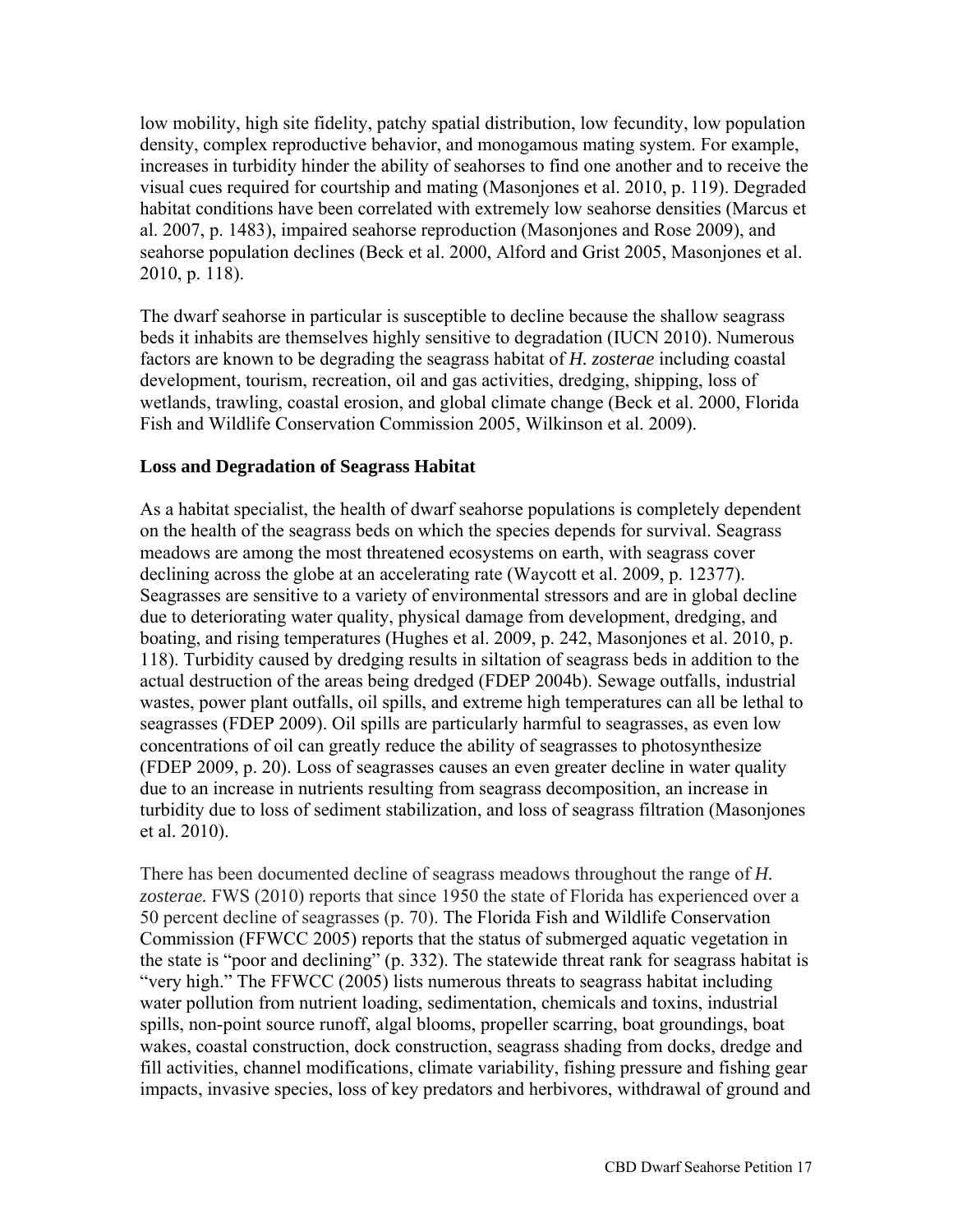surface water, hydrological modifications that disrupt natural salinity patterns, severe storm events, and pathogens (p. 336).

Stresses ranked as "very high threats" to seagrass include altered water quality, habitat destruction, altered species composition, and sedimentation. Sources of stress for the "very high threats" include coastal development, harmful algal blooms, inadequate stormwater management, and channel modification/shipping lanes. Stresses ranked as high threats to seagrass include nutrients, altered structure, erosion, altered hydrologic regime, and altered primary productivity (FFWCC 2005, p. 337). Sources of stress for the "high" threats include nutrient loads, incompatible industrial operations, dam operations, climate variability, surface and groundwater withdrawal, invasive plants and animals, roads, bridges, and causeways, shoreline hardening, incompatible fishing pressure, and disruption of longshore transport of sediments (p. 338).

In northwestern Florida, including Pensacola Bay, Choctawhatchee Bay, St. Andrew Bay, and Big Bend, seagrass meadows have declined due to beachfront alteration, dredge and fill activities, sewage and industrial waste discharges, hydrologic alterations to watersheds, and propeller scarring from boats (USGS 2004). Big Bend, Florida (the area east of St. Andrew Bay south to Tampa Bay) lost approximately 270,000 hectares of seagrass from 1984-1992, a 52 percent decline (USGS 2004, Waycott et al. 2009, Table S1). Pensacola Bay has also lost more than half of its historical seagrass meadows (Waycott et al. 2009).

Southwestern Florida, including Tampa Bay, Sarasota Bay, Greater Charlotte Harbor, Florida Bay, Naples Bay, Faka Union Bay, and Fakahatchee Bay, has lost seagrass due to rapid population growth, dredge and fill activities, nutrient loading, and propeller scarring (USGS 2004). Tampa Bay has lost more than 60 percent of its historical seagrass cover (Waycott et al. 2009). Naples Bay has experienced a 90 percent loss of seagrass since the 1950s (FDEP 2010, p. 18). Seagrasses in Naples Bay have declined due to altered freshwater input, increased nutrient levels, low water clarity, dredging for navigation and development, boat wakes, and high sediment loads (FDEP 2010, p. 18). From 1950-1987, Sarasota Bay lost nearly one-third of its seagrasses (Waycott et al. 2009). In Fakahatchee Bay in the early 1970s, there were three species of seagrasses, and nearly 60 percent of the bay harbored seagrasses. In 2005, only one seagrass species survived in the bay, and the percentage of the bay supporting seagrasses had declined (FDEP 2010, p. 21). Similarly, nearly a quarter of Faka Union Bay supported seagrasses of three species in the early 1970s, but in 2005 no seagrass remained in the bay (FDEP 2010, p. 21).

The decline of seagrasses in Florida Bay has been particularly well documented. Thayer et al. (1999) compared seagrass densities between 1984-1985 and 1994-1996 in Florida Bay, using the same stations and sampling techniques. They found that seagrass densities within most of the basin and channel strata sampled had decreased by as much as 100 percent. The Atlantic stratum declined by an average of 57 percent and the central stratum declined by an average of 80 percent. At individual stations, they documented declines up to 100 percent, and also documented shifts in dominance (p. 525). The authors found that the proportion of fish fauna represented by canopy-dwelling fish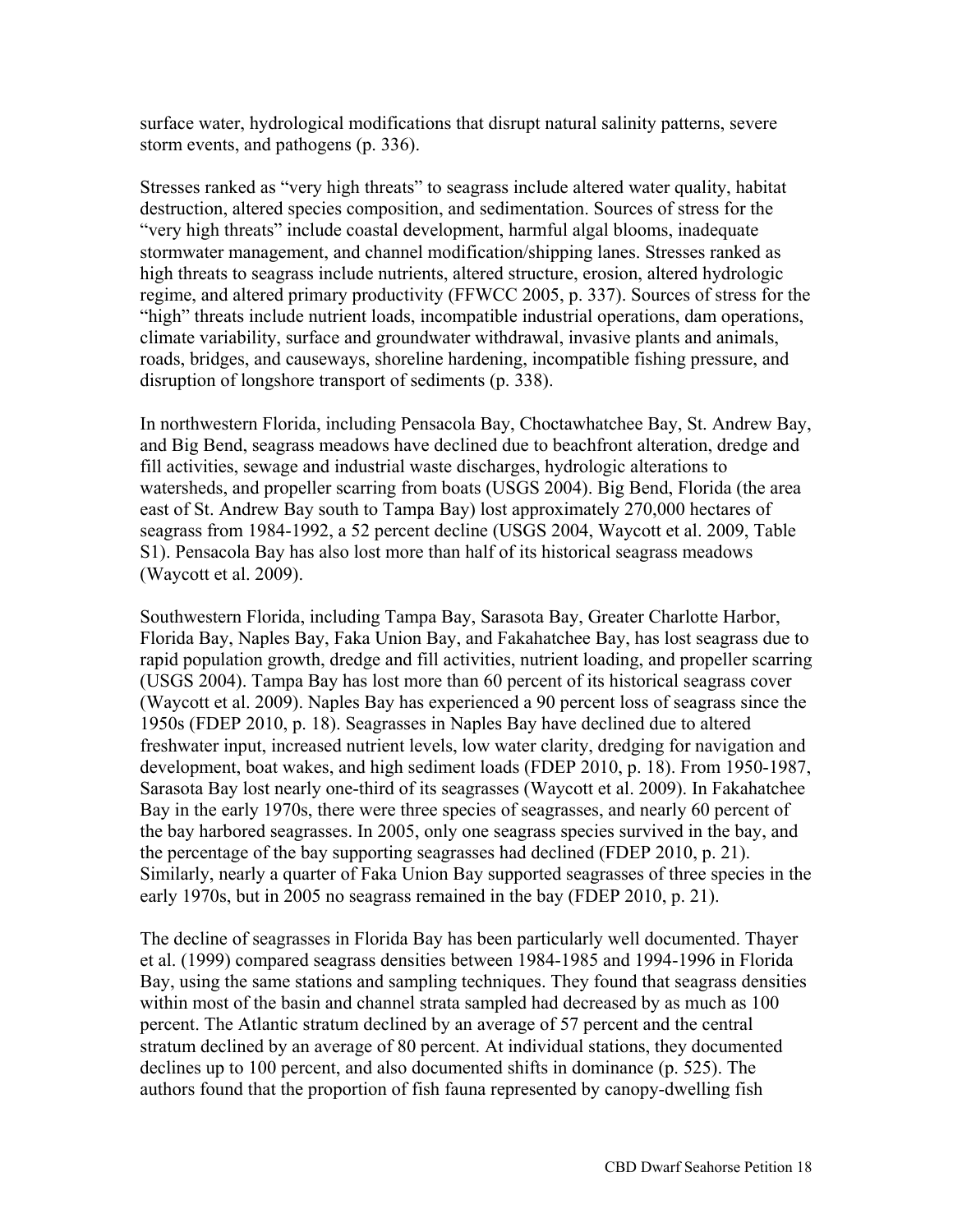species such as *H. zosterae* also decreased (p. 518). Hall et al. (1999) found that the biomass of *T. testudinum* decreased by 28 percent from 1984-1994 in Florida Bay, and that the abundance of the subordinate seagrass species *Halodule wrightii* and *Syringodium filiforme* decreased by more than 90 percent over the decade. Matheson et al. (1999) report that from 1987-1991, Florida Bay lost more than 4,000 hectares of *T. testudinum*, with an additional 23,000 ha showing signs of degradation (p. 535). They report that the density of *T. testudinum* declined by 22 percent from 1983-1994, based on measurements taken at 108 stations throughout the bay (p. 535). The die-off of seagrasses in Florida Bay has been attributed to multiple causes including turbidity, hypersalinity, hypoxia, sulfide toxicity, eutrophication, phytoplankton blooms, altered estuarine function, development, pathogens, and abnormally warm temperatures (Fourqurean and Robblee 1999, Matheson et al. 1999, Zieman et al. 1999).

Seagrass has also declined on the Atlantic Coast of Florida. The Mosquito Lagoon area has undergone one of the greatest losses of seagrass coverage in the state, with a 94 percent loss since 1943 (FDEP 2009b). Seagrasses in Mosquito Lagoon Aquatic Preserve are threatened by elevated levels of suspended solids which impede photosynthesis (FDEP 2009b, p. 27). In the Indian River Lagoon complex, Fletcher and Fletcher (1995) analyzed seagrass distribution and abundance from Ponce de Leon Inlet in Volusia County to Jupiter Inlet in Palm Beach County and found that from 1943-1992, the maximum depth of seagrass beds decreased by as much as 50 percent. They estimate that seagrass abundance declined by 11 percent from 1970-1992, and by 16 percent from 1986-1992 (p. 49). Waycott et al. (2009) report that seagrass cover in the Indian River Lagoon area declined by 25 percent from 1970-1992. There are also large areas of seagrass die-off in the Florida Keys (FDEP 2004b, p. 18). Seagrasses have declined in the Florida Keys National Marine Sanctuary due to nutrient loading and propeller scarring (Fourqurean 2009).

Loss of seagrass in Alabama and Mississippi has also been dramatic. Mobile Bay, Alabama lost more than 80 percent of its seagrass from 1981-2003, and Perdido Bay lost 75 percent (Waycott et al. 2009, Table S1). Mississippi Bays lost nearly 90 percent of seagrass cover from 1969-1992, and Mississippi Sound lost 50 percent of its seagrass from 1992-2003 (Ibid.). The U.S. Geological Survey (2004) identifies causes of seagrass loss in Alabama, Louisiana, and Mississippi as turbidity, dredging, erosion of offshore islands, recreational boat use, coastal development, wastewater effluent, and tropical storms.

Texas has also experienced drastic seagrass decline and concomitant decline of seagrassdwelling organisms. Roberts and Hawkins (1999) report that shallow nearshore seagrass beds in southeastern Texas declined rapidly following the 1970s due to human activities at the coast (p. 242). Galveston Bay experienced a decline in submerged vascular vegetation of approximately 90 percent from 1956-1990 due to shoreline industrial and municipal development, excess inputs of pollutants and wastewater discharges, channelization, dredging projects, subsidence, and alterations in bay-water circulation dynamics (Pulich and White 1990, p. 1). The U.S. Geological Survey (2004) reports that more than 95 percent of historic seagrass cover has been lost from the Galveston Bay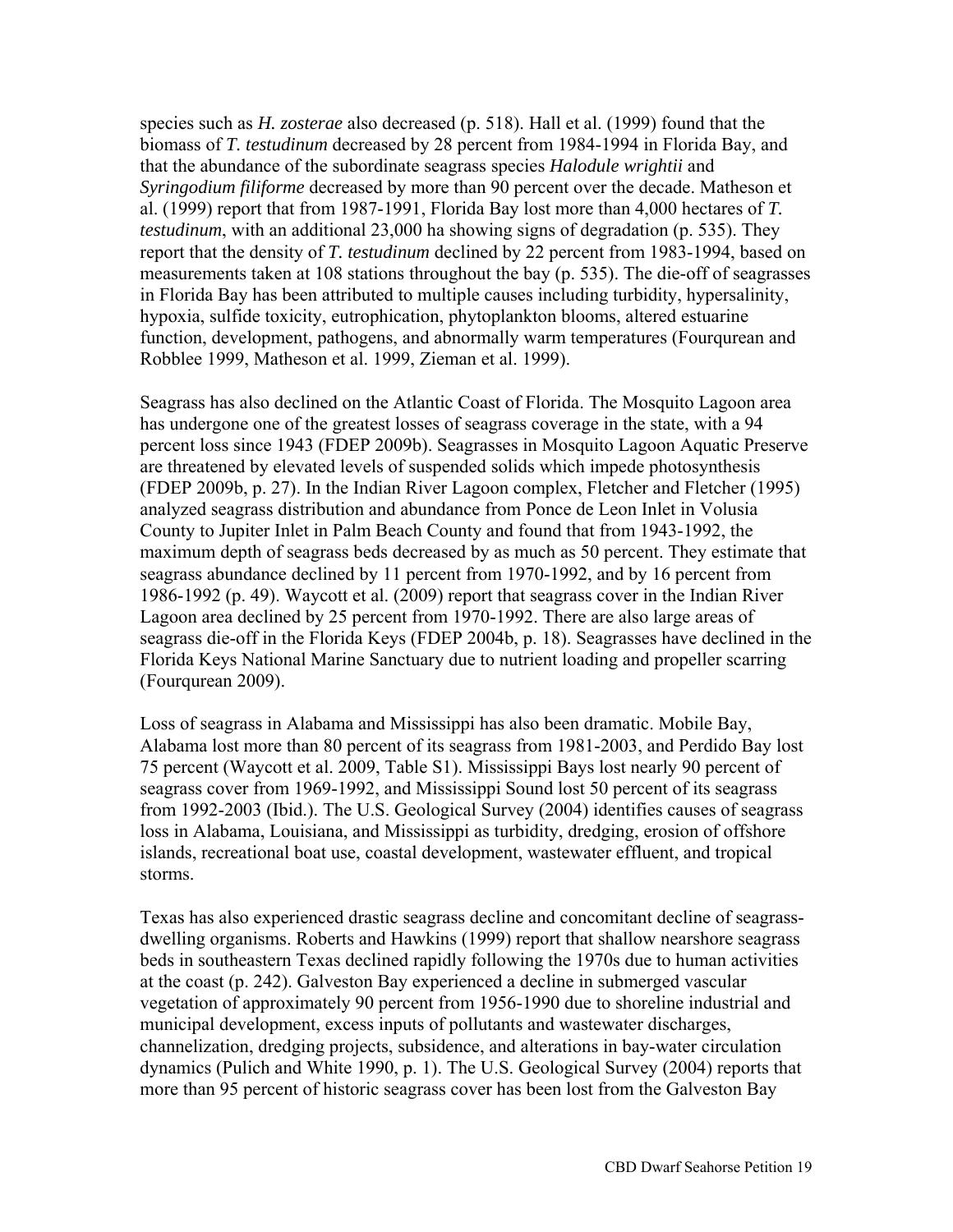region (p. 19). Corpus Christi has also undergone loss of seagrass, associated with eutrophication and harmful algal blooms (Breier et al. 2004). A decade long algal bloom in Laguna Madre/Baffin Bay caused a decline in seagrasses beginning in 1989 (An and Gardner 2000). The U.S. Geological Survey (2004) identifies numerous causes of seagrass decline in Texas including turbidity, dredging, Texas brown tide, nutrient loading, propeller scarring, shoreline development, and tropical storms.

Seagrass has also declined in Bermuda, with the Bermuda Platform experiencing a 23 percent decline in seagrass from 1997-2004 (Murdoch et al. 2007, Waycott et al. 2009, Table S1).

In some areas the plight of seagrass has modestly improved, but loss of seagrass continues to be a primary threat to the dwarf seahorse. In Tampa Bay for example, a reduction in nitrogen loads has improved water clarity and led to some seagrass recovery, yet overall Tampa Bay has lost 63 percent of its seagrass (Petition Table 1, Waycott et al. 2009, p. 12379 and Table S1). Seagrass cover at Mosquito Lagoon has increased by 23 percent since 1970 (Waycott et al. 2009), yet seagrass cover in the area is 94 percent less than it was in 1943 (FDEP 2009b). In Texas, seagrass cover has increased in Upper Laguna Madre, but decreased in Lower Laguna Madre; in Laguna Madre as a whole, seagrass has decreased by four percent since 1965 (USGS 2004, p. 15). Similarly, seagrass cover increased in East Matagorda Bay, but decreased in Matagorda Bay (Waycott et al. 2009, Table S1).

Because *H. zosterae* is entirely dependent on seagrass habitat, declines in seagrasses are reflective of declines in seahorse populations. Numerous authors have attributed declining *H. zosterae* populations to loss and degradation of seagrass habitat. The American Fisheries Society has recognized loss and degradation of seagrass beds as a primary threat to *H. zosterae* (Musick et al. 2000, p. 13). Alford and Grist (2005) attribute the decline of *H. zosterae* in Florida since 1970 to the reduction in the extent of seagrass beds. Beck et al. (2000) report that Mississippi Sound populations of *H. zosterae* have declined in conjunction with loss of seagrass beds. Sheridan et al. (1997) found that the abundance of *H. zosterae* in western Florida Bay declined significantly from 1984 to 1993 coincident with a die-off of turtlegrass (*Thalassia testudinum*) (p. 816). Likewise, Thayer et al. (1999) and Matheson et al. (1999) documented a decline in seagrass density and a decline in *H. zosterae* abundance in Florida Bay from the 1980s to the 1990s. Masonjones et al. (2010) "observed a substantial decrease in overall syngnathid population size" during the course of a two-year study which occurred in the same time frame as the construction of a marina adjacent to the research site, and in the larger context of loss of seagrass in Tampa Bay (p. 130).

Due to declining seagrass meadows, the dwarf seahorse had already experienced widespread habitat loss even before the April 2010 BP Deepwater Horizon oil spill. The aftermath of the spill and its effects on seagrass beds in the Gulf of Mexico could extirpate the dwarf seahorse throughout a significant portion of its range (Project Seahorse 2010).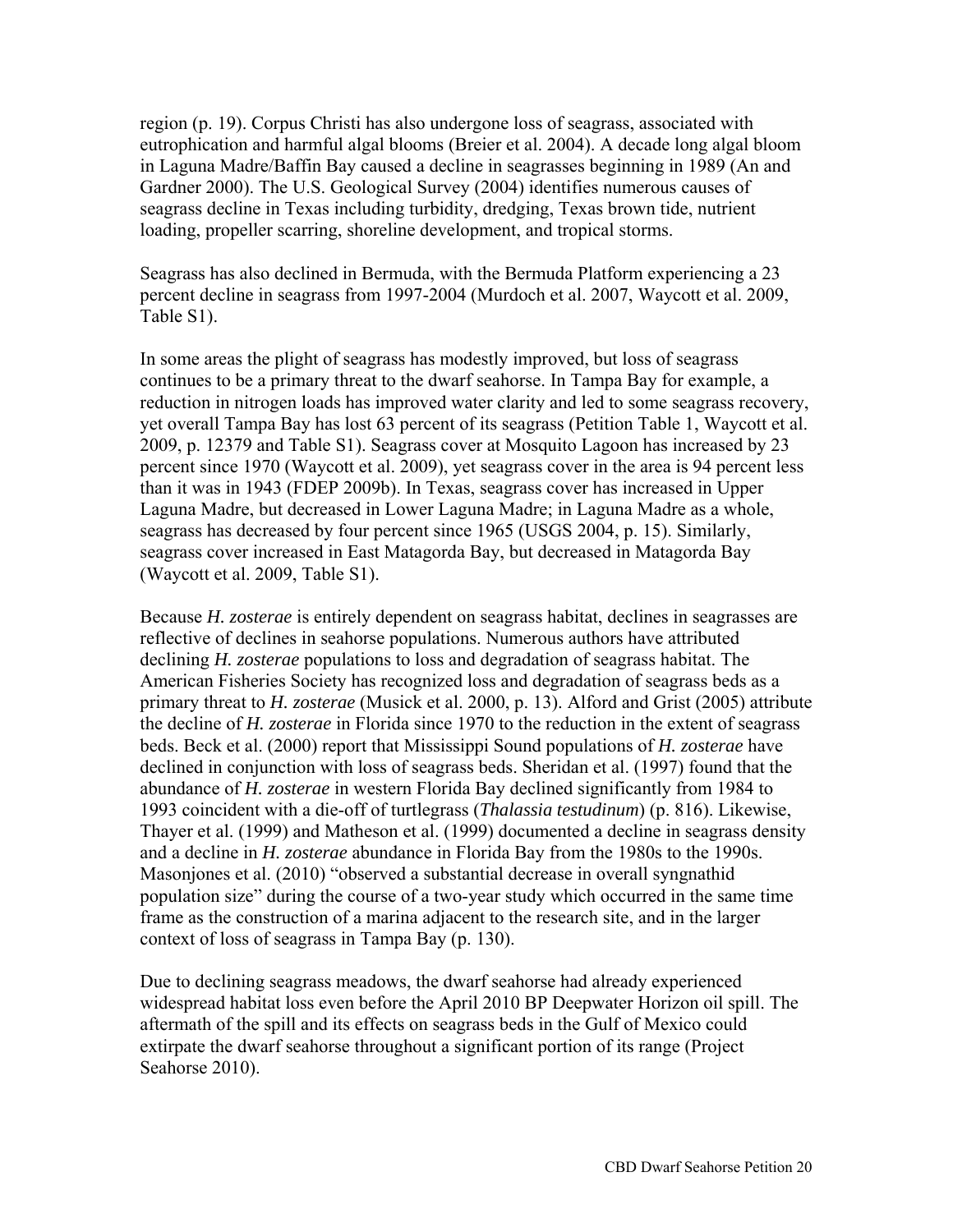| <b>Location</b>       | Rate of            | <b>Acreage</b>    | Recent         | Percentage       | <b>Time</b>            |
|-----------------------|--------------------|-------------------|----------------|------------------|------------------------|
|                       | <b>Change Per</b>  | <b>First Year</b> | <b>Acreage</b> | <b>Change</b>    | Frame                  |
|                       | Year               | <b>Measured</b>   |                |                  |                        |
| <b>FLORIDA</b>        |                    |                   |                |                  |                        |
| <b>Big Bend</b>       | $-9.15$            | 520,000           | 250,000        | $-52%$           | 1984-1992              |
| Florida Bay           | $-1.89$            | 142,473           | 124,787        | $-12%$           | 1987-1994              |
| Greater               | $-0.35$            | 23,127            | 21,802         | $-6%$            | 1982-1999              |
| Charlotte             |                    |                   |                |                  |                        |
| Harbor                |                    |                   |                |                  |                        |
| <b>Indian River</b>   | $-1.30$            | 17,227            | 12,935         | $-25%$           | 1970-1992              |
| Lagoon                |                    |                   |                |                  |                        |
| Pensacola Bay         | $-2.31$            | 3800              | 1814           | $-52%$           | 1968-1992              |
| Sarasota Bay          | $-0.56$            | 4,886             | 3,476          | $-29%$           | 1950-1987              |
| St. Andrew            | $-0.60$            | 4706              | 3979           | $-15%$           | 1964-1992              |
| Bay                   |                    |                   |                |                  |                        |
| Tampa Bay             | $-0.78$            | 30,970            | 11,466         | $-63%$           | 1879-2006              |
|                       |                    |                   |                |                  |                        |
| <b>ALABAMA</b>        |                    |                   |                |                  |                        |
| Mobile Bay            | $-7.77$            | 1,105             | 200            | $-82%$           | 1981-2003              |
| Perdido Bay           | $-2.18$            | 475               | 120            | $-75%$           | 1940-2003              |
|                       |                    |                   |                |                  |                        |
| <b>MISSISSIPPI</b>    |                    |                   |                |                  |                        |
| Mississippi           | $-9.65$            | 5,520             | 600            | $-89%$           | 1969-1992              |
| <b>Bays</b>           |                    |                   |                |                  |                        |
| Mississippi           | $-6.36$            | 600               | 298            | $-50%$           | 1992-2003              |
| Sound                 |                    |                   |                |                  |                        |
|                       |                    |                   |                |                  |                        |
| <b>LOUISIANA</b>      |                    |                   |                |                  |                        |
| Chandeleur            | $-1.33$            | 6,377             | 4,511          | $-29%$           | 1969-1995              |
| Islands               |                    |                   |                |                  |                        |
|                       |                    |                   |                |                  |                        |
| <b>TEXAS</b>          |                    |                   |                |                  |                        |
| Galveston Bay         | $-5.40$            | 2,025             | 210            | $-90%$           | 1956-1998              |
| Lower Laguna          | $-0.80$            | 66,608            | 55,437         | $-17%$           | 1965-1988              |
| Madre                 |                    |                   |                |                  |                        |
| Upper Laguna<br>Madre | $+1.86$            | 11,800            | 21,400         | $+81$            | 1967-1999              |
|                       |                    |                   |                |                  |                        |
| Matagorda<br>East     | $-0.93$<br>$+2.51$ | 570<br>256        | 491<br>387     | $-14%$<br>$+51%$ | 1971-1987<br>1971-1987 |
| Matagorda             |                    |                   |                |                  |                        |
|                       |                    |                   |                |                  |                        |
| <b>BERMUDA</b>        |                    |                   |                |                  |                        |
| Bermuda               | $-3.66$            | 2,100             | 1,625          | $-23%$           | 1997-2004              |
| Platform              |                    |                   |                |                  |                        |
|                       |                    |                   |                |                  |                        |

**Table 1. Documented Seagrass Loss in the Range of** *H. zosterae*. Data from Waycott et al. 2009, Table S1.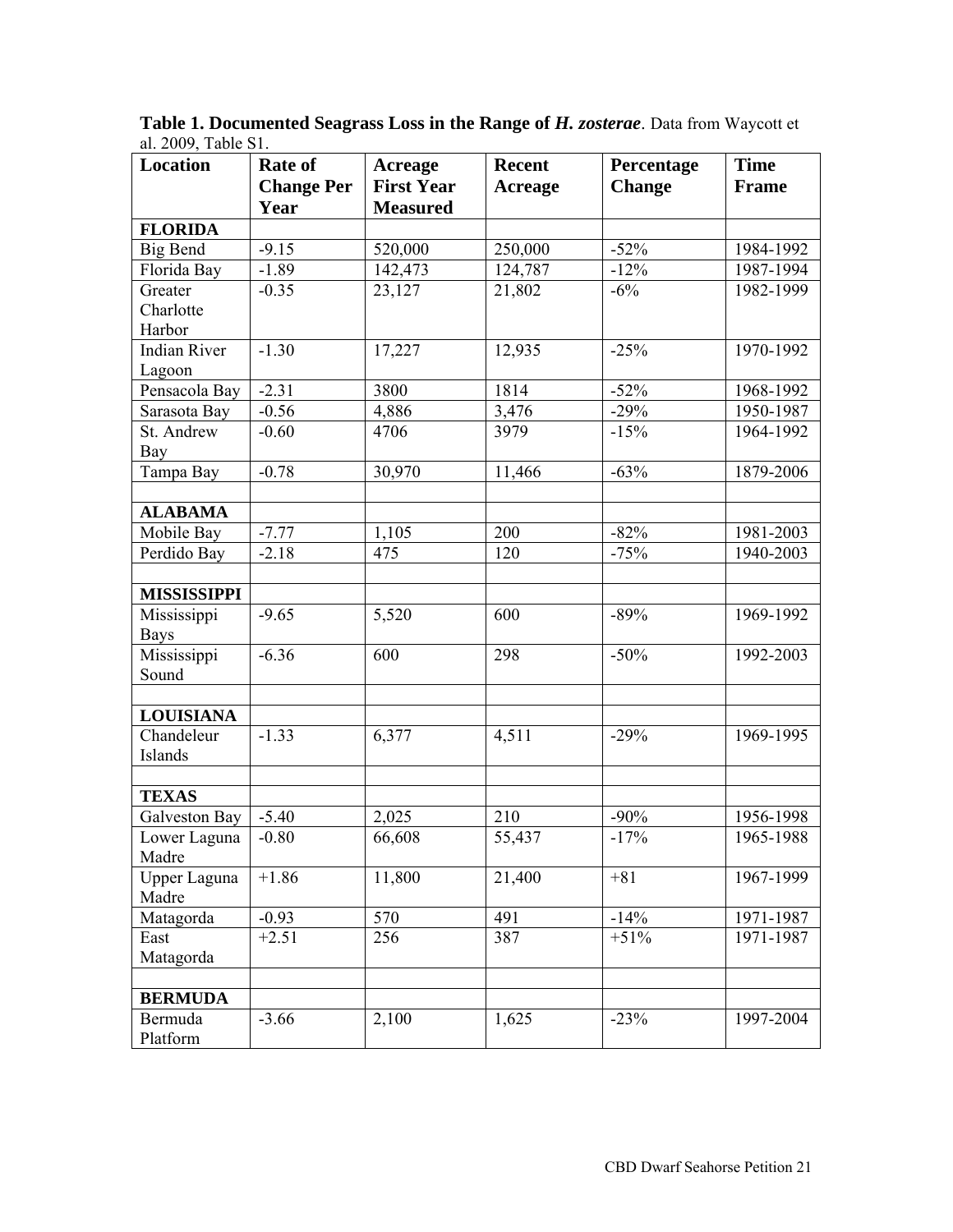#### **Oil and Gas Development**

Pollution from oil and gas development is a primary threat to *H. zosterae* and its seagrass habitat. Pollution from numerous activities associated with oil and gas development threatens *H. zosterae* including offshore exploration, extraction, shipping, construction, refining, abandoned wells, leaking pipelines, and oil spills. Extensive oil and gas production takes place both in coastal waters and on the Outer Continental Shelf (OCS) in the Gulf of Mexico. The western and central Gulf of Mexico, including offshore Texas, Louisiana, Mississippi, and Alabama, is a major U.S. petroleum-producing area, accounting for 25 percent of U.S. oil production in 2007 (U.S. MMS 2009). The U.S. Minerals Management Service (MMS) (now known as the Bureau of Ocean Energy Management, Regulation, and Enforcement) predicts that by 2013 production in the Gulf will increase to 686 million barrels per year (MMS 2009).There are around 4,000 offshore oil and gas platforms and tens of thousands of miles of pipeline in the central and western Gulf of Mexico, where 90 percent of the country's offshore drilling takes place (Robertson 2010). Oil and gas development in the Gulf of Mexico has resulted in severe environmental impacts including oil spills, brine discharges, and heavy metal deposition from drilling muds and tailings (Wilkinson et al. 2009, p. 73).

In April 2010 the BP Deepwater Horizon oil spill released an estimated 205.8 million gallons (4.9 million barrels) of oil and 205,000 metric tons of methane into the Gulf of Mexico (Achenbach and Fahrenthold 2010, Graham et al. 2010). It is estimated that approximately 25 percent of the spilled oil was directly recovered or burned, leaving approximately 75 percent of the oil at sea (Graham et al. 2010). The spill resulted in more than 1,050 total linear miles of oiled shoreline, some of which were still oiled in January 2011 (NOAA 2011). Tar balls from the spill have washed up on beaches from Texas to the Atlantic Coast of Florida. The scientists at Project Seahorse (2010) caution that the BP oil spill could cause the extinction of *H. zosterae* due to direct mortality and to the devastation of the dwarf seahorse's seagrass habitat by the spill itself, by the dispersants used to breakdown the oil, and by the burning of oiled seagrass mats.

A significant portion of *H. zosterae's* range is threatened by pollution from the spill, which covered vast areas in the Gulf. Due to pollution from the spill, NOAA closed large portions of the Gulf to fishing to ensure that seafood from the Gulf would not threaten consumers. The closures are based on computer modeling of where the oil is likely to be based on weather, satellite imagery, ocean buoy data, and ocean currents, and daily overflights to verify the extent of the oil. The closures began on May 2 and expanded throughout the summer with up to 88,522 square miles, nearly 37 percent of the federal waters in the Gulf, being closed to fishing (NOAA 2010c). Portions of the Gulf were still closed to fishing in November 2010 due to the discovery of tar balls in shrimp trawls. The closures extended east to Dry Tortugas in southwest Florida, just west of the Florida Keys, and to Panama City Beach in the Panhandle.

The dwarf seahorse is a habitat specialist that is completely dependent on healthy seagrass beds for survival, and the spill and its aftermath pose substantial risk to seagrass meadows in the Gulf (Whigham et al. 2010, p. 1). Oil pollution has severe impacts on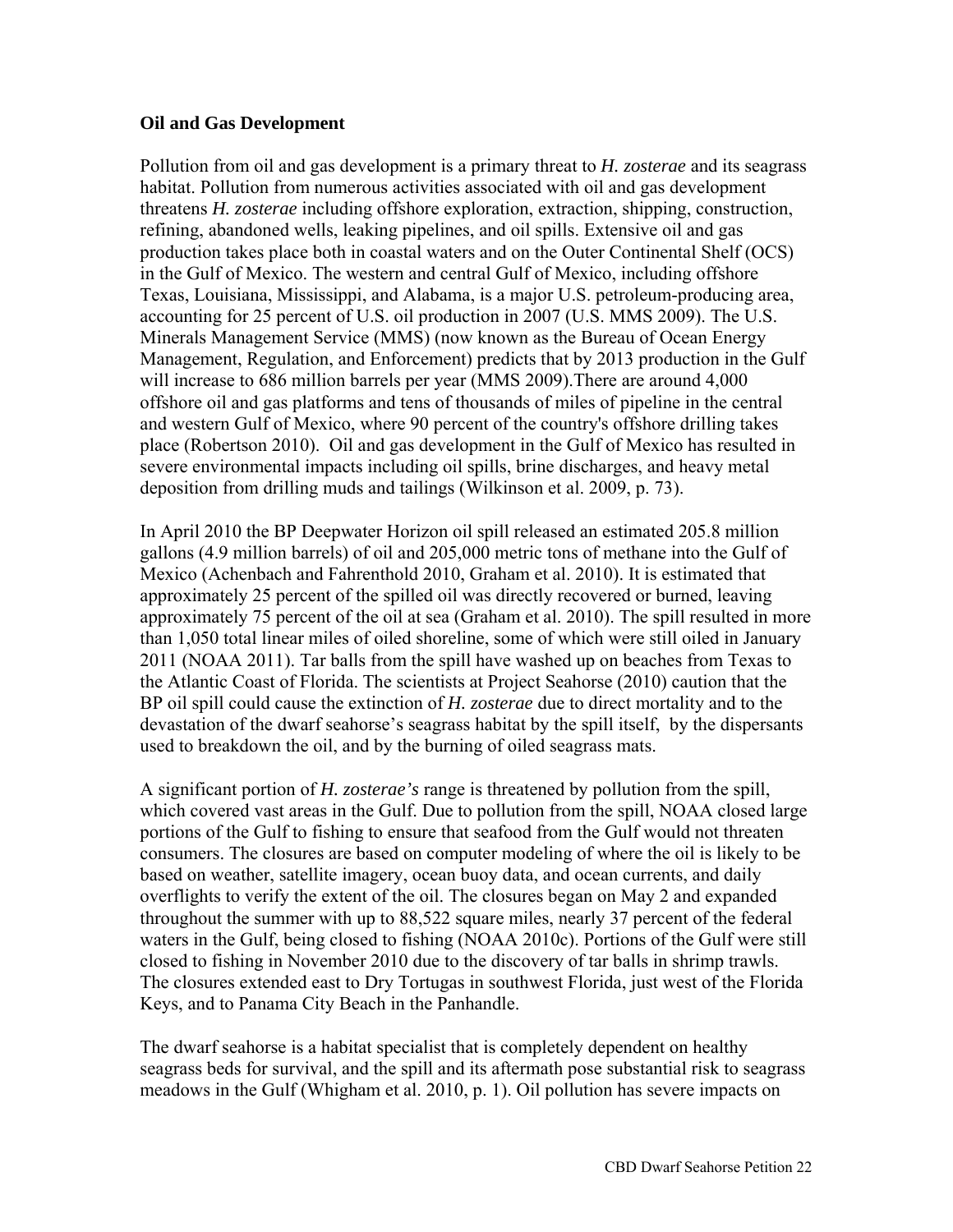seagrasses which can persist for decades (Zieman 1982, p. 87, FDEP 2009b, p. 27). Impacts of oil and dispersants on seagrass range from complete mortality to sublethal stress and chronic impairment of seagrass metabolism and function (Hatcher and Larkum 1982, Thorhaug and Marcus 1987, Jackson et al. 1989, Ralph and Burchett 1998, Sandulli 1998, Peirano et al. 2005, Scarlett et al. 2005). For example, a 1986 oil spill in Panama trapped oil in sediments of intertidal beds of turtle grass, which killed the seagrass beds, and resulted in the erosion of the sediment down to the coralline rock layer (Shigenaka 2010, p. 43). Even low concentrations of oils and greases are known to significantly interfere with seagrass photosynthesis (FDEP 2009b). Seagrasses are also threatened by damage from vessels during spill response and cleanup efforts (Cosentino-Manning et al. 2010, p. 4). The burning of seagrass beds and the use of dispersants in oil spill clean-up attempts also harm seagrasses (Project Seahorse 2010). Dispersants may increase the toxicity of oil to seagrasses. Ibemesim and Bamidele (2008) found that seashore grasses treated with heavy crude oil and Corexit 9527 experienced 100 percent mortality, while plants treated with oil alone recovered (p. 875).

In addition to destroying and degrading its habitat, oil pollution threatens *H. zosterae*  with direct mortality. Acute and chronic oil spills have a wide array of lethal and sublethal impacts on marine plants and animals, including immediate and long-term effects. Petroleum oil is a complex mixture of hundreds of different compounds, mostly hydrocarbons, with different levels of toxicity. Polycyclic aromatic hydrocarbons (PAHs) are among the most toxic oil components and have been documented to cause significant impacts on wildlife. Direct impacts to wildlife from exposure to oil include behavioral alteration, suppressed growth, induced or inhibited enzyme systems and other molecular effects, physiological responses, reduced immunity to disease and parasites, histopathological lesions and other cellular effects, tainted flesh, and chronic mortality (Holdway 2002). There is an increasing body of evidence that even at extremely low concentrations, oil is highly toxic to aquatic organisms (Barron et al. 2003, p. 658).

Graham et al. (2010) used carbon isotopic signals to trace the fate of the BP oil in warm, shallow shelf waters and found that fractions of the oil became suspended in the shallow water column where oil is being trophically transferred within the planktonic food web, which poses ongoing contamination risk to the dwarf seahorse. Seahorses are sensitive to contaminants, and are known to be threatened by oil pollution (Alcoforado Santos et al. 2010, p. 958). Using micronuclei tests and comet assays, Alcoforado Santos et al. (2010) found that exposure to diesel oil caused DNA damage in *H. reidi* seahorses following 96 hours of exposure to diluted water-soluble fractions. The frequency of cell death increased with the concentration of oil. Seahorses exposed to more concentrated dilutions of diesel experienced a higher frequency of cell death than those exposed to lower concentrations, but all concentrations caused DMA damage compared to controls (p. 958). Similarly, Negreiros et al. (2011) found that crude oil exposure caused DNA damage, hypertrophy, capillary dilation, hyperplasia, and epithelial damage in the seahorse *H. reidi* in the laboratory.

Exposure to crude oil adversely affects fish at all life stages (Carls et al. 1999, Bernanke and Kohler 2009). Early life stages of fish are particularly sensitive to the toxic effects of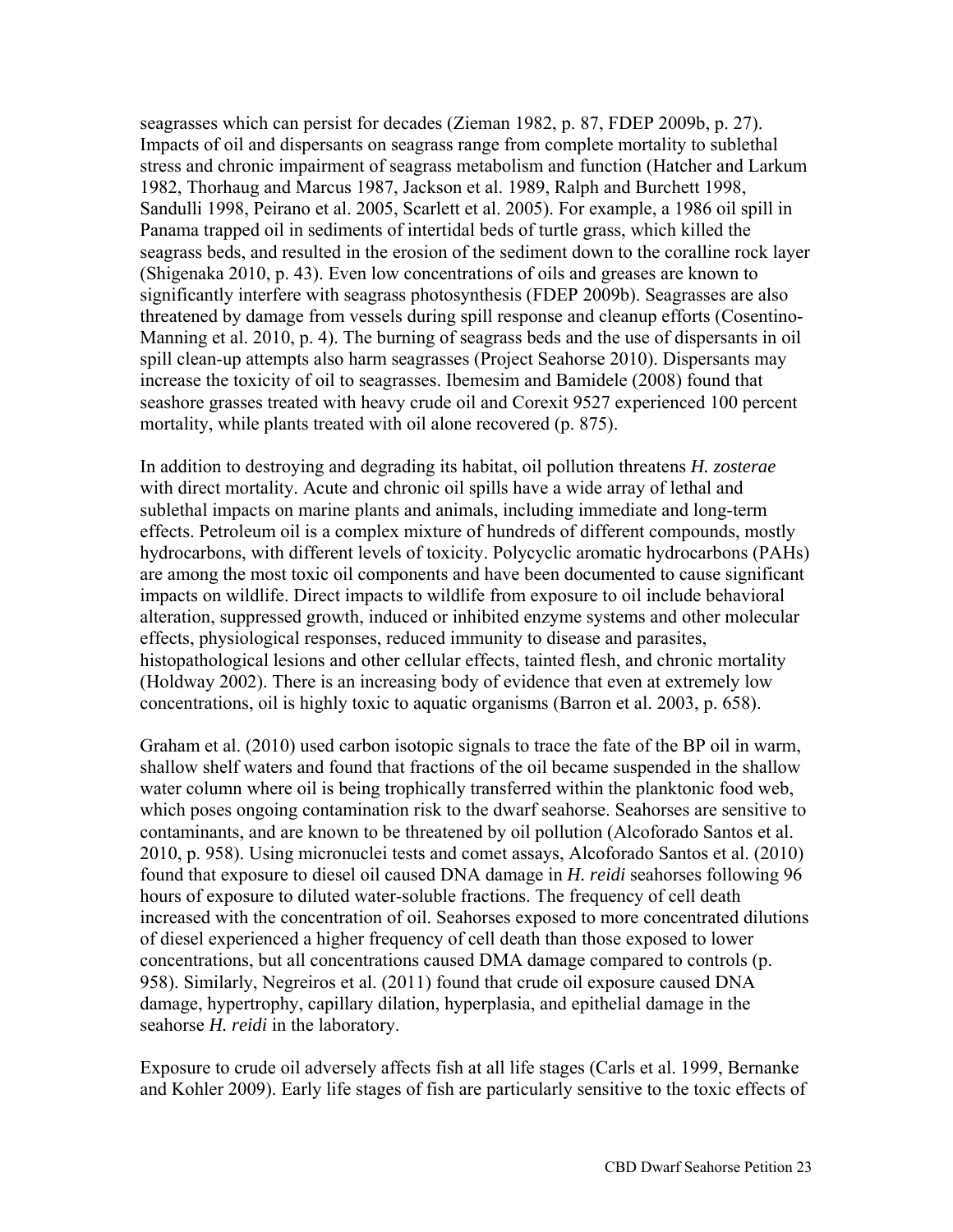PAHs which can cause larval deformation and death. Laboratory experiments found that PAHs from partially weathered crude oil at concentrations as low as 1 part per billion (ppb) are toxic to the developing eggs of Pacific herring (*Clupea pallasi*) and pink salmon (*Oncorhynchus gorbuscha*) (Carls et al. 1999, Heintz et al. 1999). Pacific herring embryos experienced mortality, malformations, genetic damage, decreased size, and inhibited swimming when exposed for 16 days at PAH concentrations of 0.7 ppb while concentrations of 0.4 ppb caused sublethal responses including edema and reduced growth (Carls et al. 1999). Crude oil from the Exxon Valdez spill is thought to have caused the elevated mortality of pink salmon eggs in oiled streams for at least four years after the spill (Peterson et al. 2003) and to have contributed the crash of Pacific herring populations which were exposed during the spawning season and which have yet to recover. Adult fish exposed to oil can suffer from reduced growth, enlarged liver, changes in heart and respiration rates, fin erosion, and reproductive impairment (Bernanke and Kohler 2009, USFWS 2010b). Additionally, fish are at risk from lethal coating of their gills with oil.

Oil pollution also threatens the dwarf seahorse by reducing and contaminating its invertebrate food sources. Oil affects virtually all invertebrate taxa (Suchanek 1993). It is toxic to bottom-dwelling, pelagic and intertidal invertebrates including the zooplankton on which *H. zosterae* feed (USFWS 2010b, Peterson et al. 1996, Table 1). Widespread mortality of marine invertebrates generally occurs in the immediate vicinity of oil spills due to chemical toxicity and smothering, and additional mortality can result when toxic components of oil are remobilized from sediments (Suchanek 1993, Peterson et al. 1996, Peterson et al. 2003). Sublethal effects to invertebrates from oil exposure include impairment of reproduction, growth, respiration, excretion, chemoreception, feeding, movements, stimulus response and disease resistance (Suchanek 1993). Due to these chronic impacts, invertebrate populations and community structure can take years to decades to recover after oil exposure (Suchanek 1993).

Seahorses, seahorse habitat, and seahorse prey are also threatened by the dispersants which were widely used in an effort to prevent the BP oil spill from reaching shore. As of August 6, approximately 1.84 million gallons of total dispersant had been applied in the Gulf—1.07 million gallons on the surface and 771,000 gallons sub-sea (Nelson 2010). Dispersants do not reduce the total amount of spilled oil, they merely change its fate in the environment. By promoting dispersion of oil into the water column, dispersants increase the potential exposure of water-column and benthic biota to spilled oil. Dispersants and dispersed oil have been shown to have significant negative impacts on marine life, including plankton and fish. Dispersants can bioaccumulate and persist in sediment and in the water column where they could impact larvae and other plankton for decades (Marine Conservation Biology Institute 2010).

Studies have shown that dispersants create a toxic environment for fish by releasing harmful oil break-down products into the water. Dispersed oil has been shown to be toxic to fish at all life stages, from eggs to larval fish to adults, according to numerous laboratory studies that have tested a variety of species (Khan and Payne 2005, Anderson et al. 2009). Monitoring data have indicated that the use of the Corexit dispersants killed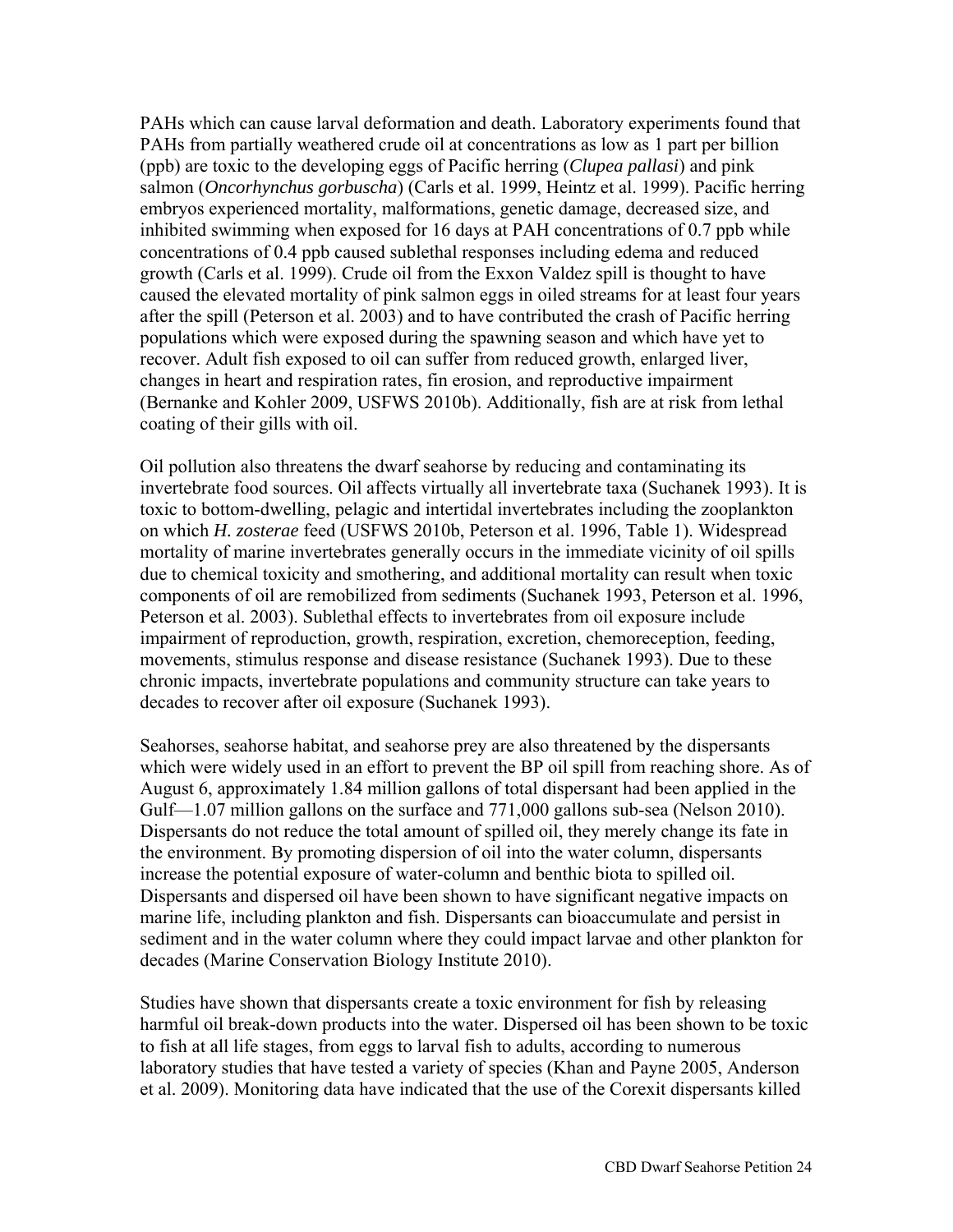up to 25 percent of all organisms living 500 feet below the surface in areas where the dispersant was used (Farren and Blackburn 2010).

Dispersants release toxic break-down products from oil that, alone or in combination with oil droplets and dispersant chemicals, can make dispersed oil more harmful to marine life than untreated oil. Bhattacharyya et al. (2003) found that crude oil, diesel, and dispersants are all toxic to marsh microorganisms (*Chironomus tentans, Daphnia pulex,* and *Oryzias latipes*), and that cleaners and dispersants enhance the toxicity of the oil to the microorganisms (p. 205). Barron et al. (2003) found that when exposed to sunlight, oil treated with Corexitt 9527 was significantly more toxic to early life stages of Pacific herring than oil alone. Mortality occurred more rapidly in the presence of dispersant, which increased the bioavailability of the toxic oil compounds (p. 656). Anderson et al. (2009) found that crude oil treated with the dispersant Corexit 9500 was more toxic to topsmelt (*Atherinops affinis*) embryos than untreated oil, causing reduced survival and cardiovascular and other abnormalities (p. 1058). McIntosh et al. (2010) found that early life stages of Atlantic herring (*Clupea harengus*), including free-swimming embryos, were sensitive to realistic exposures of weathered oil treated with dispersant, and conclude that early life stages of other fish species are also at risk from dispersed oil (p. 1166).

The use of dispersants underwater, as permitted by the Environmental Protection Agency in the Deepwater Horizon spill response, can result in the formation of massive deepwater oil plumes extending many miles from the spill site (NOAA 2010). The negative ecological effects of these plumes are unlikely to remain isolated to deep water habitats, and have the potential to harm the entire ecosystem from the bottom up. In addition, significant reductions in dissolved oxygen have been reported in the vicinity of underwater dispersed oil plumes, resulting from oil digestion by microbes (Winerman 2010). The northern Gulf of Mexico already experiences the annual formation of a hypoxic "dead zone"—a large area of oxygen-poor conditions that can barely support life—and the oxygen deprivation caused by the deep-sea oil plumes could increase the size of this zone (NOAA 2010b).

In addition to the ever-present threat of catastrophic spills, smaller-scale oil spills and leaks are commonplace in the Gulf. At least several spills occur annually due to blowouts, hurricanes, lax pipeline maintenance, tanker leaks and human error (Mufson 2010). More than 320 known spills involving offshore drilling have occurred in the Gulf since 1964, releasing more than 550,000 barrels of oil and drilling-related substances into the ocean (Robertson 2010). There are numerous examples of oil spills causing degradation of habitat in the Gulf. In 1967, 160,638 barrels of oil were spilled in the Gulf when an anchor tore a hole in a corroded pipeline operated by Humble Oil, a unit of Exxon. In 1969, 80,000 barrels were spilled when a Union Oil well blew out. In 1974, a Pennzoil pipeline was ruptured by a dragging anchor, spewing 19,833 barrels of oil into the Gulf. In 1979 the Ixtoc I exploratory well blew out in the western Gulf of Mexico and released an estimated 113 to 300 million gallons of oil into the western Gulf, oiling 150 miles of shoreline in Texas, and an unknown area of Mexican shoreline (Bowman 2010). Small remnants of Ixtoc tar mats persist to the present. In 1988 an anchor ruptured an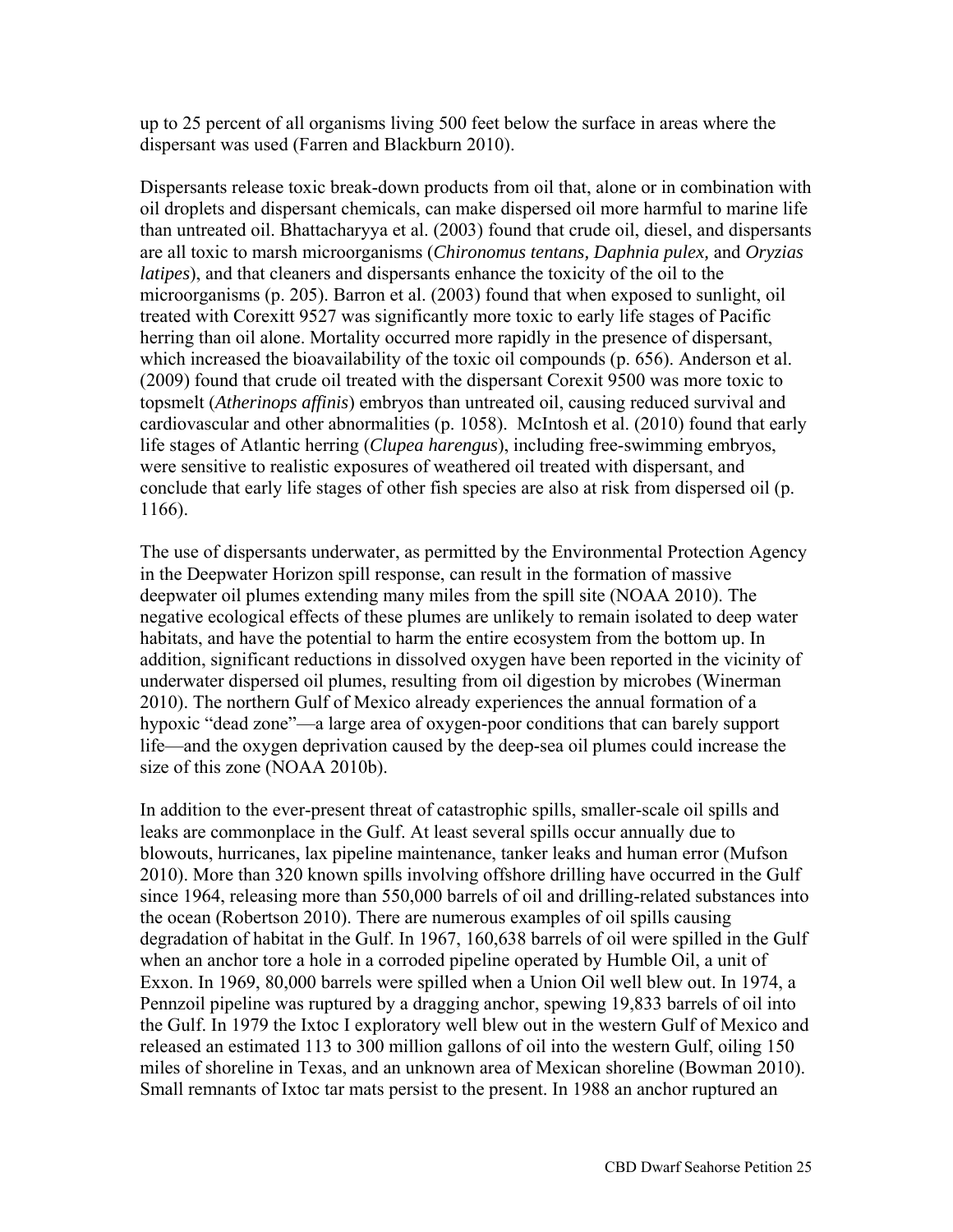Amoco pipeline, spilling 15,576 barrels of oil. In 1990 a Shell pipeline leak dumped 14,423 barrels into the Gulf (Mufson 2010). In 2005, 16,302 barrels of oil were spilled into the Gulf due to damage caused by Hurricanes Katrina and Rita, which resulted in five spills of 1,000-2,000 barrels each, 125 smaller spills, and more than 250 "oil-related pollution incidents" (Bowman 2010, Mufson 2010). From 2006 through 2009, there were 33 spills of more than 50 barrels each in the Gulf (Mufson 2010).

The actual amount of oil polluting Gulf waters is underreported. There are several instances of official statistics understating the actual quantities of oil that have spilled into the Gulf, with reported quantities as low as one-tenth the actual amount of oil which spilled (Mufson 2010).

As well as inevitable spills, seepage from abandoned oil wells is an ongoing source of oil contamination. On March 23, 2011 emulsified oil washed onto Louisiana's shores when mile-long slicks emanated from an abandoned well owned by Anglo-Suisse Offshore Partners that had been partially-plugged due to damage caused by Hurricane Katrina (Hammer 2011). There are approximately 27,000 abandoned wells in the Gulf which are not checked for leaks, and seepage from abandoned wells is common (Wray 2010). The Obama administration has ordered the oil industry to plug only 3,500 (13 percent) of these abandoned wells (Associated Press 2010).

There are natural oil seepages in the Gulf of Mexico, and the Gulf is accustomed to assimilating small, slow, chronic releases of oil. Chronic natural seepages, however, are vastly different than acute, catastrophic spills, which have significant long-term impacts. Persistent pollution from lingering, submerged oil and resultant behavioral changes could affect wildlife populations for years (Peterson et al. 2003). The Gulf of Mexico may also be becoming less resilient to oil pollution due the variety of environmental impacts the region now faces (Kumpf et al. 1999).

Pollution from oil transport also threatens the seahorse. Spills and leaks from oil tankers and other vessels are even more common than spills from oil platforms (FWS 2009). Up to 65 percent of imported crude oil is transported through the Gulf, totaling 1.7 billion barrels of imported crude oil in 1995, with approximately the same volume of petroleum products being exported through Gulf waters (FWS 2007). Spills and accidents involving oil-transport vessels and other vessels are common and threaten the seahorse throughout its range (Zieman 1982, FWS et al. 2004, Shields 2002, MSNBC 2010). In 1973 an oil tanker ran aground on a reef in Puerto Rico and 1.58 million gallons of oil was spilled, killing organisms in seagrass beds and sending oil into the mangrove forests (Hoff et al. 2010, p. 56). In 1979 two fully-loaded tankers collided in Galveston Bay releasing an estimated 2.6 million gallons of oil into the Gulf which travelled more than 200 miles and impacted marshes on Padre Island and Matagorda Bay. In 1980 another tanker accident released 5.1 million gallons of oil near Galveston. Also in 1980, a tanker ran aground in Louisiana and spilled 2.7 million gallons of crude into the Gulf. In 1993 three vessels collided in Tampa Bay spilling 336,000 gallons of fuel oil and coating seagrass beds and mangrove roots (Hoff et al. 2010). For more than a year after the Tampa spill, unrecovered submerged and buried oil chronically oiled beaches in the Tampa area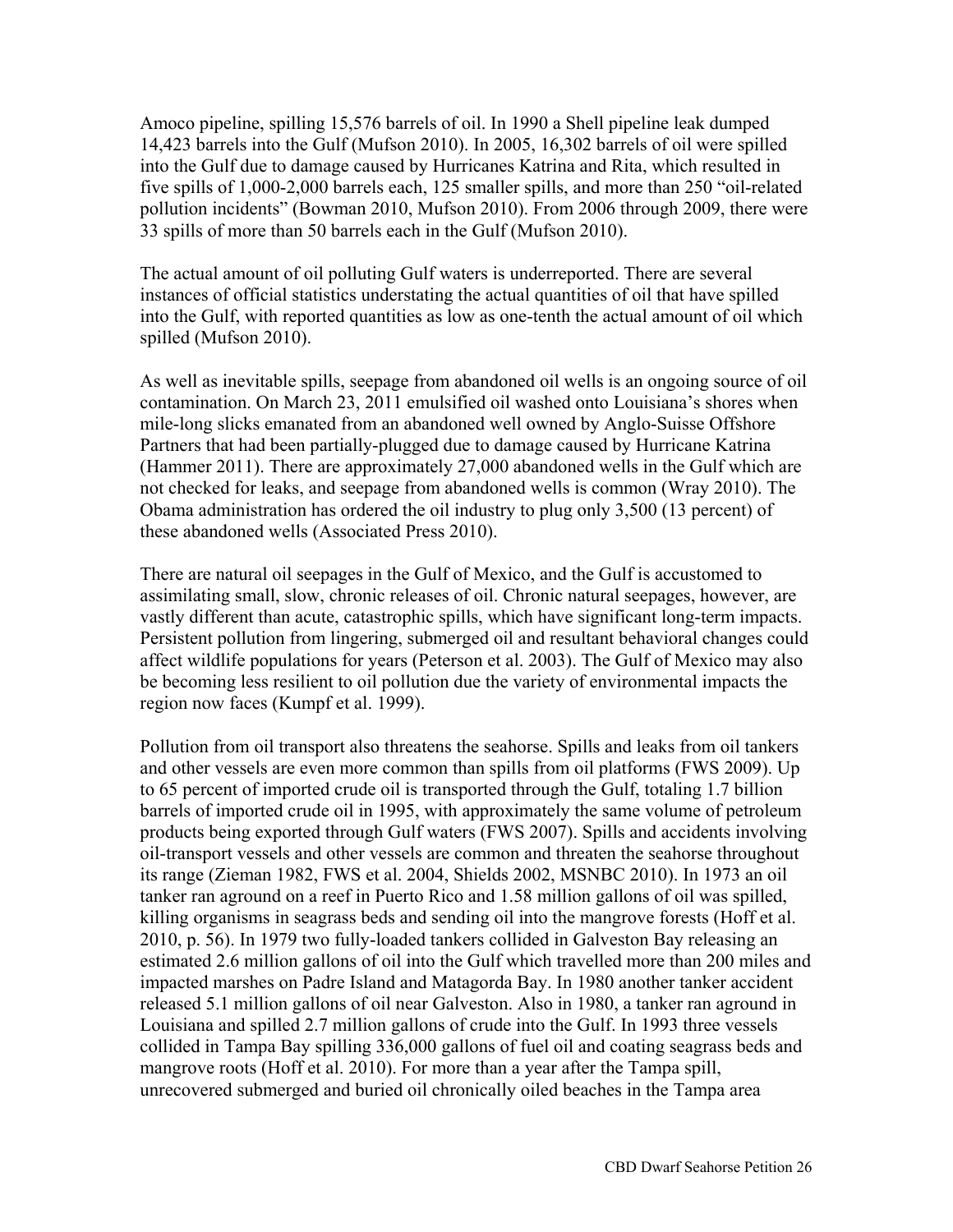during storm events (Shigenaka 2010). Seven years after the spill, buried oil was remobilized during dredging operations and tarballs coated some shorelines (Shigenaka 2010). Tanker discharges also threaten the seahorse. Van Vleet and Pauly (1987) chemically analyzed tar found in or on stranded sea turtles collected along the Florida coast and throughout the Gulf of Mexico and found that the tar had originated from crude oil tanker discharges. Sunken vessels may also cause oil pollution, sometimes for decades (Hampton et al. 2003).

Oil pollution threatens the dwarf seahorse not only in the Gulf of Mexico but also in the Caribbean and on the Atlantic Coast of Florida. Though offshore drilling is not permitted in Florida, the Atlantic Coast remains threatened by pollution from oil transport, and by oil spills washing into the area on currents. In 2000, oil pollution from a spill of unknown origin washed up on Florida beaches from North Miami to Pompano, north of Fort Lauderdale, including submerged sticky oil mats mixed with seagrass (Shigenaka 2010, p. 79). Tarballs not associated with any particular oil spill are frequently documented in Florida (Carr 1987, Witherington 1994, 2002, Shigenaka 2010).

Offshore oil and gas development in Cuba poses another threat to the seahorse's habitat. Cuba has three producing offshore oil fields within 5 km of its north coast opposite Florida (Cervera 2004). Several countries have already purchased or are in the process of purchasing oil and gas leases off the coast of Cuba, some as close as 50 miles from Florida, including Russia, Norway, India, Venezuela, Vietnam, Brazil, and Spain (Padgett 2008, BBC 2009, Kramer 2010). Cuba does not have the underwater robots and spare drilling rigs required to contain a big spill, and the trade embargo could hinder assistance from U.S. companies if a spill were to occur (Kramer 2010). An oil spill on Cuba's north coast could reach the Florida Keys in three days (Ibid.)

The development of liquefied natural gas (LNG) facilities poses an additional threat. The proposed use of "open-loop," or once-through, systems for LNG re-gasification poses several threats to the seahorse due to pollution, large volume of water intake, generation of thermal plumes, discharge of treated water, and increased turbidity (Wilkinson et al. 2009, p. 73).

There is no question that the dwarf seahorse is threatened in a significant portion of its range by ongoing pollution from the 2010 BP oil spill, by the threat of future spills, and by commonplace smaller spills and leaks. Toxic subsurface oil from the BP spill will persist for decades, leading to chronic exposure and sublethal negative effects on the dwarf seahorse, its seagrass habitat, and its prey (Peterson et al. 2003). There is a growing body of literature which suggests that oil spills have the potential to negatively affect wildlife for much longer time frames than is commonly assumed (Esler et al. 2010). Esler et al. (2010), for example, found that harlequin ducks in Prince William Sound continue to be exposed to residual oil from the 1998 Exxon Valdez spill, 21 years after the spill.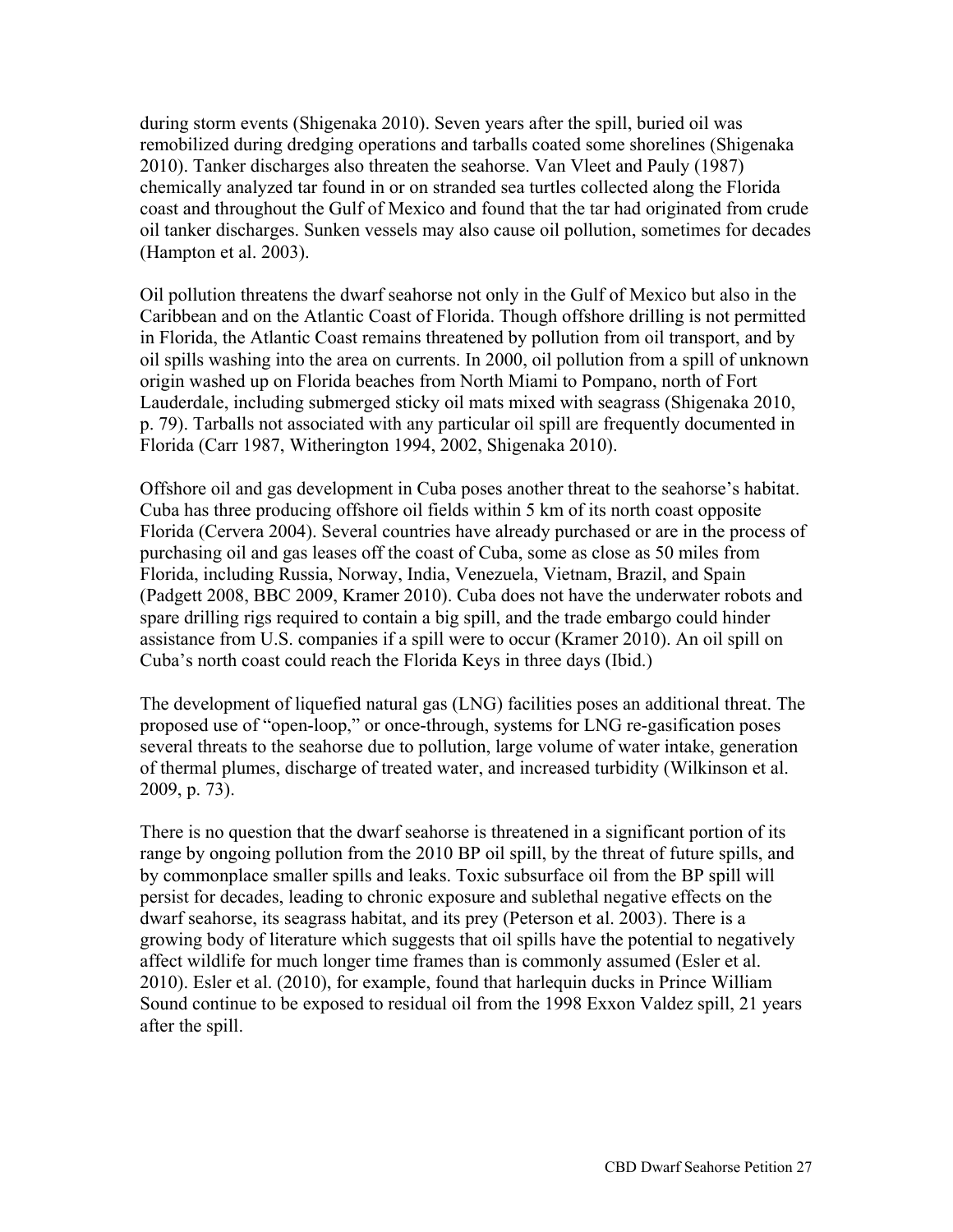As long as oil is drilled and transported in its habitat, oil pollution will continue to threaten the dwarf seahorse. Unfortunately, the seagrass beds which support the dwarf seahorse are threatened not only by oil pollution, but also by numerous additional threats.

#### **Loss and Degradation of Mangrove Habitat**

In some areas seagrass beds occur in close association with mangroves, with mangroves protecting seagrass beds by trapping sediments and stabilizing shorelines (Pauly and Ingles 1999, Hoff et al. 2010, p.16). Odum et al. (1982) report *H. zosterae* as occurring in mangrove areas in Florida, in association with seagrasses and algae in estuarine and oceanic bays (p. 116). To the extent that seagrass beds are negatively affected by the loss of mangroves, or that mangroves provide direct habitat value for the seahorse, loss and degradation of mangrove habitat also threatens *H. zosterae*.

Rapid population growth in south Florida has caused mangrove areas to be dredged and filled for development (FWS 2010, p. 41, FDEP 2010, p. 18). Though mangroves are now protected, illegal dredge and fill practices are ongoing (FDEP 2009). Before state laws were established to protect mangroves, they were commonly removed from shorelines because they blocked views and harbored mosquitoes (FDEP 2010). Unauthorized removal of mangroves continues to be pervasive in order to gain access to water and to improve views (FDEP 2009, p. 54). Clearing of vegetation causes erosion and colonization by invasive exotic plants, both of which diminish fisheries habitat value (FDEP 2009). Invasive Brazilian pepper plants, for example, are now a serious threat to mangrove communities and the organisms which depend on them (FWS 2010, p. 49). Mangroves have been replaced by seawalls and riprap, resulting in increased turbidity and reduced light penetration, which directly threatens the seagrasses on which *H. zosterae* depends.

Numerous areas of Florida have lost a substantial percentage of their original mangrove ecosystems. Naples Bay has lost 70 percent of its original mangrove fringe (FDEP 2010, p. 18). The lower east coast of Florida, Tampa Bay, the Florida Keys, and Marco Island have also suffered substantial mangrove loss (Odum et al. 1982, p. 80).

Water pollution is causing ongoing loss and degradation of mangrove ecosystems. Mangroves have aerial roots which are vulnerable to flooding and becoming coated with fine sediments, which can be lethal (Odum et al. 1982, p. 77). Mangroves are "unusually susceptible to herbicides" (Odum et al. 1982), and herbicides are widely used in agricultural and urban areas in Florida (FWS 2010). Water pollution from dredging, development, sewage effluent, oil spills, and other sources poses an ongoing threat to mangroves. Large hurricanes also cause extensive damage to mangroves (Odum et al. 1982). Hurricane Katrina scoured and damaged mangrove roots, transforming previous mangrove areas into open water (Klemas 2009, p. 1273). Rapid sea level rise resulting from global climate change also threatens low-lying mangrove communities and the species dependent on them (FWS 2010, p. 49).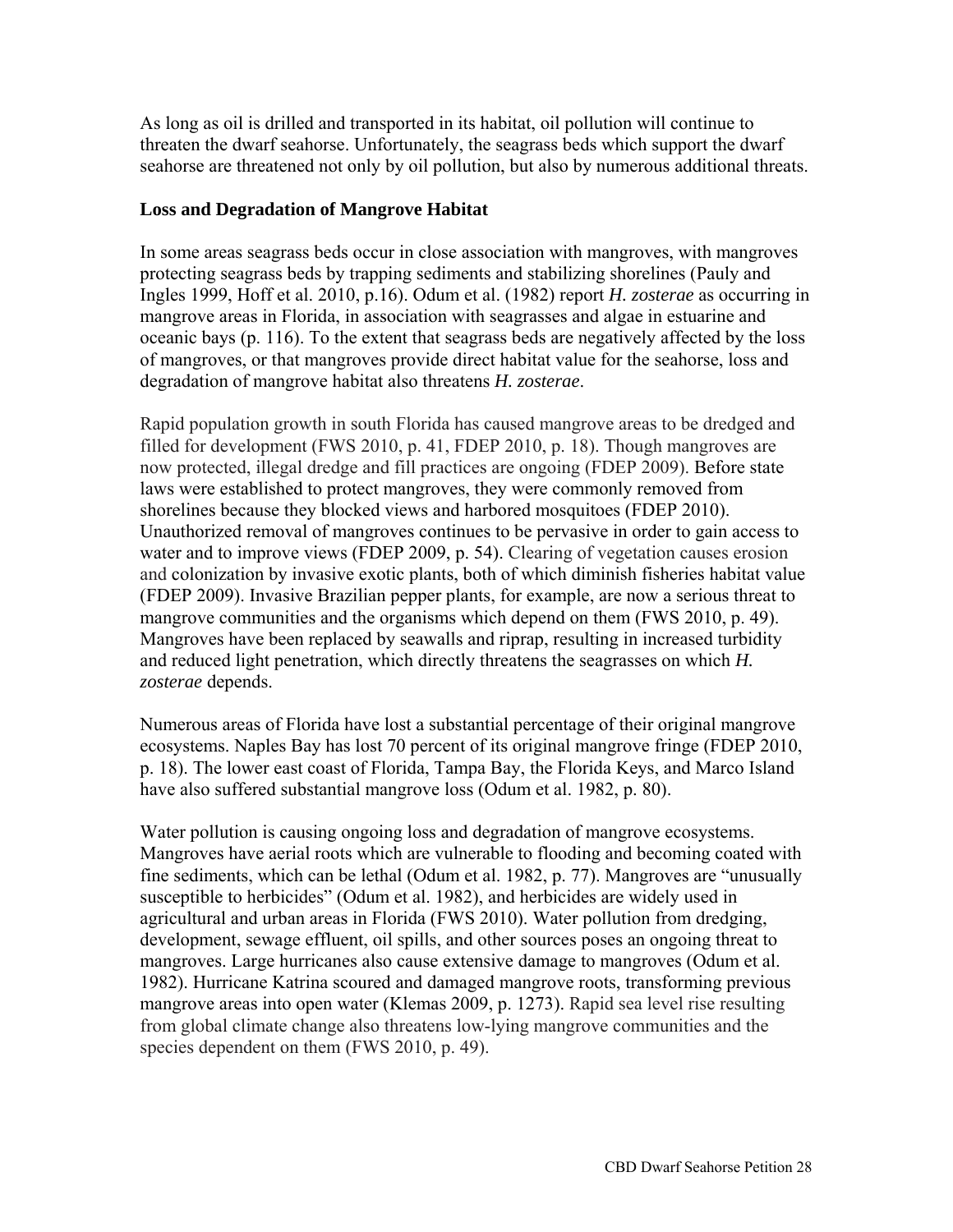Like seagrasses, mangroves are also threatened by oil pollution .Oil spills are "extremely harmful to mangroves" (Odum et al. 1982, p. 80). Petroleum and petroleum byproducts kill and injure mangroves in a variety of ways. Oil coats the roots, rhizomes, and pneumatophores and disrupts oxygen transport to underground roots. Petroleum is readily absorbed by lipophylic substances on the surfaces of mangroves, which leads to severe metabolic alterations. Damage from oil spills follows a predictable pattern which may require years to unfold, with tree death occurring weeks to years after the spi1l. Sublethal damage includes partial defoliation and necrosis of pneumatophores. Dispersants commonly used to combat oil spills are also toxic to vascular plants. Damage during clean-up from trampling and compaction also threatens mangroves (Odum et al. 1982). Tropical and subtropical mangroves seem especially vulnerable to oil spills, as was demonstrated along the Persian Gulf following the Gulf War and in Panama following a major spill in 1986 (Garrity and Levings 1993, Burns et al. 1994, Proffittt et al. 1995, Whigham et al. 2010). Mangroves grow in low-energy depositional areas, which also tend to be the sites where oil accumulates (Hoff et al. 2010, p. 38). Soil conditions in mangrove areas inhibit oil breakdown, and heavier oils can persist in mangrove sediment for decades after a spill (Hoff et al. 2010, p. 39).

FWS (2010) lists numerous and ongoing threats to mangroves, including: "altered hydrologic regime, habitat destruction, altered structure, altered water quality, altered weather regime and sea level rise, altered species composition, habitat disturbance, and habitat fragmentation predominantly from coastal development; roads, bridges, and causeways; harmful algal blooms; incompatible industrial operations; invasive plants; shoreline hardening; invasive animals; incompatible releases of water (including water quality, quantity, and timing); incompatible wildlife and fisheries management strategies; climate variability; parasites and pathogens; channel modification; incompatible aquaculture operations; and pollution and nutrient loading" (p. 70).

#### **Declining Water Quality**

Declining water quality due to a variety of factors threatens the near-shore and estuarine habitat on which *H. zosterae* depends for survival. The loss and degradation of estuarine wetlands in the range of *H. zosterae* is well documented. The National Coastal Condition Report II (EPA 2004) reports that the nation's estuaries are declining and continue to be at risk, with 28 percent of estuarine waters considered to be impaired for aquatic life use. The report ranks 60 percent of the nation's estuarine waters as moderately to highly degraded based on decreased dissolved oxygen content, increased nutrient and chlorophyll *a* concentrations, and decreased water clarity. Decreased water clarity threatens *H. zosterae* directly by interfering with the visual cues of mating behavior and by threatening seagrass habitat due to decreased photosynthesis. Increased nutrient input causes ecosystem changes which cause seagrass, which is dominant in oligotrophic conditions, to be replaced with faster-growing primary producers such as algae. As nutrient availability increases, macroalgae outcompetes seagrass for light. If nutrient availability continues to increase, microalgae outcompetes the macroalgae, and the microalgal blooms deprive seagrass of light, leading to loss of seagrass meadows (Fourqurean 2009, p. 3).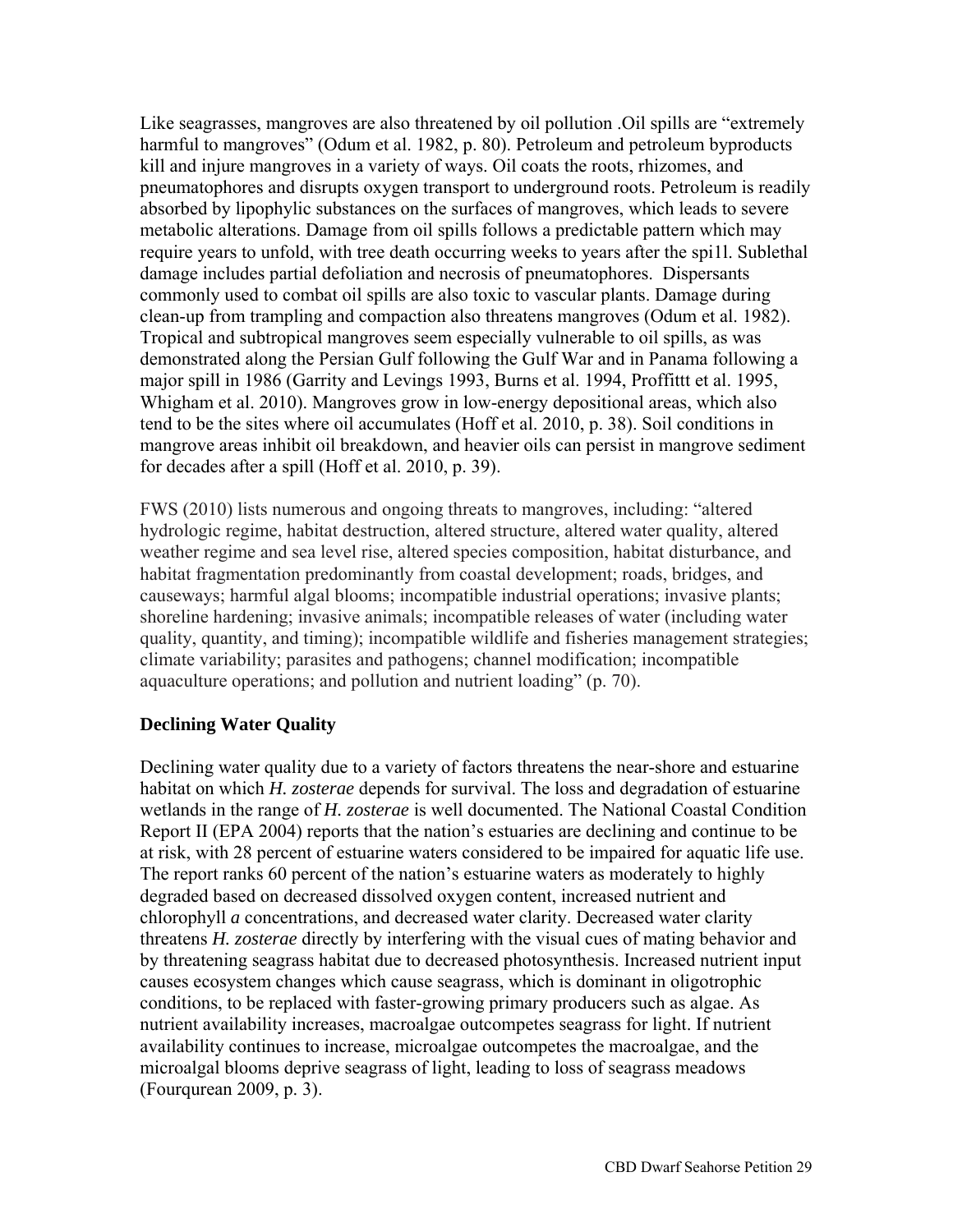Algal blooms also deprive water of oxygen, forming hypoxic "dead zones" which threaten aquatic life. In the northern Gulf of Mexico, nutrient loading from the Mississippi River causes a dead zone each spring and summer which in some years extends west from the mouth of the Mississippi River past the Texas border (Lellis-Dibble et al. 2008). From 1985 to 1992, the region averaged 3,205 square miles of habitat affected by hypoxia, and from 1993 to 2001, it averaged 16,178 square miles (EPA 2004). Hypoxic conditions threaten *H. zosterae* with direct mortality, and also threaten the seagrass on which it depends for survival, as persistently low dissolved oxygen levels can be lethal to seagrasses (Zieman 1982, p. 86). Hypoxic conditions also exacerbate the physiological damage caused to seahorses by exposure to oil pollution (Negreiros et al. 2011).

Brown and red tide events further threaten *H. zosterae*. The large seagrass die-off and algal bloom in Florida Bay which began in the 1980s was coincident with declining water quality conditions throughout the Gulf of Mexico, including a brown tide event which affected seagrass beds in Laguna Madre, Texas, on the western edge of the Gulf (Fourqurean and Robblee 1999). Red tides pose another threat to *H. zosterae*. Red tides occur in the Gulf of Mexico almost every summer or fall, generally off the central and southwestern coasts of Florida. The Florida red tide organism (*Karenia brevis*) produces a toxin that can be fatal to marine animals. Generally red tide blooms persist for 3 to 5 months and affect hundreds of square miles, but occasionally blooms may continue for up to 18 months and may affect thousands of square miles (FWS 2010). In 2005, an extended and intense red tide impacted the west coast of Florida from Tampa to Fort Meyers (FWS 2010).

Toxins and contaminants also threaten *H. zosterae*. Levels of contaminants from nonpoint sources such as stormwater runoff and septic systems are increasing in the northern Gulf of Mexico (Beck et al. 2000). Anderson et al. (2005) and the National Park Service (NPS 1996) report that elevated metal concentrations, impacts from several Superfund sites, landfills, and septic systems all threaten aquatic habitats and species at Timucuan Ecological and Historic Preserve, where *H. zosterae* occurs (NPS 1996, p. 62). At John Pennekamp Coral Reef State Park, where *H. zosterae* occurs (FDEP 2004b, p. A 4-19), numerous dredged canals adjacent to the park trap pollutants and create chronic water quality problems. In addition, storm events can cause an overturn of the water column in the stagnant canals, which brings oxygen-poor waters and benthic pollutants to the surface, resulting in "massive fish kills" and reduced water quality within the park's boundaries (FDEP 2004b, p. 25).

There is extensive evidence of mercury contamination in fish in South Florida ecosystems, with atmospheric mercury deposition having increased approximately fivefold since 1900 (FWS 2010). Excessive concentrations of mercury have been found in all of Florida's coastal waters (FWS 2010).

Pesticides are widely used in agricultural and urban areas in South Florida with pesticide usage per acre ranking in the top five in the nation (FWS 2010). Since the late 1960s,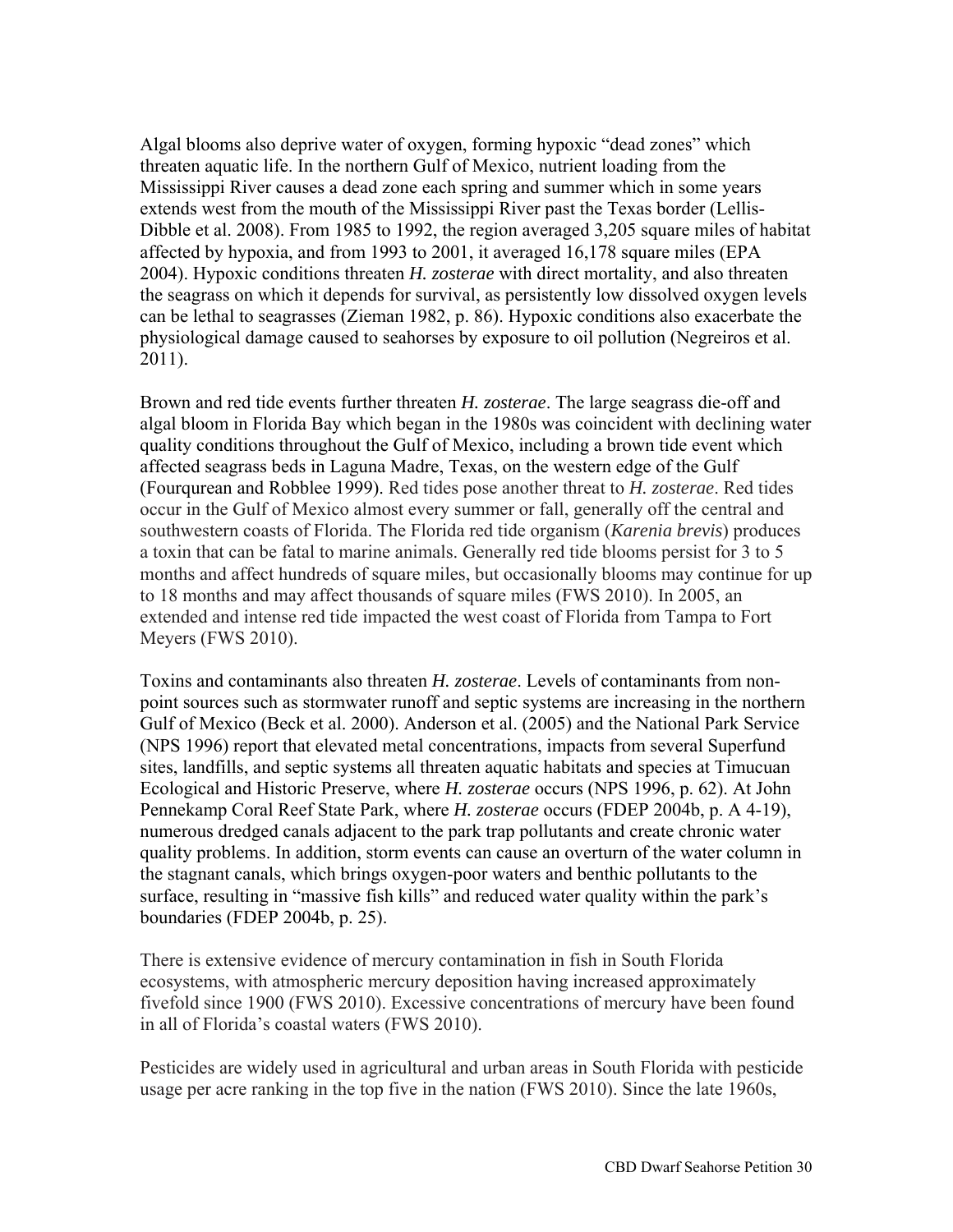persistent organochlorine pesticides have been detected in fish in the Everglades. Even pesticides which are no longer in use, such as DDD, DDE, DDT, Dieldrin, and Heptachlor, are detected in surface waters throughout south Florida. Chlorinated chemicals, such as polychlorinated biphenyls (PCBs), dioxins, and furans also pose serious concerns to fish (FWS 2010, p. 62-64).

The loss of coastal and marine wetlands further threatens water quality in the range of *H. zosterae.* EPA (2004) ranks the overall national coastal habitat condition as poor, based on long-term wetland loss rates. Estuarine and marine wetlands are being lost at a rate of approximately 4,740 acres annually, and this rate is accelerating (EPA 2004). Stedman and Dahl (2008) report that from 1998 to 2004, 59,000 acres of coastal wetlands were lost annually. Since 1940, Louisiana alone has lost more than 1.22 million acres of coastal wetlands. Even the loss of freshwater wetlands in coastal areas negatively affects the habitat of *H. zosterae* because freshwater wetlands are important components of coastal and estuarine ecosystems, supplying nutrients and providing floodwater control (Lellis-Dibble et al. 2008, p. 46). Causes of wetland loss include coastal development, dredging, water control activities, commercial and recreational boat traffic, agriculture, waste disposal, shipping, oil and gas development, hurricanes, subsidence, and rising sea levels (EPA 2004). Hurricane Katrina destroyed nearly 100 square miles of marsh, transforming it into open water and resulting in permanent loss of large areas of wetland (Klemas 2009, p. 1273). Rising sea-levels are expected to cause Louisiana to lose an additional 448,000 wetland acres in the next 50 years (Lellis-Dibble et al. 2008). The current stresses on Gulf coastal wetlands from land subsidence (Richardson and Pahl 2006) and sea-level rise (Stumpf and Haines 1998) have been greatly exacerbated by pollution from the 2010 BP oil spill (Whigham et al. 2010).

Seagrasses and dwarf seahorses are also threatened by water pollution from shipping lanes (Zieman 1982, FDEP 2004b). A quarter of U.S. commercial shipping passes through the Straits of Florida (Wilkinson et al. 2009, p. 73). This vast amount of shipping traffic increases the risk of oil spills, and causes chronic oil pollution in small amounts (Zieman 1982, p. 88). A considerable amount of tar regularly washes up on Florida beaches, with the beaches of the Florida Keys among the most contaminated (Zieman 1982, p. 88).

Water pollution and other impacts from aquacultural operations pose a potential threat to *H. zosterae*. The shallow areas preferred for aquacultural operations are the same areas inhabited by *H. zosterae.* Areas within the boundaries of aquatic preserves are being opened to aquacultural activities; for example, there are new aquacultural leases in Terra Ceia Aquatic Preserve. Aquaculture can have direct impacts on aquatic vegetation, reduce water quality, and introduce non-native species (FDEP 2009, p. 60).

Other factors which degrade water quality in the range of the dwarf seahorse include pipeline installation, pier construction, fishing practices, chemical spills, and phosphate mining discharges (Zieman 1982, Lellis-Dibble et al. 2008, Wilkinson et al. 2009, FWS 2010).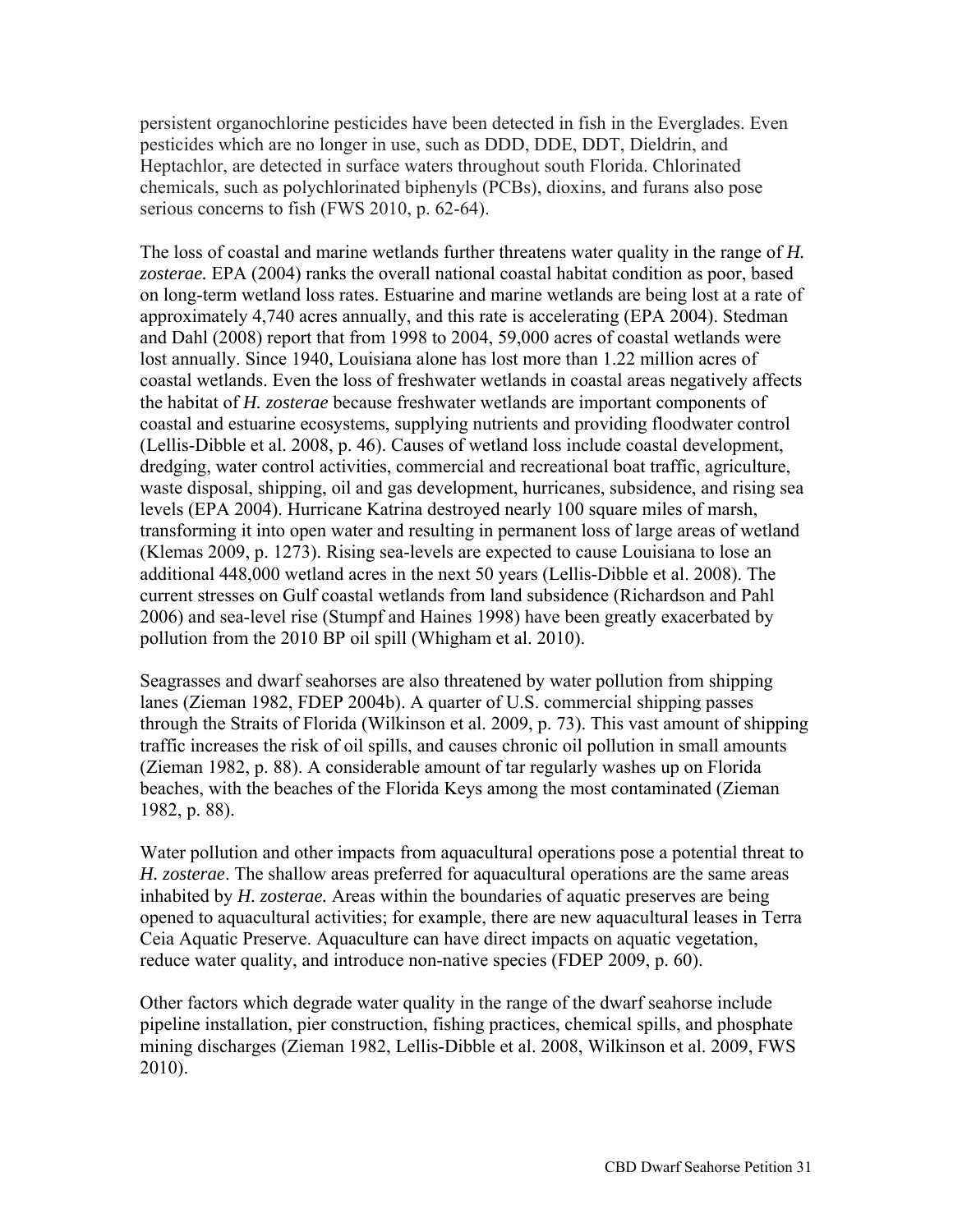#### **Development and Human Population Growth**

The Monterey Bay Aquarium (2011) cites coastal population pressure and the accompanying dredging, pollution and development as a primary threat to the habitat of *H. zosterae*. An estimated 53 percent of the current U.S. population lives in coastal counties, creating tremendous stress on coastal resources (Lellis-Dibble et al. 2008). Brady and Goebel (2002) attribute 66 percent of wetland loss in coastal counties to development. Zieman (1982) attributes the greatest amount of destruction of seagrasses in south Florida from 1950-1980 to dredging and filling for construction and navigation to support booming development (p. 84). The Florida Department of Environmental Protection (2010) reports that the state's southwest estuaries continue to be threatened by urban development, channelization and drainage, and altered hydrologic and salinity regimes which contribute to the loss of seagrass beds (p. ii). Even protected areas are threatened by water pollution resulting from development adjacent to their boundaries. For example, dredging outside the preserve poses an ongoing threat to seagrass habitat in Terra Ceia Aquatic Preserve, due to the transport of fine sediments (FDEP 2009a). Coral Reef State Park (FDEP 2004b) identifies rapid development adjacent to park boundaries as a major problem, due to the destruction of natural communities, habitat fragmentation, pollution from stormwater runoff and sewage effluent, spread of invasive species, and ongoing dredging of shallow areas for boat use (p. 24).

FWS (2010) reports that the "numerous threats and various challenges" faced by refuges in the J.N. "Ding" Darling National Wildlife Refuge Complex are all related to the rapid growth of the human population and development of the landscape, including hydrologic alterations, water quality degradation, and habitat loss (p. 41, 289). Concerning threats to the estuarine ecosystem in southern and southwestern Florida, the Service states:

"Coastal southwest Florida is one of the fastest urbanizing regions in the U.S. Rapid urban development that has already occurred has radically changed the character and ecology of coastal waters. Mangroves have been removed or cut back, red tide events cause public health warnings, seagrass areas have declined or been damaged, and groundwater pumping has reached its maximum limit" (FWS 2010, p. 41).

In addition to direct habitat loss, dredging, and pollution, upstream development threatens the health of estuaries due to water management activities. Reduced freshwater inflows interfere with temperature and salinity regimes, threatening seagrasses and seahorses (Wilkinson et al. 2009, p. 73). Reduced freshwater flows into Florida Bay have contributed to both seagrass die-off and to fish-kills (U.S. DOC et al. 2007, p. 17).

Improper wastewater treatment also threatens the habitat of *H. zosterae*. Since 1999 a number of beach health advisories have been posted throughout the Keys due to pathogens associated with poor wastewater treatment (FDEP 2004b, p. 25). Municipal wastewater discharges and aging septic systems are known to be negatively affecting aquatic habitats at Mosquito Lagoon Aquatic Preserve (FDEP 2009b, p. 59, 75).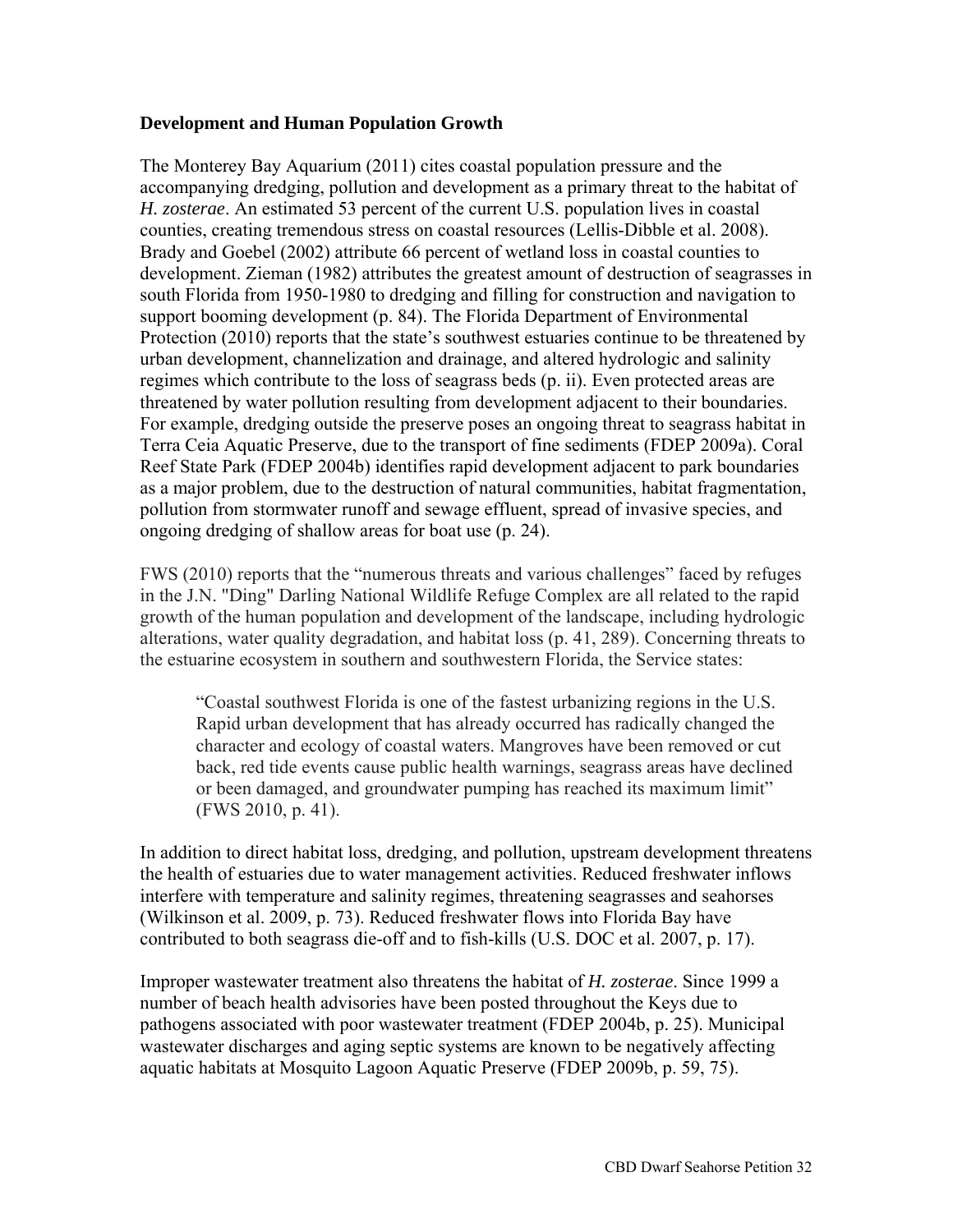Human population growth and the resultant development, recreation, and water quality degradation will continue to cause the loss of seagrass habitat into the future (FWS 2010).

#### **Damage from Vessels**

Boat recreation and tourism are significant threats to the seagrass beds on which *H. zosterae* depends for survival. Seagrasses are susceptible to scarring from boat propellers, anchors and trawls. Seagrasses typically grow linearly along the shoreline, and can be fragmented by dock construction and boat traffic, which inhibit vegetative recolonization (FDEP 2009b). Beck et al. (2000) report that nearly every shallow seagrass habitat in the northern Gulf of Mexico has been degraded by damage from boats. Likewise, Hall (2010) reports that nearly all of Florida's seagrass beds show damage caused by boat propellers and hull groundings. Damage from boat propellers leads to loss of primary productivity, increased sedimentation and nutrient loading, and light reduction, which decreases water quality and contributes to further loss of seagrass (Gudeman 2010). In St. Andrews Bay, more than 50 percent of seagrass beds have been scarred by boat propellers (Sargent et al. 1995). Vessel damage is a major source of habitat destruction in the Florida Keys (Hall 2010). The U.S. Department of Commerce (DOC) et al. (2007) report that boat propellers and large ships have caused severe to moderate damage to more than 30,000 acres of seagrasses in the Florida Keys National Marine Sanctuary (U.S. DOC et al. 2007, p. 17). Sargent et al. (1995) estimate that statewide, seven percent of Florida's nearshore seagrass has been scarred by propellers. They found that the greatest acreage of moderate and severe scarring occurred in areas with denser human populations and more registered boats including the Florida Keys (Monroe and Dade counties), Tampa Bay (Hillsborough, Manatee and Pinellas counties), Charlotte Harbor (Lee County), and the north Indian River Lagoon (Brevard and Volusia counties). Within Cockroach Bay Preserve State Park, there is an excessive amount of propeller scar damage (FDEP 2004, p. 12). At John Pennekamp Coral Reef State Park, boat groundings occur frequently due to excessive visitor use and heavy boat traffic, and the majority of the shallow seagrass flats adjacent to navigational channels are in poor condition due to propeller scars and turbidity plumes (FDEP 2004b, p. 18, 24). Propeller scarring and bank erosion caused by boat wakes tears seagrass from the substrate, which leaves sediment exposed and easily re-suspended into the water column, inhibiting seagrass recovery (FDEP 2004b, p. 10).

Seagrass recovery from vessel damage in subtropical seagrass systems can take years to decades (Hall 2010). Prop scars revegetate very slowly and may actually increase in size with time if they erode (FDEP 2004b, p. 18). Zieman (1982) reports that even small cuts from boat propellers can take two to five years or more to heal (p. 91). In low-energy areas which lack coarse sediment, vessel grounding sites and propeller scars can fill with muck and prolong recovery (FDEP 2009, p. 37). Degraded water quality and ongoing disturbance further hinder the ability of seagrass to recover (FDEP 2009b). Grablow (2008) compared methods of seagrass restoration and concluded that transplantation and filling of scarring were unsuccessful, and that efforts should be made to prevent further seagrass destruction.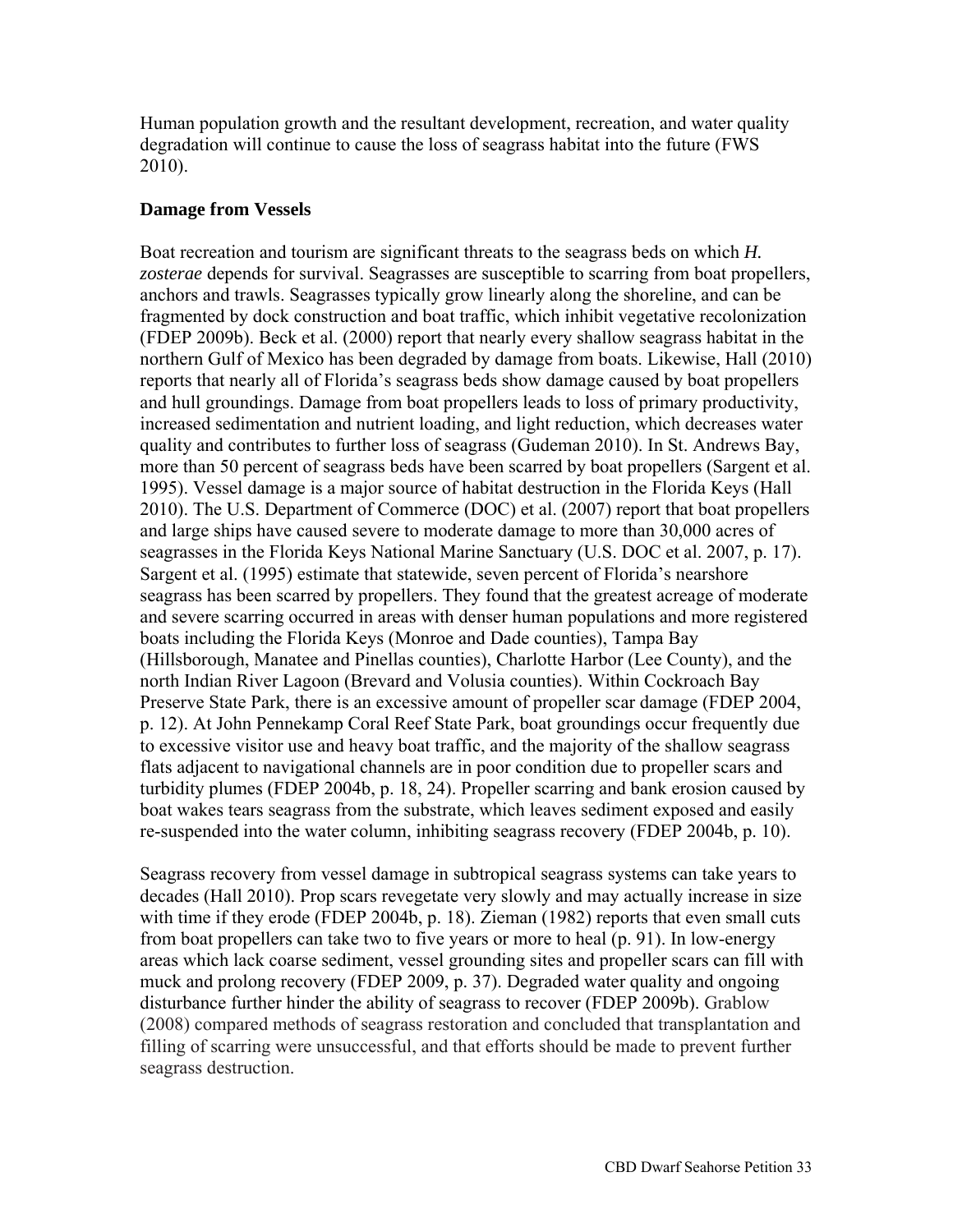## **Trawling**

Shrimp trawl fisheries negatively impact aquatic habitats in the Gulf of Mexico and Latin America (Wilkinson et al. 2009, p. 73). Commercial trawling damages seahorse habitat and negatively affects seahorse populations (Watling and Norse 1998, Baum and Vincent 2005, p. 317). Trawling damages habitat directly by scraping, and indirectly by causing loss of filter-feeding shellfish species, the loss of which has system level effects on water clarity (Beck et al. 2000, p. 13). Bottom-fishing gear causes benthic habitat degradation by reducing habitat complexity and removing emergent epifauna, smoothing sedimentary bedforms, and removing structure-forming species such as corals and sponges (Baum et al. 2003, p. 729). Roller beam trawling redistributes macroalgae and seagrasses, which directly impacts seahorses (Meyer et al. 1999). Baum et al. (2003) estimate that seagrasses comprise more than half of the volume of catch for trawling operations. Roller beam trawls are assumed to have low impacts on seagrass habitats, but there are no data to support this assumption, as the effects of long-term repetitive trawling have not been tested (Baum et al. 2003). Curtis et al. (2007) found that even repeated use of light demersal fishing gear can cause habitat alteration (p. 479). In addition to damaging seagrass habitats, trawling can result in direct take of seahorses (Curtis et al. 2007, p. 469).

## **Global Climate Change**

Global climate change directly threatens the seagrass habitat on which *H. zosterae* depends for survival (Twilley et al. 2001, FDEP 2009b, Veron et al. 2009, FWS 2010, Hoegh-Guldberg 2010). Rising sea levels due to climate change will result in declines in seagrass and mangrove communities (Twilley et al. 2001). Rising ocean temperatures, increasing ocean acidification, and coral bleaching are also expected to lead to domino effects that will contribute to the deterioration of seagrass and mangrove ecosystems (Veron et al. 2009). Because seagrasses are adapted to specific salinity regimes, they are threatened both by decreased freshwater input into bays and estuaries due to increasing drought, and by increased freshwater runoff from extreme precipitation events (Fourqurean and Robblee 1999, p. 345, FDEP 2009b, p. 23). Increased frequency and intensity of severe coastal weather events also threatens seagrasses. Hurricane Katrina, for example, uprooted and destroyed entire seagrass beds (Klemas 2009, p. 1273). Severe freezes can also be lethal to seagrasses and to mangroves (FDEP 2009b, p. 23). Though seagrasses have the natural ability to recover from hurricanes and severe freezes, reduced water quality and ongoing disturbance inhibit their recovery (FDEP 2009b, p. 27). Climate change will also likely lead to increased density and diversity of exotic and invasive species (FWS 2010, p. 44, Joel Fodrie et al. 2010). Climate change related stressors will also enhance the negative impacts of other stressors, exacerbating threats such as decreased water quality, altered water quantity and timing of flows, increased pollution, and increased algal blooms and red tide events (FWS 2010, p. 44).

In sum, the dwarf seahorse is threatened throughout its range by ongoing loss of seagrasses, declining water quality, and global climate change. Much of the seahorse's habitat had been lost even before the BP Deepwater Horizon catastrophe. The oil spill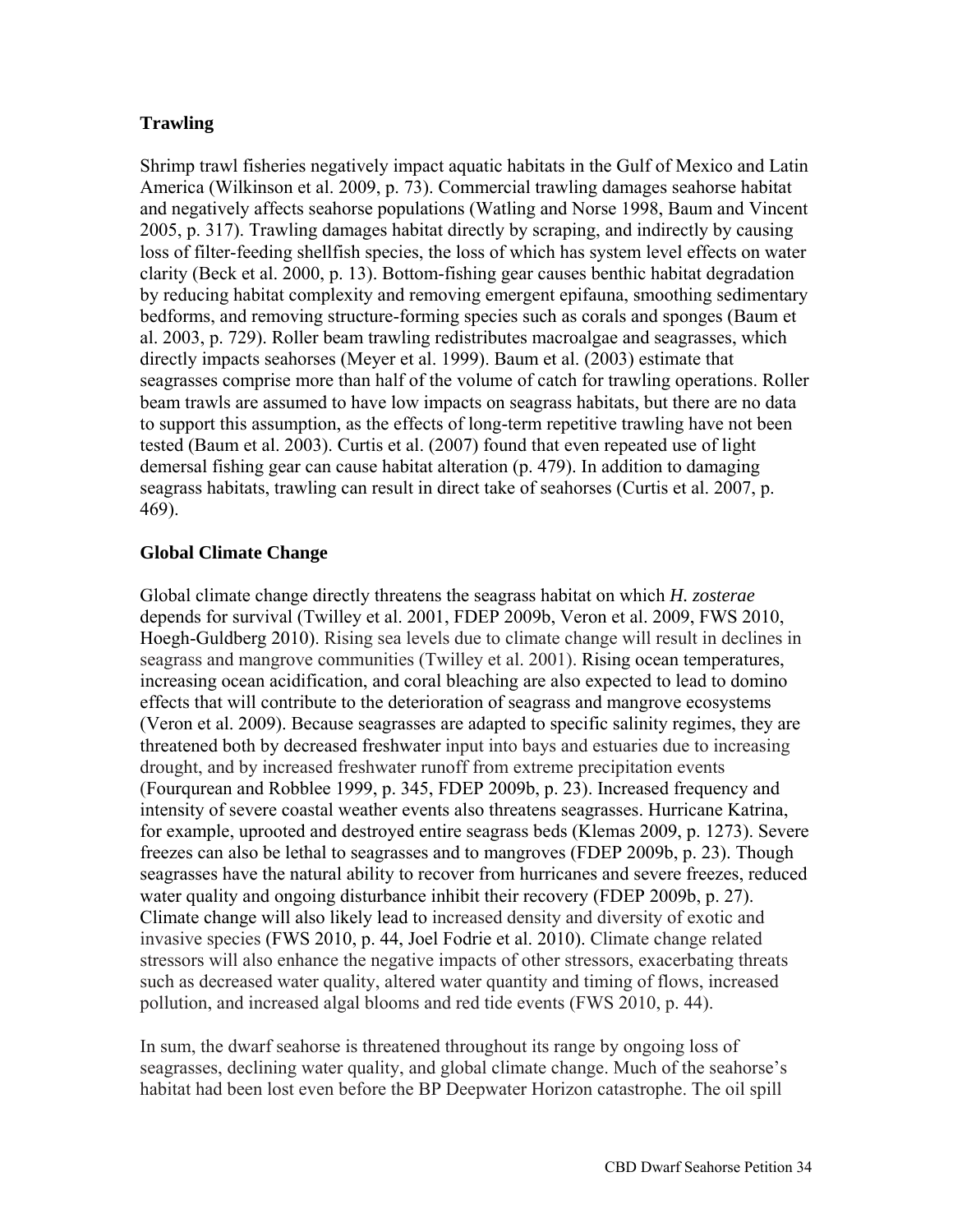and its aftermath could extirpate the seahorse in a significant portion of its range. Human population growth and increasing development, recreation, and pollution will continue to degrade the seagrasses on which the seahorse depends.

## **OVERUTILIZATION FOR COMMERCIAL, RECREATIONAL, SCIENTIFIC OR EDUCATIONAL PURPOSES**

## **Overview**

Globally, the commercial trade of seahorses is threatening wild populations with depletion (Vincent 1995a, p. 127). Numerous populations are collapsing due to exploitation (Vincent 1995a, p. 128). Seahorses are exploited for the aquarium trade, for use as trinkets and curiosities, and for use in traditional medicines and tonic foods (Lourie et al. 2004, Foster and Vincent 2005, p. 1045). As of 2001 nearly 80 countries were involved in the seahorse trade (Koldewey and Martin-Smith 2010, p. 133). Most seahorses in international trade are caught as bycatch in trawl fisheries, though there are also many targeted seahorse fisheries (Baum et al. 2003).

Seahorse populations are vulnerable to overexploitation due to life history factors such as sparse distribution, low population densities, low mobility, small home range sizes, slow re-colonization potential, highly structured social and reproductive behavior, and low rates of population increase (Foster and Vincent 2004, p. 50, Lourie et al. 2004, p. 6). Due to these traits, seahorse populations can decline rapidly. Estimated population declines of between 15 and 50 percent over five-year periods due to trade alone are common (Lourie et al. 2004, p. 3).

The dwarf seahorse is exploited for the aquarium trade, for use in curios (Bruckner et al. 2005, p. 98), and potentially for use in traditional medicine (Vincent 1995a, 1995b, Lourie et al. 2004). The dwarf seahorse is known to be exploited in Florida, and is potentially exploited in Mexico and the Caribbean as well (Bruckner et al. 2005). In Florida, harvest of live *H. zosterae* varies widely and has ranged from more than 2,000 to nearly 100,000 individuals per year (Table 2). The vast majority of *H. zosterae* are landed in southwest Florida, and a substantial number are also landed in the southeast Florida/Florida Keys region (Bruckner et al. 2005). Most of the Florida seahorse harvest is conducted by divers using nets to target seahorses or by fishers using trawls in a live, bait-shrimp fishery where seahorses are taken as bycatch. Some specimens are also harvested by seine or dredge. From 1990 to 2003, divers collected from 18 to 90 percent of the annual harvest of *Hippocampus zosterae,* and trawlers collected from 0 to 60 percent. Overall, divers collected approximately 90 percent of the *H. zosterae* harvested in the southeast Florida/Florida Keys region and slightly more than 50 percent of those harvested in southwest Florida. (Bruckner et al. 2005, p. 97).

The United States exports live and dried seahorses. The number of exported seahorses prior to 2004 is unknown because prior to this date, seahorses were coded as "tropical fish" by customs officials (Bruckner et al. 2005). From 1996 to 2003, the U.S. Fish and Wildlife Service recorded 33 records of seahorse export shipments, consisting of nearly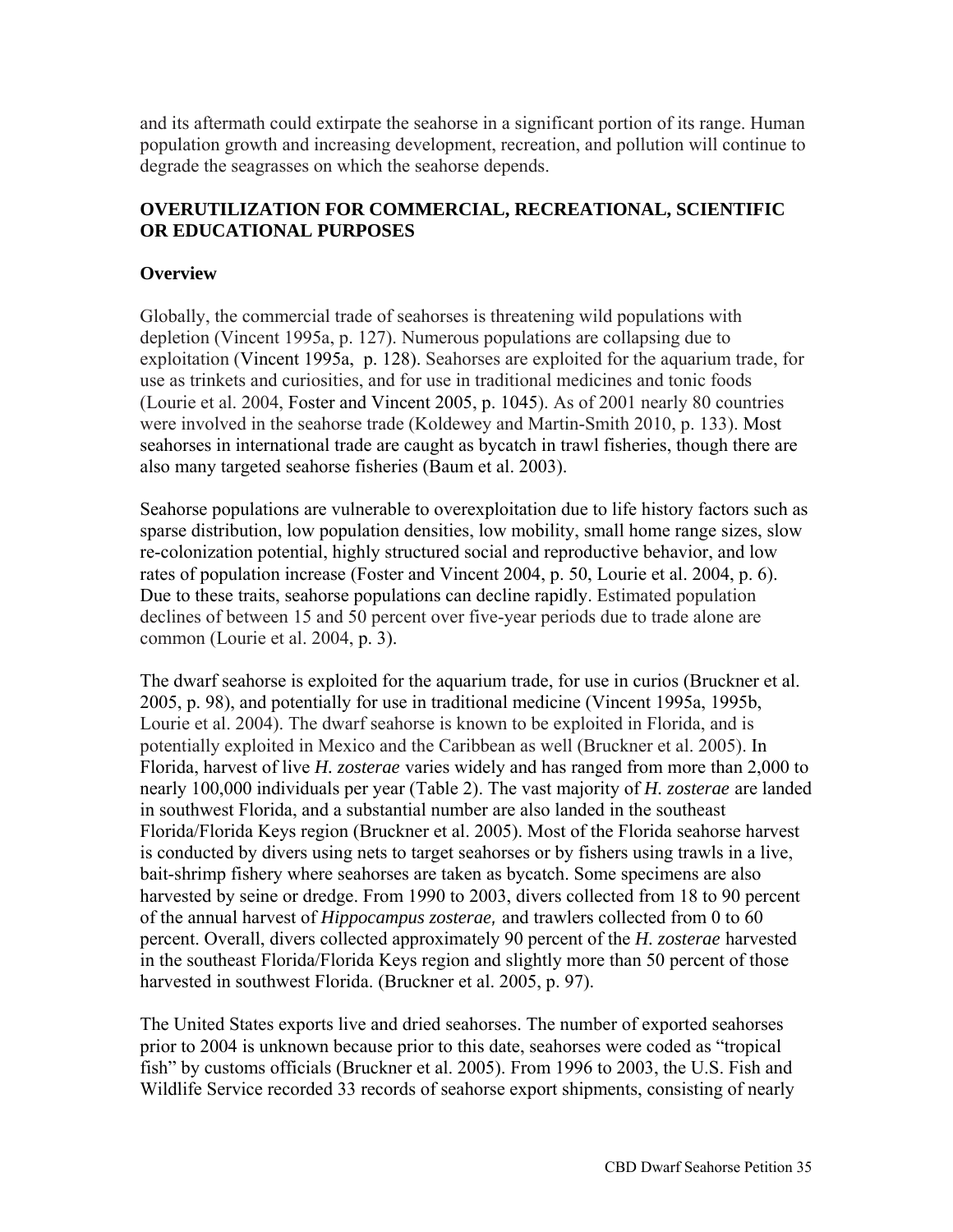1,000 live animals and thousands of dried specimens for either the curio or medicinal trade. This value probably largely underestimates the U.S. trade volume because of the "tropical fish" coding prior to the listing of all seahorse species under the Convention on International Trade in Endangered Species of Wild Fauna and Flora (CITES) in 2004, which requires exports to be coded to the species level (Bruckner et al. 2005). From 1983-2000, Chinese Taipei alone reported approximately 500 kg of dried seahorse imports from the United States (Bruckner et al. 2005, p. 100). Seahorses are also exported live to Europe and other countries for the aquarium trade. Based on lack of record keeping and discrepancies between custom's records among countries, much of the seahorse trade is unreported (Baum and Vincent 2005, p. 318).

### **The Caribbean and Mexico**

The dwarf seahorse is also exported from the Caribbean and from Mexico. Seahorses are one of the most numerous fishes exported from the Caribbean (Bruckner 2005, p. 127). The Caribbean currently supplies a small percentage of the total global trade in marine ornamental species, but ornamental fisheries in the region represent an important emerging industry. The ornamental trade in the Caribbean increased substantially between 1992 and 2000, and is expected to continue to increase (Bruckner 2005). The take of seahorses for the aquarium trade is prohibited in the U.S. Virgin Islands and Puerto Rico.

Mexico is one of the leading exporters of dried seahorses (Baum and Vincent 2005), which threatens *H. zosterae* on the Gulf Coast of Mexico. Dried seahorses exported from Mexico, and most of those traded domestically, are caught incidentally in the country's commercial shrimp trawl fisheries. It is only legal to trade incidentally caught seahorses in Mexico, though illegal targeting of seahorses still occurs (Baum and Vincent 2005). Official records from Hong Kong, mainland China, and the United States all show imports of dried seahorses purportedly originating in Mexico (Baum and Vincent 2005). U.S. customs records only documented imports of 80 live seahorses from Mexico to the United States in 2003, but this number is likely a gross underestimate of the actual trade, as wholesalers in Mexico admitted to interviewers that they exported much greater numbers (Baum and Vincent 2005). Live seahorses are also traded in substantial numbers within Mexico. In the year 2000, from 8,200 to 14,600 live seahorses were traded on the domestic market in Mexico.

Shrimp trawl fishers in Mexico have noted drastically reduced catch of seahorses over time, with estimated declines of greater than 90 percent in catch per unit effort in the Gulf of Mexico (Baum and Vincent 2005, p. 316). Targeted seahorse fisheries in Mexico have also reported declines exceeding 50 percent (Baum and Vincent 2005, p. 316).

### **Aquarium Trade**

The dwarf seahorse is threatened by collection for display in aquariums. On average, approximately 49,000 dwarf seahorses are harvested from Florida each year for the aquarium trade (Table 2). The trade in marine ornamental fish began in the 1930s in Sri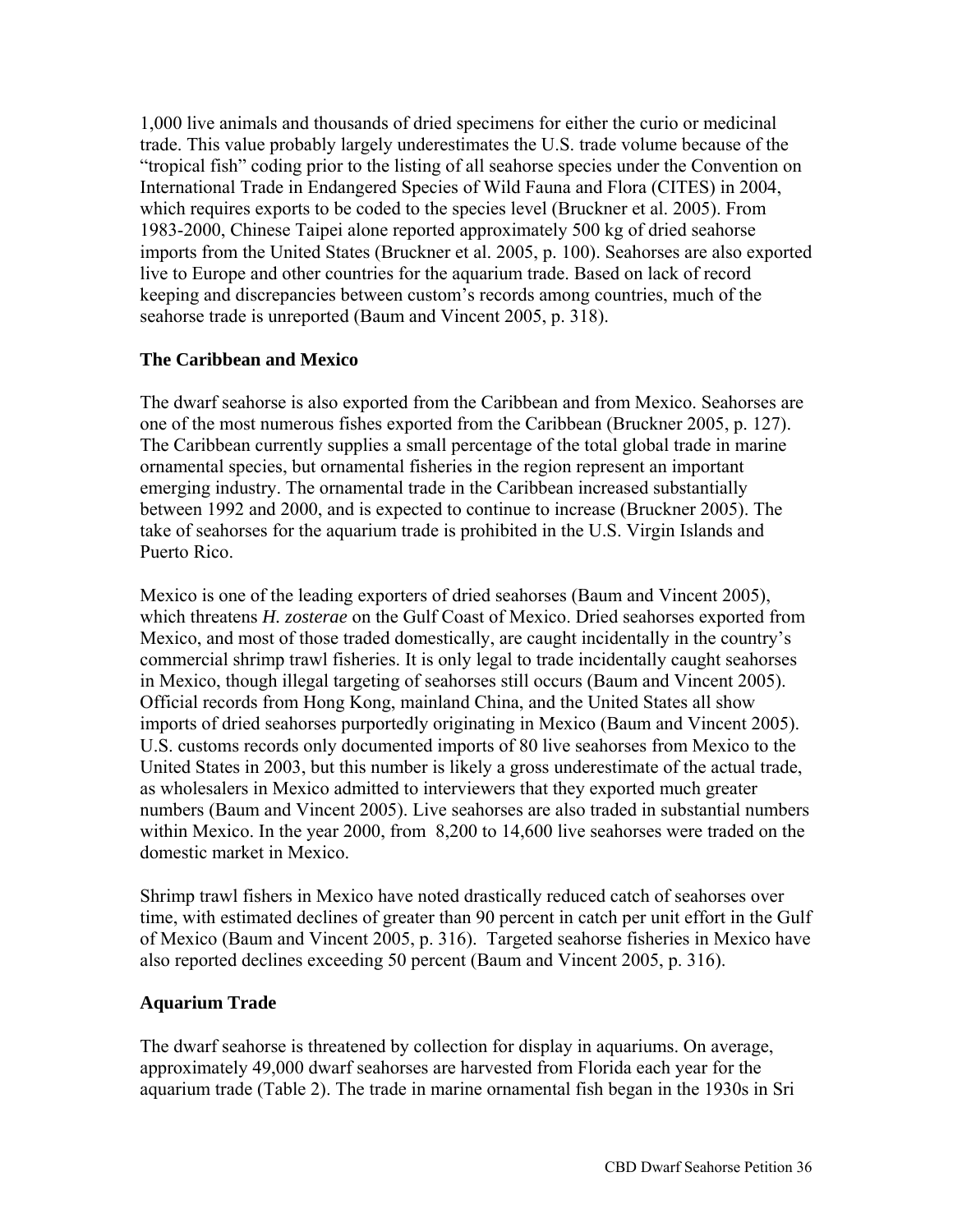Lanka, spread to Hawaii and the Philippines in the 1950s, and became a multi-million dollar industry by the 1970s with fisheries established throughout the tropical Atlantic, Pacific, and Indian Oceans (Bruckner 2005). Globally, the keeping of aquaria is one of the most popular hobbies, and is now purported to be the second most popular hobby in the United States (Adams et al. 2001, Job et al. 2006). The United States is the largest single market for aquarium fish, with large markets also existing in the U.K., Australia, and a growing number of other countries (Job et al. 2006). Approximately 10 percent of all aquaria are believed to be marine (Job et al. 2006).

| Year           | Seahorses caught (all | H. zosterae caught | Value H. zosterae |
|----------------|-----------------------|--------------------|-------------------|
|                | species)              |                    |                   |
| 1991           | 13,982                | 7,226              | \$61,102          |
| 1992           | 83,715                | 76,706             | \$46,109          |
| 1993           | 71,815                | 66,440             | \$65,632          |
| 1994           | 110,948               | 98,779             | \$69,079          |
| 1995           | 23,341                | 22,662             | \$30,231          |
| 1996           | 19,037                | ~19,000            |                   |
| 1997           | 90,049                | ~1000              |                   |
| 1998           | 16,977                | ~16,000            |                   |
| 1999           |                       | ~1,000             |                   |
| 2000           |                       | ~16,000            |                   |
| 2001           |                       | ~1,000             |                   |
| 2002           |                       | $\sim 90,000$      |                   |
| 2003           |                       | ~28,000            |                   |
| <b>AVERAGE</b> | 48,426                | ~149,800           |                   |

**Table 2. Florida Live Seahorse Harvest 1991-2003.** Data from CITES 2002, Larkin and Adams 2003, Bruckner et al. 2005.

Most *H. zosterae* are harvested from Florida (Larkin and Degner 2001). The live marine life collection industry in Florida has grown considerably since 1990, as evidenced by increases in the number of licensed collectors and in the volume and value of landings (Adams et al. 2001). During the 1990s, seahorse landings in Florida rose 184 percent, with seahorses becoming ranked the seventh most economically important ornamental fish group (Adams et al. 2001, Baum et al. 2003). The majority of seahorses are collected in south Florida, in Monroe and Dade counties, with some collection occurring on the Gulf Coast and on the Atlantic Coast north of Dade County (Adams et al. 2001). Seahorses are harvested in targeted seahorse trawl fisheries in shallow seagrass beds, and are also harvested incidentally from shrimp trawl fisheries (Wood 2001). Alford and Grist (2005) report that the dwarf seahorse was common before 1970, but that numbers have steadily decreased and the species is now difficult and time-consuming to harvest in some areas, and that it has disappeared entirely from other areas (p. 88).

*Hippocampus zosterae* is one of the most popular seahorses in the aquarium trade (Vincent 1996, Wood 2001). The dwarf seahorse has been a popular aquarium pet since the 1960s. In the 1960s, dwarf seahorses were marketed as "perfect pets," and were sold with goldfish bowls (Alford and Grist 2005). As early as 1968, *H. zosterae* was ranked as an economically important aquarium fish (Idyll 1968). Today numerous internet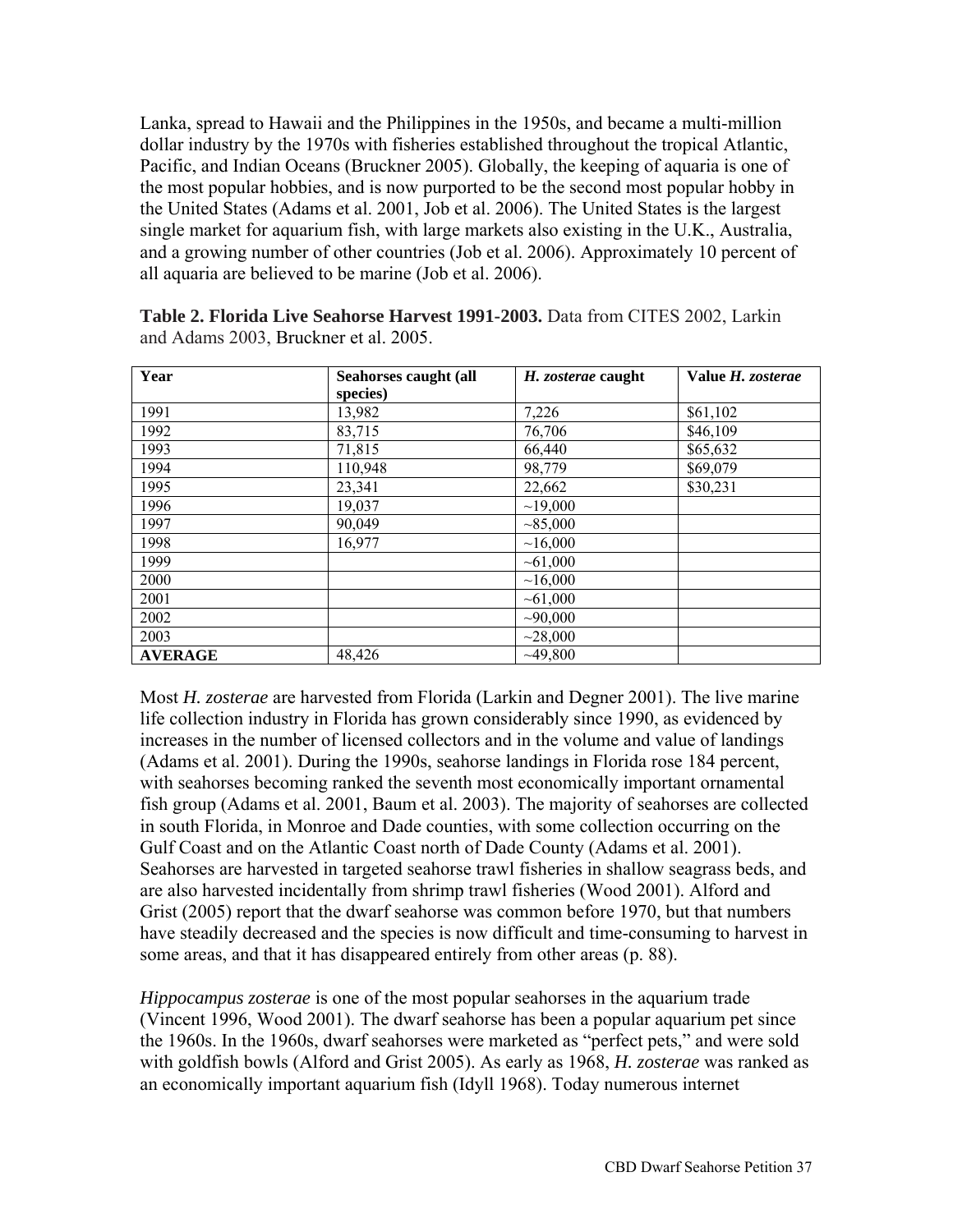companies sell dwarf seahorses (Table 3). There are no records to indicate how many of these seahorses actually survive (Alford and Grist 2005, p. 88).

| <b>Source</b>                | <b>Price</b> | Link                                                                                                                                |
|------------------------------|--------------|-------------------------------------------------------------------------------------------------------------------------------------|
| <b>Seahorse Source</b>       | 10.50        | http://www.seahorsesource.com/zosterae.html                                                                                         |
| Aqualand                     | 5.63         | http://www.seahorseworld.com/product_p/12dsmaf.htm                                                                                  |
| Ocean Rider                  | 6.25         | http://www.seahorse.com/shop/index.php?main_page=product_info&cPa<br>th=1&products id=29                                            |
| <b>Inland Aquatics</b>       | 14.99        | http://www.inlandaquatics.com/prod/tr fish.html                                                                                     |
| Seahorse Corral              | 14.00        | http://seahorsecorral.net/cart/index.php?main_page=product_info&cPath<br>=5&products id=10&zenid=0da27a9340e40bfcea749f27747e6dc3   |
| Simply Exotics (UK)          | 104.00       | http://www.simplyseahorses.co.uk/index.php?option=com_content&view<br>=article&id=5&Itemid=2                                        |
| <b>Tropical Fish Auction</b> | bid          | http://www.tropicalfishauction.com/Dwarf-Seahorse--Hippocandus-<br>Zosterae-Pair-Wild-Caught,name,106391,auction id,auction details |
| LiveBrineShrimp.com          | 12.00        | http://www.mariculturetechnology.com/Livestock.htm                                                                                  |
| <b>ORA</b>                   | retail       | http://www.orafarm.com/seahorses.html                                                                                               |
| AquaCorals                   | 39.00        | http://www.aquacorals.com/SHOPFish-Seahorses-Pipefish.htm                                                                           |
| OceanPro Aquatics            | 8.00         | www.oceanproaquatics.com/sample/Oceanpro%20Price%20List.xls                                                                         |

**Table 3. Sources of Dwarf Seahorses for Sale on the Internet**. Compiled by the Center for Biological Diversity.

Most *H. zosterae* enter the domestic U.S. market, though numerous dwarf seahorses are also exported. Wood (2001) reports that the dwarf seahorse is the second most commonly exported marine ornamental fish from Florida (p. 18). Koldewey and Martin-Smith (2010) report that wild-caught *H. zosterae* are among the species traded in large numbers globally (p. 136). Though the number reported in the CITES trade database is known to be an underestimate due to the labeling of seahorses as "tropical fish" prior to 2004, the database reports that from 1997-2008, more than 2,100 *H. zosterae* were internationally traded, including 1,572 wild-caught seahorses, zero confirmed captive-bred seahorses, and 584 dwarf seahorses from unknown sources (p. 137). There are four aquacultural operations that breed *H. zosterae*, some of which use wild-caught broodstock (Koldewey and Martin-Smith 2010, p. 140).

### **Seahorse Curio Trade**

Seahorses are collected to make curios, trinkets, and souvenirs such as jewelry, key chains, paper weights, crafts, and ornaments (Vincent 1995a, Grey et al. 2005, p. 413). Vincent (1995a) reports that the curio trade is substantial in Florida (p. 127). Bruckner et al. (2005) report that most of the seahorses harvested in Florida are sold dried in the curio market, but a substantial number are also sold live in the aquarium trade (p. 98). CITES (2002) also reports that most seahorses landed in Florida are sold as curios (p. 8). It is unclear what proportion of the seahorse species entering the curio trade is made up of the dwarf seahorse, but this species is known to be in the curio market (Espinosa pers. comm. cited in Bruckner et al. 2005, p. 69). As early as the mid-1950s, dwarf seahorses were preserved, dried, and sold to shell dealers for \$15.00 to \$25.00 per 1,000 (Strawn 1954).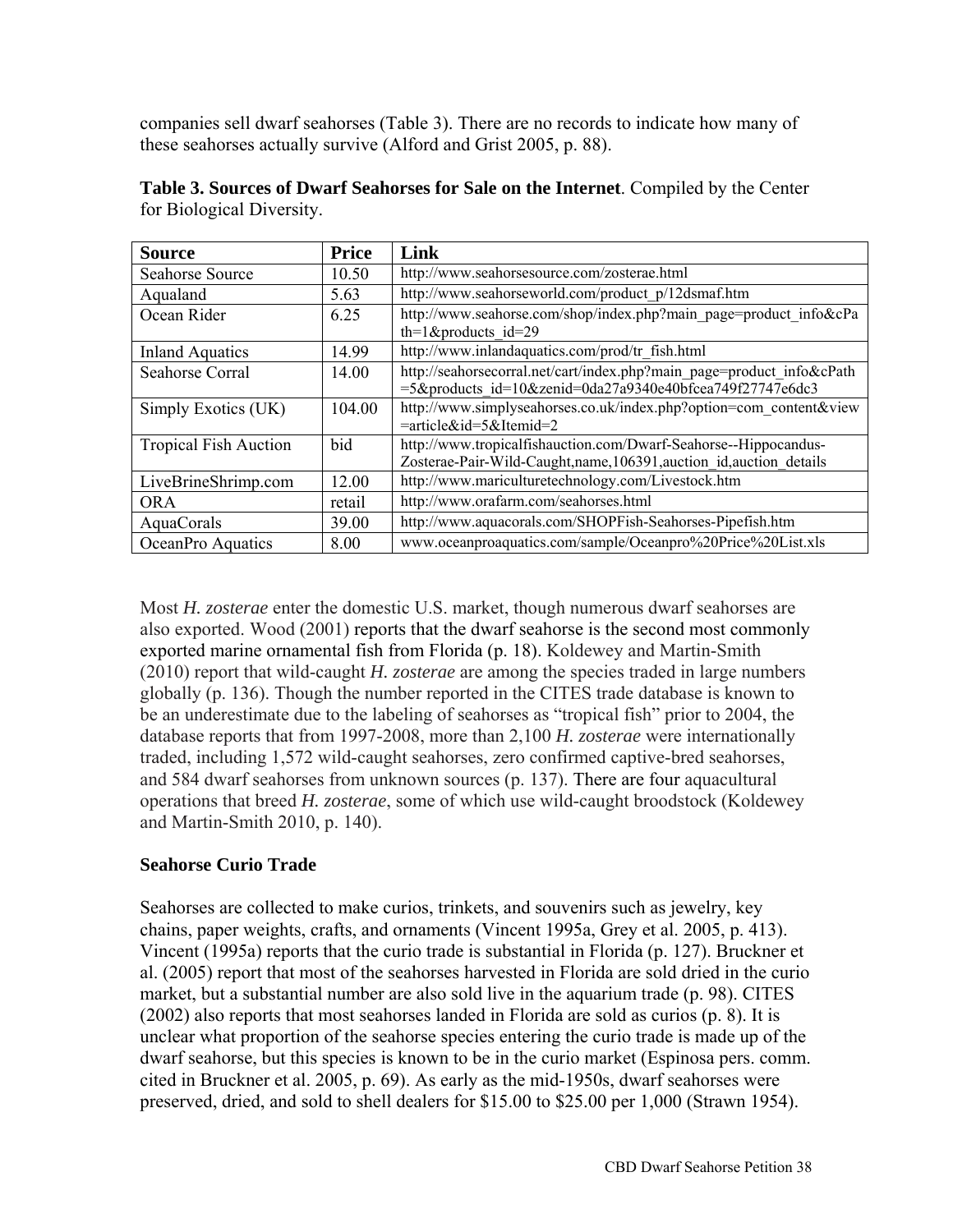The United States is also a major importer of seahorses for use in curios, with an estimated 1,000 curio importers and wholesalers (Grey et al. 2005, p. 414). Florida alone has up to 10,000 retail outlets for marine curios (Ibid.). Ninety-nine percent of seahorses imported into the United States for use in curios are wild-caught (Grey et al. 2005, p. 417). Nearly 30 percent of imported seahorses to the United States come from Mexico (Grey et al. 2005), and thus likely include *H. zosterae* from the Gulf of Mexico.

### **Traditional Chinese Medicine**

Globally, seahorses are threatened by collection for use in traditional medicines and tonic foods. Dried seahorses are believed to be useful in the treatment of numerous conditions including asthma, arteriosclerosis, impotence, incontinence, thyroid disorders, back pain, skin disease, broken bones, open wounds, and as an aid in childbirth, a general tonic, and an aphrodisiac (Vincent 1995a, 1995b). Traditional Chinese Medicine (TCM) and its derivatives account for the largest consumption of seahorses, with the global trade exceeding 20 million dried seahorses annually for use in TCM (Foster and Vincent 2005, p. 1045). The demand for seahorses in Asia has increased significantly since the mid-1980s, causing a geographic expansion in seahorse collection (Vincent 1996). Ethnic Chinese communities around the world purchase dried seahorses with numerous countries importing and exporting seahorses for use in TCM (Vincent 1995a). Prepackaged pharmaceuticals have become popular in TCM, and pose a new threat to small seahorse species and juvenile seahorses which were previously considered undesirable (Lourie et al. 2004). This dramatic growth in demand for prepackaged medicines poses an emerging threat to small species such as *H. zosterae* (Vincent 1995a, Lourie et al. 2004). As of 1995, prepackaged medicines already accounted for 30 percent of total seahorse use in China (Vincent 1995a). In 2000, Asian trade of dried seahorses exceeded 50 tons (Lourie et al. 2004). The dwarf seahorse is exported from the United States and Mexico, and could also be used domestically for TCM in both countries. Grey et al. (2005) report that nearly two-thirds of dried seahorses imported to the United States for commercial purposes are used in traditional medicines (p. 417).

Stock assessments do not exist for *H. zosterae*, and there is a growing demand for this species in the domestic and international market for display in aquaria (Adams et al. 2001), and for use in curios (Bruckner et al. 2005, Grey et al. 1995), and prepackaged traditional medicines (Lourie et al. 2004). The data which are available indicate that while demand for this species is increasing, populations are declining (Sheridan et al. 1997, Matheson et al. 1999, Thayer et al. 1999, Alford and Grist 2005, Baum and Vincent 2005, Bruckner et al. 2005, Masonjones et al. 2010). In conjunction with the widespread loss of seagrass habitat, and pollution from the BP Deepwater Horizon oil spill, collection poses a significant threat to dwarf seahorse survival.

### **INADEQUACY OF EXISTING REGULATORY MECHANISMS**

There are no existing regulatory mechanisms at the international, federal, or state level which adequately protect *H. zosterae* or the seagrass habitat it needs to survive.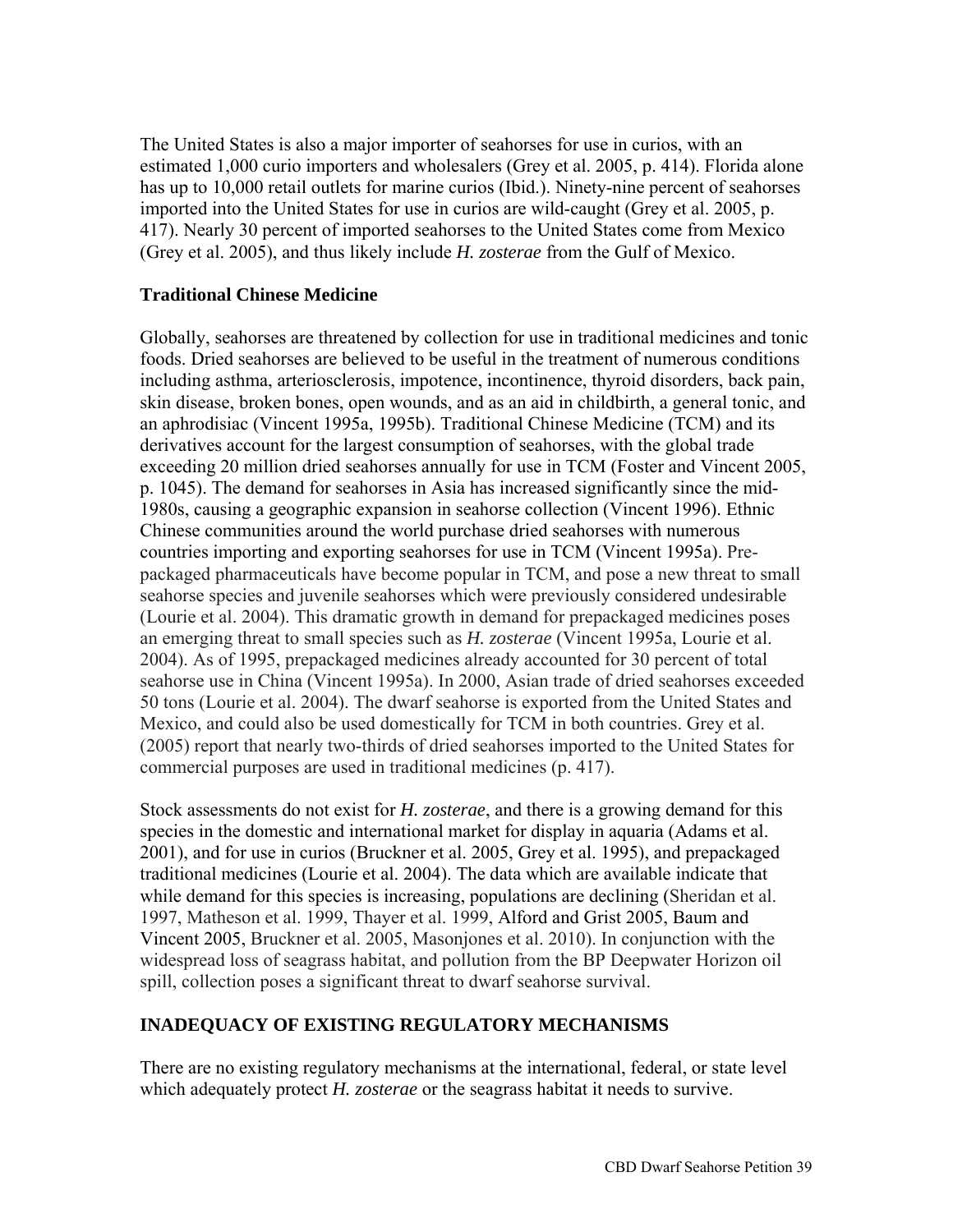#### **Conservation Designations are Inadequate**

The dwarf seahorse has been designated as a species of conservation concern by numerous entities, but none of these designations afford the species with regulatory protection. It is ranked by the American Fisheries Society as vulnerable, by the Nature Conservancy as imperiled, by the Commission for Environmental Cooperation as at-risk, by the state of Florida as a Species of Greatest Conservation Need, by the Commonwealth of Puerto Rico as a Species of Concern, and by Mexico as a Species Subject to Special Protection. While these designations draw attention to the plight of *H. zosterae*, they do not provide regulatory protection.

#### **Regulation of Trade is Inadequate**

The entire genus *Hippocampus* was listed in Appendix II of the Convention on International Trade in Endangered Species of Wild Fauna and Flora (CITES) in November 2002, and implementation became effective in May 2004. All Appendix IIlisted taxa can still be traded internationally, but shipments must include CITES documentation that verifies that the species were obtained legally and that international trade is not detrimental to the persistence of wild populations. CITES is implemented primarily by the U.S. Fish and Wildlife Service (FWS), though the Service works collaboratively with the National Marine Fisheries Service (NMFS) and the state of Florida.

The Fish and Wildlife Service is the primary agency involved in implementation of CITES provisions. Inspectors from the agency are stationed at 15 designated ports throughout the country, and process over 100,000 shipments each year (Bruckner et al. 2005). U.S. seahorse importers and exporters must purchase a standard wildlife import/export license each year, and pay fees to process each shipment they receive at a U.S. port. Inspectors from FWS review each shipment's paperwork, and make case by case decisions whether to perform visual inspections of the shipment itself. Approximately 25 percent of all wildlife shipments are inspected, and the inspections may cover the entire shipment or just selected specimens (Bruckner et al. 2005).

Listing under CITES does not effectively protect *H. zosterae* for several reasons. First, though *Hippocampus zosterae* is exported from the United States, most dwarf seahorses enter the domestic U.S. market and are thus not subject to CITES regulation (Foster and Vincent 2005, p. 1047). Second, not all exports can be inspected, and moreover, monitoring is dependent on traders' declarations (IUCN 2010). Third, CITES documentation cannot certify that trade in *H. zosterae* is not detrimental to its persistence because comprehensive population data are not available for the dwarf seahorse, and the data which are available indicate the species is declining. Widespread decline of seagrass habitat is also indicative of widespread decline of *H. zosterae*, because the species is a habitat specialist. The state of Florida has lost more than half of its seagrass, and seagrass decline has been similarly drastic in Alabama, Mississippi, Louisiana, and Texas (Waycott et al. 2009).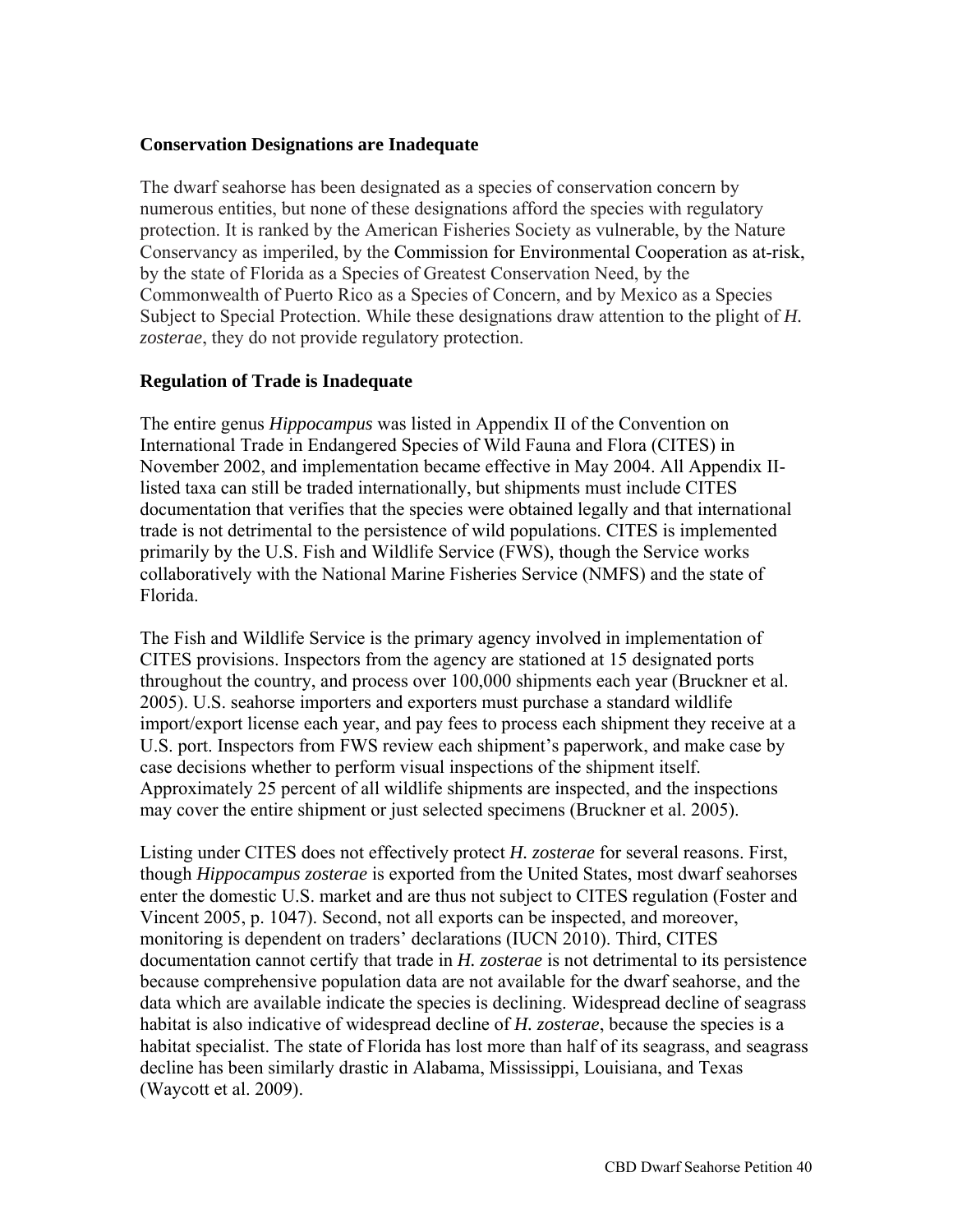CITES listing is also not sufficient to protect *H. zosterae* in Mexico. Though CITES requires that all exported seahorses be obtained legally, this is not currently the case in Mexico, where most of the seahorse trade occurs on the black market (Baum and Vincent 2005, p. 316, 318). Mexico prohibits the intentional capture and trade of wild seahorses, permitting trade only in seahorses which are incidentally caught in non-selective fishing gear. Seahorse bycatch in trawl fisheries is a significant threat to seahorses in Mexico, and trade in incidentally caught seahorses is heavy. Seahorses also continue to be illegally targeted in Mexico for the aquarium trade (Ibid.). Moreover, fisheries regulations are often not enforced, with seasonal and area closures for trawl fisheries regularly violated (Baum and Vincent 2005, p. 316). Though Mexico has established marine reserves, the level of enforcement in the reserves is unknown (Ibid.). Existing regulatory mechanisms have not prevented the decline of seahorses in Mexico. Declines in incidentally caught seahorses in Mexico are estimated to exceed 75 percent (Baum and Vincent 2005, p. 317).

In addition to the implementation of CITES provisions, at the federal level, the only additional regulatory mechanism which appears to be relevant to the U.S. seahorse trade is the Magnuson-Stevens Fishery Conservation and Management Act. The Magnuson-Stevens Act is the primary law governing marine fisheries management in the United States. The Magnuson-Stevens Act was enacted to conserve fishery resources. It establishes Regional Management Councils which are charged with developing and implementing Fishery Management Plans to restore depleted stocks. Because the dwarf seahorse has not been designated as a depleted stock, the Magnuson-Stevens Act does not pertain to current seahorse trade. In 2005 the National Marine Fisheries Service issued a final rule implementing a comprehensive amendment for the Fishery Management Plan for the Caribbean Fishery Management Council to ensure the regional plan was fully complaint with the provisions of the Magnuson-Stevens Act. In the final rule, the dwarf seahorse was included in Appendix A as a species in the aquarium trade. Aquarium trade species are included in the act for data collection purposes only (NOAA 2005, 70 FR 62073).

The dwarf seahorse occurs in the Florida Keys National Marine Sanctuary, a federally protected area, but there are no regulatory mechanisms which prohibit fishing in the sanctuary. Targeted fishing for *H. zosterae* is permitted within the sanctuary, with gear prohibitions (NOAA 1997, p. 32176). Thus, occurrence in the national sanctuary does not protect the species from exploitation.

Almost all fisheries management in U.S. coastal waters is the responsibility of state governments. At the state level, there are no data to indicate that the dwarf seahorse is commercially collected in Alabama, Louisiana or Texas. In the state of Florida it is both targeted for the aquarium trade and taken as bycatch in trawl fisheries. In 1983 the Florida Legislature created the Marine Fisheries Commission to manage Florida's marine fisheries. The commercial harvest of seahorses in Florida is monitored by the Fisheries-Dependent Monitoring (FDM) program. Florida law (Chapters 370.021, .06 (2) (a) and Administrative Code 16R-5.002) requires a Saltwater Products License (SPL) to harvest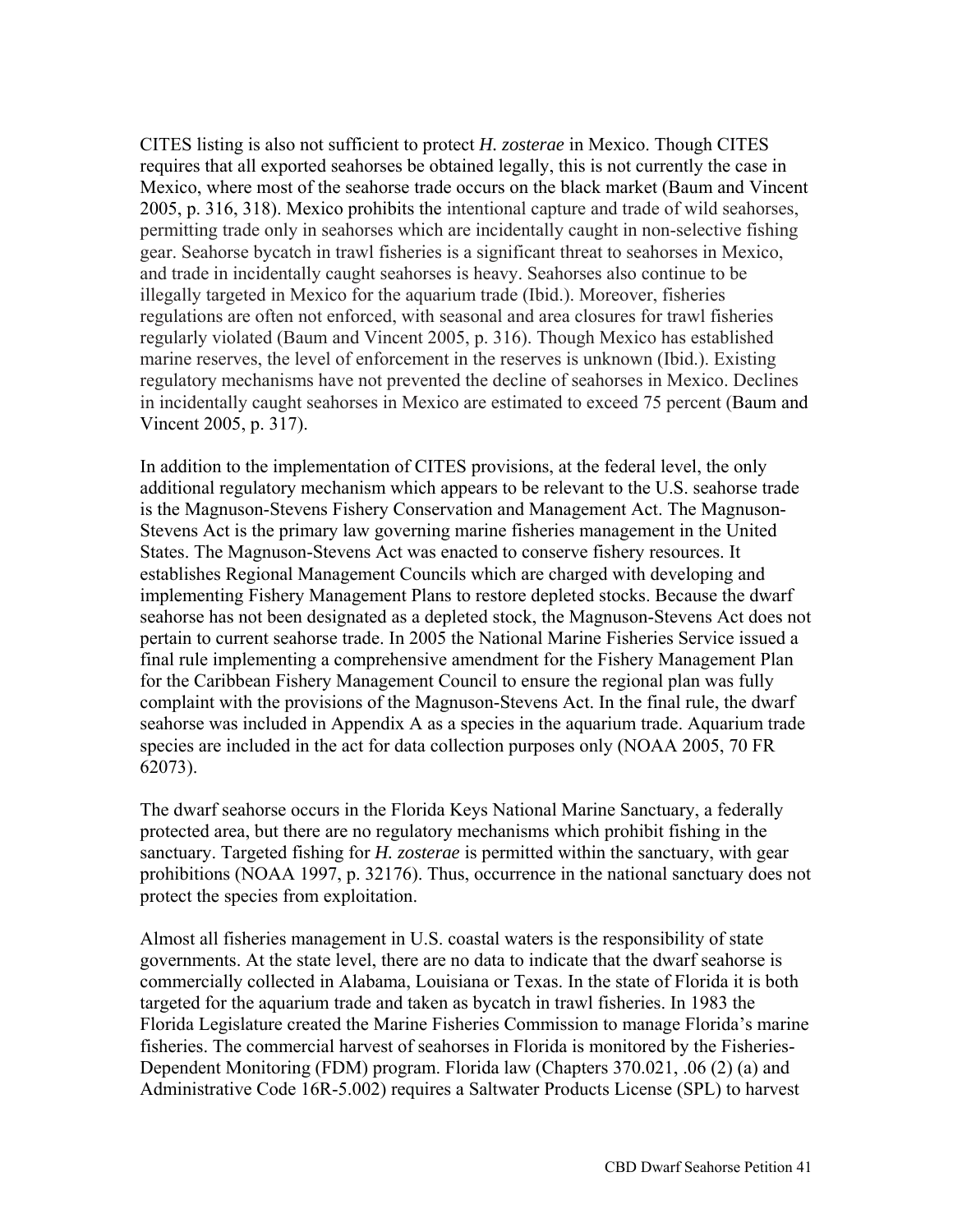and sell any marine species. A Marine Life Endorsement (MLE) on the SPL has been required since 1992 to participate in the marine life collection industry, the taking of organisms to be sold alive. The dwarf seahorse is designated as a "restricted species," and license holders must also have a Restricted Species Endorsement to collect seahorses (FL 68B-42.001).

Licensed wholesale dealers must maintain records of each sales transaction by filling out a Marine Fisheries Trip Ticket for each purchase of saltwater products from a fisherman. Retailers who produce their own products must also maintain records of the saltwater products that they produce for sale through their retail license. Trip tickets are used to quantify commercial landings (pounds and value) of fish and shellfish. Required information includes Saltwater Products License number, dealer's license number, date of purchase, time fished, county landed, gear fished, number of sets, traps pulled, species code, size code (if species graded), amount of catch (usually in pounds), area fished, depth, unit price, and dollar value (Bruckner et al. 2005).

There is no seasonal closure for seahorses; the commercial season runs from October 1 – September 30. Commercial collectors are limited to 400 dwarf seahorses per day, per person or per vessel, whichever is less. Recreational collectors are limited to 5 dwarf seahorses per day, and no person collecting recreationally may possess more than 40 total seahorses anywhere at any time (FL 68B-42.005). Fishermen who collect seahorses as bycatch must have a Marine Life Bycatch Endorsement on their license. There does not appear to be a limit on the number of seahorses which can be caught as bycatch, but the annual landings value of all marine life bycatch must be less than \$5,000 (Florida Marine Fisheries Commission 2009).

Though the commercial collection of dwarf seahorses is regulated in Florida, there are no existing data which indicate that the fishery is sustainable. The data which are available indicate that the dwarf seahorse is declining (Sheridan et al. 1997, Matheson et al. 1999, Thayer et al. 1999, Alford and Grist 2005, Baum and Vincent 2005, Bruckner et al. 2005, Masonjones et al. 2010). Because the dwarf seahorse's seagrass habitat is known to be declining, and because the BP Deepwater Horizon spill contaminated the species' habitat in the Gulf of Mexico, collection now poses a major threat to the survival of the seahorse, and existing regulatory mechanisms are not adequate to ensure its survival.

#### **Seagrass Protections are Inadequate**

There are no existing regulatory mechanisms which adequately protect the seagrass habitat on which *H. zosterae* depends for survival. Due to declining water quality and physical damage from boats and trawls, seagrass has declined drastically throughout the seahorse's range. The seahorse occurs in many national and state protected areas, but even within these areas seagrass is declining. Damage from boat propellers and large ships is a primary threat to seagrass, and this damage occurs even in protected areas. In the Florida Keys National Marine Sanctuary, vessels have caused severe to moderate damage to more than 30,000 acres of seagrasses (U.S. Department of Commerce et al. 2007, p. 17). Since the designation of the sanctuary in 1990, the condition of seagrasses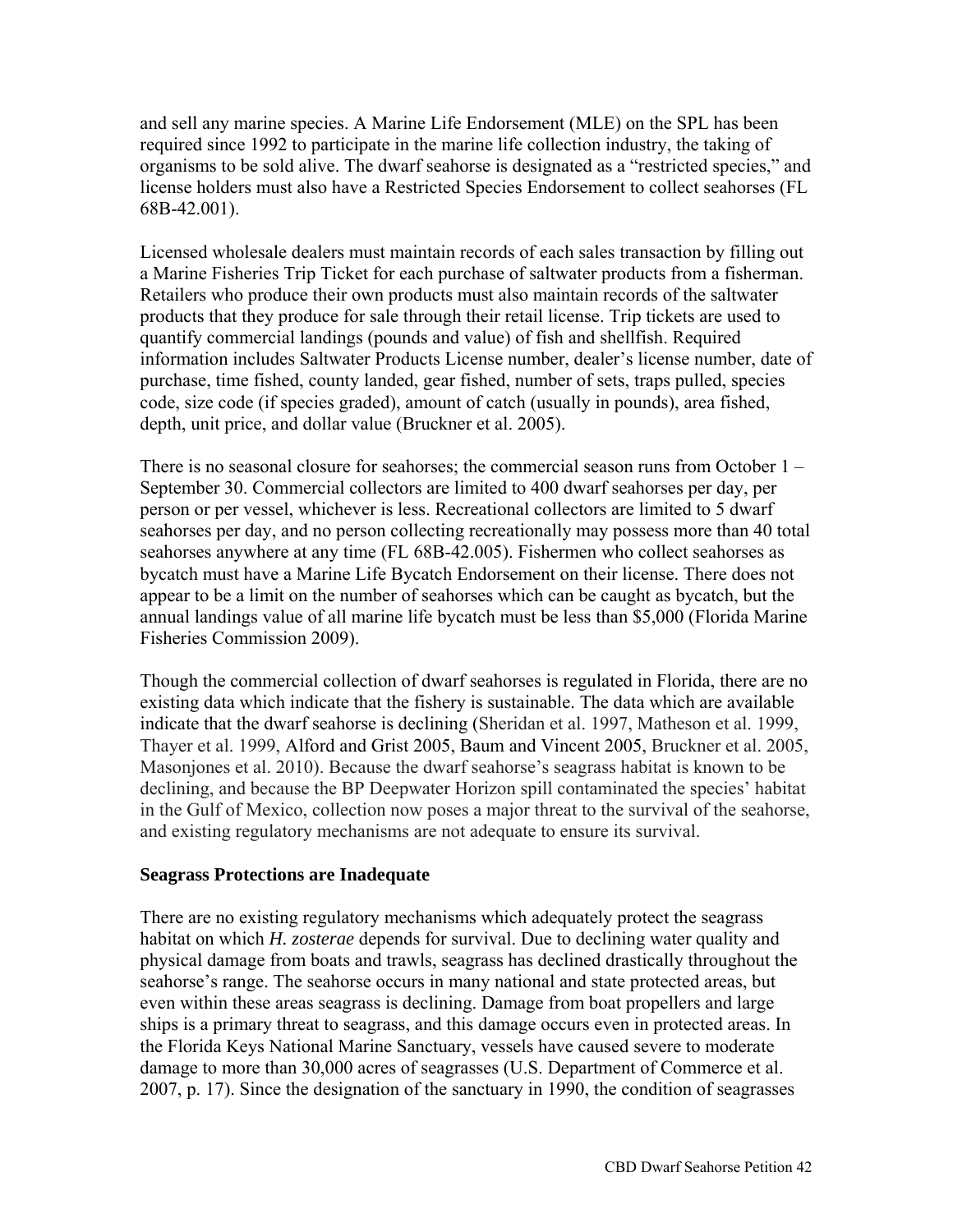has not improved (Hoegh-Guldberg 2010, p. 81), and turbidity and macroalgal blooms pose ongoing threats to seagrass (p. 47). The dwarf seahorse occurs in several state parks and other state protected areas in Florida. Even within these areas, the seahorse is threatened by loss and degradation of seagrass due to development and resultant pollution from outside park boundaries (NPS 1996, p. 62, FDEP 2004b, p. A 4-19), and to damage from vessels (FDEP 2004, p. 12). Boats frequently illegally ground in seagrass habitats, and parks do not have the resources to manage the problem (FDEP 2004b, p. 17).

The Coastal Zone Management Act (CZMA) was passed by Congress in 1972 to preserve, protect, develop, and where possible, restore or enhance, the resources of the nation's coastal zone. The Act is administered by NOAA's Office of Ocean and Coastal Resource Management (OCRM) and is intended to balance economic development with environmental conservation. The law established a voluntary national program within the Department of Commerce to encourage coastal states to develop and implement coastal zone management plans. Theoretically the CZMA provides some degree of habitat protection for the dwarf seahorse, yet despite the law's intentions, seagrass habitat has declined severely throughout the species' range.

#### **Protection from Oil Pollution is Inadequate**

One of the most dire threats to the dwarf seahorse is oil pollution. The scientists at Project Seahorse (2010) are concerned that the BP Deepwater Horizon oil spill could cause the extinction of the species. There are no existing regulatory mechanisms which protect the dwarf seahorse from the threats posed to its survival and habitat by pollution from offshore oil drilling. The Oil Pollution Act of 1990 was passed to help prevent oil spills off the coast of the United States and to ensure clean up following spills. The law requires that companies have a plan to prevent spills and have a detailed containment and cleanup plan for oil spills. The Oil Pollution Act theoretically protects the habitat of the dwarf seahorse, but given that accidental oil spills are inevitable, this law cannot safeguard the dwarf seahorse from oil pollution. As discussed above in the threats section, oil spills are commonplace in the Gulf of Mexico, with more than 320 known spills involving offshore drilling having occurred since 1964 (Robertson 2010). The 2010 BP Deepwater Horizon spill dumped 4.9 million barrels of oil into the Gulf, exceeding worst case scenario planning. Cleanup efforts from the spill, including burning of seagrass mats and the use of 1.84 million gallons of dispersant, were focused on preventing the oil from reaching shore, and potentially magnified the impacts of the spill on the dwarf seahorse. Dispersants do not reduce the amount of oil in the water, they merely change its form. By promoting dispersion of oil into the water column, dispersants increase the potential exposure of water-column and benthic biota to spilled oil. Dispersants and dispersed oil have been shown to have significant negative impacts on marine life, including plankton and fish. Dispersants can bioaccumulate and persist in sediment and in the water column where they could impact larvae and other plankton for decades (Marine Conservation Biology Institute 2010). Though the Oil Pollution Act requires companies to have a cleanup plan in place, contingency plans are not focused on the protecting of seagrass-dwelling organisms such as the dwarf seahorse.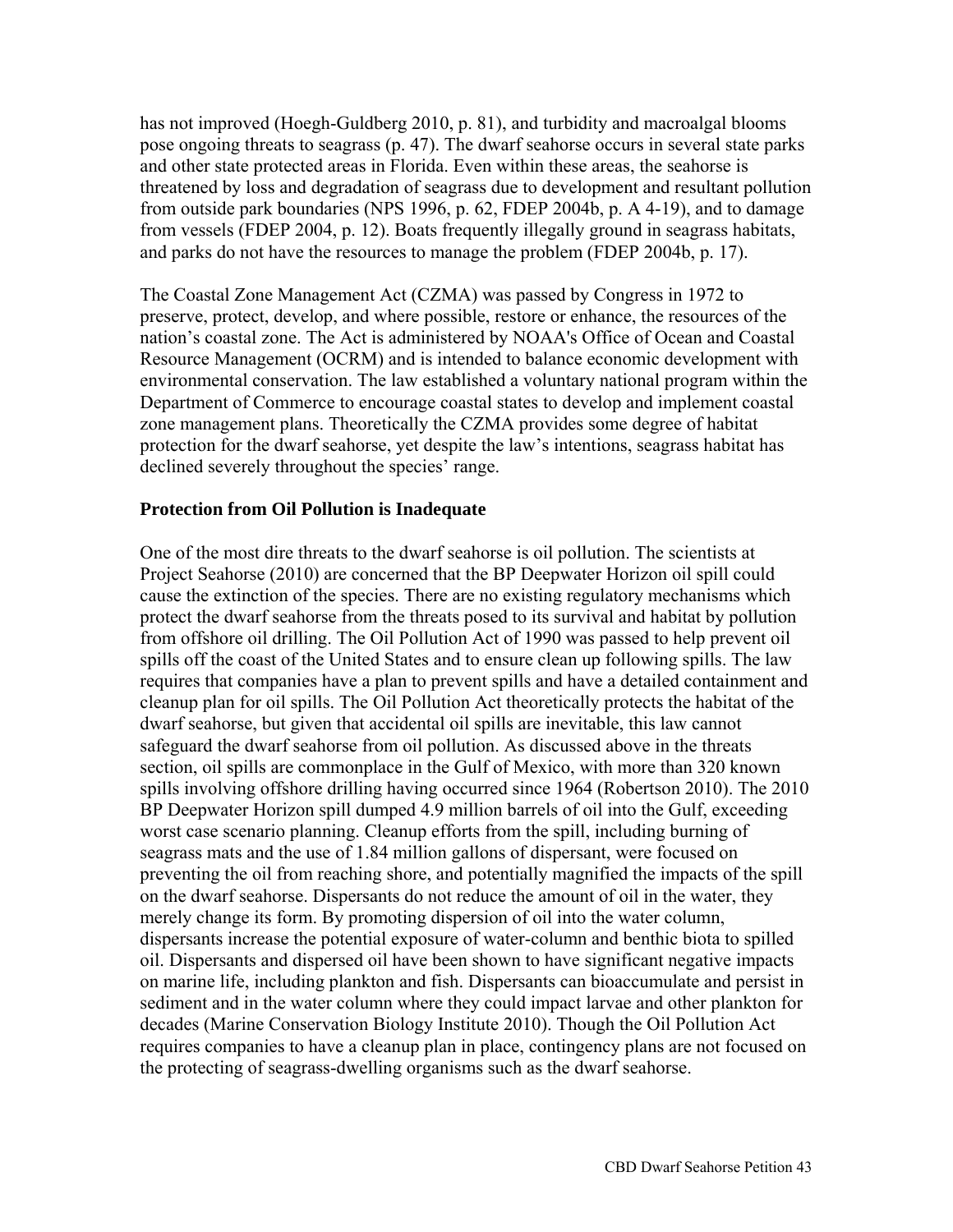#### **Regulation of Greeenhouse Gases is Inadequate**

There are no existing regulatory mechanisms which protect the seahorse from the threat posed to its habitat and survival by global climate change. Climate change and ocean acidification represent the most significant long-term threat to the future of biodiversity on the Gulf and Atlantic Coasts. Sea level rise, stronger and more frequent hurricanes, and higher storm surge all threaten the dwarf seahorse and its seagrass habitat (Knutson et al. 1998, Easterling et al. 2000, Scavia et al. 2002, Komar and Allan 2008, Saunders and Lea 2008). Changes in water temperature, salinity, and increasing ocean acidification further magnify the threat.

To avoid catastrophic climate change, greenhouse gas emissions must be reduced, but the United States has not enacted the regulatory mechanisms necessary to accomplish this. Leading scientists and numerous scientific studies have warned that current warming and the warming commitment "in the pipeline" already constitute "dangerous" climate change with regard to species and ecosystems (Warren 2006, Hansen et al. 2008, Lenton et al. 2008, Jones et al. 2009, Smith et al. 2009). The updated Intergovernmental Panel on Climate Change (IPCC) Reasons for Concern reflect that current warming is already at a point where significant risks to species and ecosystems are occurring, and that these risks will become "severe" at a  $\sim$ 1°C rise above preindustrial levels (Smith et al. 2009). The continuation of the current global emissions trajectory, which is tracking the most fossilfuel intensive projection of the IPCC (Raupach et al. 2007, Richardson et al. 2009), would increase the Earth's temperature by an average of 4°C by the end of the century (IPCC 2007).

Dr. James Hansen, Director of the NASA Goddard Institute for Space Studies, and colleagues concluded that the safe upper limit for atmospheric  $CO<sub>2</sub>$  needed to avoid 'dangerous climate change' is at most 350 parts per million (ppm) (Hansen et al. 2008). Hansen et al. (2008) found that our current  $CO<sub>2</sub>$  level has committed us to a dangerous warming commitment of  $\sim$ 2 $\degree$ C temperature rise still to come and is already resulting in dangerous changes. Hansen et al. (2008) concluded that the overall target of at most 350 ppm  $CO<sub>2</sub>$  must be pursued on a timescale of decades since paleoclimatic evidence and ongoing changes suggest that it would be dangerous to allow emissions to overshoot this target for an extended period of time:

"If humanity wishes to preserve a planet similar to that on which civilization developed and to which life on Earth is adapted, paleoclimate evidence and ongoing climate change suggest that  $CO<sub>2</sub>$  will need to be reduced from its current 385 ppm to at most 350 ppm, but likely less than that" (p. 217).

With atmospheric carbon dioxide at  $\sim$ 389 ppm and worldwide emissions continuing to increase by more than 2 ppm each year, rapid and substantial reductions are clearly needed immediately to protect the dwarf seahorse and countless other species, and there are currently no regulatory mechanisms to enact these reductions.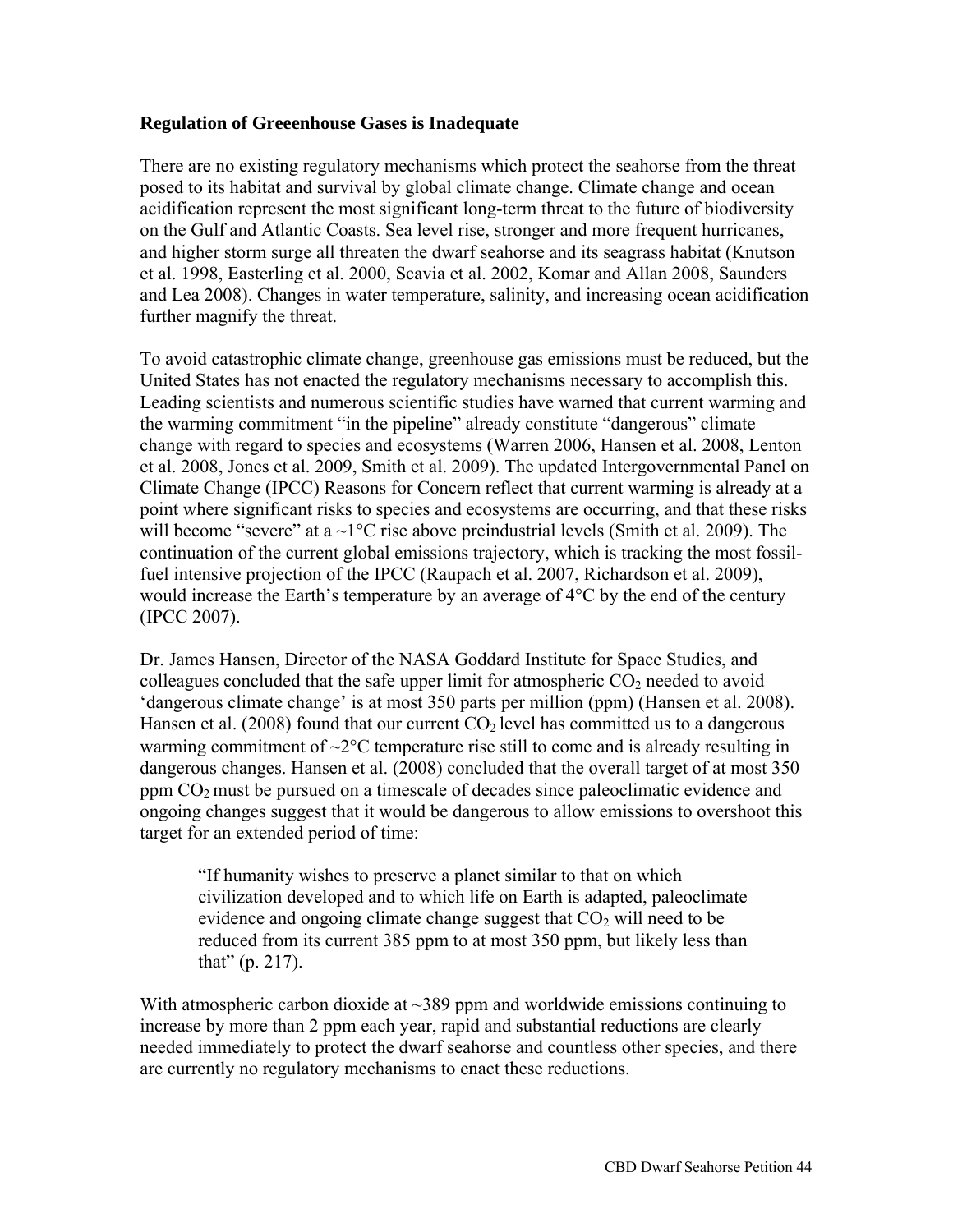In sum, for the reasons discussed above, there are no regulatory mechanisms which adequately protect the dwarf seahorse from the threats it faces from habitat loss and degradation and commercial collection.

## **DISEASE AND PREDATION**

Neither disease nor predation are known to present a population level threat to *H. zosterae* at this time. In conjunction with other threats however, either or both of these factors could become significant. For example, the threat of predation becomes more significant in conjunction with habitat degradation. Loss of seagrass contributes to altered predator-prey relationships and other important ecological interactions (Frazer 2010). Matheson et al. (1999) found that populations of benthic predators increased as the seagrass canopy used by *H. zosterae* decreased (p. 535).

At least 82 species are known to prey on seahorses, including various invertebrates, numerous fishes including red snapper, dorado, rays, skates, tuna, dolphin fish, anglerfish, flatheads, sea urchins, blue cod, ling, red cod, sea perch, and trumpeter, loggerhead sea turtles, cormorants, penguins, and other water birds, and marine mammals (Foster and Vincent 2004, Kleiber et al. 2010). Observations of seahorses with shortened tails may also indicate that partial predation by crabs may threaten seahorses (Baum et al. 2003). Predation pressure is likely higher on juvenile than adult seahorses, as adults have prominent bony plates and spines and excellent camouflage abilities (Lourie et al. 2004). Kleiber et al. (2010) reviewed 135 accounts of predation on seahorses and pipefishes and found that seahorses form a high proportion of predator diets during seahorse population booms or die-offs, when individuals are concentrated in floating marine vegetation, or when juveniles are abundant during the breeding season.

Little is known about the incidence of disease in wild populations of seahorses, but seahorses are known to suffer from a variety of diseases in captivity, many of which are fatal (Alcaide et al. 2001, Wooten and Waughman 2004). Vincent and Clifton-Hadley (1989) report an outbreak of microsporidan infection (*Glugea heraldi*) in a colony of seahorses that were caught in Florida Bay which killed 74 of 76 individuals. The seahorses were also diagnosed with a myxosporidan (*Sphaeromyxa sp*.) and an unidentified nematode infection, but the later two were not thought to be causative of the mortalities. Wild *Hippocampus zosterae* may also be subject to infection from various parasites including the isopod *Lironeca ovalis* and the haematozoan *Haemogreyarina bigemina*, and to ulcers and lesions (Masterson 2008). Martin-Smith and Vincent (2005) report a rapid and severe decline in populations of big-bellied seahorse (*H. abdominalis*) in Tasmania that were unrelated to fishing or trade. They hypothesize that the decline was potentially caused by disease or effects from invasive species.

## **OTHER NATURAL OR ANTHROPOGENIC FACTORS**

Several other factors threaten the dwarf seahorse including life history parameters that make the species vulnerable to decline, noise, bycatch, unintentional and illegal fishing, hurricanes and tropical storms, invasive species, and unknown factors.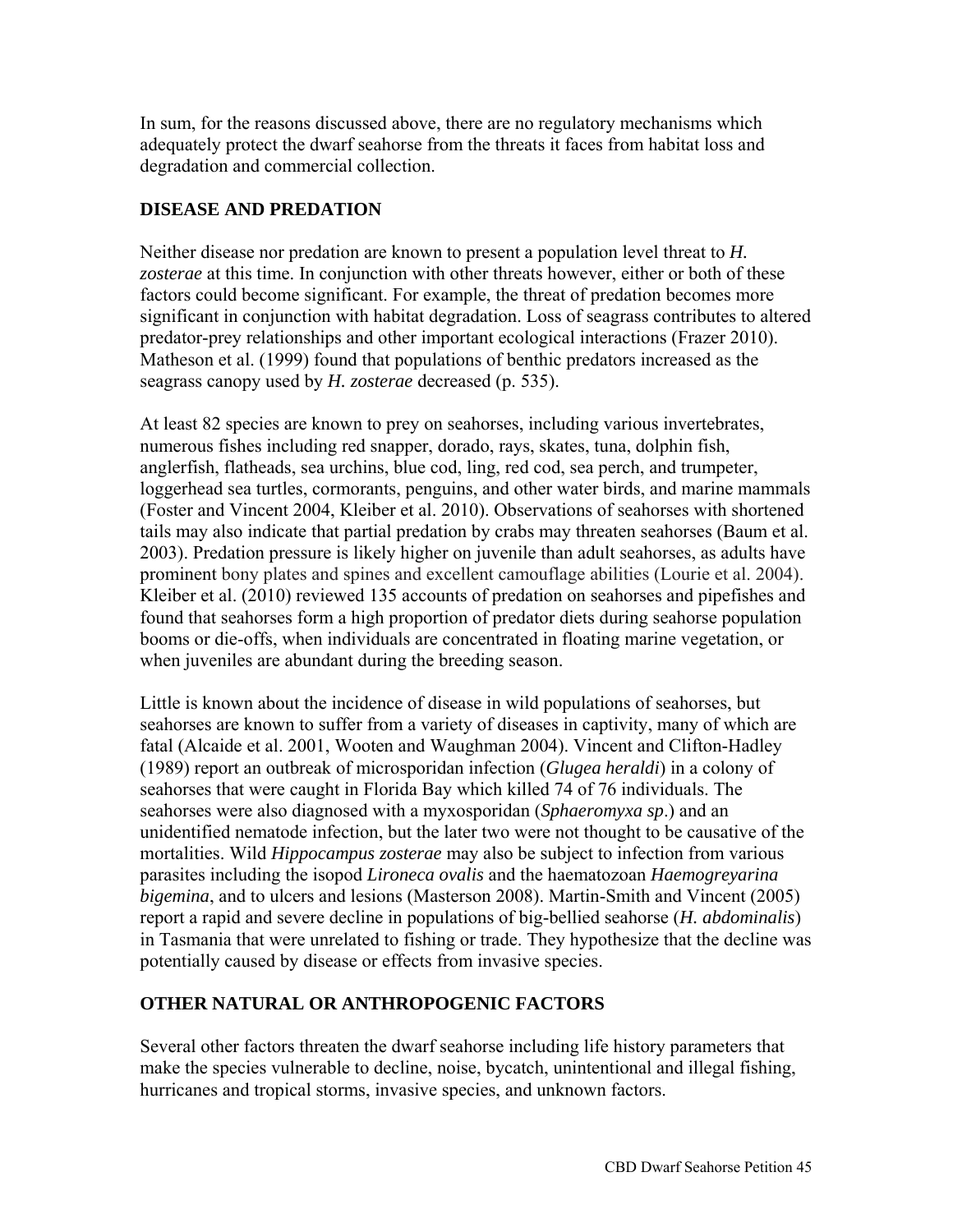### **Life History Factors**

Several life history factors make *H. zosterae* vulnerable to extinction, especially in conjunction with threats such as habitat loss and overutilization. These factors include rarity, patchy spatial distribution, low abundance, low population density, low fecundity, site fidelity, complex reproductive behavior, and monogamous mating system (Musick et al. 2000, p. 13, Baum et al. 2003, p. 721, Martin-Smith and Vincent 2005, p. 534, Masonjones et al. 2010, p. 119).

### **Noise**

Low frequency, moderate intensity noise from a variety of activities has significant deleterious effects on *H. zosterae*. Low frequency boat motor noise negatively impacts the health, behavior, and reproductive success of dwarf seahorses (Masonjones and Babson 2003). Masonjones and Babson (2003) found that adult seahorses exposed to noisy conditions showed a significantly higher incidence of gas bladder disease, behavioral differences, and had significantly longer gestation lengths than controls. Fewer offspring were born to parents that were exposed to continuous noise, in addition to their offspring being smaller and having lower growth rates than control offspring. The authors report that their results suggest a strong effect of low frequency noise on both adult and juvenile *H. zosterae*, indicating that this stressor may influence reproduction both in field populations and potentially in captive breeding programs.

### **Bycatch Mortality**

In addition to targeted collection of *H. zosterae* which is discussed in the Overutilization section above, the dwarf seahorse is threatened by being caught as bycatch in commercial trawling operations. Commercial trawling negatively impacts seahorses through habitat degradation, social disruption, and through displacement, injury, and mortality of incidentally caught individuals (Baum et al. 2003, p.721, Baum and Vincent 2005, p. 317, Curtis et al. 2007, p. 469).

Seahorses are likely greatly affected by nonselective fishing gear because intense trawling often covers seahorse habitat and because the life-history traits of seahorses, such as monogamy, obligatory paternal parental care, and relatively low fecundity, render them particularly vulnerable to overexploitation (Curtis et al. 2007). Sparse distribution and low mobility also inhibit the ability of seahorses to recolonized depleted areas (Baum et al. 2003, p. 721).

Baum et al. (2003) analyzed bycatch of the lined seahorse (*Hippocampus erectus*) in the bait-shrimp trawl fishery in Hernando Beach, Florida and found that approximately 72,000 seahorses were caught annually as bycatch in the fishery, with the number of lined seahorses caught per trawl ranging from zero to 16, and very few *H. zosterae* being caught. It is unknown how many *H. zosterae* are annually caught as bycatch, but even a low level of catch could have negative repercussions for the species due to life history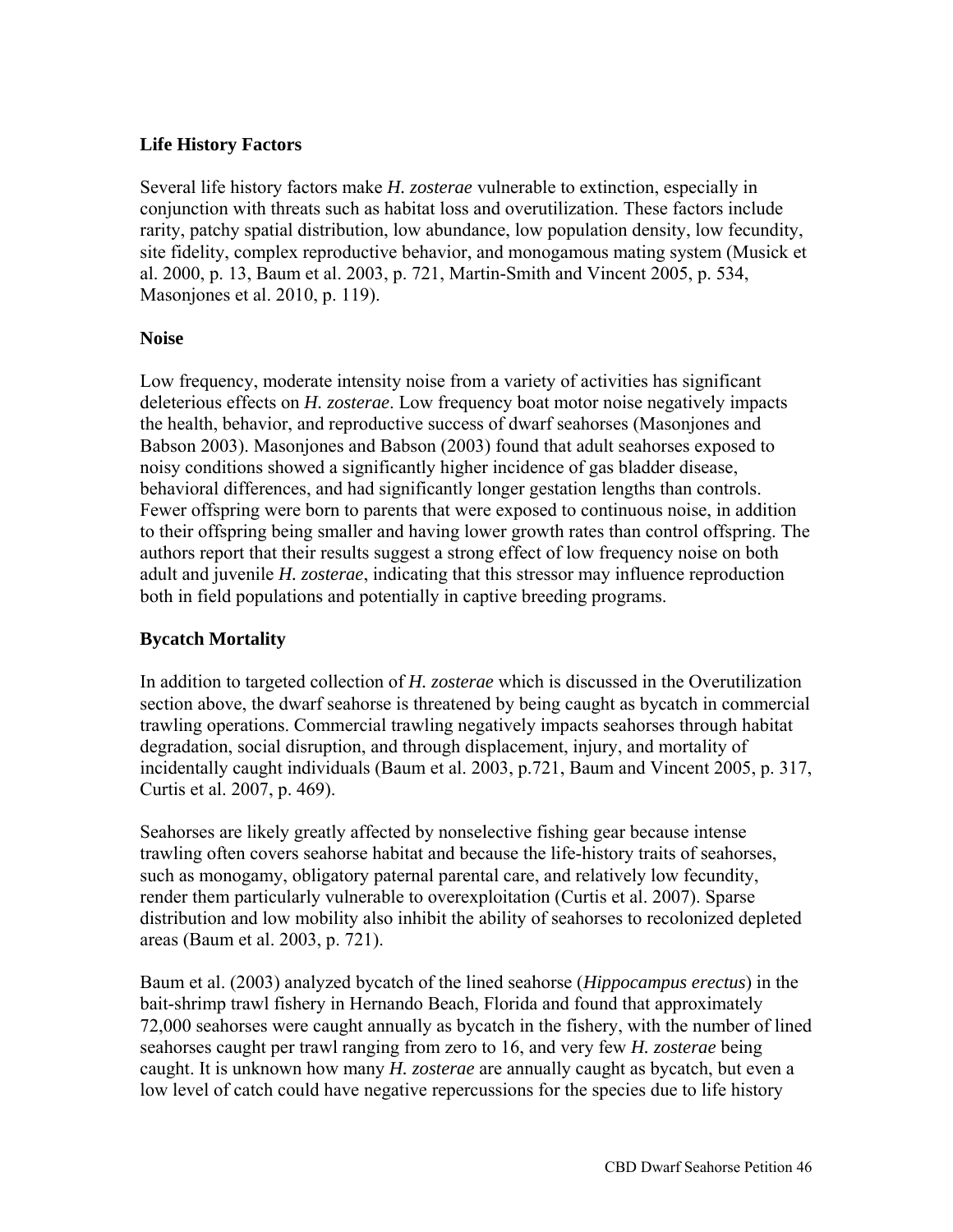characteristics which limit its resiliency to overexploitation (Curtis et al. 2007). Baum et al. (2003) conclude that even species that comprise only a small portion of the total bycatch in a fishery may experience significant impacts of incidental harvest on their population size and structure (p. 721).

In a study of trawling-induced mortality, Baum et al. (2003) found that few seahorses died during towing or sorting, but that nearly 5 percent suffered injuries. Post-release mortality of seahorses caught as bycatch is unknown, but is likely high. Meyer et al. (1999 pers. comm. cited in Baum et al. 2003) found that only one of four dwarf seahorses caught as bycatch in a live-bait shrimp trawl fishery study in Tampa Bay remained alive in the seawater holding tank 36 hours after collection. Discarded seahorses are also likely subject to intense predation pressure from dolphins and schools of fish upon release (Meyer et al. 1999, Baum et al. 2003, p. 729). Even if seahorses survive after being returned to the water, they will experience deleterious effects from being removed from their home ranges and undergoing disturbance of pair bonds (Foster and Vincent 2004, p. 50).

While most studies have focused on heavy trawls, Curtis et al. (2007) found that even repeated use of light demersal fishing gears can influence the structure of non-target species under exploitation, both directly through fishing mortality and indirectly through habitat alteration (p. 479).

Foster and Vincent (2004) report that small seahorse species constitute a significant proportion of discards from most tropical shrimp fisheries. Baum and Vincent (2005) report that seahorse fishermen in Latin America have reported substantial declines in seahorse abundance attributable primarily to incidental catch in shrimp trawlers (p. 305). Most dried seahorses exported from Mexico, and most of those traded domestically, are caught incidentally in Mexico's commercial shrimp trawl fisheries (Baum and Vincent 2005, p.309). Eighty-eight percent of experienced shrimp trawl fishers on the Caribbean coast of Mexico who commented on changes in seahorse catch rates reported that catch rates had diminished over time (Baum and Vincent 2005, p. 316). Mean estimated catch per unit effort declines were greater than 75 percent in all regions on the Atlantic coast of Latin America. In the Gulf of Mexico, shrimp trawl fishers reported declines in catch per unit effort of greater than 90 percent (p. 316).

### **Unintentional and Illegal Fishing**

The dwarf seahorse is potentially threatened by illegal fishing and by derelict fishing gear. Even protected areas in Florida are subject to illegal fishing activity. The Florida Department of Environmental Protection (2009) reports that Terra Ceia Aquatic Preserve has considerable illegal and unintentional fishing activity, including violations of prohibitions on net fishing and taking of undersized and/or protected animals (p. 56). Abandoned traps and nets also threaten aquatic species. FDEP (2009) reports that derelict crab traps are common within Terra Ceia Aquatic Preserve, continuing to entrap marine life after being abandoned. An additional threat is posed by discarded nets which become anchored to the substrate by barnacles and other organisms and pose an entanglement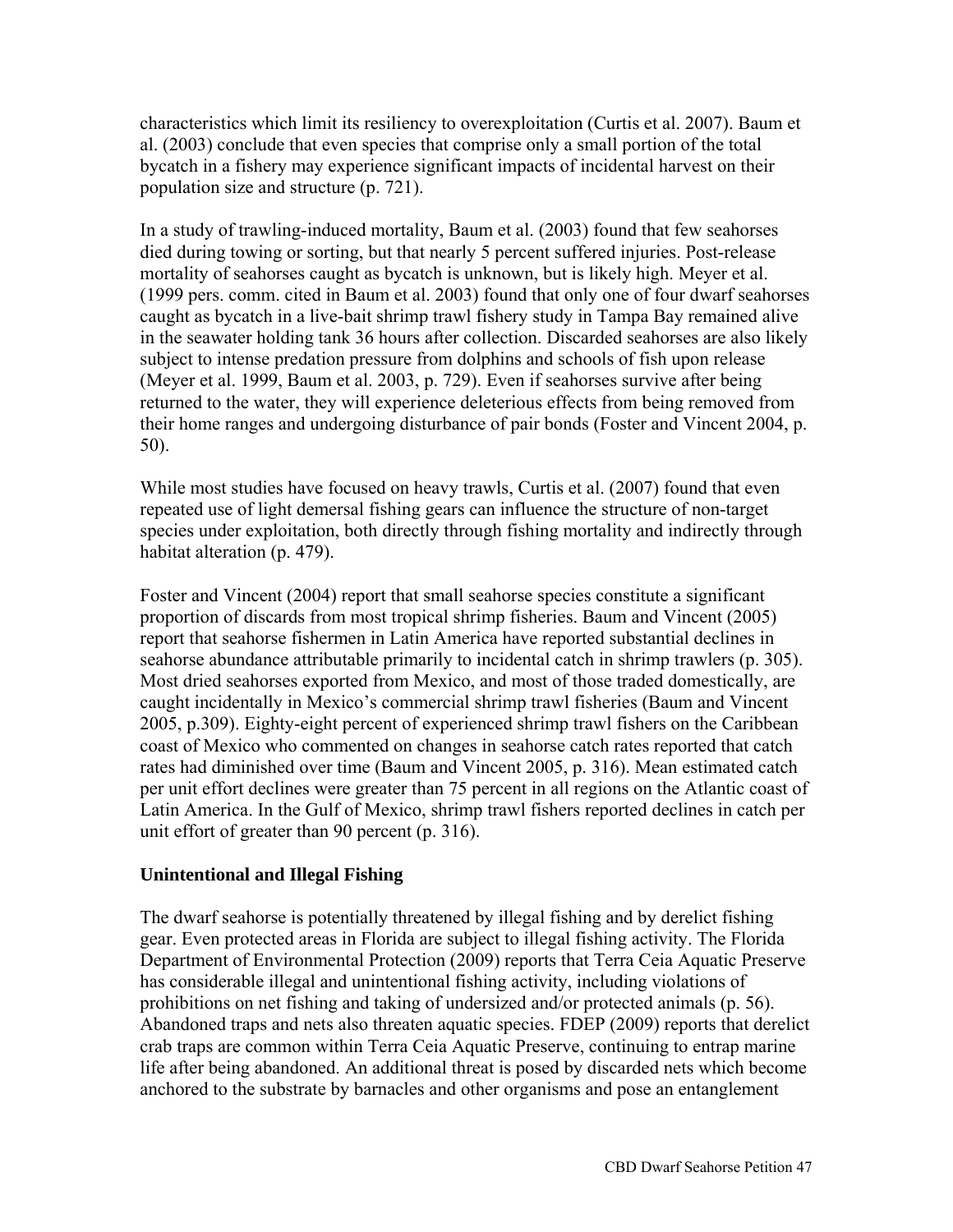hazard (p. 56). Removal of derelict lobster and stone crab traps is also a continual problem at John Pennekamp Coral Reef State Park (FDEP 2004b, p. 26).

## **Hurricanes and Tropical Storms**

In addition to habitat damage, hurricanes and tropical storms pose physical threats to *H. zosterae.* The churning of water during hurricanes can wash seahorses from their territories into new areas which may not contain appropriate habitat (Breder 1962, p. 459). High winds and waves associated with storms also increase water turbidity by resuspending bottom sediments, which can interfere with the visual cues seahorses use for reproduction and social structure (FDEP 2009b, p. 23).

## **Invasive Species**

Invasive species potentially threaten the dwarf seahorse. Martin-Smith and Vincent (2005) documented significant declines in seahorse populations in Tasmania that appeared to be unrelated to habitat degradation or trade. They hypothesize that the declines were possibly related to interactions with invasive species due to physical or trophic modifications to the ecosystem (p. 533). Global climate change is expected to lead to increased density and diversity of exotic and invasive species, increasing the threat (FWS 2010, p. 44, Joel Fodrie et al. 2010).

## **Unknown Factors**

Unknown factors may also be contributing to the decline of *H. zosterae*. Worldwide, many seahorse populations are declining for reasons that are not understood (Masonjones et al. 2010, p. 119).

## **CONCLUSION**

The Endangered Species Act requires that NMFS promptly issue an initial finding as to whether this petition "presents substantial scientific or commercial information indicating that the petitioned action may be warranted." 16 U.S.C.  $\S$  1533(b)(3)(A). There is no question that under the five listing factors of the Act, listing the dwarf seahorse may be warranted. The seahorse is threatened by loss or curtailment of habitat or range, overutilization, inadequacy of existing regulatory mechanisms, and various other factors. Available scientific information indicates that the seahorse is declining. The life history traits of the dwarf seahorse render the species vulnerable to decline. For the seahorse to have the best chance at recovery, it should be promptly protected under the Act and given the critical habitat it needs to survive.

## **REQUEST FOR CRITICAL HABITAT DESIGNATION**

Petitioners urge NMFS to designate critical habitat for *Hippocampus zosterae* concurrently with its listing under the ESA because of the serious nature of the threats to the species. Critical habitat as defined by Section 3 of the ESA is: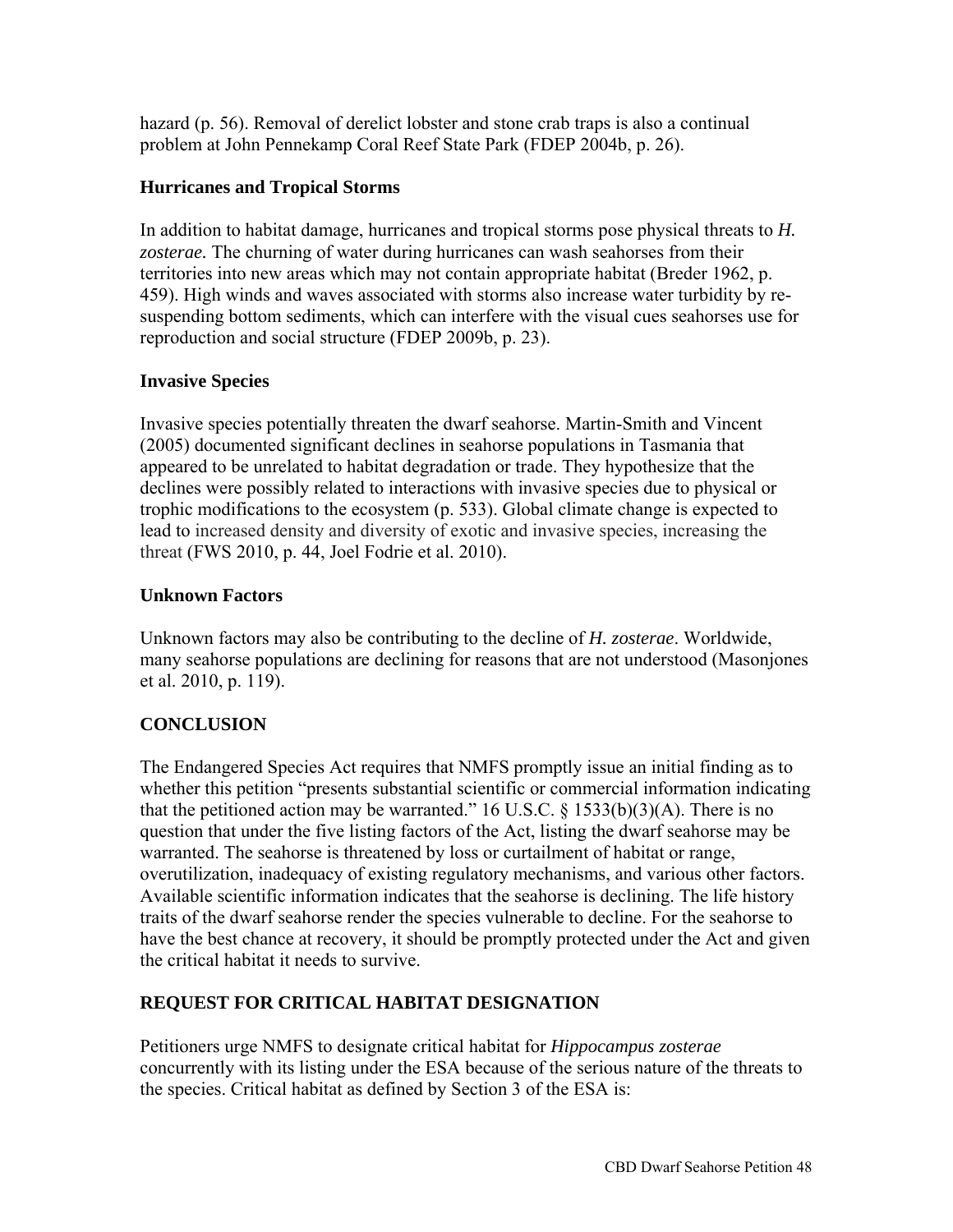(i) the specific areas within the geographical area occupied by a species, at the time it is listed in accordance with the provisions of section 1533 of this title, on which are found those physical or biological features (I) essential to the conservation of the species and (II) which may require special management considerations or protection; and (ii) the specific areas outside the geographical area occupied by the species at the time it is listed in accordance with the provisions of section 1533 of this title, upon a determination by the Secretary that such areas are essential for the conservation of the species. 16 U.S.C. § 1532(5).

Congress recognized that the protection of habitat is essential to the recovery of listed species, stating that: classifying a species as endangered or threatened is only the first step in insuring its survival. Of equal or more importance is the determination of the habitat necessary for that species' continued existence... If the protection of endangered and threatened species depends in large measure on the preservation of the 40 species' habitat, then the ultimate effectiveness of the Endangered Species Act will depend on the designation of critical habitat. H. Rep. No. 94-887 at 3 (1976).

Critical habitat is an effective and important component of the ESA, without which the dwarf seahorse's chance for recovery diminishes. Species with critical habitat are twice as likely to be recovering compared to species lacking designated habitat (Taylor *et al.*  2005). Petitioners request that the NMFS propose critical habitat for the dwarf seahorse concurrently with its proposed listing.

## **FOR ALL PARTIES TO THE PETITION:**

Irmaly

Tierra R. Curry Conservation Biologist Center for Biological Diversity PO Box 1178 Flagstaff, AZ 86002-1178 Tel: (928) 522-3681 [tcurry@biologicaldiversity.org](mailto:tcurry@biologicaldiversity.org)

## **LITERATURE CITED**

Achenbach, J. and D.A. Fahrenthold. 2010. Oil spill dumped 4.9 million barrels into Gulf of Mexico, latest measure shows. Washington Post. August 3, 2010. Accessed Aug. 6, 2010 at: [http://www.washingtonpost.com/wp](http://www.washingtonpost.com/wp-dyn/CBD)[dyn/content/article/2010/08/02/AR20100802046](http://www.washingtonpost.com/wp-dyn/CBD)95.html

Adams, C.M., S.L. Larkin, and D.J. Lee. 2001. Volume and value of marine ornamentals collected in Florida, 1990–98. Aquarium Sciences and Conservation 3: 25–36.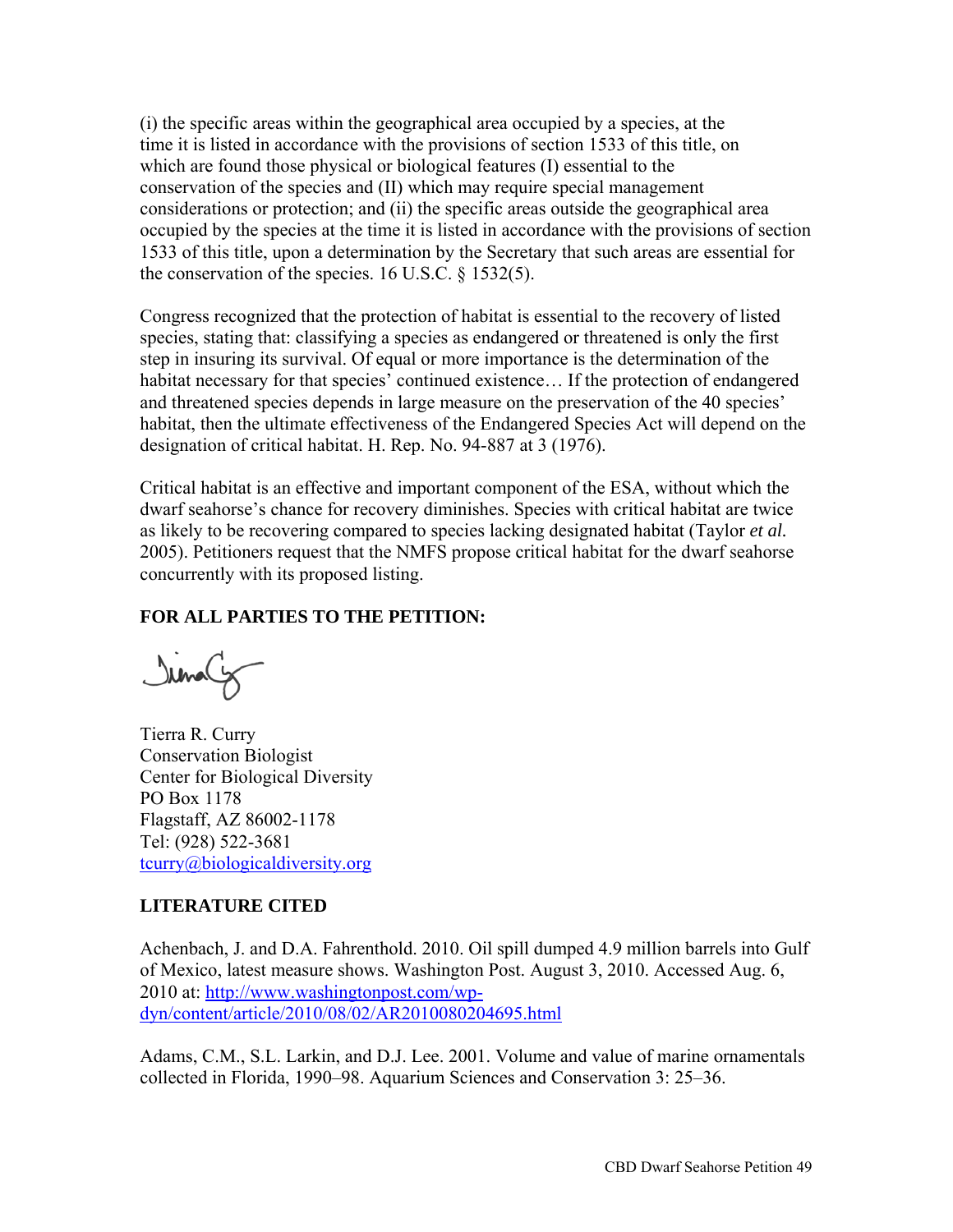Alcaide, E., C. Gil-Sanz, E. Sanjua´n, D. Esteve, C. Amaro, and L. Silveira. 2001. *Vibrio harveyi* causes disease in seahorse, Hippocampus sp. Journal of Fish Diseases 24: 311– 313.

Alcoforado Santos, C., L. Simoes Novaes, and L. Carvalho Gomes. 2010. Genotoxic effects of the diesel water-soluble fraction on the seahorse *Hippocampus reidi* (Teleostei: Syngnathidae) during acute exposure. Zoologia 27(6):956-960.

Alford, K. and C. Grist. 2005. Dwarf Seahorse, *Hippocampus zosterae*. p. 88-90 *In*: Koldewey, H., ed. Syngnathid Husbandry in Public Aquariums 2005 Manual. Project SeaHorse and Zoological Society of London.

An, S. and W.S. Gardner. 2000. Nitrogen cycling in Laguna Madre and Baffin Bay. Texas Water Development Board Contract No. 99-483-278.

Anderson, B. A., D. Arenella-Parkerson, B. M. Phillips, R. S. Tjeerdema, and D. Crane. 2009. Preliminary investigation of the effects of dispersed Prudhoe Bay Crude Oil on developing topsmelt embryos, *Atherinops affinis*. Environmental Pollution 157:1058- 1061.

Anderson, S.M., C. Katin, and W.R. Wise. 2005. Assessment of Coastal Water Resources and Watershed Conditions at Timucuan Ecological and Historic Preserve (FLORIDA). National Park Service Water Resources Division. Technical Report NPS/NRWRD/NRTR-2005/340

Associated Press. 2010. Obama administration orders oil industry to plug abandoned Gulf wells. September 15, 2010. Accessed October 4, 2010 at: [http://www.nola.com/news/gulf-oil](http://www.nola.com/news/gulf-oil-spill/CBD)[spill/index.ssf/2010/09/obama\\_adminis](http://www.nola.com/news/gulf-oil-spill/CBD)tration\_orders\_oi.html

Azzarello, M.Y. 1991. Some questions concerning the syngnathidae brood pouch. Bull. Mar. Sci. 49:741-747.

Barron, M.G., M.G. Carls, J.W. Short, and S.D. Rice. 2003. Photoenhanced toxicity of aqueous phase and chemically dispersed weathered Alaska North Slope crude oil to Pacific herring eggs and larvae. Environmental Toxicology and Chemistry 22(3): 650– 660.

Baum, J.K. and A.C.J. Vincent. 2005. Magnitude and inferred impacts of the seahorse trade in Latin America. Environmental Conservation 32 (4): 305–319.

Baum, J.K., J.J. Meeuwig, and A.J. Vincent. 2003. Bycatch of lined seahorses (*Hippocampus erectus*) in a Gulf of Mexico shrimp trawl fishery. Fishery Bulletin 101(4): 721-731.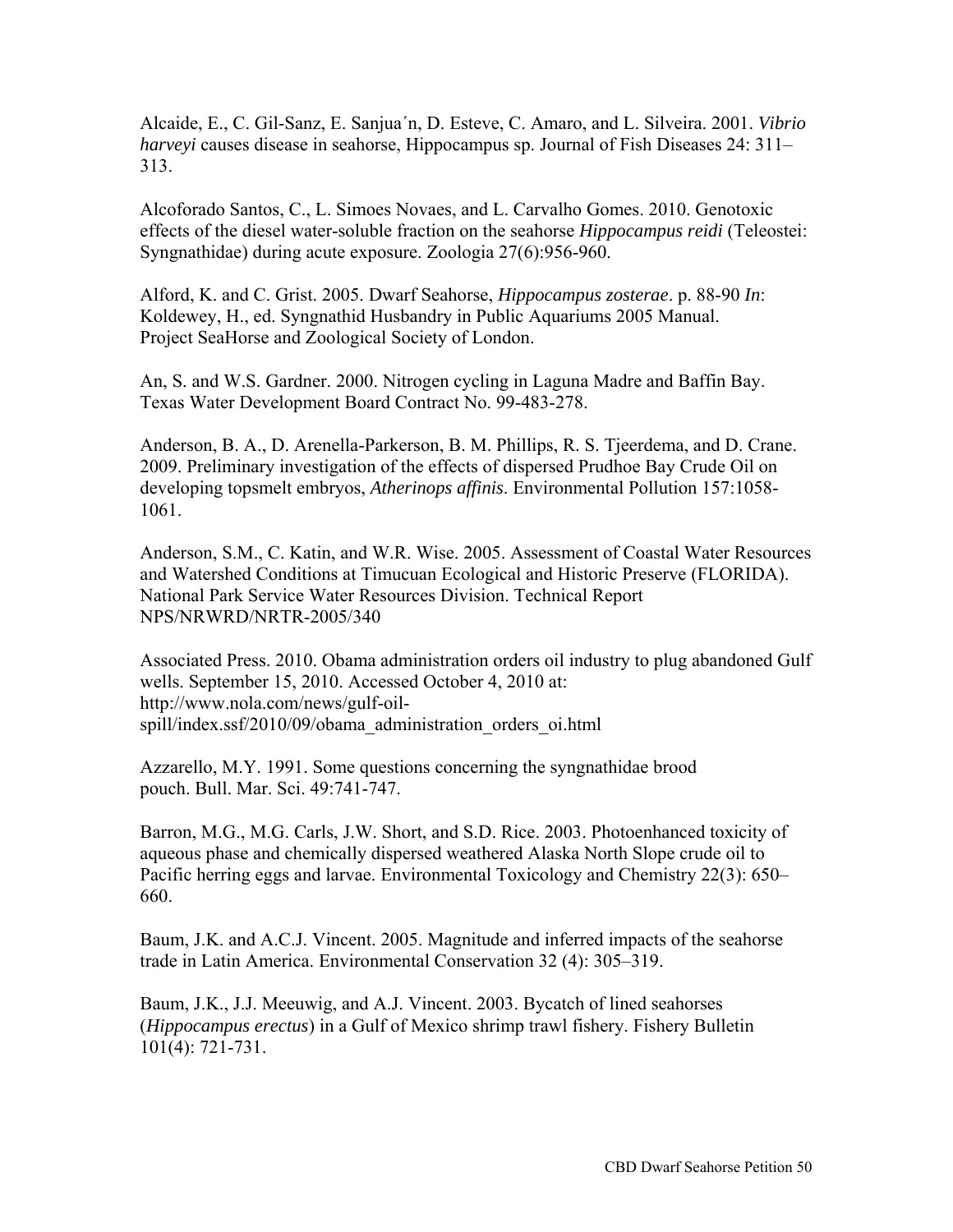BBC. 2009. Russia to drill for oil off Cuba. July 29, 2009. Accessed July 28, 2010 at: <http://news.bbc.co.uk/2/hi/americas/8175704.stm>

Beck, M.W. 2003. The Sea Around—Planning in Marine Regions. Chapter 11 In: Groves, C.R. Drafting a conservation blueprint: a practitioner's guide to planning for biodiversity. Island Press. 457 pp.

Beck, M. W., M. Odaya, J. J. Bachant, J. Bergan, B. Keller, R. Martin, R. Mathews, C. Porter, G. Ramseur. 2000. Identification of Priority Sites for Conservation in the Northern Gulf of Mexico: An Ecoregional Plan. The Nature Conservancy, Arlington, VA.

Bernanke, J., and H.R. Kohler. 2009. The impact of environmental chemicals on wildlife vertebrates. Reviews of Environmental Contamination and Toxicology 198:1-47.

Bhattacharyya, S., P.L. Klerks, and J.A. Nyman. 2003. Toxicity to freshwater organisms from oils and oil spill chemical treatments in laboratory microcosms. Environmental Pollution 122(2003): 205–215

Böhlke, J.E., and C.G. Chaplin. 1968. Fishes of the Bahamas and adjacent tropical waters. Livingston Publishing Co., Wynnewood, PA.

Bowman, T. 2010. Climate change and the Deepwater Horizon oil spill. An information summary for informal educators, science interpreters, and the public. July 3, 2010. Accessed March 10, 2011 at: [http://www.bowmanglobalchange.com/pdf\\_downloads/Bowman-](http://www.bowmanglobalchange.com/pdf_downloads/Bowman-Gulf%20Spill%20and%20CC%20071610.pdf)[Gulf%20Spill%20and%20CC%20071610.pdf](http://www.bowmanglobalchange.com/pdf_downloads/Bowman-Gulf%20Spill%20and%20CC%20071610.pdf) 

Breder, C.M., Jr. 1962. Effects of a Hurricane on the Small Fishes of a Shallow Bay. Copeia 1962(2): 459-462.

Breder, C.M. Jr. 1940. The expulsion of young by the male of *Hippocampus zosterae*. Copeia 1940:137-138.

Breier, J.A., H.N. Edmonds, and T.A. Villareal. 2004. Submarine groundwater discharge and associated nutrient fluxes to the Corpus Christi Bay system. 54 pp. Accessed Feb. 28, 2011 at: [www.twdb.state.tx.us/rwpg/rpgm\\_rpts/2002483416.pdf](http://www.twdb.state.tx.us/rwpg/rpgm_rpts/2002483416.pdf)

Bruckner, A.W. 2005. The importance of the marine ornamental reef fish trade in the wider Caribbean. Rev. Biol. Trop. (Int. J. Trop. Biol.): 53 (Suppl. 1): 127-138.

Bruckner, A.W., J. D. Field and N. Daves (editors). 2005. The Proceedings of the International Workshop on CITES Implementation for Seahorse Conservation and Trade. NOAA Technical Memorandum NMFS-OPR-36, Silver Spring, MD 171 pp.

Buettner, G., Editor in Chief. 1983. The Audubon Society Field Guide to North American Fishes, Whales, and Dolphins. New York: Knopf, 848 pp.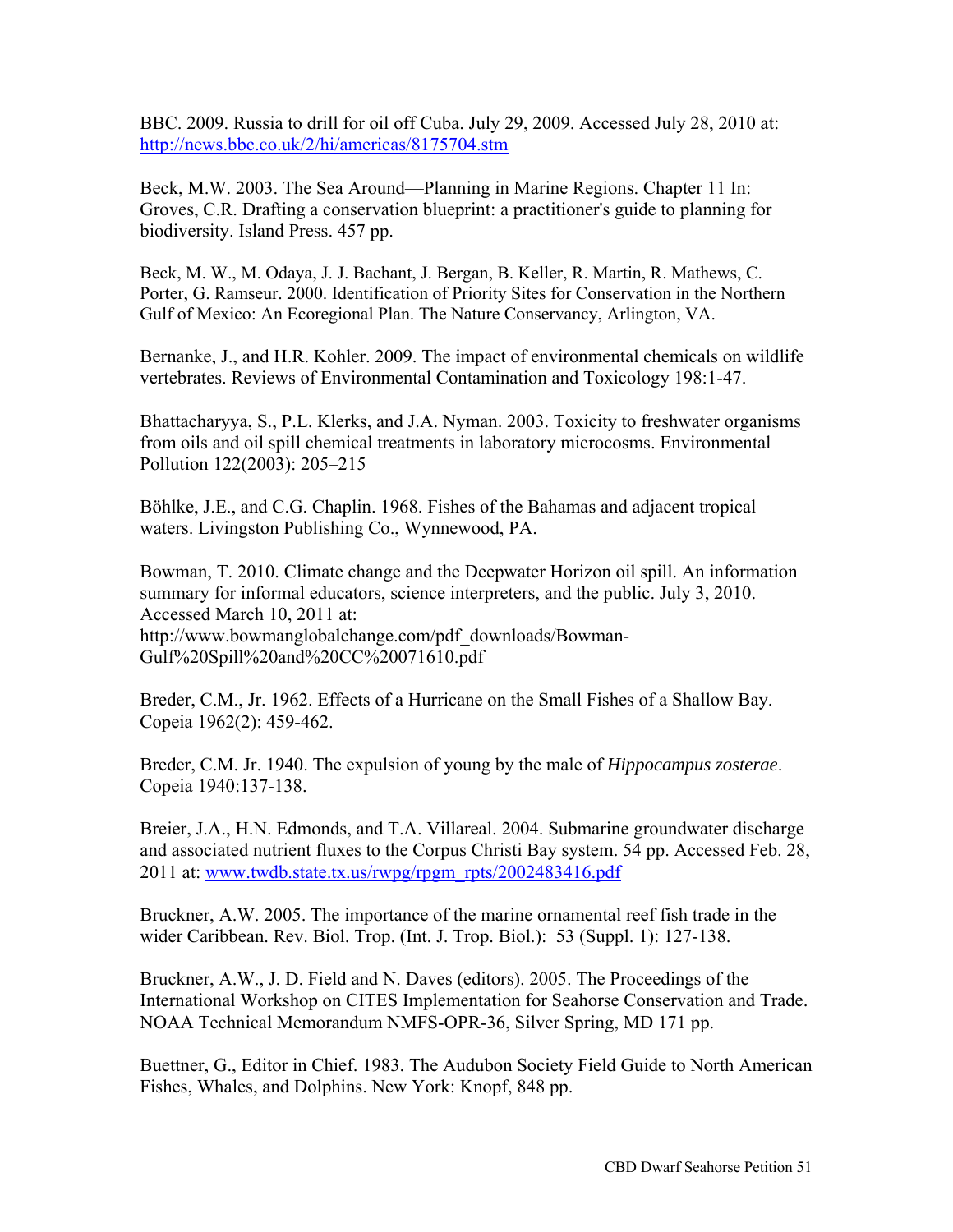Burns, K.A., S.D. Garrity, D. Jorissen, J. MacPherson, M. Stoelting, J. Tierney, and L. Yelle-Simmons. 1994. The Galeta Oil Spill. II. Unexpected persistence of oil trapped in mangrove sediments. Estuarine, Coastal and Shelf Science 38: 349-364.

Carls, M. G., S. D. Rice, and J. E. Hose. 1999. Sensitivity of fish embryos to weathered crude oil: part I. Low-level exposure during incubation causes malformations, genetic damage, and mortality in larval pacific herring (*Clupea pallasi*). Environmental Toxicology and Chemistry 18:481-493.

Carr, A. 1987. Impact of nondegradable marine debris on the ecology and survival outlook of sea turtles. Mar. Poll. Bull. 18: 352-356.

Casey, S.P., H.J. Hall, H.F. Stanley, and A.C.J. Vincent. 2004. The origin and evolution of seahorses (genus Hippocampus): a phylogenetic study using the cytochrome b gene of mitochondrial DNA. Molecular Phylogenetics and Evolution 30:261–272.

Center for Coastal Studies. 1996. Current Status and Historical Trends of the Estuarine Living Resources within the CCBNEP Study Area - Volume 1 Part 2: Living Resources-Habitats. Coastal Bend Bays and Estuaries Program, Texas A&M University-Corpus Christi. CCBNEP-06A

Accessed Dec. 15, 2010 at: <http://www.cbbep.org/publications/publications.html>

Cervera, J.R.P. 2004. Cuba's Energy Challenge: Fueling the Engine of Future Economic Growth. Institute for Cuban and Cuban-American Studies, University of Miami. October 2004.

Colson, D.J., S.N. Patek, E.L. Brainerd, and S.M. Lewis. 1998. Sound production during feeding in *Hippocampus* seahorses (Syngnathidae). Environmental Biology of Fishes 51:221-229.

Convention on International Trade in Endangered Species of Wild Fauna and Flora (CITES). 2010. Updated listings of fauna and flora species included in the CITES appendices distributed in Central America and Dominican Republic. Central American Commission on Environment and Development (CCAD).

Convention on International Trade in Endangered Species of Wild Fauna and Flora (CITES). 2004. *Hippocampus zosterae* Species Account. Accessed March 29, 2011 at: <http://seahorse.fisheries.ubc.ca/Documents/IDguide/zosterae.pdf>

Convention on International Trade in Endangered Species of Wild Fauna and Flora (CITES). 2002. Eighteenth meeting of the Animals Committee, San José (Costa Rica), 8- 12 April 2002. Conservation of seahorses and other members of the family Syngnathidae (Decisions 11.97 and 11.153). AC18 Doc. 18.1.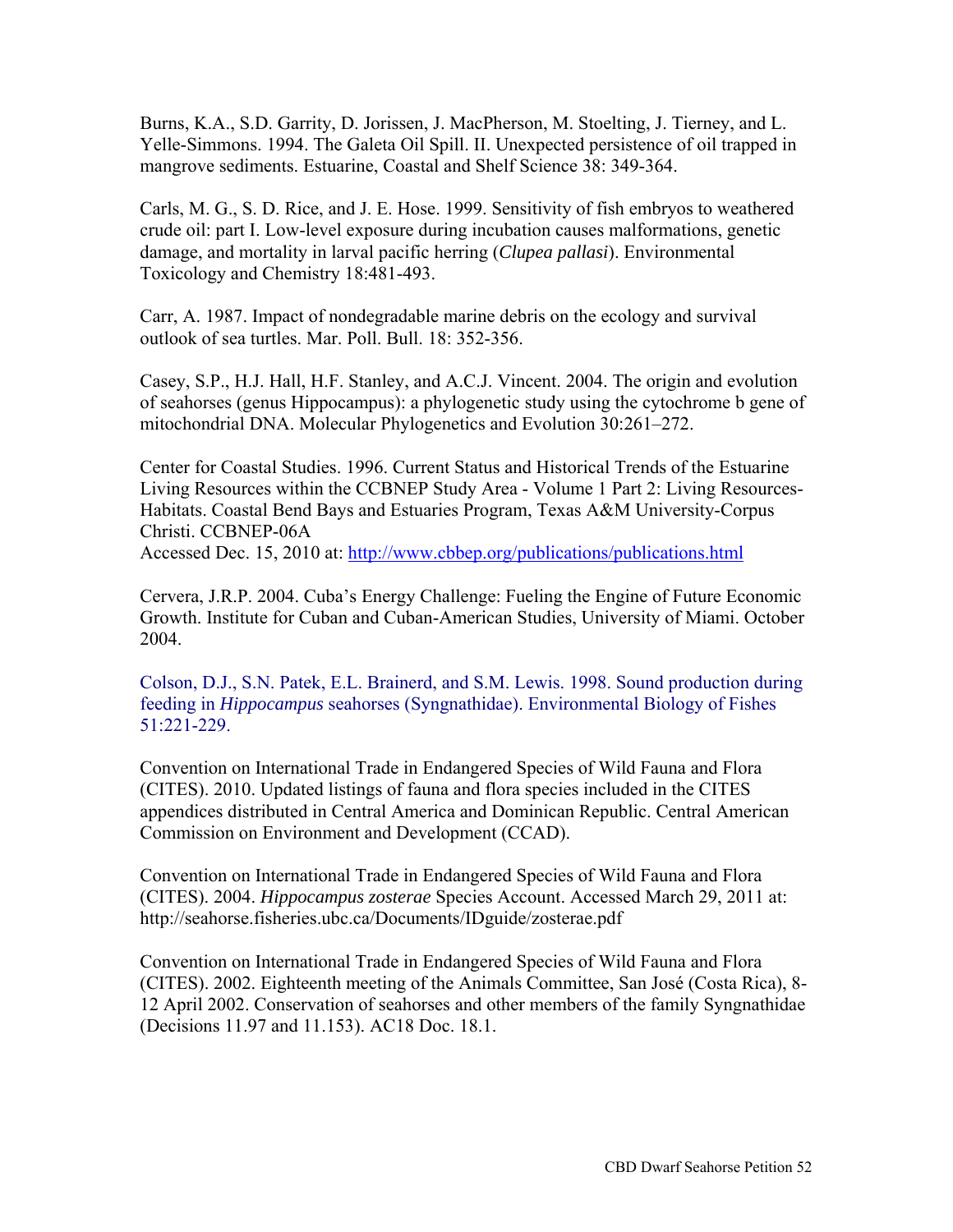Cosentino-Manning, N., et al. 2010. Mississippi Canyon 252 Oil Spill Submerged Aquatic Vegetation Tier 1 Pre-Assessment Plan Pre-Impact Baseline Characterization. MC 252 NRDA Submerged Aquatic Vegetation Technical Working Group.

Curtis, J.M.R., J. Ribeiro, K. Erzini, and A.C.J. Vincent. 2007. Interspecific differences in seahorse responses to experimental changes in fishing effort. A conservation trade-off? Aquatic Conserv: Mar. Freshw. Ecosyst. 17: 468–484.

Curtis, J.M.R. and A.C.J. Vincent. 2006. Life history of an unusual marine fish: survival, growth and movement patterns of *Hippocampus guttulatus* Cuvier 1829. Journal of Fish Biology 68:707–733.

Dennis, G.D., K.J. Sulak, and D.C. Weaver. 2001. Nekton Species Inventory for the Timucuan Ecological and Historical Preserve and Surrounding Area. Gainesville, Florida: USGS Florida Caribbean Science Center.

Dzyubal, B., K.J.W. Van Look, A. Cliffe, H.J. Koldewey, and W.V. Holt. 2006. Effect of parental age and associated size on fecundity, growth and survival in the yellow seahorse *Hippocampus kuda.* Journal of Experimental Biology 209:3055-3061.

Easterling, D. R., G. A. Meehl, C. Parmesan, S. A. Changnon, T. R. Karl, and L. O. Mearns. 2000. Climate extremes: Observations, modeling, and impacts. Science 289:2068-2074.

Environmental Protection Agency (EPA). 2004. National Coastal Condition Report II. EPA-620/R-03/002. Office of Research and Development and Office of Water, Washington, D.C.

Esler, D., K.A. Trust, B.E. Ballachey, S.A. Iverson, T.L Lewis, D.J. Rizzolo, D.M. Mulcahy, A.K. Miles, B.R. Woodin, J.J. Stageman, J.D. Henderson, and B.W. Wilson. 2010. Cytochrome P4501 biomarker indication of oil exposure in harlequin ducks up to 20 years after the Exxon Valdez oil spill. Environmental Toxicology and Chemistry 29(5): 1138–1145.

Farren, L. and B. Blackburn. 2010. EPA May Not Force BP to Change Dispersants. ABC [World News. Accessed August 17, 2010 at: http://abcnews.go.com/WN/epa-bp](http://abcnews.go.com/WN/epa-bp-dispersants/CBD)dispersants/story?id=10711367.

Foster, S.J. and A.C.J. Vincent. 2005. Enhancing Sustainability of the International Trade in Seahorses with a Single Minimum Size Limit. Conservation Biology 19(4): 1044– 1050.

Foster, S.J. and A.C.J. Vincent. 2004. Life history and ecology of seahorses: implications for conservation and management. Journal of Fish Biology 65: 1-61.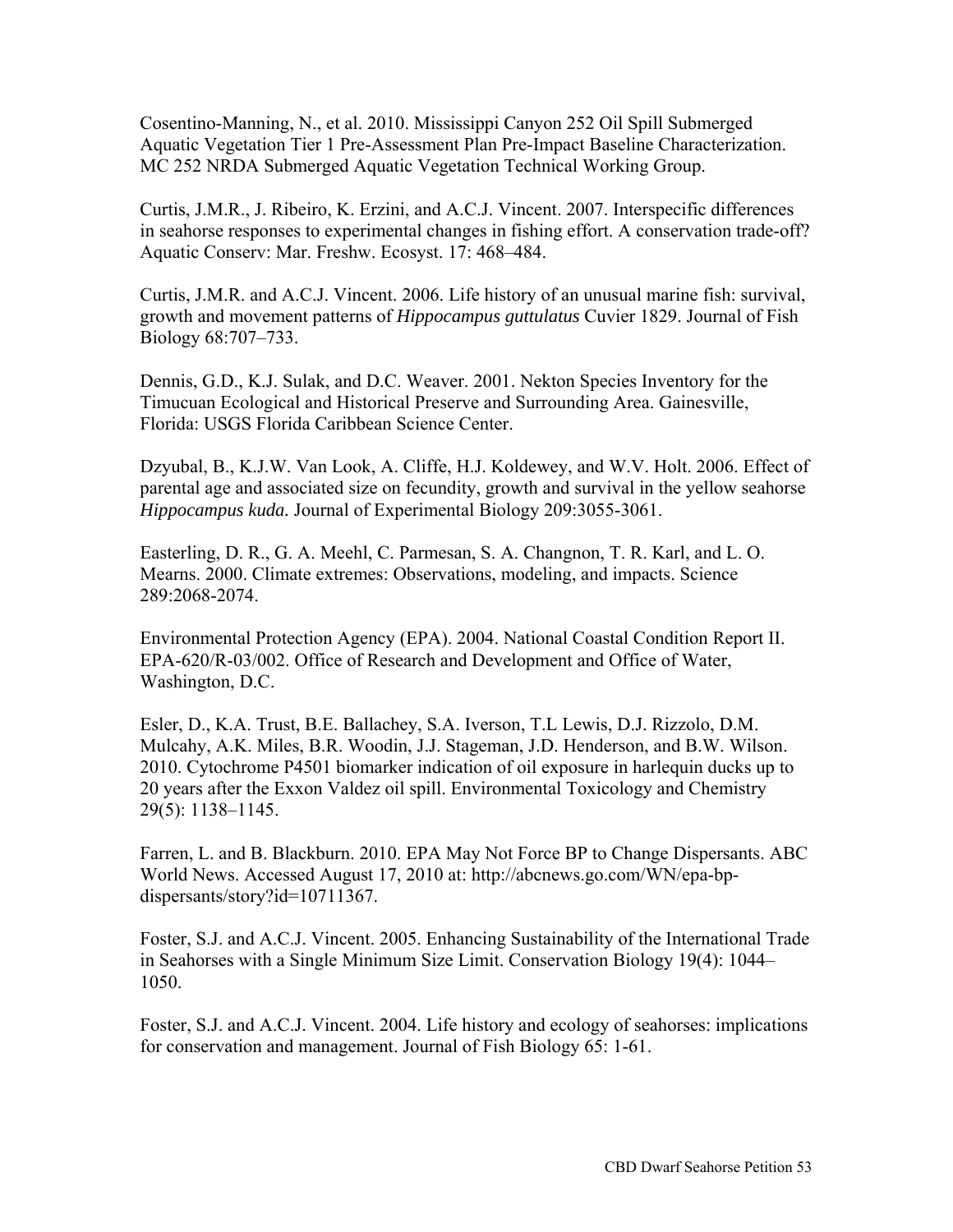Fletcher, S.W. and W.W. Fletcher. 1995. Factors Affecting Changes in Seagrass Distribution and Diversity Patterns in the Indian River Lagoon Complex Between 1940 and 1992. Bulletin of Marine Science 57(1):49-58.

Florida Department of Environmental Protection (FDEP). 2010. Site-Specific Information in Support of Establishing Numeric Nutrient Criteria for the Southwest Coastal Estuaries, Including Naples Bay, Rookery Bay, and the Ten Thousand Islands. Division of Environmental Assessment and Restoration Standards and Assessment Section. Tallahassee, FL.

Florida Department of Environmental Protection (FDEP). 2009a. Terra Ceia Aquatic Preserve Management Plan • August 2009 - July 2019.

Florida Department of Environmental Protection (FDEP). 2009b. Mosquito Lagoon Aquatic Preserve Management Plan. August 2009 - July 2019.

Florida Department of Environmental Protection (FDEP). 2005. Cedar Key Scrub State Reserve Unit Management Plan. Approved Feb. 11, 2005.

Florida Department of Environmental Protection (FDEP). 2004. Cockroach Bay Preserve State Park Unit Management Plan. Ten Year Land Management Plan 2004-2014.

Florida Department of Environmental Protection (FDEP). 2004b. John Pennekamp Coral Reef State Park. Approved Management Plan. Sept. 1, 2004.

Florida Fish and Wildlife Conservation Commission (FFWCC). 2005. Florida's State Wildlife Action Plan. Wildlife Habitats: Submerged Aquatic Vegetation. Accessed Dec. 16, 2010 at: [http://myfwc.com/docs/WildlifeHabitats/Legacy\\_Submerged.pdf](http://myfwc.com/docs/WildlifeHabitats/Legacy_Submerged.pdf) 

Florida Marine Fisheries Commission. 2009. Marine Life Codes. Accessed March 30, 2011 at:<https://www.flrules.org/gateway/ChapterHome.asp?Chapter=68B-42>

Foster, S.J. and A.C.J. Vincent. 2004. Life history and ecology of seahorses: implications for conservation and management. Journal of Fish Biology 65: 1-61.

Fourqurean, J.W. 2009. Seagrass monitoring in the Florida Keys National Marine Sanctuary. FY 2008 Annual Report: Executive summary. Southeast Environmental Research Center. Florida. Accessed March 25, 2011 at: <http://serc.fiu.edu/seagrass/ExecutiveSummaryFY08.pdf>

Fourqurean, J.W. and M.B. Robblee. 1999. Florida Bay: A History of Recent Ecological Changes. Estuaries 22(2): 345-357. Part B: Dedicated Issue: Florida Bay: A Dynamic Subtropical Estuary.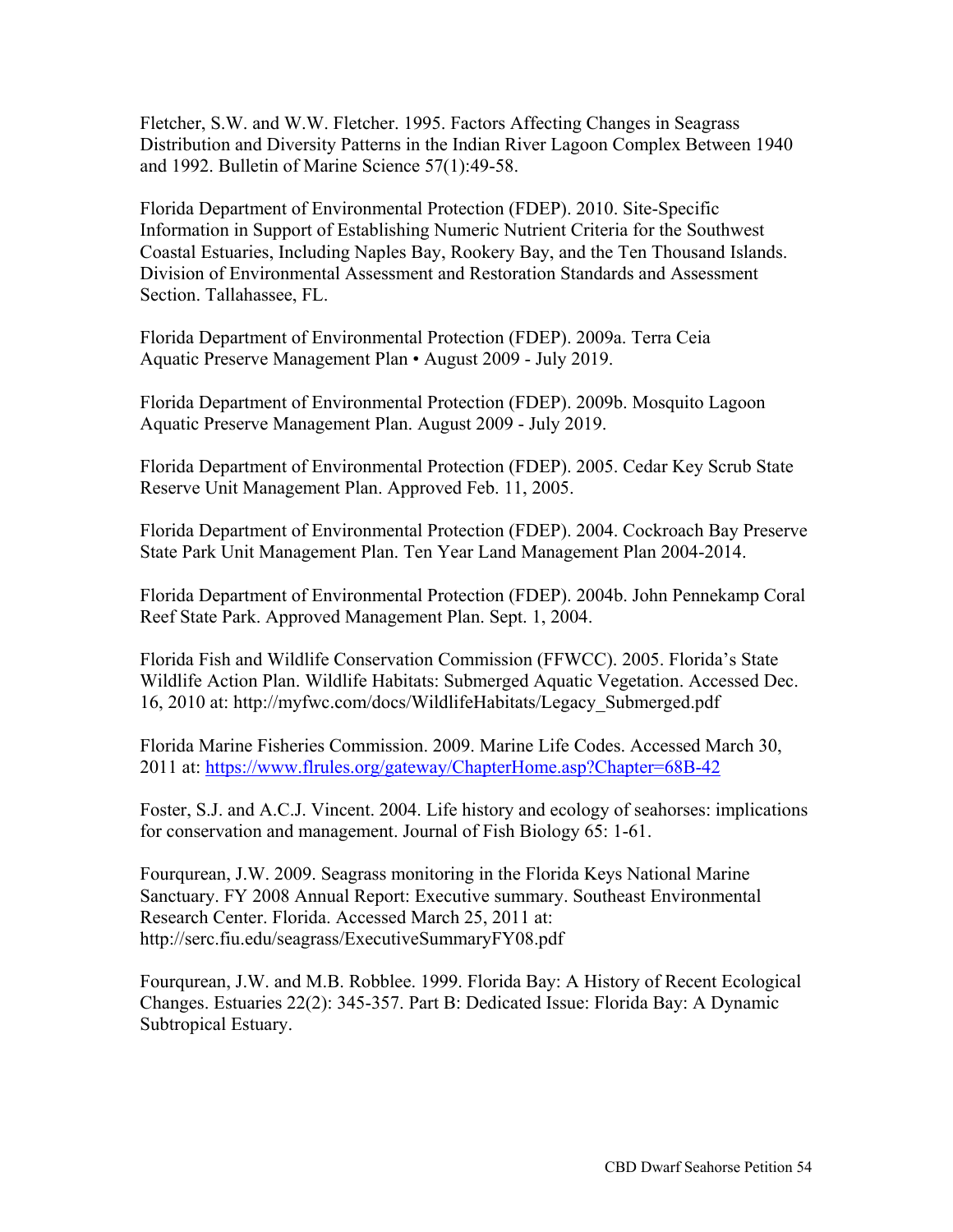Frazer, T. 2010. Linking seagrass performance measures to water quality. Florida Fish and Wildlife Conservation Commission Funded Projects. Accessed Dec. 21, 2010 at: <http://myfwc.com/wildlifelegacy/fundedprojects/GrantDetails.aspx?ID=224>

Froese, R. and D. Pauly (Eds). 2008. FishBase. World Wide Web electronic publication. [[www.fishbase.org\]](http://www.fishbase.org]) 

Gannon, D. 2010. Ecological Effects of Harmful Algal Blooms on the Wildlife Communities Associated with Submerged Aquatic Vegetation. Florida Fish and Wildlife Conservation Commission Funded Projects. Accessed Dec. 21, 2010 at: <http://myfwc.com/wildlifelegacy/fundedprojects/GrantDetails.aspx?ID=69>

Garrity, S.D. and S.C. Levings. 1993. Effects of an oil spill on some organisms living on mangrove (*Rhizophora mangle*) roots in Caribbean Panama. Marine Environmental Research 35: 251-271.

Gil M., A.R. Armitage, and J.W. Fourqurean. 2006. Nutrient impacts on epifaunal density and species composition in a subtropical seagrass bed. Hydrobiologia 569:437- 447.

Ginsburg, I. 1937. Review of the seahorses (*Hippocampus*) found on the coasts of the American continents and of Europe. Proc. US National Museum, 83: 497-595.

Grablow, K.R. 2008. Recovery and restoration of the seagrass *Halodule wrightii* after boat propeller scar damage in a pole-troll zone in Mosquito Lagoon, Florida. Masters thesis, University of Central Florida, 2008. Masters Abstracts International.

Graham, W.M., R.H. Condon, R.H. Carmichael, I.D'ambra, H.K. Patterson, L.J. Linn, and F.J. Hernandez. 2010. Oil carbon entered the coastal planktonic food web during the Deepwater Horizon oil spill. Environmental Research Letters 5 (2010): 045301 (6pp). doi:10.1088/1748-9326/5/4/045301.

Grey, M., A. Blais, and A.C.J. Vincent. 2005. Magnitude and trends of marine fish curio imports to the USA. Oryx 39(4): 413-420.

Gudeman, C. 2010. Monitoring, and management of boat propeller seagrass scars in St. Andrews Bay, Florida. Florida Fish and Wildlife Conservation Commission Funded Projects. Accessed Dec. 21, 2010 at: <http://myfwc.com/wildlifelegacy/fundedprojects/GrantDetails.aspx?ID=127>

Hall, M. 2010. Evaluation of a Technique to Restore Severe Boat Damage in Florida Seagrass Habitats. Florida Fish and Wildlife Conservation Commission Funded Projects. Accessed Dec. 21, 2010 at:

<http://myfwc.com/wildlifelegacy/fundedprojects/GrantDetails.aspx?ID=129>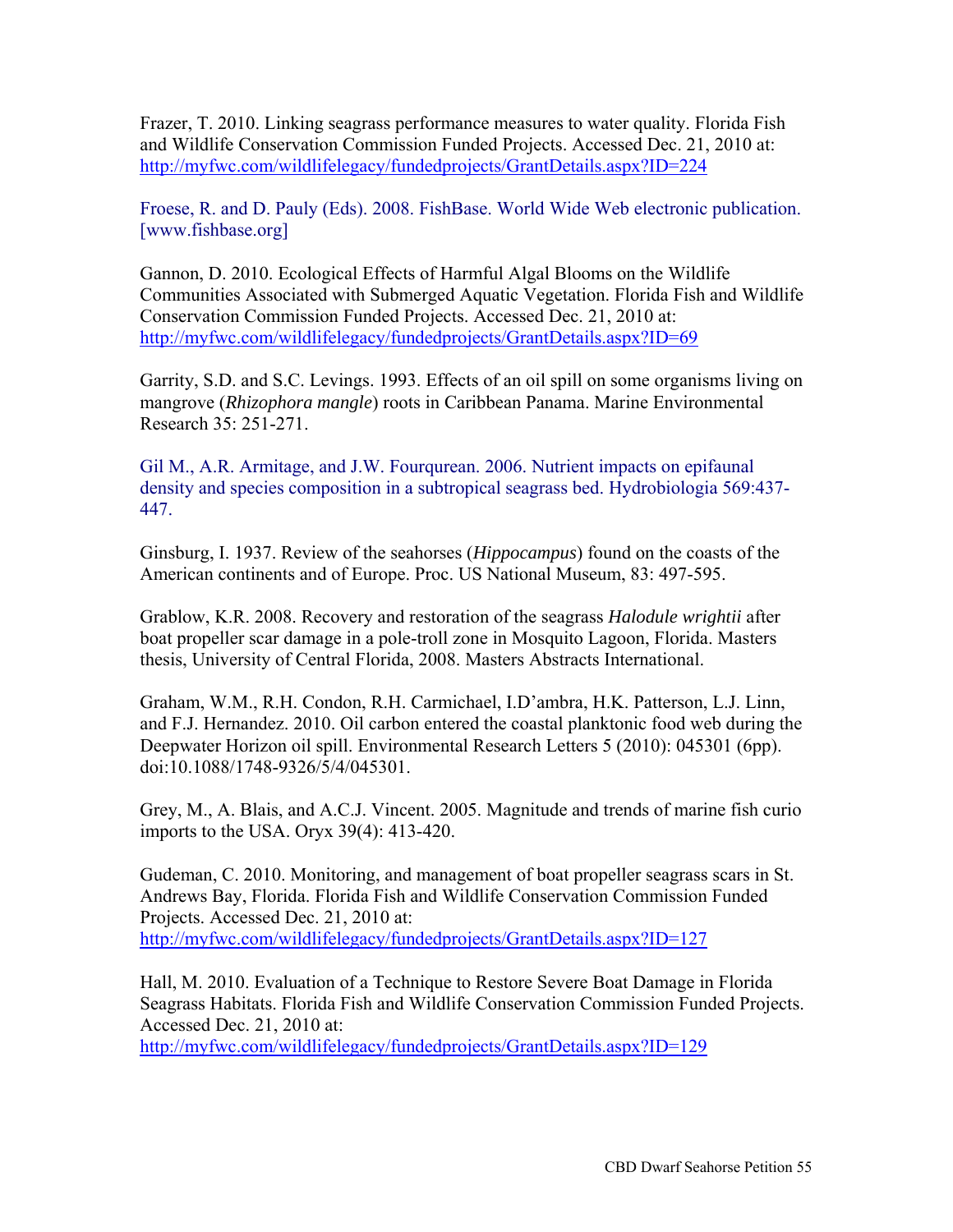Hammer, D. 2011. Houston company accepts responsibility for oil spill off Louisiana. New Orleans Times-Picayune. March 23, 2011. Accessed March 24, 2011 at: [http://www.nola.com/news/gulf-oil](http://www.nola.com/news/gulf-oil-spill/index.ssf/2011/03/houston_company_accepts_respon.html)spill/index.ssf/2011/03/houston\_company\_accepts\_respon.html

Hampton, S., R.G. Ford, H.R. Carter, C. Abraham, and D. Humple. 2003. Chronic oiling and seabird mortality from the sunken vessel S.S. Jacob Luckenbach in Central California. Marine Ornithology 31: 35-41.

Hansen, J., M. Sato, P. Kharecha, D. Beerling, V. Masson-Delmotte, M. Pagani, M. Raymo, D. L. Royer, and J. C. Zachos. 2008. Target atmospheric  $CO_2$ : Where should humanity aim? Open Atmospheric Science Journal 2:217-231.

Hatcher, A. I. and A. W. D. Larkum. 1982. The effects of short term exposure to Bass Strait crude oil and Corexit 8667 on benthic community metabolism in *Posidonia australis* beds Hook.F. dominated microcosms. Aquatic Botany 12:219-227.

Heintz, R. A., J. W. Short, and S. D. Rice. 1999. Sensitivity of fish embryos to weathered crude oil: Part II. Increased mortality of pink salmon (*Oncorhynchus gorbuscha*) embryos incubating downstream from weathered Exxon valdez crude oil. Environmental Toxicology and Chemistry 18:494-503.

Hoegh-Guldberg, H. 2010. Climate change and the Florida Keys. Socioeconomic Research And Monitoring Program, Florida Keys National Marine Sanctuary (FKNMS), National Atmospheric And Oceanic Administration (NOAA). Accessed March 15, 2011 at:

[http://sanctuaries.noaa.gov/science/socioeconomic/floridakeys/pdfs/climate\\_fk\\_main.pdf](http://sanctuaries.noaa.gov/science/socioeconomic/floridakeys/pdfs/climate_fk_main.pdf) 

Hoese, H.D. and R.H. Moore. 1977. Fishes of the Gulf of Mexico. Texas, Louisiana, and Adjacent Waters. Texas A&M University Press, College Station TX. 327 p.

Holdway, D. A. 2002. The acute and chronic effects of wastes associated with offshore oil and gas production on temperate and tropical marine ecological processes. Marine Pollution Bulletin 44:185-203.

Hughes, A.R., S.L. Williams, C.M. Duarte, K.L. Heck Jr., and M.Waycott. 2009. Associations of concern: declining seagrasses and threatened dependent species. Front Ecol Environ 7(5): 242–246.

Ibemesim, R.I., and J.F. Bamidele. 2008. Comparative toxicity of two oil types and two dispersants on the growth of a seashore grass, *Paspalum vaginatum* (Swartz). Oil in Marsh and Wetlands, International Oil Spill Conference (2008): 875-880.

Idyll, C.P. 1968. Economically important marine organisms in Biscayne Bay. Institute of Marine Sciences, University of Miami.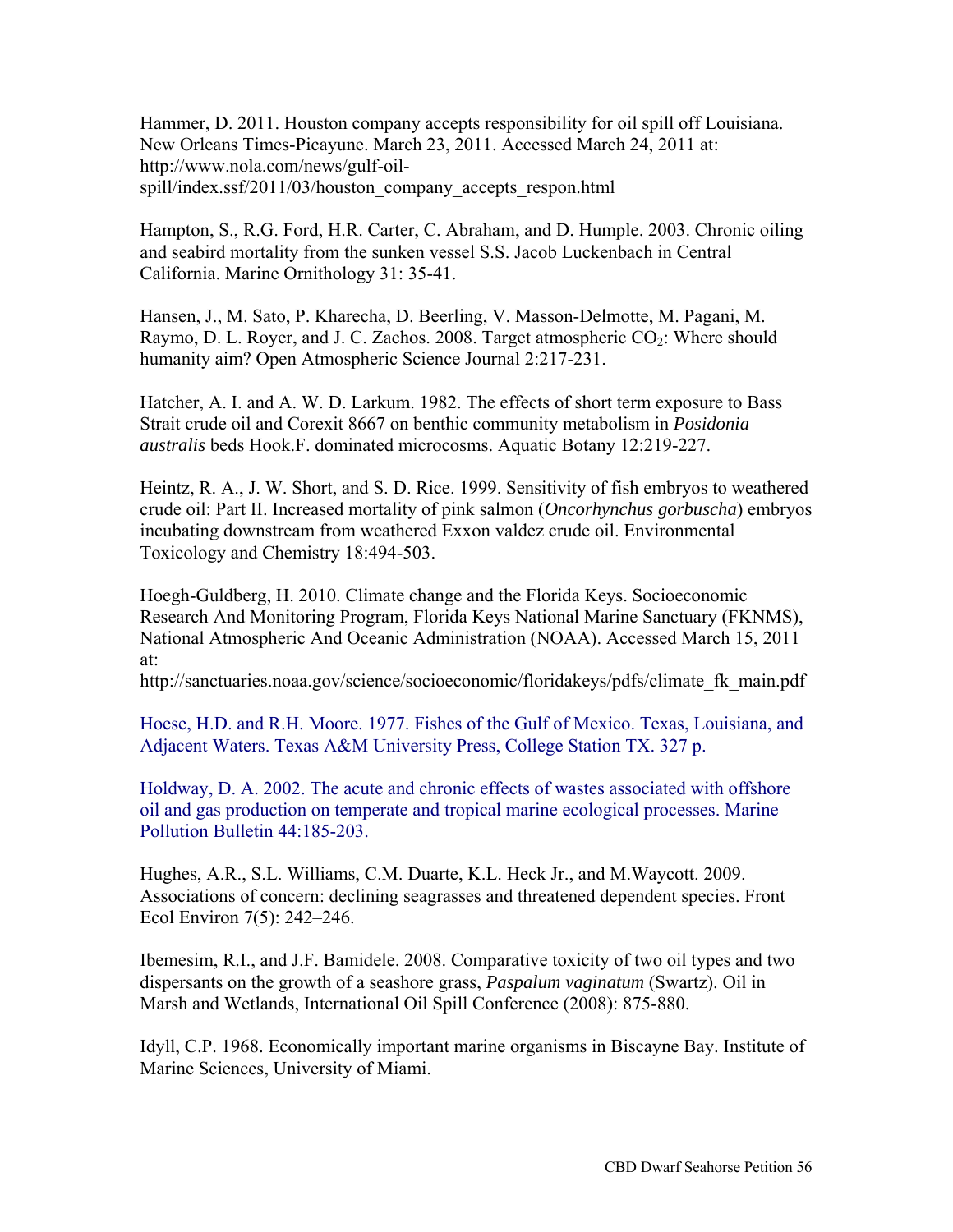Intergovernmental Panel on Climate Change (IPCC). 2007. Climate Change 2007: Synthesis Report. An Assessment of the Intergovernmental Panel on Climate Change. Available at [www.ipcc.ch.](http://www.ipcc.ch) 

International Union for the Conservation of Nature (IUCN). 2010. IUCN Red List of Threatened Species. *Hippocampus zosterae*. Version 2010.4. Accessed February 2, 2011 at:<http://www.iucnredlist.org/apps/redlist/details/10089/0/print>

Jackson, J. B. C., J. D. Cubit, B. D. Keller, V. Batista, K. Bums, H. M. Caffey, R. L. Caldwell, S.D. Garrity, C. D. Getter, C. Gonzalez, H. M. Guzman, K. W. Kaufmann, A. H. Knap, S.C. Levings, M. J. Marshall, R. Steger, R. C. Thompson, and E. Weil. 1989. Ecological effects of a major oil spill on Panamanian coastal marine communities. Science 243:37-44.

Job, S., D. Buu, and A.C.J. Vincent. 2006. Growth and Survival of the Tiger Tail Seahorse, *Hippocampus comes.* Journal of the World Aquaculture Society. 37(3): 322- 327.

Joel Fodrie, F., K.L. Heck, S.P. Powers, W.M. Graham, and K.L. Robinson. 2010. Climate-related, decadal-scale assemblage changes of seagrass-associated fishes in the northern Gulf of Mexico. Global Change Biology 16(1): 48-59.

Jones, A.G. 2004. Male pregnancy and the formation of seahorse species. Biologist  $51(4): 1-6.$ 

Jones, C., J. Lowe, S. Liddicoat, and R. Betts. 2009. Committed terrestrial ecosystem changes due to climate change. Nature Geoscience 2:484-487.

Khan, R. A., and J. F. Payne. 2005. Influence of a crude oil dispersant, Corexit 9527, and dispersed oil on capelin (*Mallotus villosus*), Atlantic cod (*Gadus morhua*), longhorn sculpin (*Myoxocephalus octodecemspinosus*), and Cunner (*Tautogolabrus adspersus*). Bulletin of Environmental Contamination and Toxicology 75:50-56.

Kleiber, D., L.K. Blight, I.R. Caldwell, A.C.J. Vincent. 2010. The importance of seahorses and pipefishes in the diet of marine animals. Rev Fish Biol Fisheries. Published online. Unpaginated.

Klemas, V.V. 2009. The role of remote sensing in predicting and assessing coastal storm impacts. Journal of Coastal Research 25(6): 1264–1275.

Knutson, T. R., R. E. Tuleya, and Y. Kurihara. 1998. Simulated increase of hurricane intensities in a CO<sub>2</sub> warmed climate. Science 279:1018-1020.

Koldewey, H.J. and K.M. Martin-Smith. 2010. A global review of seahorse aquaculture. Aquaculture 302 (2010): 131–152.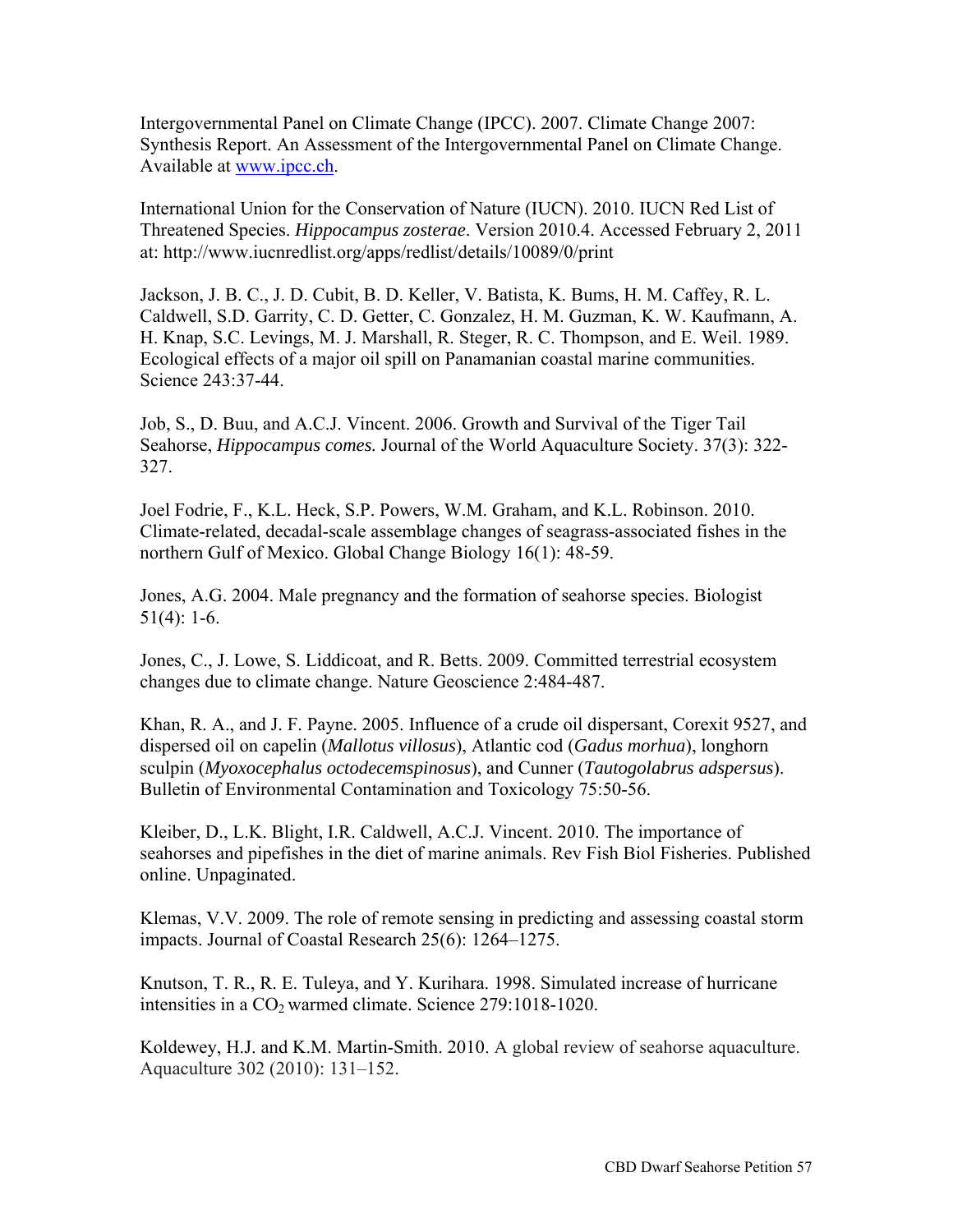Komar, P. D., and J. C. Allan. 2008. Increasing hurricane-generated wave heights along the U.S. east coast and their climate controls. Journal of Coastal Research 24:479-488.

Kramer, A. 2010. Offshore drilling: Russia looks to drill off Cuban coast. New York Times, November 15, 2010. Accessed Dec. 22, 2010 at: http://www.nytimes.com/2010/11/16/business/global/16oil.html? $r=2$ 

Kumpf, H., K. Steidinger, and K. Sherman. 1999. The Gulf of Mexico Large Marine Ecosystem: assessment, sustainability, and management. Malden, Massachusetts: Blackwell Science, Inc.

Larkin, S.L. and C.M. Adams. 2003. The Marine Life Fishery in Florida, 1990–98. Marine Fisheries Review 65(1): 21-31.

Larkin, S.L., C.M. Adams, R.L. Degner, D.J. Lee, J.W. Milon. 2001. An economic profile of Florida's marine life industry. Sea Grant Florida TP-III.

Larkin, S. L., and R. L. Degner. 2001. The U.S. wholesale market for marine ornamentals. Aquar. Sci. Conserv. 3(1):13–24.

Lellis-Dibble, K. A., K. E. McGlynn, and T. E. Bigford. 2008. Estuarine Fish and Shellfish Species in U.S. Commercial and Recreational Fisheries: Economic Value as an Incentive to Protect and Restore Estuarine Habitat. U.S. Dep. Commerce, NOAA Tech. Memo. NMFSF/SPO-90, 94 p.

Lenton, T. M., H. Held, E. Kriegler, J. W. Hall, W. Lucht, S. Rahmstorf, and H. J. Schellnhuber. 2008. Tipping elements in the Earth's climate system. Proceedings of the National Academy of Sciences of the United States of America 105:1786-1793.

Lourie, S. A. et al. 2004. A Guide to the Identification of Seahorses. Project Seahorse and TRAFFIC North America. Washington D.C.: University of British Columbia and World Wildlife Fund.

Lourie, S.A. and J.E. Randall. 2003. A new pygmy seahorse, *Hippocampus denise*  (Teleostei: Syngnathidae), from the Indo-Pacific. Zoological Studies 42:284-291.

Marcus, J.E., M.A. Samoilys, J.J. Meeuwig, Z.A.D. Villongco, and A.C.J. Vincent. 2007. Benthic status of near-shore fishing grounds in the central Philippines and associated seahorse densities. Marine Pollution Bulletin 54: 1483–1494.

Marine Conservation Biology Institute. 2010. Review of potential environmental consequences of the British Petroleum Deepwater Horizon well blow out spill. Accessed March 15, 2011 at:

[http://www.mcbi.org/publications/pub\\_pdfs/OilSpill.pdf](http://www.mcbi.org/publications/pub_pdfs/OilSpill.pdf)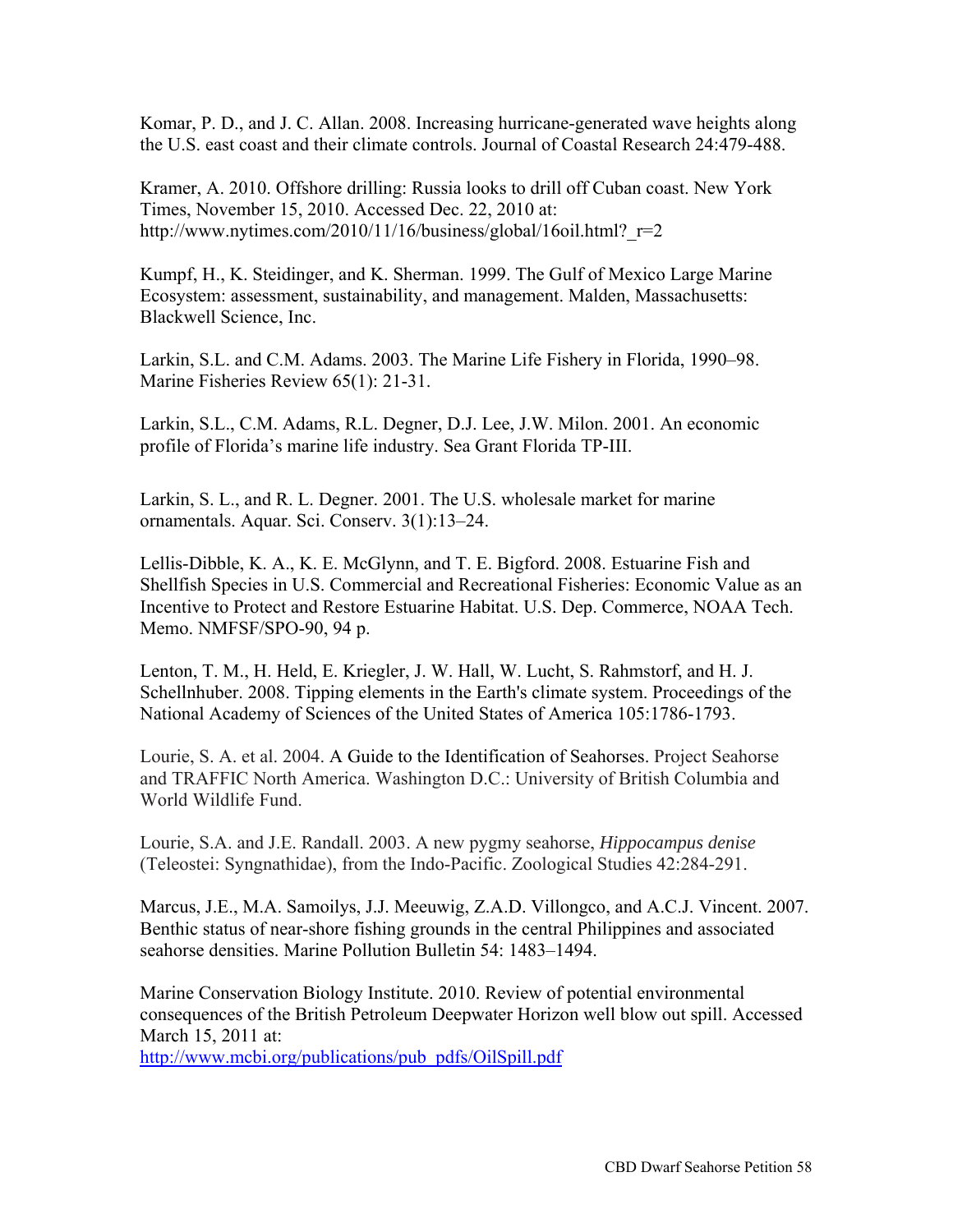Martin-Smith, K. and A.C.J. Vincent. 2005. Seahorse declines in the Derwent estuary, Tasmania in the absence of fishing pressure. Biological Conservation 123: 533–545

Masonjones, H.D., E. Rose, L.B. McRae, and D.L. Dixson. 2010. An examination of the population dynamics of syngnathid fishes within Tampa Bay, Florida, USA. Current Zoology 56(1): 118−133.

Masonjones, H.D. and E. Rose. 2009. Reproductive demographics of syngnathid fishes inhabiting a human-altered landscape. Society for Integrative and Comparative Biology 2009 Annual Meeting Abstracts. January 3-7, 2009, Boston, MA.

Masonjones, H. and B. Babson. 2003. Reproduction and growth in a stressful environment: the effects of mechanical noise on the reproductive success of dwarf seahorses (*Hippocampus zosterae*). Marine Conservation Issues I: Fisheries Management Index. Contributed Oral Presentations Index. Accessed Dec. 21, 2010 at: [www.conbio.org/activities/Meetings/2003/website/contributed\\_orals.htm](http://www.conbio.org/activities/Meetings/2003/website/contributed_orals.htm)

Masonjones, H.D. and S.M. Lewis. 1996. Courtship Behavior in the Dwarf Seahorse, Hippocampus zosterae. Copeia 1996 (3): 634-640.

Masterson, J. 2008. *Hippocampus zosterae*. Species account. Smithsonian Marine Station at Fort Pierce. Accessed Jan. 3, 2011 at: [http://www.sms.si.edu/irlspec/hippocampus\\_zosterae.htm](http://www.sms.si.edu/irlspec/hippocampus_zosterae.htm) 

Matheson, R.E., D.K. Camp, S.M. Sogard, and K.A. Bjorgo. 1999. Changes in seagrass associated fish and crustacean communities on Florida Bay mud banks: the effects of recent ecosystem changes? Estuaries 22(2B): 534-551.

McIntosh, S., T. King, D. Wu, and P.V. Hodson. 2010. Toxicity of dispersed weathered crude oil to early life stages of Atlantic herring (*Clupea harengus*). Environmental Toxicology and Chemistry 29(5): 1160–1167.

Meyer, D. L., M. S. Fonseca, P. L. Murphey, R. H. McMichael, Jr., M. M. Byerly, M. W. LaCroix, P. E. Witfield, and G. W. Thayer. 1999. Effects of live-bait shrimp trawling on seagrass beds and fish bycatch in Tampa Bay, Florida. Fish. Bull. 97:193–199.

Monterey Bay Aquarium. 2011. Dwarf Seahorse. Species Account. Accessed February 9, 2011 at: [http://www.montereybayaquarium.org/animals/AnimalDetails.aspx?id=780562.](http://www.montereybayaquarium.org/animals/AnimalDetails.aspx?id=780562) 

Moreau, M.A., and A.C.J. Vincent. 2004. Social structure and space use in a wild population of the Australian short-headed seahorse *Hippocampus breviceps* Peters, 1869. Mar. Fresh. Res. 55: 231–239.

MSNBC. 2010. Oil spewing from well near Louisiana marsh: Boom placed around 20 foot-high plume; tugboat hit well, officials say. Accessed July 27, 2010 at: [http://www.msnbc.msn.com/id/38429966/ns/us\\_news-environment/](http://www.msnbc.msn.com/id/38429966/ns/us_news-environment/)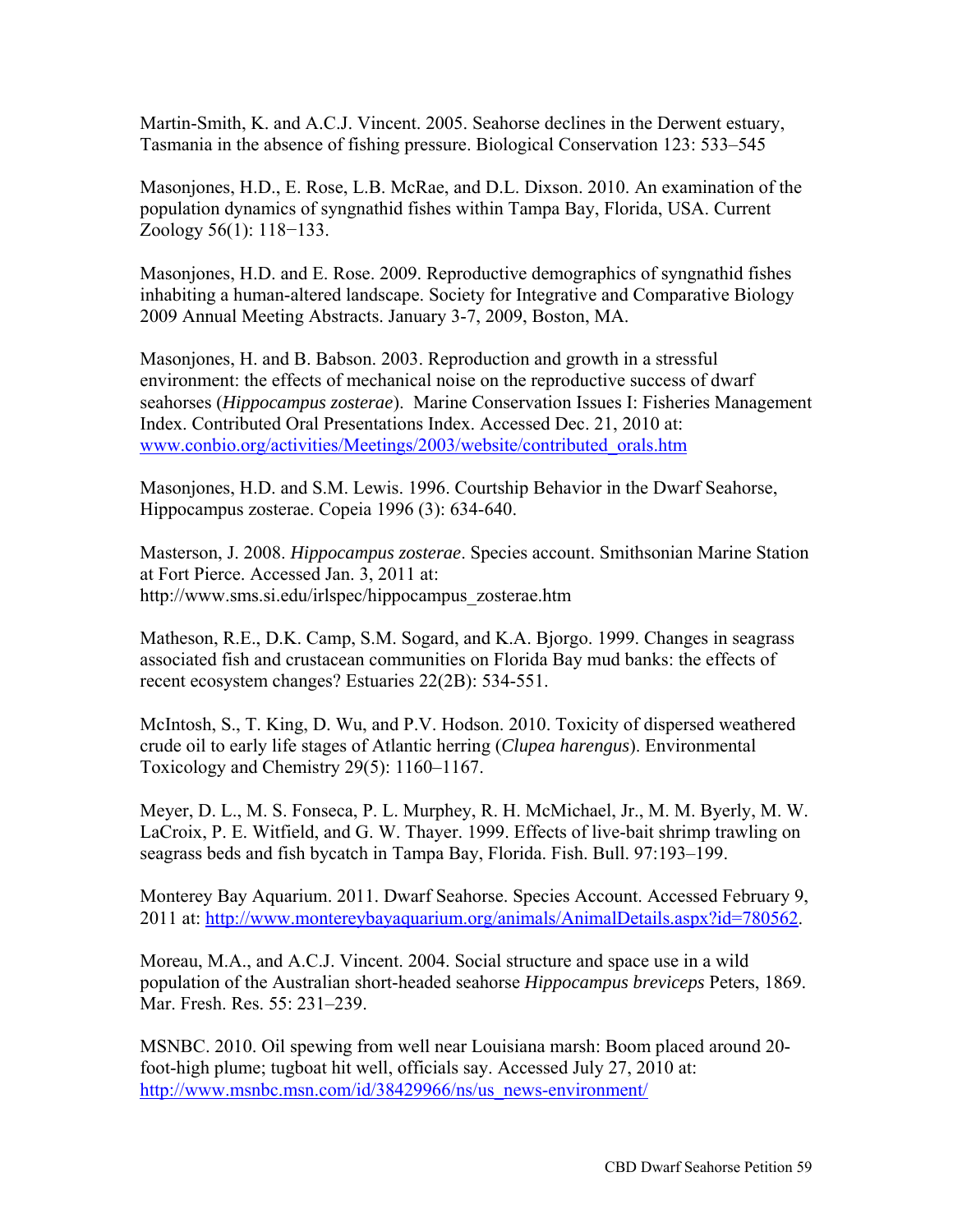Mufson, S. 2010. Federal records show steady stream of oil spills in gulf since 1964. [Washington Post. Accessed July 24, 2010 at: http://www.washingtonpost.com/wp](http://www.washingtonpost.com/wp-dyn/CBD)dyn/content/article/2010/07/23/AR2010072305603.html

Murdoch, T.J..T, A.F. Glasspool, M. Outerbridge, J. Ward, S. Manuel, J. Gray, A. Nash, K.A. Coates, J. Pitt, J.W. Fourqurean, P.A. Barnes, M. Vierros, K. Holzer, and S.R. Smith. 2007. Large-scale decline in offshore seagrass meadows in Bermuda. Marine Ecology Progress Series 339:123-130.

Musick, J.A., M.M. Harbin, S.A. Berkeley, G.H. Burgess, A.M. Eklund, L. Findley, R.G. Gilmore, J.T. Golden, D.S. Ha, G.R. Huntsman, J.C. McGovern, S.J. Parker, S.G. Poss, E. Sala, T.W. Schmidt, G.R. Sedberry, H.Weeks, and S.G. Wright. 2000. Marine, Estuarine, and Diadromous Fish Stocks at Risk of Extinction in North America (Exclusive of Pacific Salmonids). Fisheries 25(11): 6-30.

National Oceanic and Atmospheric Administration (NOAA). 2011. BP Deepwater Horizon Spill Natural Resource Damage Assessment (NRDA). NRDA By the Numbers January 2011. Accessed March 16, 2011 at: <http://www.gulfspillrestoration.noaa.gov/?s=by+the+numbers>

National Oceanic and Atmospheric Administration (NOAA). 2010. Analysis of Hydrocarbons in Samples Provided from the Cruise of the R/V WEATHERBIRD II, May 23-26, 2010, National Oceanic and Atmospheric Administration, Silver Spring, Maryland, 20910.

National Oceanic and Atmospheric Administration (NOAA). 2010b. NOAA-Supported Scientists Predict "Larger Than Average" Gulf Dead Zone. Accessed August 18, 2010 at: [http://www.noaanews.noaa.gov/stories2010/20100628\\_deadzone.html](http://www.noaanews.noaa.gov/stories2010/20100628_deadzone.html) 

National Oceanic and Atmospheric Administration (NOAA). 2010c. National Marine Fisheries Service Fishery Closures. Accessed March 25, 2011 at: <http://sero.nmfs.noaa.gov/ClosureSizeandPercentCoverage.htm>

National Oceanic and Atmospheric Administration (NOAA). 2005. Fisheries of the Caribbean, Gulf of Mexico, and South Atlantic; Comprehensive Amendment to the Fishery Management Plans of the U.S. Caribbean. 70 FR 62073. Accessed March 30, [2011 at: http://www.federalregister.gov/articles/2005/10/28/05-21559/fisheries-of-the](http://www.federalregister.gov/articles/2005/10/28/05-21559/fisheries-of-the-caribbean-gulf-of-mexico-and-south-atlantic-comprehensive-amendment-to-the-fishery#h-16)[caribbean-gulf-of-mexico-and-south-atlantic-comprehensive-amendment-to-the](http://www.federalregister.gov/articles/2005/10/28/05-21559/fisheries-of-the-caribbean-gulf-of-mexico-and-south-atlantic-comprehensive-amendment-to-the-fishery#h-16)fishery[#h-16](http://www.federalregister.gov/articles/2005/10/28/05-21559/fisheries-of-the-caribbean-gulf-of-mexico-and-south-atlantic-comprehensive-amendment-to-the-fishery#h-16)

National Oceanic and Atmospheric Administration (NOAA). 1997. Florida Keys National Marine Sanctuary Final Regulations. Notice of effective date; modifications to final rule. 62 FR 32154.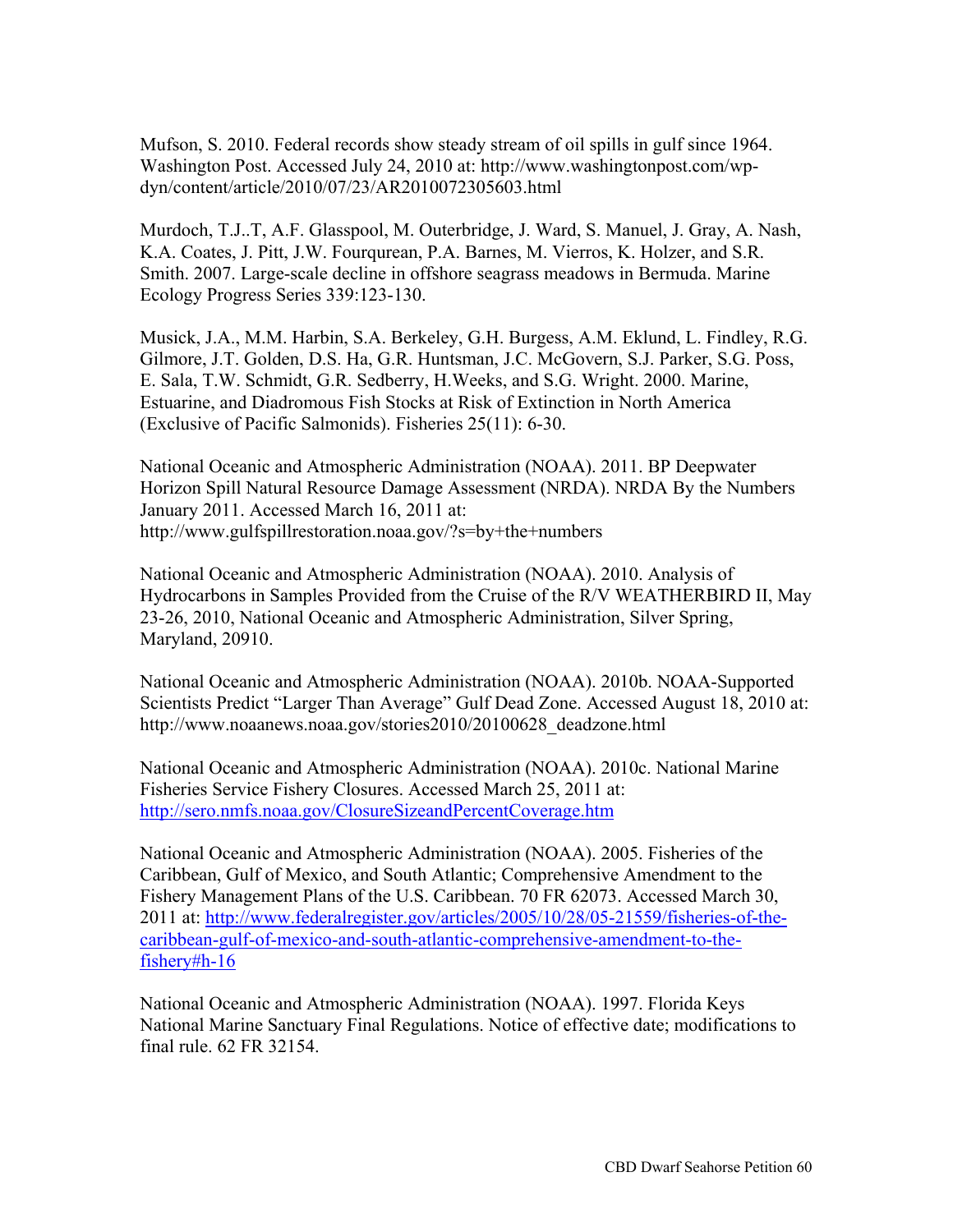National Park Service (NPS). 1996. Water Resources Management Plan Timucuan Ecological and Historic Preserve, Florida.

Negreiros, L.A., B.F. Silva, M.G. Paulino, M.N. Fernandes, and A.R. Chippari-Gomes. 2011. Effects of hypoxia and petroleum on the genotoxic and morphological parameters of *Hippocampus reidi*. Comparative Biochemistry and Physiology Part C: Toxicology and Pharmacology. In Press.<http://dx.doi.org/10.1016/j.cbpc.2011.02.001>

Nelson, G. 2010. White House Gulf Update, August 6, 2010.

Nelson, J. S., E. J. Crossman, H. Espinosa-Perez, L. T. Findley, C. R. Gilbert, R. N. Lea, and J. D. Williams. 2004. Common and scientific names of fishes from the United States, Canada, and Mexico. American Fisheries Society, Special Publication 29, Bethesda, Maryland. 386 pp.

Odum, W.E., C.C. McIvor, and T.J. Smith. 1982. The ecology of the mangroves of South Florida: a community profile. Biological Services Program. Bureau of Land Management and U.S. Fish and Wildlife Service. FWS/OBS-81/24.

Padgett, T. 2008. How Cuba's Oil Find Could Change the US Embargo. Time. Oct. 23, 2008. Accessed July 28, 2010 at: <http://www.time.com/time/world/article/0,8599,1853252,00.html#ixzz0v0JRPXMZ>

Pauly, D. and J. Ingles. 1999. The relationship between shrimp yields and intertidal vegetation (mangrove) areas: a reassessment. In: Yanez-Arancibia, A. and A.L. Lara-Dominguez (eds). Mangrove Ecosystems in Tropical America. Instituto de Ecologia, A.C. Xalapa, Mexico; UICN/ORMA Costa Rica; NOAA/NMFS Silver Spring, Maryland. pp. 311-316.

Peirano, A., V. Damasso, M. Montefalcone, C. Morri, and C. N. Bianchi. 2005. Effects of climate, invasive species and anthropogenic impacts on the growth of the seagrass Posidonia oceanica (L.) Delilein Liguria (NW Mediterranean Sea). Marine Pollution Bulletin 50:817-822.

Peterson, C. H., S. D. Rice, J. W. Short, D. Esler, J. L. Bodkin, B. E. Ballachey, and D. B. Irons. 2003. Long-term ecosystem response to the Exxon Valdez oil spill. Science 302:2082-2086.

Poss, S.G. 1999. Coastal fish distributions and diversity in the southeastern United States: how is it changing? Assoc. Southeastern Biologists Coastal Ecology Symposium. ASB Bull. 46(4):320–330.

Poss, S.G. 1998. Species at risk in the Gulf of Mexico ecosystem, a website (<lionfish.ims.usm.edu/~musweb/endanger.html>). A cooperative program between the U.S. Gulf of Mexico Program and the Gulf Coast Research Laboratory Museum to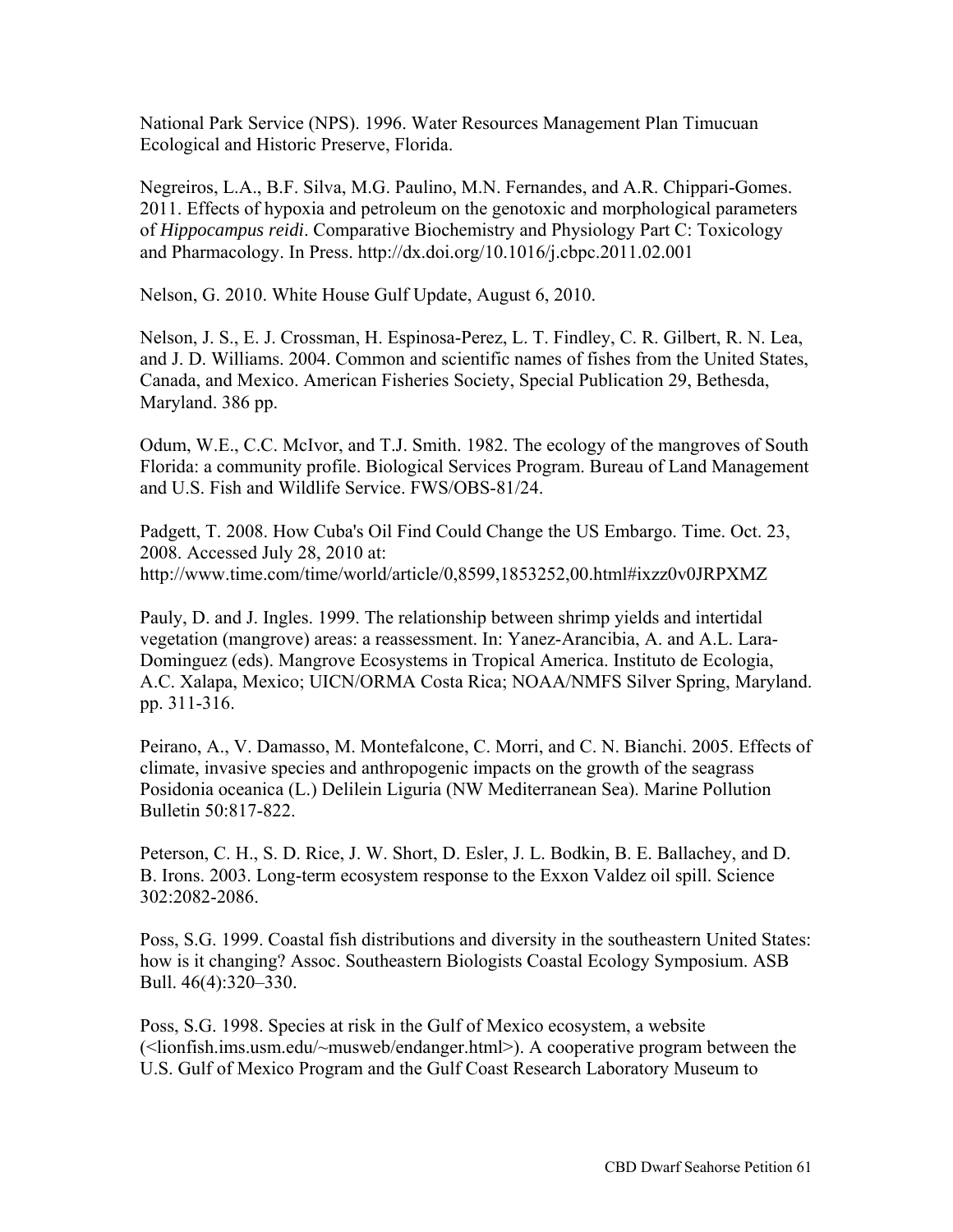identify potentially endangered species in the Gulf of Mexico and to determine research needs for these species. Hattiesburg, MS. Cited in Musick et al. 2000.

Powell, A. B., M. W. Lacroix and R. T. Cheshire. 2002. An evaluation of northern Florida Bay as a nursery area for red drum, *Sciaenops ocellatus,* and other juvenile and small resident fishes. NOAA Technical Memorandum NMFS-SEFSC-485, 29 pp.

Proffitt, C.E., D.J. Devlin, and M. Lindsey. 1995. Effects of oil on mangrove seedlings grown under different environmental conditions. Marine Pollution Bulletin 30: 788-793.

Project Seahorse. 2010. Gulf of Mexico oil spill threatens seahorse species with extinction: researchers. Project Seahorse Media Release. September 7, 2010. Available at:<http://seahorse.fisheries.ubc.ca/News/releases.html>

Pulich, W.M. and W.A. White. 1990. Decline of submerged vegetation in the Galveston Bay system: chronology and relationships to physical processes. Texas Parks and Wildlife Department Resource Protection Division. Interagency Contract (88-89) 1423. 32 pp.

Ralph, P. J. and M. D. Burchett. 1998. Impact of petrochemicals on the photosynthesis of *Halophila ovalis* using chlorophyll fluorescence. Marine Pollution Bulletin 36:429-436.

Randall, J.E. and S.A. Lourie. 2009. *Hippocampus tyro*, a new seahorse (Gasterosteiformes: Syngnathidae) from the Seychelles. Smithiana Bulletin 10: 19-21.

Raupach, M. R., G. Marland, P. Ciais, C. Le Quéré, J. G. Canadell, G. Klepper, and C. B. Field. 2007. Global and regional drivers of accelerating  $CO<sub>2</sub>$  emissions. Proceedings of the National Academy of Sciences of the United States of America 104:10288-10293.

Richardson, C. J. and J. W. Pahl. 2006. Katrina consequences assessment and projection Report. Chapter 23, in FEMA Report on Impacts of Hurricane Katrina. February 2006. Washington, D. C.

Richardson, K., W. Steffen, H. J. Schellnhuber, J. Alcamo, T. Barker, R. Leemans, D. Liverman, M. Munasinghe, B. Osman-Elasha, N. Stern, and O. Waever. 2009. Synthesis Report from Climate Change: Global Risks, Challenges and Decisions, Copenhagen 2009, 10-12 March, [www.climatecongresss.ku.dk.](http://www.climatecongresss.ku.dk) 

Roberts, C.M. and J.P. Hawkins. 1999. Extinction risk in the sea. Trends Ecol. Evol., 14(6): 241-246.

Robertson, C. 2010. Gulf of Mexico has long been a sink of pollution. New York Times. Accessed July 30, 2010 at:<http://www.nytimes.com/2010/07/30/us/30gulf.html>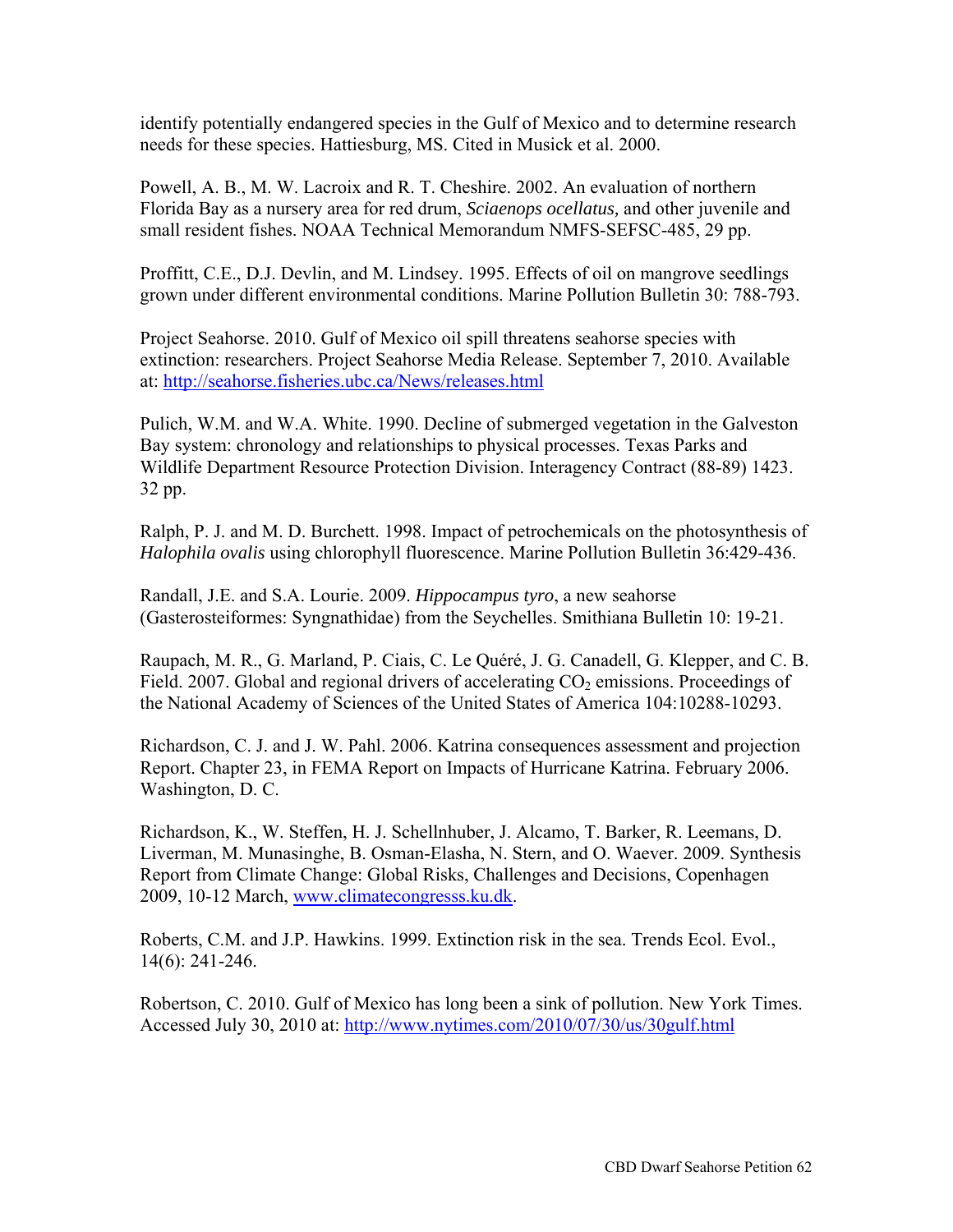Robins, C.R., R.M. Bailey, C.E. Bond, J.R. Brooker, E.A. Lachner, R.N. Lea, and W.B. Scott. 1991. Common and scientific names of fishes from the United States and Canada. American Fisheries Society, Special Publishing 20. 183 pp.

Robins, C.R., G.C. Ray, and J. Douglas. 1986. A Field Guide to Atlantic Coast Fishes. The Peterson Field Guide Series. Houghton Mifflin Co., Boston. 354 p.

Sandulli, R., C. N. Bianchi, S. Cocito, C. Morri, A. Peirano, and S. Sgorbini. 1998. An experience of 'basilage' in monitoring the effects of the Haven oil spill on some *Ligurian Posidonia* oceanic meadows. Oebalia 24:3-15.

Sargent, F.J., T.J. Leary, D.W. Crewz, and C.R. Kruer. 1995. Scarring of Florida's seagrasses: assessment and management options. Florida Marine Research Institute Technical report TR-1. St. Petersburg, Florida. Accessed Dec. 21, 2010 at: [http://research.myfwc.com/features/view\\_article.asp?id=3142](http://research.myfwc.com/features/view_article.asp?id=3142) 

Saunders, M. A., and A. S. Lea. 2008. Large contribution of sea surface warming to recent increase in Atlantic hurricane activity. Nature 451:557-561.

Scarlett, A., T. S. Galloway, M. Canty, E. L. Smith, J. Nilsson, and S. J. Rowland. 2005. Comparative toxicity of two oil dispersants, Superdispersant-25 and Corexit 9527, to a range of coastal species. Environmental Toxicology and Chemistry 24:1219-1227.

Scavia, D., J. C. Field, D. F. Boesch, R. W. Buddemeier, V. Burkett, D. R. Cayan, M. Fogarty, M. A. Harwell, R. W. Howarth, C. Mason, D. J. Reed, T. C. Royer, A. H. Sallenger, and J. G. Titus. 2002. Climate change impacts on US coastal and marine ecosystems. Estuaries 25:149-164.

Schmidt, T. W. 1979. Ecological study of fishes and water quality characteristics of Florida Bay, Everglades National Park. Final Rept. N-36. Everglades National Park, Homestead, FL.

Serviss, G.M. and S. Sauers. 2003. Sarasota Bay Juvenile Fisheries Habitat Assessment. Submitted to Sarasota Bay National Estuary Program. 212 pp.

Sheridan, P.F., G. McMahan, G. Conley, A. Williams, and G. Thayer. 1997. Nekton Use of Macrophyte Patches Following Mortality of Turtlegrass, *Thalassia testudinum,* in Shallow Waters of Florida Bay (Florida, USA). Bull. Mar. Sci. 61(3): 801-820.

Shields, M. 2002. Brown Pelican (*Pelecanus occidentalis*), The Birds of North America Online (A. Poole, Ed.). Ithaca: Cornell Lab of Ornithology; Retrieved from the Birds of North America Online:<http://bna.birds.cornell.edu/bna/species/609>

Shigenaka, G., ed. 2010. Oil and Sea Turtles: Biology, Planning, and Response. U.S. Department of Commerce and National Oceanic and Atmospheric Administration. 166 pp.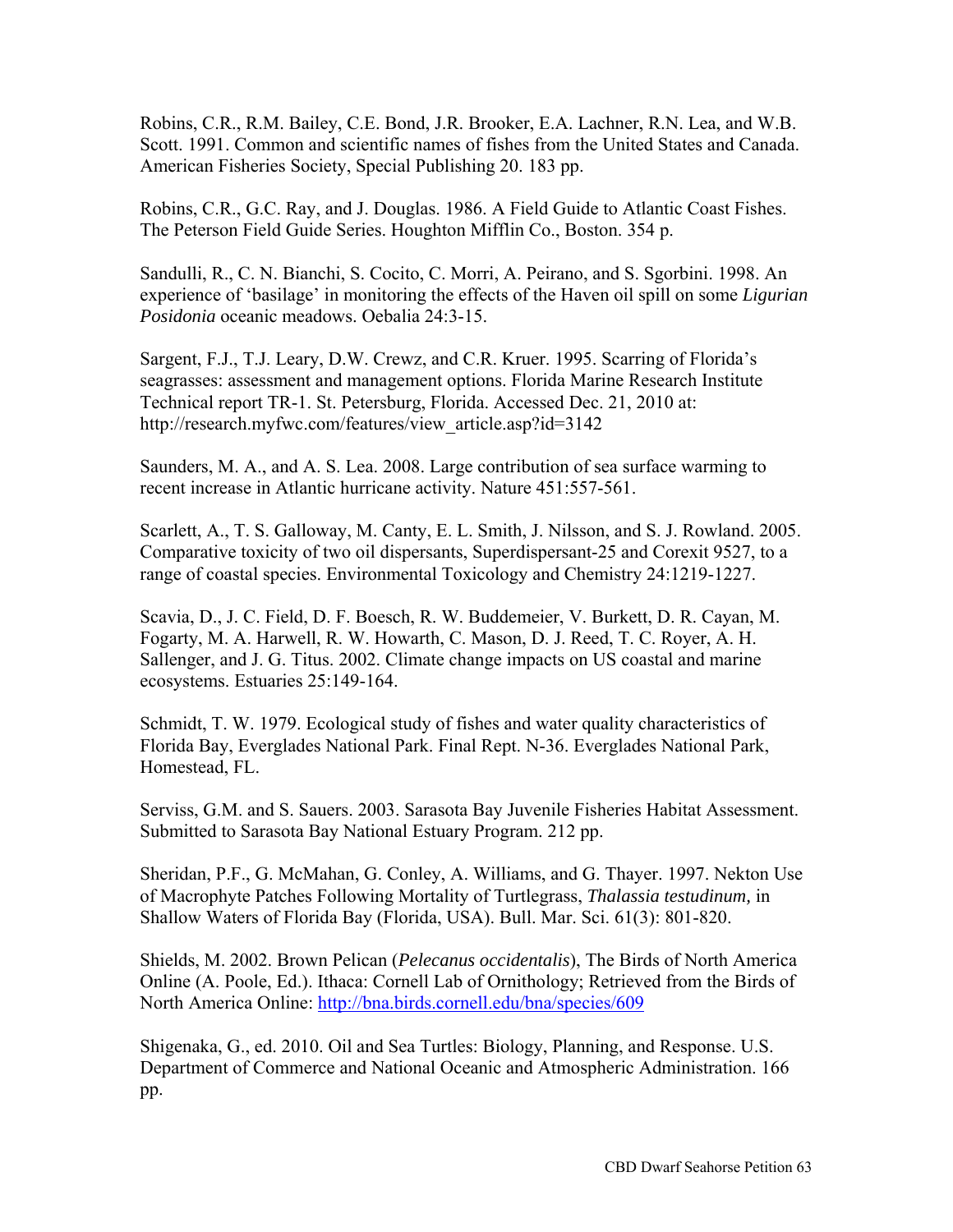Smith, J. B., S. H. Schneider, M. Oppenheimer, G. W. Yohe, W. Hare, M. D. Mastrandrea, A. Patwardhan, I. Burton, J. Corfee-Morlot, C. H. D. Magadza, H.-M. Fussel, A. B. Pittock, A. Rahman, A. Suarez, and J.-P. van Ypersele. 2009. Assessing dangerous climate change through an update of the Intergovernmental Panel on Climate Change (IPCC) "reasons for concern". Proceedings of the National Academy of Sciences of the United States of America 106:4133-4137.

Sogard, S.M., G.V.N. Powell and J.G. Holmquist. 1987. Epibenthic fish communities on Florida Bay banks: relations with physical parameters and seagrass cover. Mar. Ecol. Prog. Ser. 40:25-39.

Stedman, S. and T.E. Dahl. 2008. Status and trends of wetland in the coastal watersheds of the Eastern United States 1998 to 2004. National Oceanic and Atmospheric Administration, National Marine Fisheries Service and U.S. Department of the Interior, Fish and Wildlife Service. 32 pp.

Strawn, K. 1958. Life history of the pigmy seahorse, *Hippocampus zosterae* Jordan and Gilbert, at Cedar Key, Florida. Copeia 1958(1):16-22.

Strawn K. 1954. The pushnet, a one-man net for collecting in attached vegetation. Copeia 1954:195-197.

Stumpf, R. P. and J. W. Haines. 1998. Variations in tidal level in the Gulf of Mexico and implications for tidal wetlands. Estuarine, Coastal, and Shelf Science 46:165–173.

Stunz, G. and M. Reese. 2008. Impacts of a new tidal inlet on estuarine nekton: fisheries recruitment assessment of Packery Channel post-opening in Corpus Christi, Texas. Coastal Bend Bays and Estuaries Program. Publication CBBEP – 57. Project Number – 0720.

Suchanek, T. H. 1993. Oil impacts on marine invertebrate populations and communities. American Zoologist 33:510-523.

Tabb, D C., and R.B. Manning. 1961. A checklist of the flora and fauna of northern Florida Bay and adjacent brackish waters of the Florida mainland collected during the period July 1957 through September 1960 . Bull.Mar. Sci. 11: 552-649.

Taylor, M.F.J., K. F. Suckling, and J.J. Rachlinski. 2005. The Effectiveness of the Endangered Species Act: A Quantitative Analysis. Bioscience 55: 360-367.

Thayer, G., A.B. Powell, L. Settle, M. Wuenschel, J. Hare, and R. Cheshire. 2000. Fish recruitment, growth, survival, and habitat use in Florida Bay. Final Report submitted to South Florida Ecosystem Restoration Predication and Modeling Program. NOAA Center for Coastal Fisheries and Habitat Research, Beaufort, NC. Accessed March 15, 2011 at: [http://www.aoml.noaa.gov/ocd/sferpm/hoss/oct00\\_hoss\\_final.html](http://www.aoml.noaa.gov/ocd/sferpm/hoss/oct00_hoss_final.html)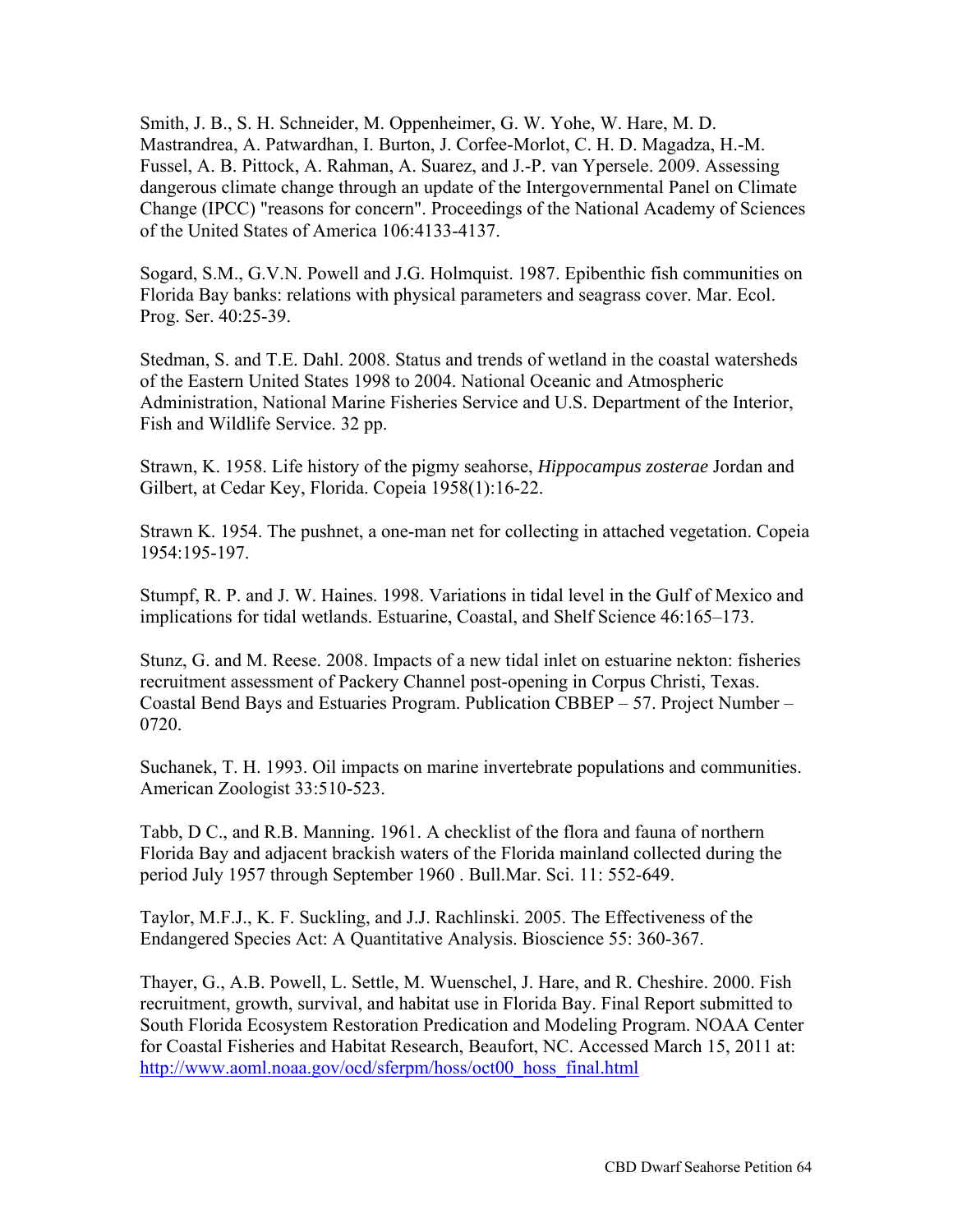Thayer, G.W., A.B. Powell, D.E. Hoss. 1999. Composition of larval, juvenile, and small adult fishes relative to changes in environmental conditions in Florida Bay. Estuaries 22(2B): 518-533. Dedicated Issue: Florida Bay: A Dynamic Subtropical Estuary.

Thorhaug, A. and J. Marcus. 1987. Oil spill cleanup: the effect of three dispersants on three subtropical/tropical seagrasses. Marine Pollution Bulletin 18:124-126.

Tipton, K. and S.S. Bell. 1988. Foraging patterns of two syngnathid fishes: importance of harpacticoid copepods. Marine Ecology Progress Series 47: 31-43.

Tolan, J.M., S.A. Holt, and C.P. Onuf. 1997. Distribution and community structure of ichthyoplankton in Laguna Madre seagrass meadows: Potential impact of seagrass species change. Estuaries 20:450-464.

Trivers, R.L. 1985. Social Evolution. Benjamin Cummings Publishers, Menlo Park, CA. 479 p.

Twilley, R.R., E.J. Barron, H.L. Gholz, M.A. Harwell, R.L. Miller, D.J. Reed, J.B. Rose, E.H. Siemann, R.G. Wetzel and R.J. Zimmerman. 2001. "Confronting Climate Change in the Gulf Coast Region: Prospects for Sustaninng Our Ecological Heritage". Union of Concerned Scientists and Ecological Society of America. <[http://www.ucsusa.org/gulf/gcchallengereport.html>](http://www.ucsusa.org/gulf/gcchallengereport.html) 

United Nations Environment Programme (UNEP). 2004. Wildlife Trade 2004: An analysis of the European Community and Candidate Countries Annual Reports to CITES.

U.S. Department of Commerce, National Oceanic and Atmospheric Administration, National Ocean Service, and National Marine Sanctuary Program. 2007. Florida Keys National Marine Sanctuary Revised Management Plan. Section 2.0 The Sanctuary Environment: A subtropical ecosystem. Accessed Dec. 16, 2010 at: [http://floridakeys.noaa.gov/management/pdfs/2\\_env.pdf](http://floridakeys.noaa.gov/management/pdfs/2_env.pdf) 

U.S. Environmental Protection Agency (EPA). 2010. Dispersants. Accessed July 28, 2010 at:

<http://www.epa.gov/bpspill/dispersants.html#effects2>

U.S. Fish and Wildlife Service (FWS). 2010. Comprehensive conservation plan and environmental assessment: Pine Island, Matlacha Pass, Island Bay, and Caloosahatchee National Wildlife Refuges, Charlotte and Lee Counties, Florida. U.S. Dept. of the Interior, Atlanta, Georgia. 299 pp.

U.S. Fish and Wildlife Service (FWS). 2010b. Effects of Oil on Wildlife and Habitat. Accessed August 16, 2010 at: <http://www.fws.gov/home/dhoilspill/pdfs/DHJICFWSOilImpactsWildlifeFactSheet.pdf>

U.S. Fish and Wildlife Service (FWS). 2009. Endangered and Threatened Wildlife and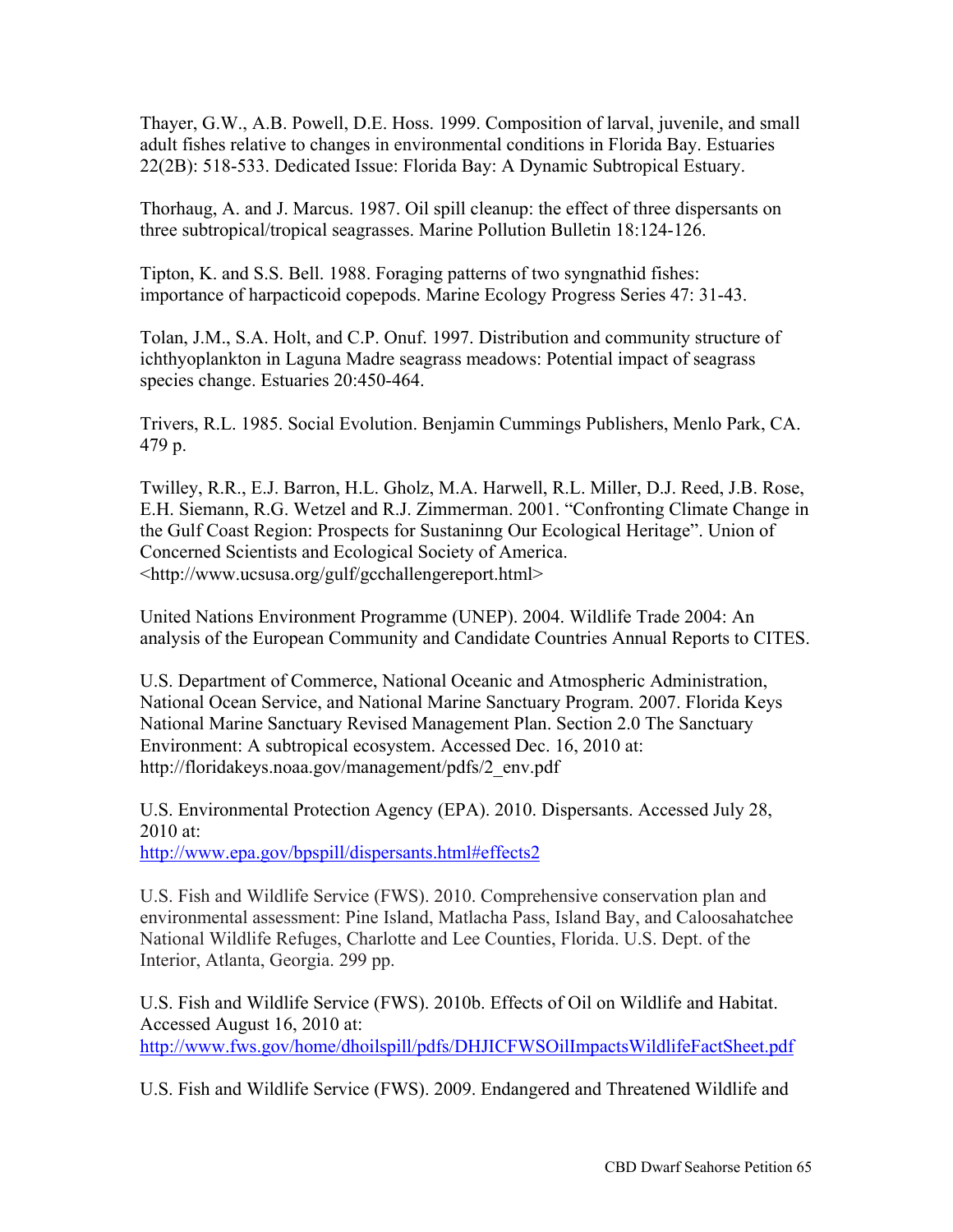Plants; Removal of the Brown Pelican (*Pelecanus occidentalis*) From the Federal List of Endangered and Threatened Wildlife; Final Rule. 74 FR 59444.

U.S. Fish and Wildlife Service (FWS). 2007. Listed Distinct Population Segment of the Brown Pelican (*Pelecanus occidentalis*) 5-Year Review: Summary and Evaluation. U.S. Fish and Wildlife Service Division of Ecological Services Southwestern Regional Office Albuquerque, New Mexico.

U. S. Fish and Wildlife Service (FWS), S.C. Department of Natural Resources, and S.C. Office of the Governor. 2004. Final damage assessment and restoration plan / Environmental Assessment for the M/S Star Evviva Oil Spill South/North Carolina coast.

U.S. Geological Survey (USGS). 2004. Seagrass habitat in the northern Gulf of Mexico: Degradation, conservation and restoration of a valuable resource. U.S. Geological Survey Report No 855-R-04-001. Gulf of Mexico Program Office, USGS, Stennis Space Center, MS, USA.

U.S. Minerals Management Service (MMS). 2010. Preliminary Revised Program Outer Continental Shelf Oil and Gas Leasing Program 2007-2012. March 2010. U.S. Minerals Management Service (MMS). 2009. Deepwater Gulf of Mexico 2009: Interim Report of 2008 Highlights. OCS Report MMS 2009-016. Accessed July 28, 2010 at:<http://www.gomr.mms.gov/PDFs/2009/2009-016.pdf>

U.S. Minerals Management Service (MMS). 2009. Gulf of Mexico Oil and Gas Production Forecast 2009-2018. OCS Report MMS 2009-012. Accessed July 28, 2010 at: <http://www.gomr.mms.gov/PDFs/2009/2009-012.pdf>

Van Vleet, E. S., and G. G. Pauly. 1987. Characterization of oil residues scraped from stranded sea turtles from the Gulf of Mexico. Caribbean J. Sci. 23: 77–83.

Vari, R.P. 1982. The seahorse (subfamily Hippocampinae). Memoir Sears Foundation for Marine Research, No.1. Fishes of the Western North Atlantic, Part Eight, Order Gasterosteiformes, Suborder Syngnathoidei, Syngnathidae (Doryrahmphinae, Syngnathinae, Hippocampinae), Yale University, New Haven, pp. 178-193.

Veron, J.E.N., O. Hoegh-Guldberg, T.M. Lenton, J.M. Lough, D.O. Obura, P. Pearce-Kelly, C.R.C. Sheppard, M. Spalding, M.G. Stafford-Smith and A.D. Rogers. 2009. The coral reef crisis: The critical importance of <350 ppm CO2. Marine Pollution Bulletin: 58: 1648-1436.

Vincent, A.C.J. and B.G. Giles. 2003. Correlates of reproductive success in a wild population of *Hippocampus whitei*. Journal of Fish Biology 63:344–355.

Vincent, A.C.J. 1996. The international trade in seahorses. TRAFFIC International, Cambridge, UK.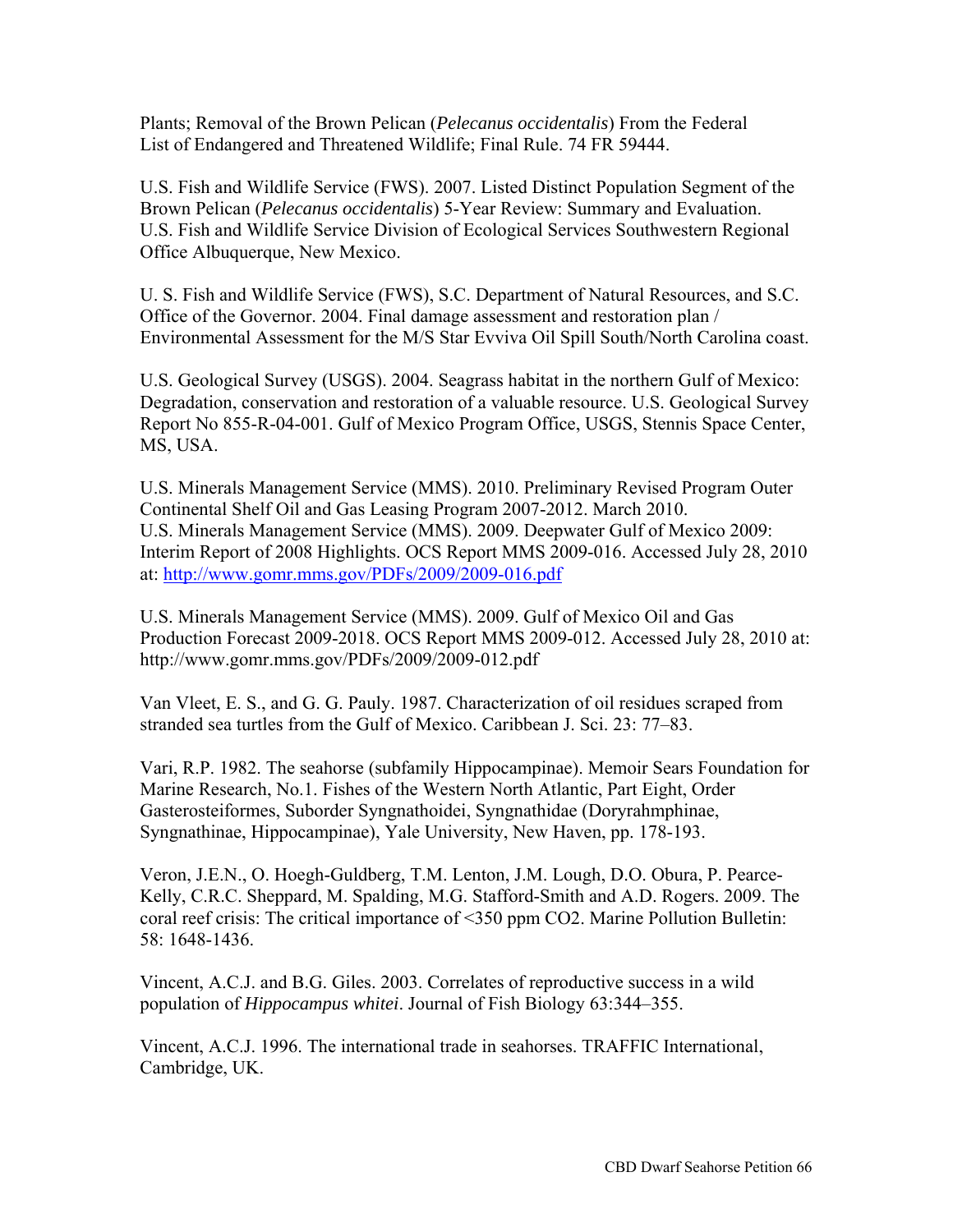Vincent, A.C.J. 1995a. Trade in seahorses for Traditional Chinese Medicines, aquarium fishes, and curios. TRAFFIC Bulletin 15(3): 125-128.

Vincent, A.C.J. 1995b. Seahorse conservation and Traditional Chinese Medicine. Abstracts of Chinese Medicines 6(2): 272-281.

Vincent, A.C.J. and L.M. Sadler. 1995. Faithful pair bonds in wild seahorses, *Hippocampus whitei.* Anim. Behav. 1995(50): 1557-1569.

Vincent, A.C.J. 1994. Seahorses exhibit conventional sex roles in mating competition, despite male pregnancy. Behaviour 128(1-2): 135-151.

Vincent, A. C. J. 1990. Reproductive Ecology of Seahorses. PhD Thesis, Cambridge University, U.K.

Vincent, A.C.J. and R.S. Clifton-Hadley. 1989. Parasitic Infection of the Seahorse (Hippocampus erectus)- A Case Report. Journal of Wildlife Diseases, 25(3): 404-406.

Warren, R. 2006. Impacts of global climate change at different annual mean global temperature increases. Pages 93-132 in H. J. Schellnhuber, editor. Avoiding Dangerous Climate Change. Cambridge University Press, Cambridge, UK.

Watling,L. and E.A. Norse. 1998. Disturbance of the seabed by mobile fishing gear: a comparison to forest clearcutting. *Conservation Biology* 12:1180–1197.

Waycott, M. et al*.* 2009. Accelerating Loss of Seagrasses across the Globe Threatens Coastal Ecosystems. Proceedings of the National Academy of Sciences 106: 12377– 12381.

Whigham, D.F., S.W. Broome, C.J. Richardson, R.L. Simpson, and L.M. Smith. 2010. The Deepwater Horizon disaster and wetlands. Statement from the Environmental Concerns Committee, Society of Wetland Scientists. May 18, 2010.

Wilkinson T., E. Wiken, J. Bezaury-Creel, T. Hourigan, T. Agardy, H. Herrmann, L. Janishevski, C. Madden, L. Morgan, M. Padilla. 2009. Marine Ecoregions of North America. Commission for Environmental Cooperation. Montreal, Canada. 200 pp.

Wilson, A.B., I. Ahnesjo, A.C.J. Vincent, and A. Meyer. 2003. The dynamics of male brooding, mating patterns, and sex roles in the pipefishes and seahorses (Family Syngnathidae). Evolution 57(6): 1374–1386.

Wilson, M.J., and A.C.J. Vincent. 1998. Preliminary success in closing the life cycle of exploited seahorse species, *Hippocampus* spp., in captivity. Aquarium Sciences and Conservation 2:179-196.